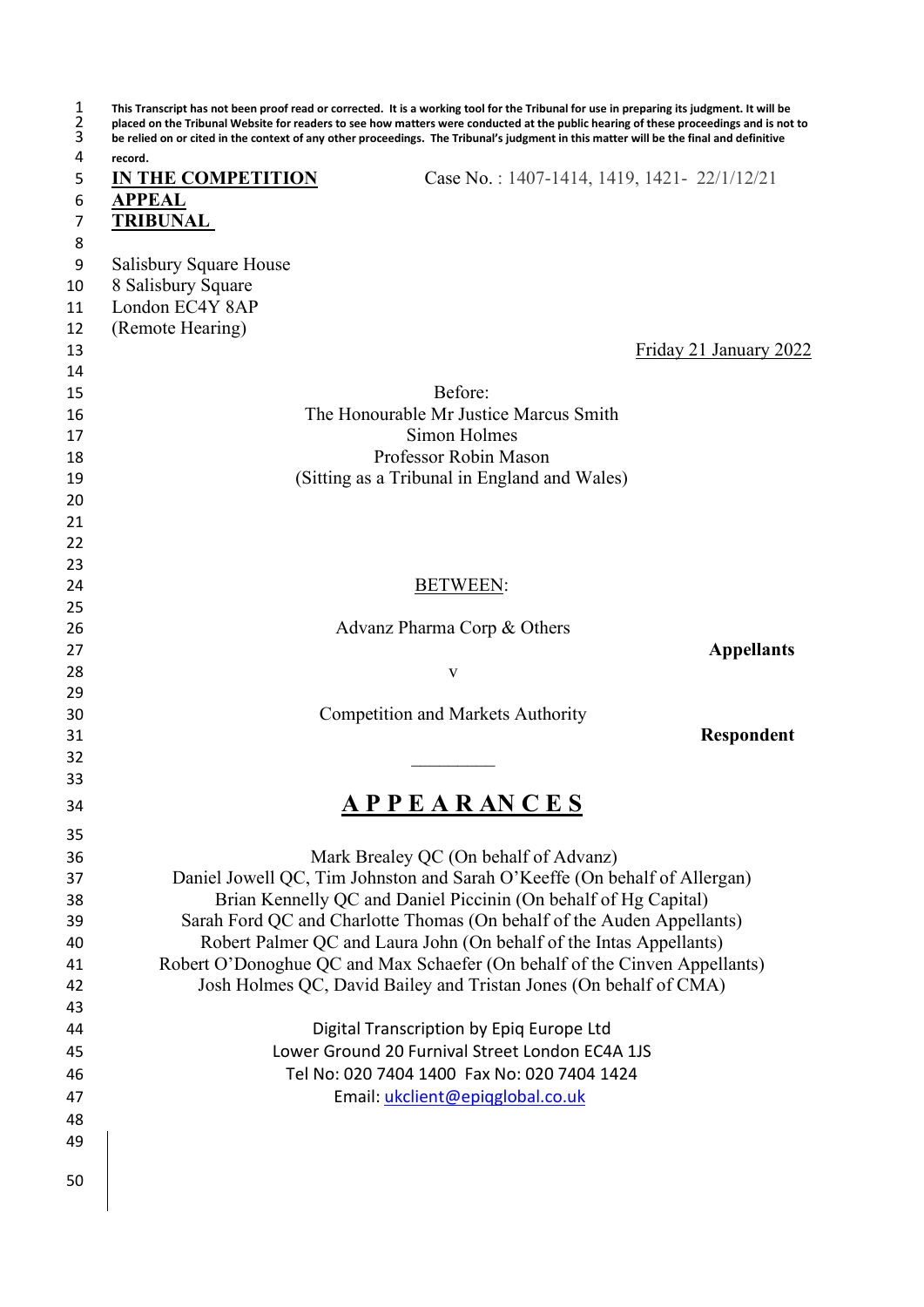| $\mathbf 1$    | Friday, 21 January 2022                                                                    |
|----------------|--------------------------------------------------------------------------------------------|
| $\overline{2}$ | $(10.30 \text{ am})$                                                                       |
| 3              |                                                                                            |
| 4              | Case management conference                                                                 |
| 5              | THE PRESIDENT: Good morning, everybody. I will first of all check that you can all see     |
| 6              | and hear me. I would be grateful if you could just do a roll call of confirmations and     |
| $\overline{7}$ | then I will make a couple of formal statements.                                            |
| 8              | MR BREALEY: Yes, sir. It's Mark Brealey, I can see and hear you.                           |
| 9              | THE PRESIDENT: Thank you. Mr Palmer.                                                       |
| 10             | MR PALMER: Yes, sir, I can also see and hear you.                                          |
| 11             | <b>THE PRESIDENT:</b> Mr O'Donoghue, I am just going round as you appear on the screen.    |
| 12             | MR O'DONOGHUE: Loud and clear, thank you.                                                  |
| 13             | THE PRESIDENT: Mr Holmes.                                                                  |
| 14             | MR JOSH HOLMES: Loud and clear, sir.                                                       |
| 15             | THE PRESIDENT: Mr Jowell.                                                                  |
| 16             | MR JOWELL: Yes, indeed, sir.                                                               |
| 17             | THE PRESIDENT: Mr Kennelly.                                                                |
| 18             | MR KENNELLY: Yes, sir.                                                                     |
| 19             | THE PRESIDENT: Ms Ford.                                                                    |
| 20             | MS FORD: Yes, sir.                                                                         |
| 21             | <b>THE PRESIDENT:</b> We then get to the people who are not appearing on my screen because |
| 22             | we only have nine images. I would be grateful if anyone I've missed out could pitch in.    |
| 23             | Excellent. If I am missing anybody, I hope the parties who can hear will alert me to any   |
| 24             | problems, and that goes generally speaking. If we have a technical hitch where             |
| 25             | someone goes offline, I would be grateful if you could interrupt me to let me know.        |
| 26             | We will obviously keep an eye on that ourselves.                                           |
|                |                                                                                            |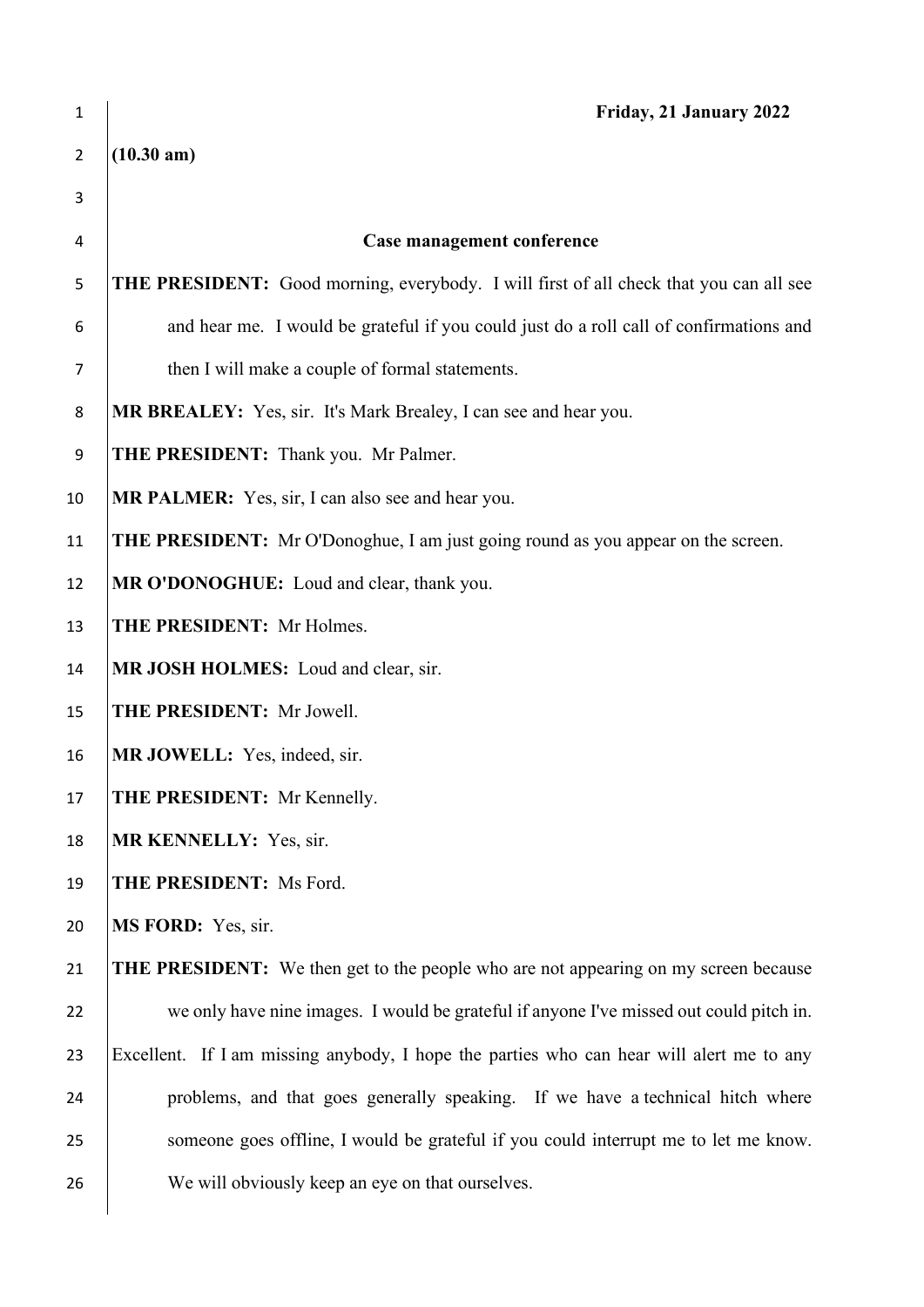Good morning, everybody. First off, the usual warning I make in these cases. Are we good 2 for live-streaming? Good. So these proceedings are being live streamed and although they are also remote, this hearing is taking place as if in public before the Competition Appeal Tribunal. Therefore, these are proceedings in open court as much as if they were heard physically in Salisbury Square House.

 For those reasons, recordings, transmission or photography of these proceedings is strictly prohibited. There will be an official recording and that will be made available generally, but that is the only recording that can or should be made of these proceedings and failure to abide by that could have serious consequences. I know I don't need to say that, but nevertheless I do.

 Secondly, and more substantively, can I thank all of the parties for their very helpful and, if I 12 may say so, constructive submissions regarding the first item on the agenda, which is effectively the philosophical question of where do we go from here. What I am 14 proposing to do is to provide a collective response really by way of clarification and 15 expansion of what we said, taking into account the very helpful written submissions we have received. Then I will be minded to rise for a period that the parties can indicate to take on board what we have said because it will be unfair to bounce you into responding straightaway. How long we do that for, we will discuss, but let me first of 19 all give you our collective and still provisional response on what you very helpfully said.

 So ambulatory draft 1 was explicitly articulated as a provisional view, and you can see that 22 from paragraphs 25 and 41. Your written submissions were precisely the response that 23 ambulatory draft 1 was intended to provoke, because I don't think we're going to get 24 anywhere without everyone putting their cards on the table, including the Tribunal, and 25 the cards on the table metaphor is one, just to warn you, that I am going to be returning 26 to. So, I think it is in order that I assist the parties in their submissions by articulating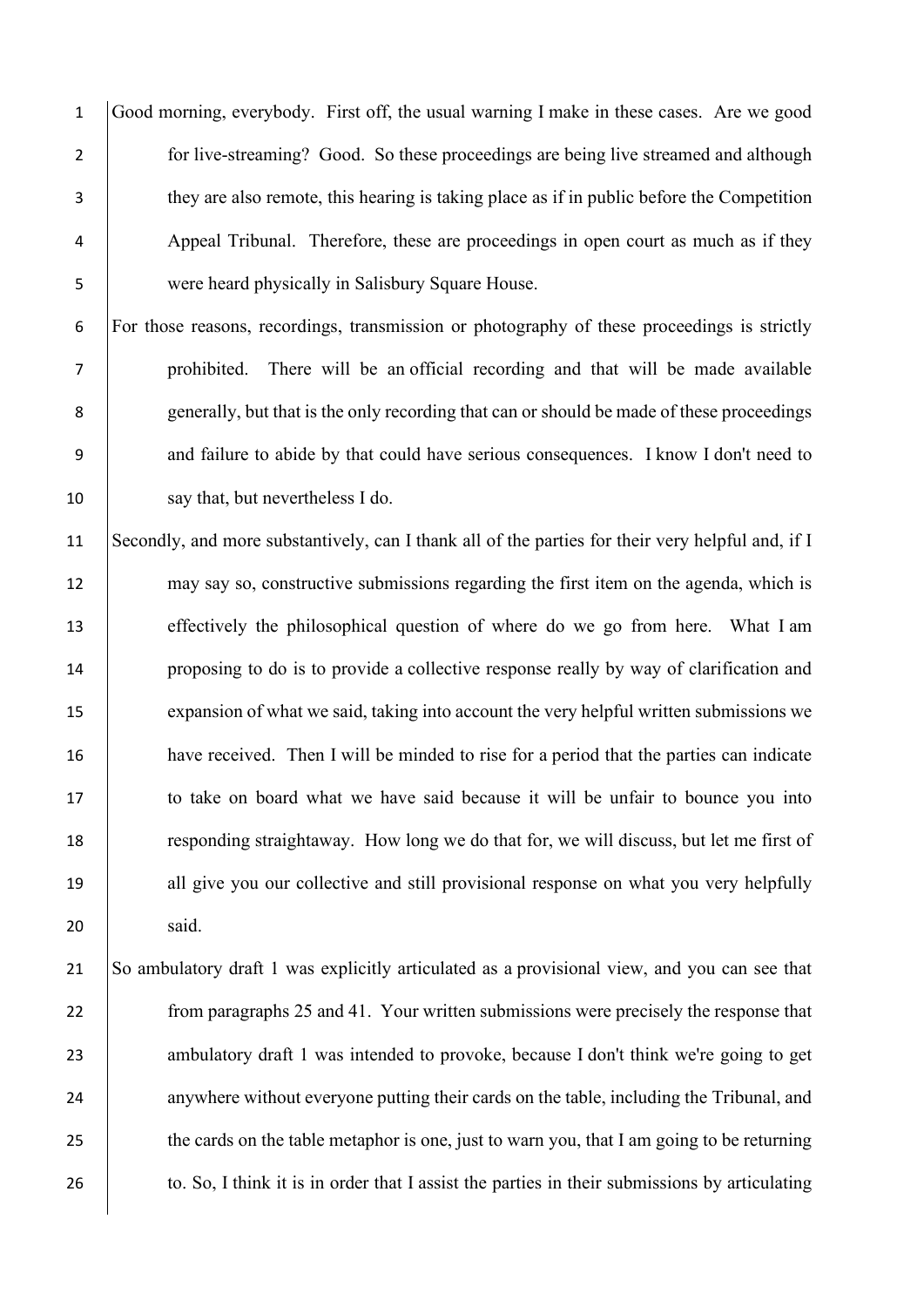1 a response to a number of points you have raised because I don't want the parties to 2 restate what they have already said in their written submissions; I want us to move 3 forward, to reach a consensus ideally as to where we go.

 So, the first point I want to make, and to an extent push back on, is the question of whether these are complex cases. The suggestion has been made that the conventional approach, 6 as I could call it, has worked well in past competition cases. And it's certainly true that paragraph 26 of the ambulatory draft refers to existing processes being good at **8** resolving even complex disputes in a fair and transparent way. But actually, what the draft was referring to was the sort of very difficult five or six week non-competition 10 trials that are regularly undertaken in the Chancery Division.

 Drawing from my own experiences I would not be suggesting that either Signia v Dauriac, the 751 paragraph judgment on hugely complex facts involving dishonesty, [2018] EWHC 1040 (Ch), nor KeyMed v Woodford, a 485 paragraph judgment on hugely complex facts, dishonesty again, pensions law over the decades, and a very difficult documentary 15 situation, [2019] EWHC 485 (Ch). I would not be suggesting that either of those two cases, complex though they were, be tried any differently. Now, that's not just because 17 those cases came to me so late in the day that I could not shape their procedure, which is one reason why the whole process we're talking about today can't work in the High Court but may work here.

20 Even if these had been docketed and heavily case managed cases in the environment of the 21 CAT, I doubt if I would have been persuaded by ambulatory draft 1's approach. That 22 said, by way of a warning about where litigation generally is going, in recent times 23 there have been overturned or nearly overturned a number of cases because judgments 24 have taken too long to write. I am thinking about Bank St Petersburg v Arkhangelsky 25 [2020] EWCA Civ 408 at 77 and following, and NatWest v Bilta [2021] EWCA Civ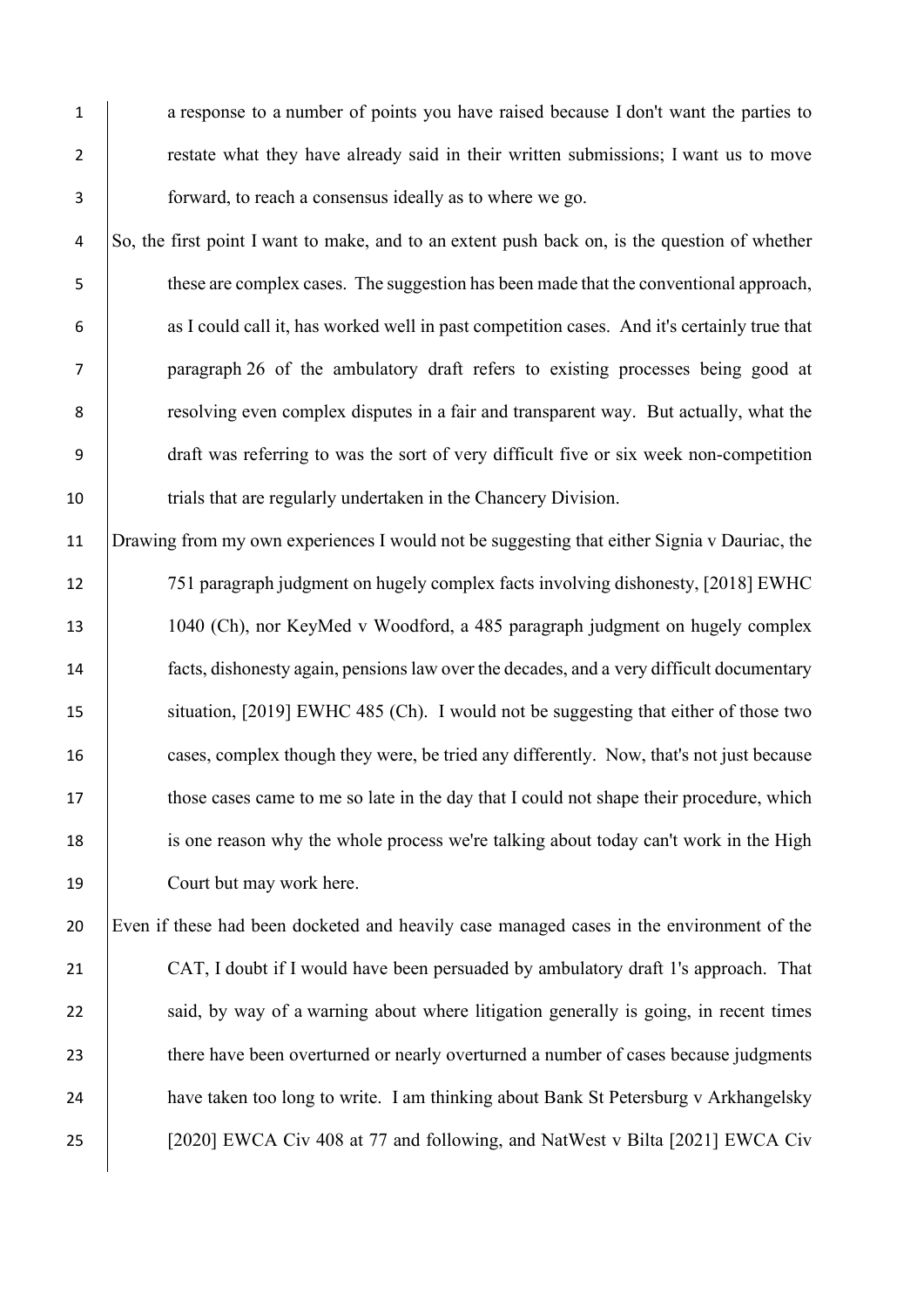1 680. Both of those cases constitute something of a warning shot regarding our 2 processes, even in non-competition cases.

3 But my point is that there is something about competition cases, and I am probably excluding follow on actions for damages from this class, but something about competition cases that present particular difficulties, which is why ambulatory draft 1 was put in the way it was. So that's by way of expressing a lack of sympathy with the point made by both Cinven and Hg that the hydrocortisone and liothyronine appeals are not complex or particularly complex cases.

9 In the scheme of competition appeals or regulatory appeals, that may be right, but that wasn't 10 the point being made in ambulatory draft 1. It may well be that ambulatory draft 1 was 11 insufficiently clear on this point, but that really underlines the virtues of an iterative 12 drafting process that ambulatory draft 1 sought to articulate. It's also the case that the 13 **parties are entitled to know our thinking as to why competition appeals are particularly** 14 complex, and I will be coming back to that point.

15 Now, a number of parties have raised the question of the risk of an unfair process and we have, 16 entirely unsurprisingly, taken those points extremely seriously. Let me say at the outset: 17 there can be no question of this Tribunal adopting an unfair process and the concerns 18 expressed by some of the parties are such that even if we disagree with them, it may be 19 that the process envisaged by the ambulatory draft has to be abandoned. I hope that 20 that does not occur, but we do need a process that, even if it contains risks and 21 difficulties, is one that all of the parties can buy into going forward. And it does mean 22 that the concerns that have been expressed, which are well expressed and entirely 23 validly made, have to be addressed by us head on, and that's what I am going to do next. 24 As we understand it, the concerns articulated under the rubric "fairness" are two-fold in nature. 25 First, there is the concern that the three weeks envisaged by the Tribunal for the hearing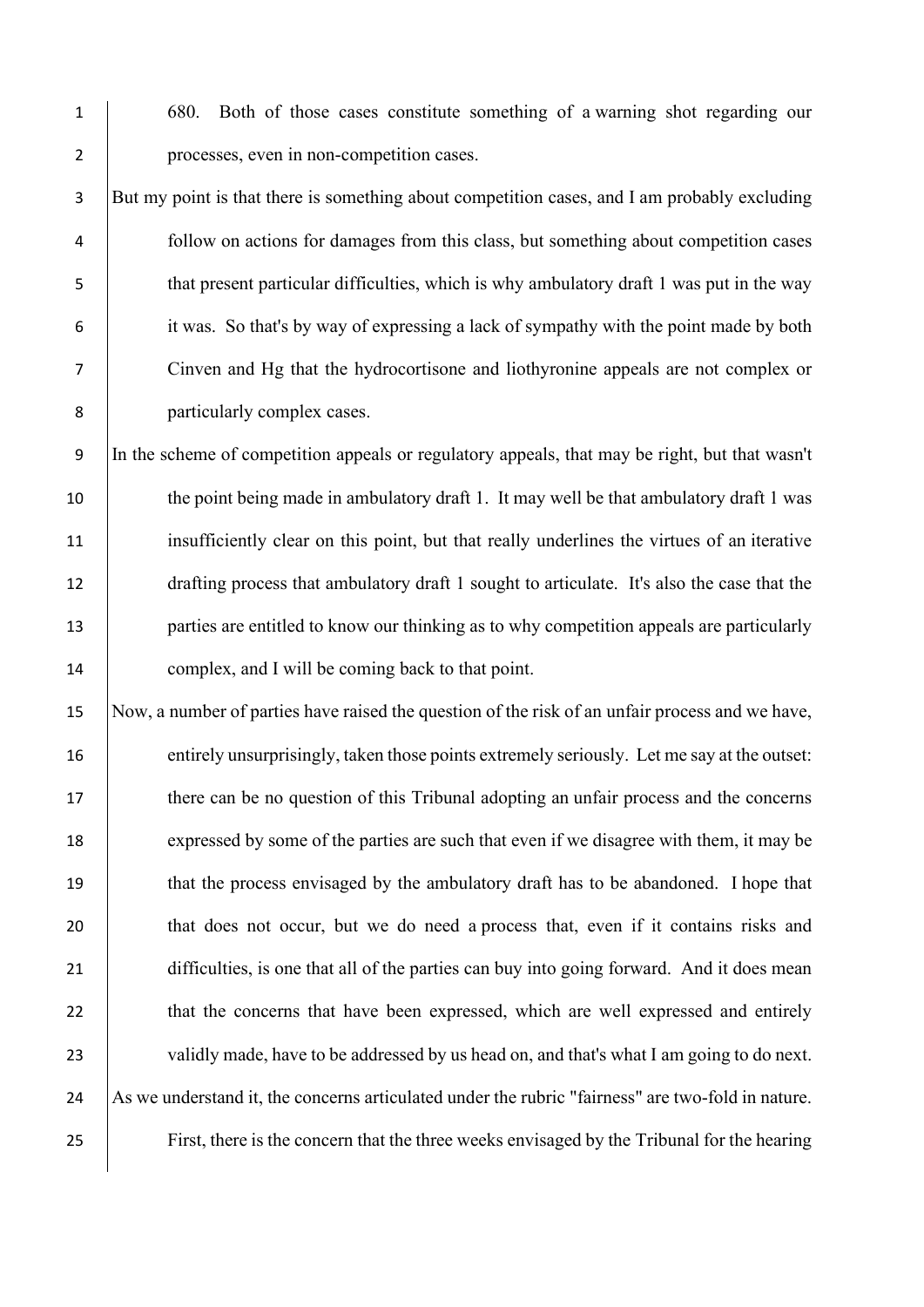1 of both sets of appeals will simply not be enough to enable each party properly to be 2 heard, which of course is the essence of a fair trial as conducted in this jurisdiction. 3 The point is put with a variety of stresses, ranging from the CMA's view that we should expand 4 the three weeks in case things go wrong, to a strident, "You will not be able to do the 5 hydrocortisone appeals in three weeks. You might be able to do them in five weeks at 6 a push, but anything less is unfair". So there has been I think a common thread, 7 articulated with varying degrees of emphasis, that three weeks to do both just isn't 8 enough and that you might be able to do hydrocortisone in five weeks, you might be 9 able to do the other appeal in three. 10 So that is the first broad concern, and we recognise it. I'm just identifying it. I will come to 11 address it in due course. 12 Moving on to articulating the concerns, the second concern is the concern that the process 13 leading up to trial, however long that trial might be, is in itself unfair. The concern, 14 I think, is that the Tribunal will be prejudging and expressing views in relation to issues 15 that should only be expressed or only determined after a trial. 16 Now, that I think fundamentally misunderstands what the Tribunal had in mind and misreads 17 the ambulatory draft. But the fact that those points have been made, and made with 18 some force in some cases, does mean that they have to be addressed and I think 19 addressed now. So I'm going to address these points in reverse order because it seems

20 to me that quite self evidently, the procedure that is adopted for hearing a case affects 21 b the length that is required to hear it fairly.

22 So let me start, then, with the question of the fairness for the process running up to trial. 23 Ambulatory draft 1 expressly abjured a staged process of decision-making as 24 unworkable and described the desired outcome in paragraph 38 of that draft as having, 25 at the beginning of November 2022, significant tracts of background fully articulated,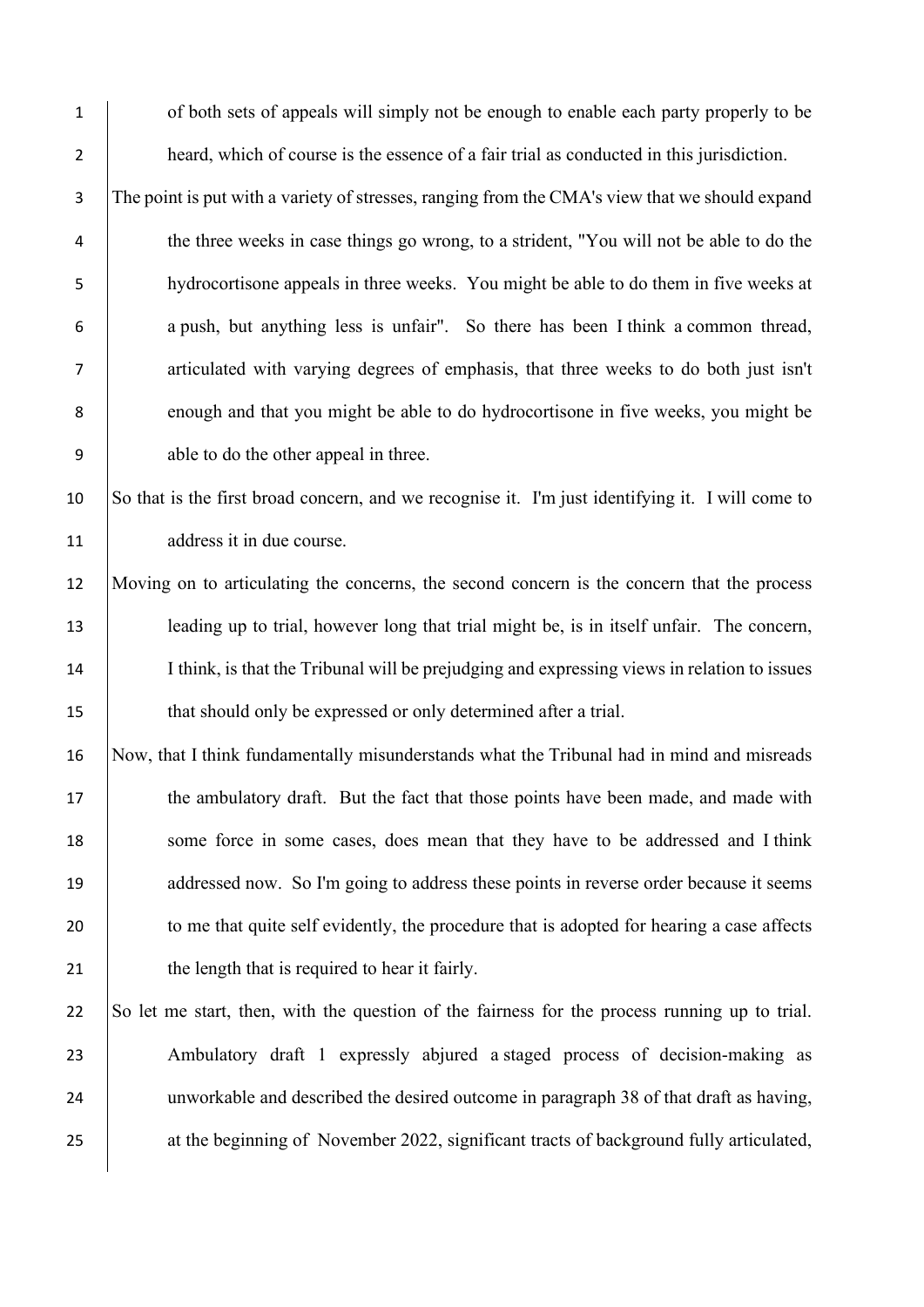1 the parties' positions on points of controversy fully stated, and the battle lines clearly 2 demarcated but not resolved.

 Now, it's difficult to see how we could have been any clearer about that, so I'm going to have to have resort to Douglas Adams and the Hitchhiker's Guide. What we are looking for is rigidly defined areas of doubt and uncertainty on which the parties can then seek to persuade us. So yes, we do want rigidity, we do want clarity, but emphatically not on the points that matter to the parties. There we want doubt and uncertainty or, to put it more appropriately for the litigation process, we want the parties to be able to put the 9 points that they need to put in order to advance their clients' cases.

10 So I want to be extremely clear, and I say this as much for the record as anything else: there 11 can be no question, none, of this Tribunal resolving even provisionally a contested point 12 of law or a contested point of fact until it has heard all of the evidence and the parties' 13 final submissions. I don't think I can state that emphatically enough. It may not have 14 emerged with sufficient clarity from ambulatory draft 1, but I want to say that anyone 15 who thought the Tribunal is proposing something different has got the wrong end of the 16 | stick.

17 Related to this point is the concern that by giving a party the pen in respect of a particular 18 section or topic means that the Tribunal will uncritically adopt and unwittingly decide, 19 albeit on a provisional basis, some point. That also, I think, betrays a misunderstanding 20 of what we're getting at, albeit a more subtle misunderstanding because the point itself 21 is more subtle. Of course we appreciate that trials are intended to resolve points of 22 controversy and that therefore finding common ground is at the best of times 23 extraordinarily difficult. If there was complete common ground, one wouldn't have 24 a dispute.

25 We note the reference to past efforts at dealing with this difficulty in Intas' very helpful written 26 submissions at paragraphs 25 and 26, and of course we accept that there is some virtue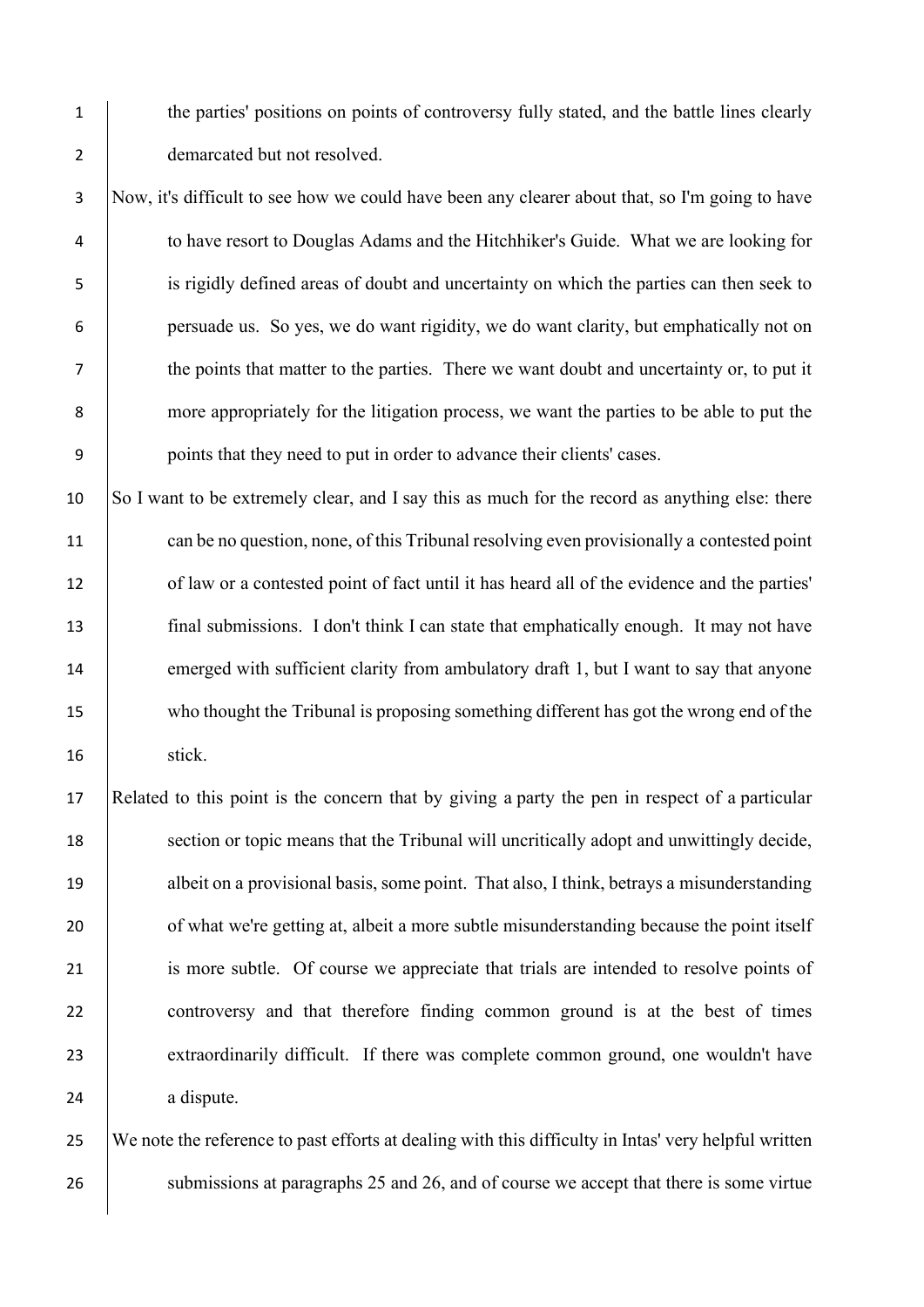in having a self-standing and completely agreed statement of facts as envisaged by Intas. However, we do not consider that the ambulatory draft 1 approach is all that different from what Intas is proposing, save in this very important regard: ambulatory draft 1 articulates a process which engages the Tribunal at an early stage in articulating the issues.

 The reason that, to our mind, matters is two-fold. First of all, it means that the Tribunal gets educated in the substance of the facts at a very early stage instead of just for trial, which 8 is the normal model; and secondly, it is possible to ensure that there is a real focus on the issues that actually matter as the Tribunal sees what it has to decide.

10 We can of course send the parties away to agree a statement of common ground. But it seems 11 to us that that will take too long to agree and, given the layered nature of competition 12 cases, and I will explain what I mean by that in a moment, unlikely to be of much 13 assistance. So let me try to unpack a little more what ambulatory draft 1 envisaged, 14 because we accept the process was articulated quite generally in the draft, and I think 15 the parties are entitled to a little more detail in terms of what the Tribunal has in mind. 16 First of all, the definition or description of the section being drafted is absolutely critical but 17 we think achievable. Even sections leading to issues of great controversy can be 18 defined so that they can be neutrally put in a statement. Take, for example, the question 19 of whether there was an unwritten market-sharing agreement, and I am thinking in 20 particular of the point made in Advanz's skeleton at paragraph 18, and I will read that 21 into the record because the point is put very baldly and importantly so. Paragraph 18 22 says this:

23 "It would be an anathema to Advanz if there was a process which had its starting point for 24 inclusion in the draft judgment the CMA's statement of fact in the hydrocortisone 25 decision which is said to support an unwritten market-sharing agreement on the part of 26 Advanz and then which would also not be subject to any formal process of inter partes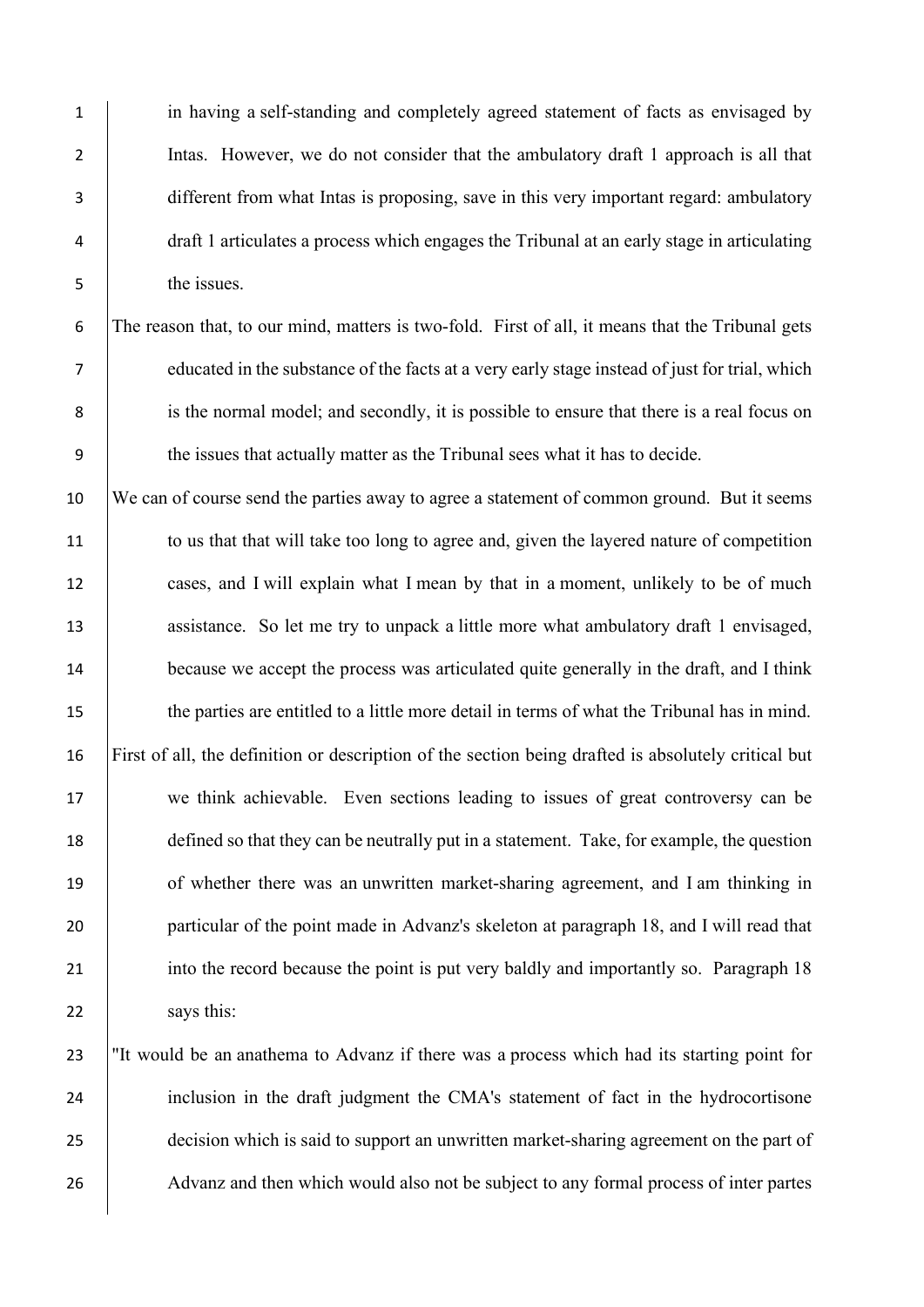| $\mathbf{1}$   | review. Such a process would be seriously prejudicial to Advanz, undermine the               |
|----------------|----------------------------------------------------------------------------------------------|
| $\overline{2}$ | presumption of innocence and a merits-based appeal."                                         |
| $\mathsf 3$    | There is no way an ambulatory draft could say that there was or wasn't an agreement of that  |
| 4              | sort. That is a matter for trial. Sorry, I'm just going to pause there. I think we may       |
| 5              | have a technical issue.                                                                      |
| 6              | (Pause).                                                                                     |
| $\overline{7}$ | I am going to pause for two minutes while we resolve this issue. I think I have managed to   |
| 8              | inadvertently expel my two wing members, which is unfortunate. Let's get this                |
| 9              | resolved.                                                                                    |
| 10             | What I am going to do I think is I'm going to rise for five minutes because whilst my fellow |
| 11             | members can hear me because I am the one talking, I don't think they're going to be          |
| 12             | able to hear you when you come back. So we might as well resolve this problem now.           |
| 13             | I'm going to still my camera and my microphone and I hope we will be back with you           |
| 14             | in five minutes when we resolve this issue.                                                  |
| 15             | I will still my camera now.                                                                  |
| 16             | $(10.53 \text{ am})$                                                                         |
| 17             | (A short break)                                                                              |
| 18             | $(10.58 \text{ am})$                                                                         |
| 19             | MR SIMON HOLMES: Can you hear me?                                                            |
| 20             | MR JOWELL: We can hear you.                                                                  |
| 21             | MR SIMON HOLMES: Can people hear me? Thank you. The problem has migrated I think             |
| 22             | from myself to the President.                                                                |
| 23             | (Pause).                                                                                     |
| 24             | Apologies for the continuing technical problem. We will take another two-minute              |
| 25             | adjournment.                                                                                 |
| 26             | (11.01 am)                                                                                   |
|                |                                                                                              |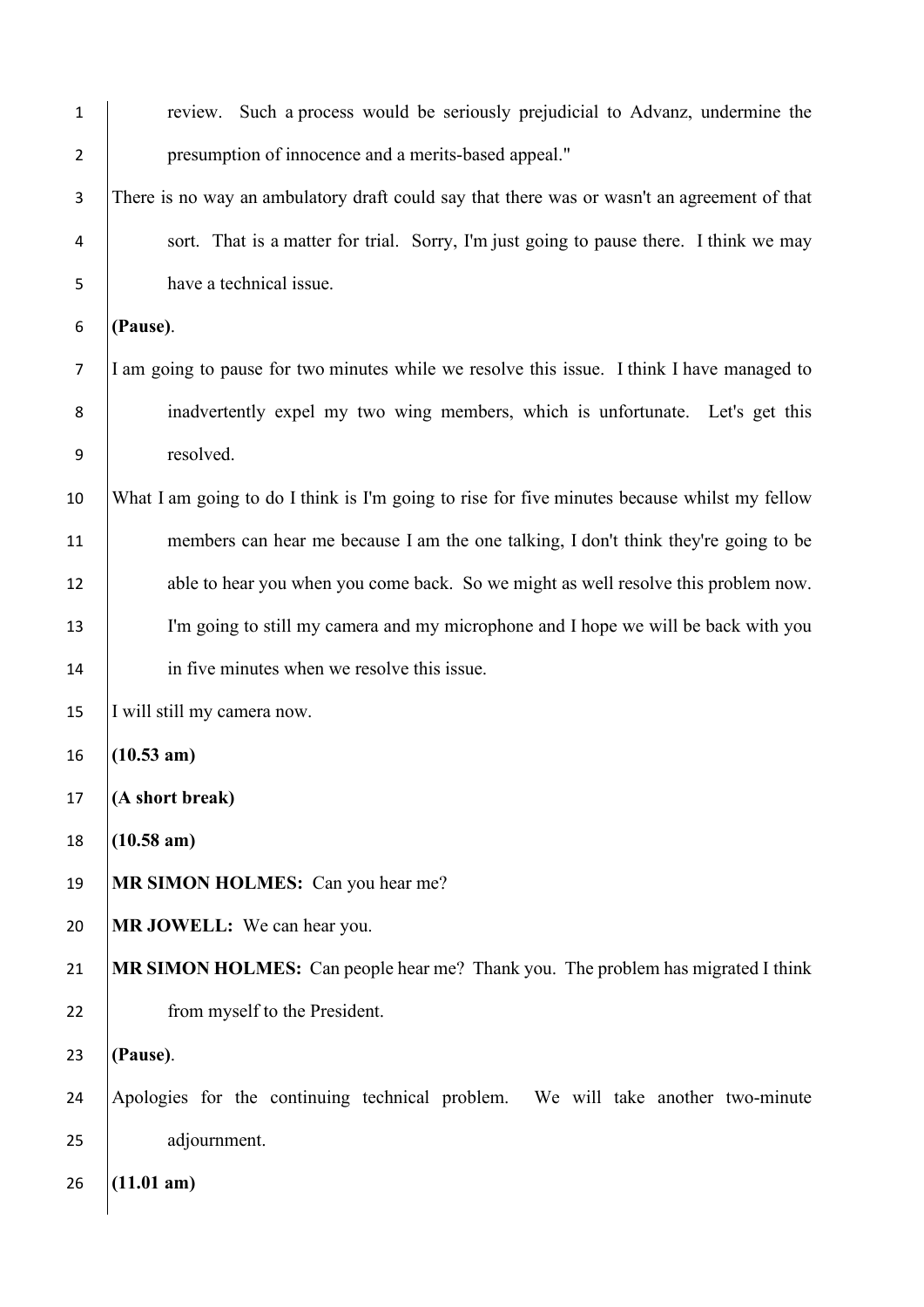**(A short break)** 

**(11.03 am)**

 **THE PRESIDENT:** I think we have overcome our technical issues. I'm just going to check. **MR SIMON HOLMES:** Can you hear me clearly?

**THE PRESIDENT:** Yes, I can, thank you. Professor? You can, good.

 Can I just pick a sacrificial lamb to check that you can hear me. Mr Holmes, can you hear me? **MR JOSH HOLMES:** Yes, sir, we can hear you.

 **THE PRESIDENT:** Thank you very much. I do apologise for that. I'm not quite sure what happened there, but I was just commenting on the point made in Advanz's skeleton at 10 paragraph 18, and I was saying that there was of course no way that any ambulatory draft could say that there was or wasn't an agreement of the sort described in that **paragraph.** That is something clearly that would have to be resolved after a hearing and 13 would be dealt with only in the judgment handed down after trial.

 But it does seem to us that two things could be done in advance of resolving that essential question. First, the nature of the disagreement, the battlefields, as it were, between the **parties ought to be capable of articulation.** Indeed, it would be quite surprising if it 17 could not be. Secondly, the facts that would need to be considered in order to resolve 18 the issue must be capable of being listed, and by the listing, I mean setting out so that 19 we at least know what each party is saying is the material that needs to be looked at.

20 So those are both, to take this example, significant areas of drafting where the Tribunal would be hugely assisted on day one of the trial to know what the 22 documents -were -- inevitably the Tribunal would know because they would be in the 23 draft -- and to know exactly what the points of dispute were so that one can go straight 24 in to working out what the thrust of the difference is. So it does seem to us that the definition or description of the section being drafted, which we envisage would appear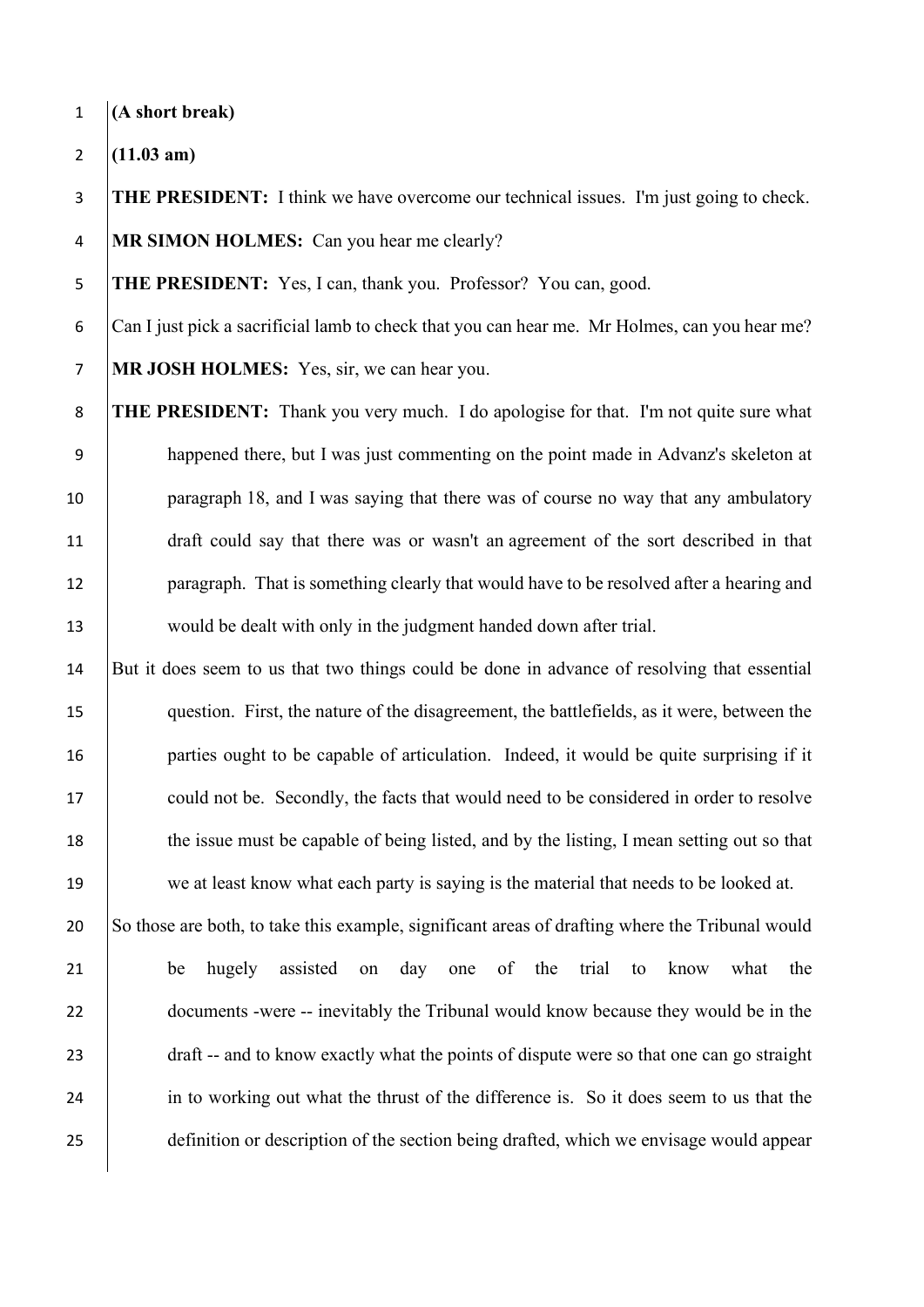1 in an order, is really quite- critical to this process working but not, we would suggest, 2 insuperably difficult.

3 The nature of the section being drafted is important. Who is doing the drafting is also 4 important. I suggested earlier that this was intended to be an iterative process, and 5 I strongly suspect that after ambulatory draft 2 is produced, if this process goes ahead, 6 further issues will suggest themselves and there will be refinements to what has already 7 been said to be incorporated in later ambulatory drafts.

8 It seems to us that if this process goes ahead, one really quite significant question is just how 9 large the chunks incorporated in the various sections would be. One could have 10 a process where one allocates vast sections to the parties, they have two months or so 11 to produce them, then the Tribunal has two months to synthesise them into a next 12 iteration of the ambulatory draft. Take that approach, you're banking an awful lot on 13 getting those large chunks right and you probably only have room for one, at most two, 14 **further iterations of the ambulatory draft.** 

15 For our part, we think that that would be too slow a timeframe and we would be inclined to 16 have much shorter sections identified for drafting and a much quicker iterative process 17 where actually one gets to ambulatory drafts 7, 8 or 9 before there is a trial. So that is 18 how we see the process working, but we anticipate that that is something which we 19 would be grateful for the input of the parties on, and we would obviously be guided 20 quite significantly by the articulation of the sections of the ambulatory draft. We 21 **Property** recognise that we are well behind the parties in understanding what is at issue in the 22 case and it seems to us that the identification of what needs to be drafted is something 23 on which we would welcome input from the parties so that the points can be 24 incorporated in an order going forward.

25 But we stress that we would not want, indeed we would positively set our faces against, 26 an attempt to list each and every section going forward. What we want is let's start with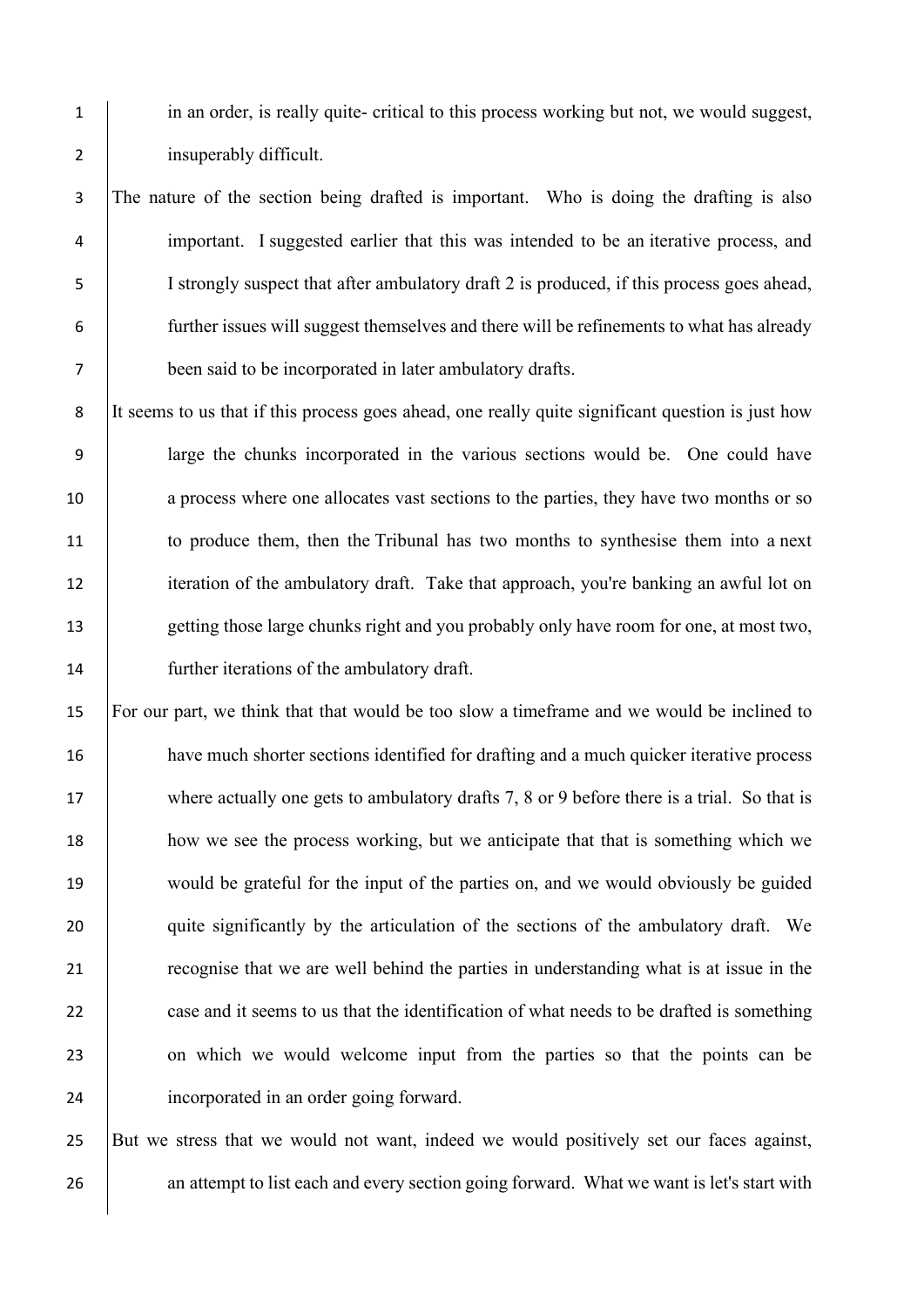1 the low-hanging fruit, get that done, and then move to on to the harder pickings later 2 on. So that is how we see the process going on.

 By way of example, the background section we envisage, it may be that the first step there is that a series of topics as to what needs to be included in that section needs to be discussed between the parties first. Background is hugely important in our view, not necessarily because it's needed to resolve the questions before a court, but because it's necessary so that the outsider can understand the judgment and inferentially the 8 Tribunal would be in a position to decide cases.

9 Our view is that a judgment should be comprehensible to the reasonably interested and engaged 10 layperson reading the judgment alone. What the final ambulatory draft needs to 11 achieve, it seems to us -- by that I mean the one that is in place before the trial kicks 12 off -- what that final draft needs to achieve is a state of affairs where the reasonably 13 interested and engaged layperson reading that draft would be able to say: I understand 14 the issue or I understand the issues. It's really difficult. I wonder what the court is 15 going to say in response to this particular issue or what is witness X's answer to this 16 particular point. That's where we want to be and I articulate that generally. I'm- not 17 underestimating the difficulty of this process, nor indeed the time the Tribunal will have 18 to commit to making it work, but that is what we have in mind.

19 We have no issues with the party responsible for drafting a section consulting others. Also, 20 there will be some topics or sections which will be suited to a multi-party approach. 21 For instance, in articulating the grounds of appeal, it would make sense for the 22 appellants to work collectively and for them to produce a single draft without the 23 agreement, albeit the involvement, of the CMA.

24 Similarly, when drafting the sections on relevant corporate structures, we anticipate that each 25 appellant, to the extent they are taking points on this, would want to draft their own 26 section, but we would not want a series of short points from each party; we would like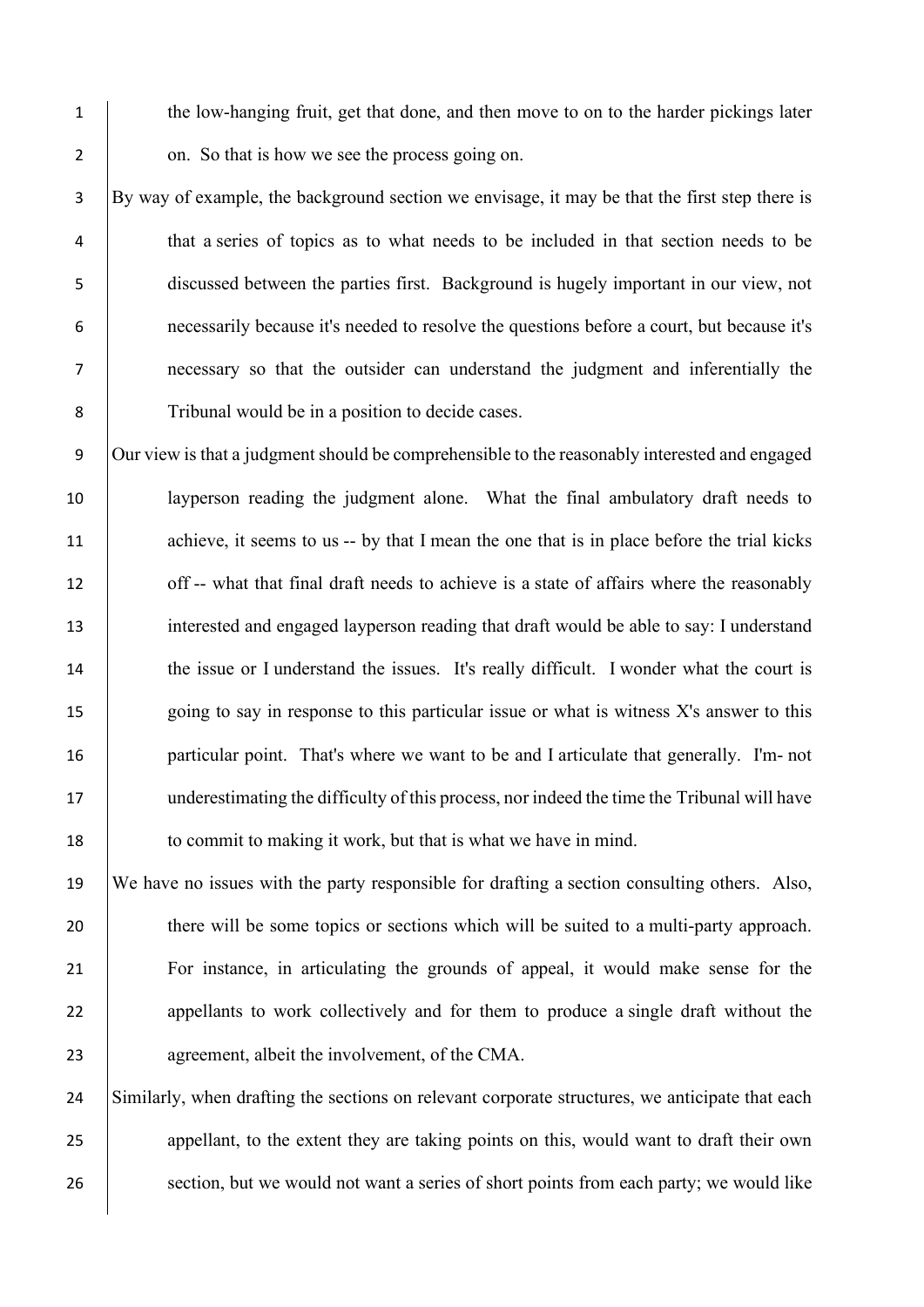1 that to be synthesised into one complete corporate structure section which we could 2 then review and, if so advised, incorporate.

3 But whilst we are extremely interested in the parties speaking to each other in a cooperative 4 and sensible way, we do consider that unanimity is counterproductive. It takes too long 5 and it actually results, we think, in vagueness. All too often, in order to get agreement, 6 the hard bits are swept under the carpet. The whole point of this process is not to sweep 7 the hard bits under the carpet, but to articulate them, to bring them out into the open.

8 The Tribunal intends to take a role in the drafting going forward precisely so that ambiguities, 9 issues being swept under the carpet, and possible misunderstandings, can be identified 10 early on. So we consider Advanz's concern to be helpfully made because it articulates 11 a genuine concern that we must address full on, but ultimately we consider it to be 12 unfounded. We do want to stress that the Tribunal will be astute to avoid incorporating 13 into an ambulatory draft points that are determinative of matters that are in dispute. We 14 are not going to adopt uncritically that which is said.

15 The parties also need to be aware, to the extent that errors are made in this drafting process, 16 that this is intended to be an iterative process. If, let us say, ambulatory draft 2 involves 17 the Tribunal getting something wrong, whether in terms of specific fact or in terms of 18 emphasis, the one crucial point in the process is that it enables such points to be 19 articulated so that they can be reflected as appropriate in the next draft, and we have no 20 problem in the ambulatory drafts being labelled with health warnings so that it is quite 21 clear what the status of this document is and isn't.

22 It may be possible, and here I am going slightly off-piste, it may be possible to build in a costs 23 sanction. It could be that every section drafted by the responsible party would be 24 accompanied by a statement of costs. If that draft proves to be culpably unhelpful, 25 the Tribunal could indicate its disapproval by ordering that some or all of those costs 26 be irrecoverable in any event. We say that not because we suspect the costs will be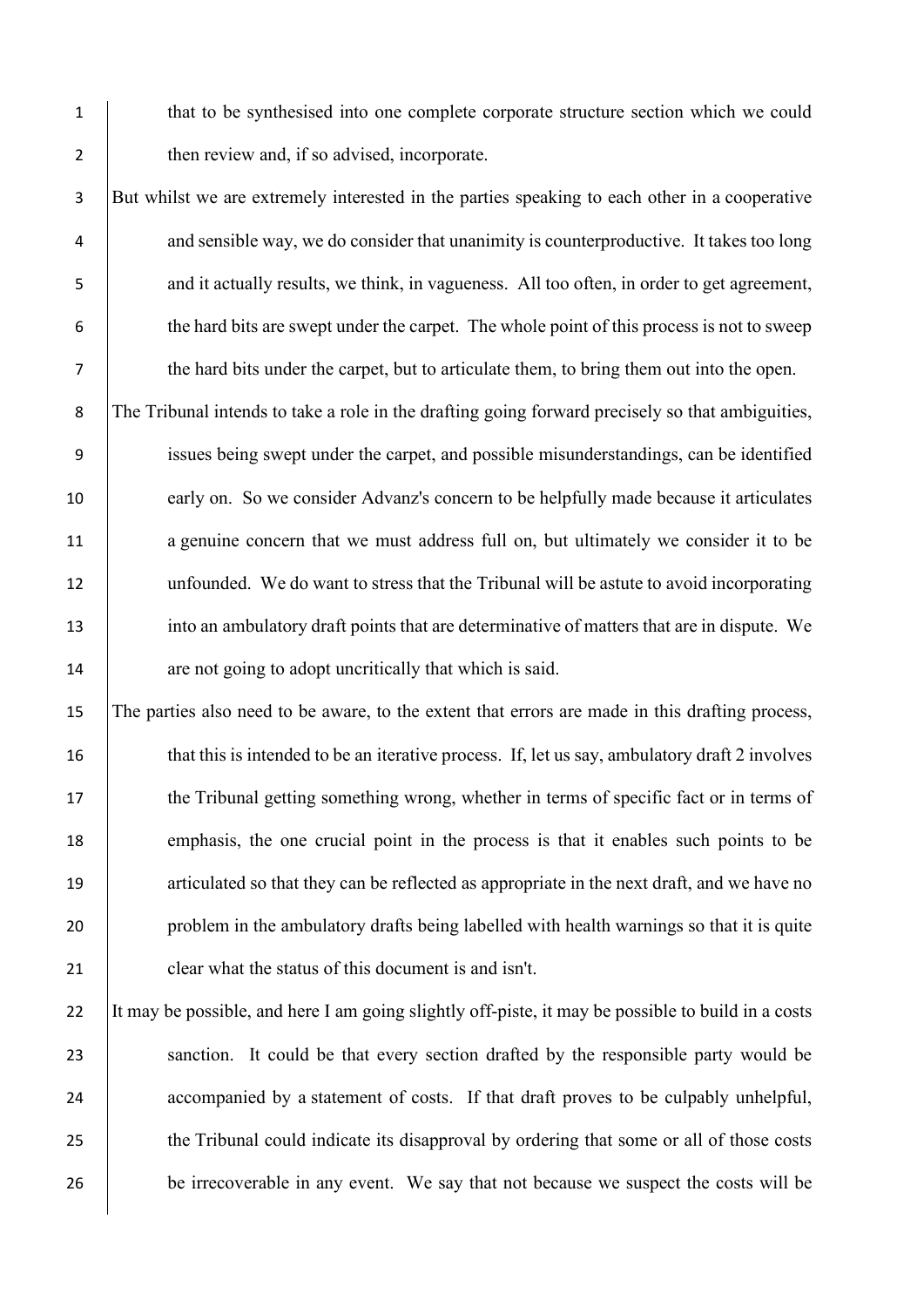1 a driver of this process, it seems to us there is too much at stake for that to be the case, 2 but it would be a good way of indicating a degree of disapproval regarding errors made 3 in an earlier draft and serve to underline that whilst this is the Tribunal's document, the 4 statements are emphatically not the Tribunal's statements until final judgment is handed 5 down.

6 That brings me to a point which is related to this process question that I am still discussing, and 7 that is whether the ambulatory drafts ought to be public documents. That is a point 8 which is raised by a number of parties. It seems to us that the publication of ambulatory 9 drafts ought to hold no fear for any party because the point of them is not to identify 10 who wins or who loses.

11 The advantage of publication is that thereafter, all of the parties, including witnesses and 12 experts, can use the ambulatory draft as a shorthand for explaining their points. In 13 competition cases, context is often really critical and a witness will know exactly 14 the Tribunal's understanding on any given point and will know how to pitch his or her 15 answers because what the Tribunal understands will be clear when all too often in court 16 processes, it isn't.

17 Equally, when cross-examining, counsel will be able to put clearly to the witness by reference 18 to the draft the point that he or she wishes to make. We anticipate that identifying but 19 not resolving points in this way will significantly shorten the oral proceedings by 20 rendering redundant the "let me take you through the history by reference to the 21 documents" sort of questions that one gets when one has a standing start rather than 22 an advanced start.

23 We do appreciate that there might need to be a fail-safe in publicity in that one could circulate 24 a draft ambulatory draft so that really bad points can be spotted without publicity and 25 **for the ambulatory draft to then be appended to an order of the court, making clear what** 26 it is and putting into the public domain. So one could have a form of fail-safes so that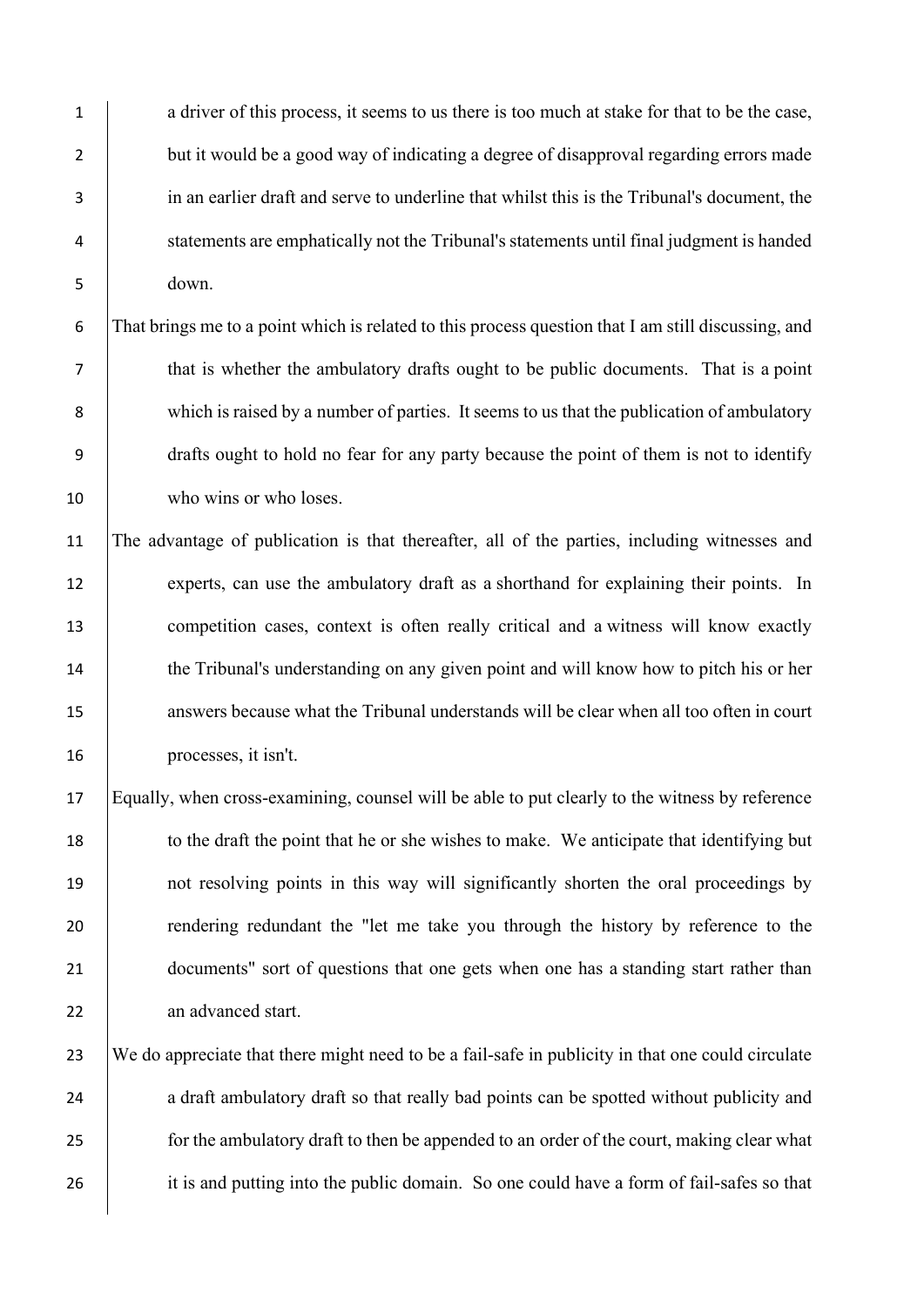1 really serious concerns can be remedied in that way, but we would not anticipate that 2 process being used for mere drafting points.

3 So why is it that we consider competition cases to be so peculiarly complex that they require 4 all this emphasis on a new procedure? I said earlier that we would try to articulate why 5 competition appeals are so complex or have characteristics that seem to require 6 different procedural treatment from complex cases in other jurisdictions. We think that 7 it is because whereas most litigation is sequential in that one moves and resolves the 8 case sequentially from point A to point B to point C, and so on, competition litigation 9 is often layered in that even a consideration of point A is impossible until background 10 facts X, Y and Z, which may in themselves be uncontroversial, have been set out and 11 ascertained. It seems to us that that is true, for instance, of market definition. There 12 are a whole range, a myriad of facts, which need to be looked at.

13 I am being told that there is bad network quality. Are you having any difficulties in hearing or 14 understanding me?

15 **MR JOSH HOLMES:** Not from my part, sir. It's very clear.

16 **THE PRESIDENT:** I will continue, in that case.

17 So market definition is a case in point where the question is intrinsically a hugely difficult one 18 and we would obviously not be resolving that until after trial. But there are many, many 19 facts which need to be gone into in order to work out how a market is --defined I am 20 taking this simply as an example.

21 Some of them will be uncontentious, in which case they can be articulated. Others will be 22 contentious, in which case the area of contention needs to be articulated as a preliminary 23 step to be resolved in order to deal with the question of market definition. But we do 24 think that the parties are entitled to have the best articulation of the baseline from which 25 they are arguing about market definition, to carry on with my example, going forward.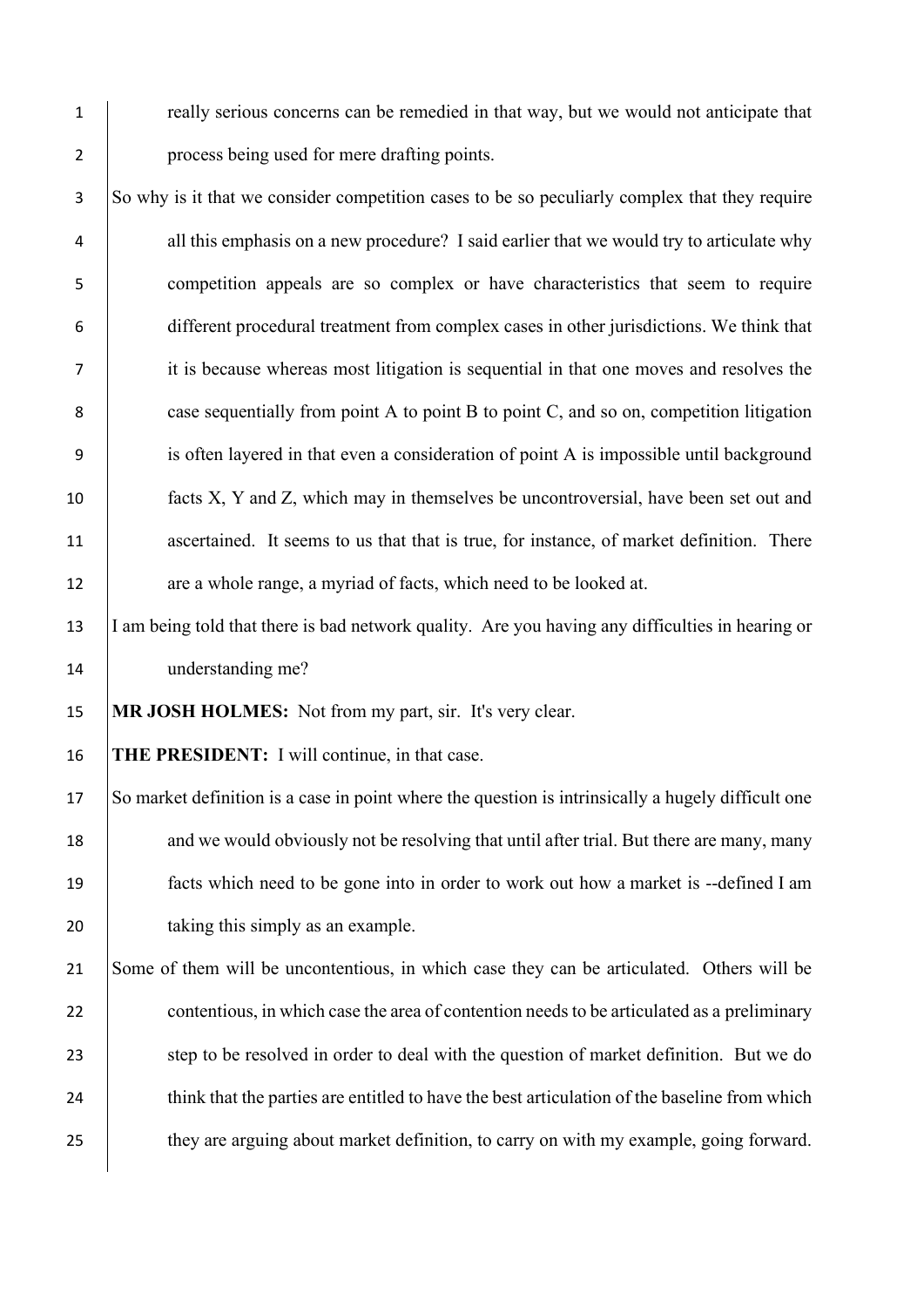1 So that we see as one virtue of this approach. Another related virtue is concerning data. 2 Competition cases are data-heavy and it may well be that well before trial, it is clear 3 that a data set is open to multiple interpretations from the experts which will need to be 4 resolved after the court has heard the evidence of all the relevant witnesses and heard 5 submissions. That's fine, but all too often one has, anterior to the opinion question of 6 what the data mean, an argument about what the data actually are, or an argument about 7 whether there is an error in the data, or how great that error is.

8 That is again an area that needs to be either resolved or, in terms of what the dispute is, 9 articulated well before one gets to trial. In short, if the data are agreed, that needs to be 10 stated so the parties know where they stand. If the data are contentious, why are the 11 | individual strands contentious? Actually knowing what really matters in short really 12 matters, and the sooner what really matters is known, the better.

 Similarly, it becomes quite apparent in regulatory appeals that what appears to be 14 an uncontentious factual statement in the decision actually has hidden and contentious depths. Again, such points need to be fleshed out early so that the disagreement can be identified. I'm going to revert back to the cards on table metaphor that I began with.

17 Litigation in this jurisdiction quite rightly adopts a cards on table approach. There should be 18 no, and there very rarely are, surprises. Pleadings, witness statements, experts' reports, 19 written submissions, lists of issues, chronologies, they're all part of this objective. But 20 although these documents of course interrelate, they have to, it is often the case, as it 21 seems to us, that the parties are laying their cards, face up naturally, on their own card 22 **table, and not at a table where the other parties are sitting.** 

23 As a result, hard points can be swerved and different agendas set. It seems to us that forcing 24 the parties to sit at the same table, the ambulatory draft, and requiring them to articulate 25 their points in context in a situation where the Tribunal is at the end of the day holding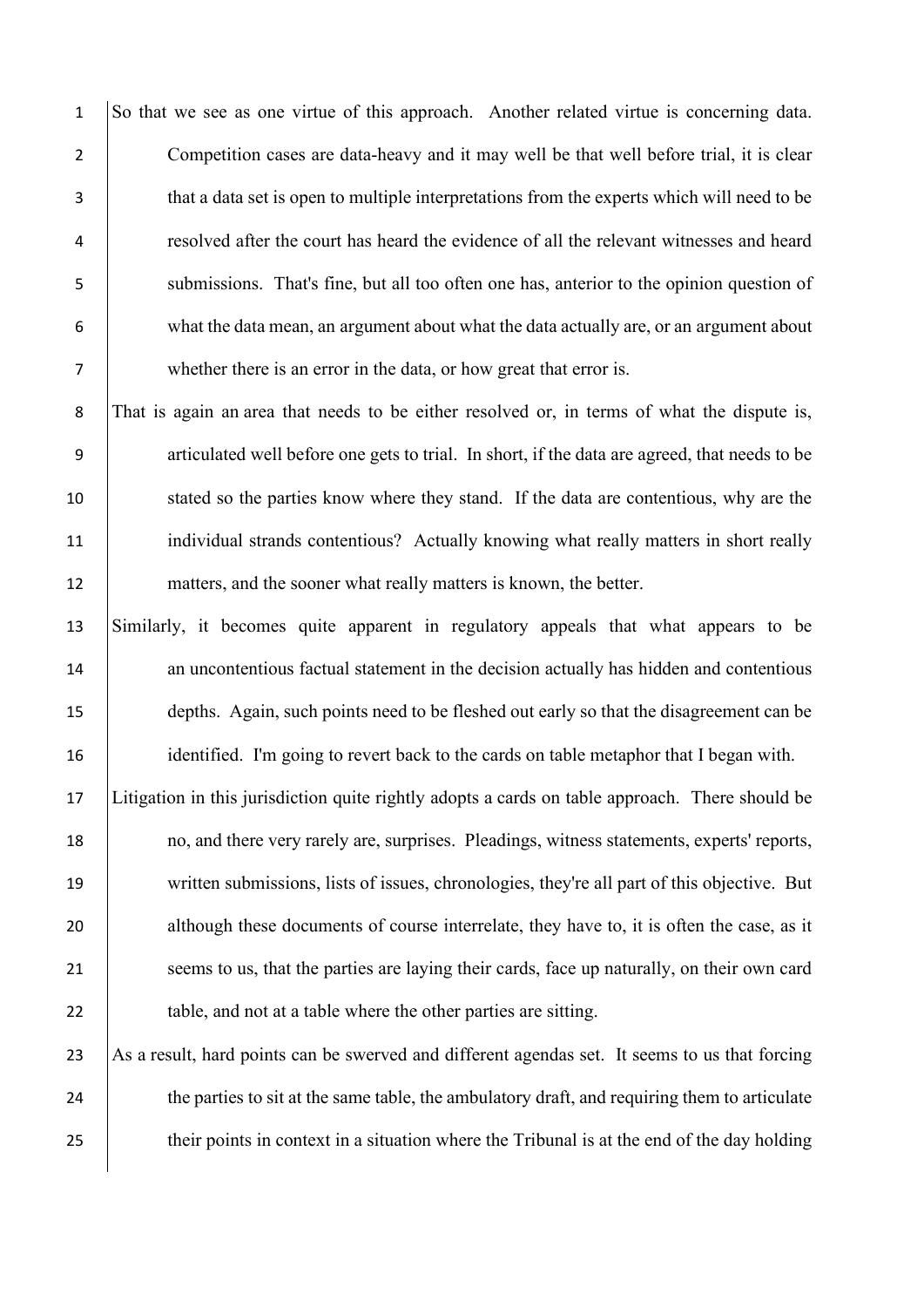- 1 the pen achieves two things not achieved by agreed drafts or by chronologies produced 2 independently by the parties or other documents.
- 3 First of all, there is the early engagement of the Tribunal on the facts and the law that will be 4 relevant at trial. Secondly, there is unequivocal and early engagement by the parties on 5 the points that are going to matter and that will need to be resolved at trial. And that, 6 as we see it, is the virtue of the process that we are provisionally suggesting.

7 I'm going to move on now to the second area of unfairness that has been quite rightly raised by 8 I think all of the parties. That is the unfairness question arising out of a hearing that is 9 too short. This of course arises out of the concerns expressed by the parties regarding 10 the fairness of the process up to trial. I'm sorry to have gone on for so long about that, 11 but the fact is the process leading to trial is something that informs the length of trial 12 when it occurs. It seems to us as a starting point, thinking about trial length, self-evident 13 that any process that does not allow a party properly to be heard is for that reason alone 14 | unfair. I want to make that very clear.

15 But at the same time, all of the parties will appreciate that the court controls its own procedure 16 and its own processes. Those controls include the time limits for cross-examination of 17 witnesses, the guillotining of trials, and so on. Gone are the days when the parties could 18 say: we need six weeks for trial and they would, without question, get those six weeks. 19 That is not the case anymore.

20 My practice is to place great reliance on the parties' time estimates and to list accordingly. But 21 it seems to me that the points made by the parties, or by most of the parties in the written 22 submissions we received in the last couple of days, presume that the benefits of the 23 process that we have articulated will not, whatever their other merits, include very much 24 saving in terms of trial length. I think that is a point which underlies a number of the 25 written submissions we have read.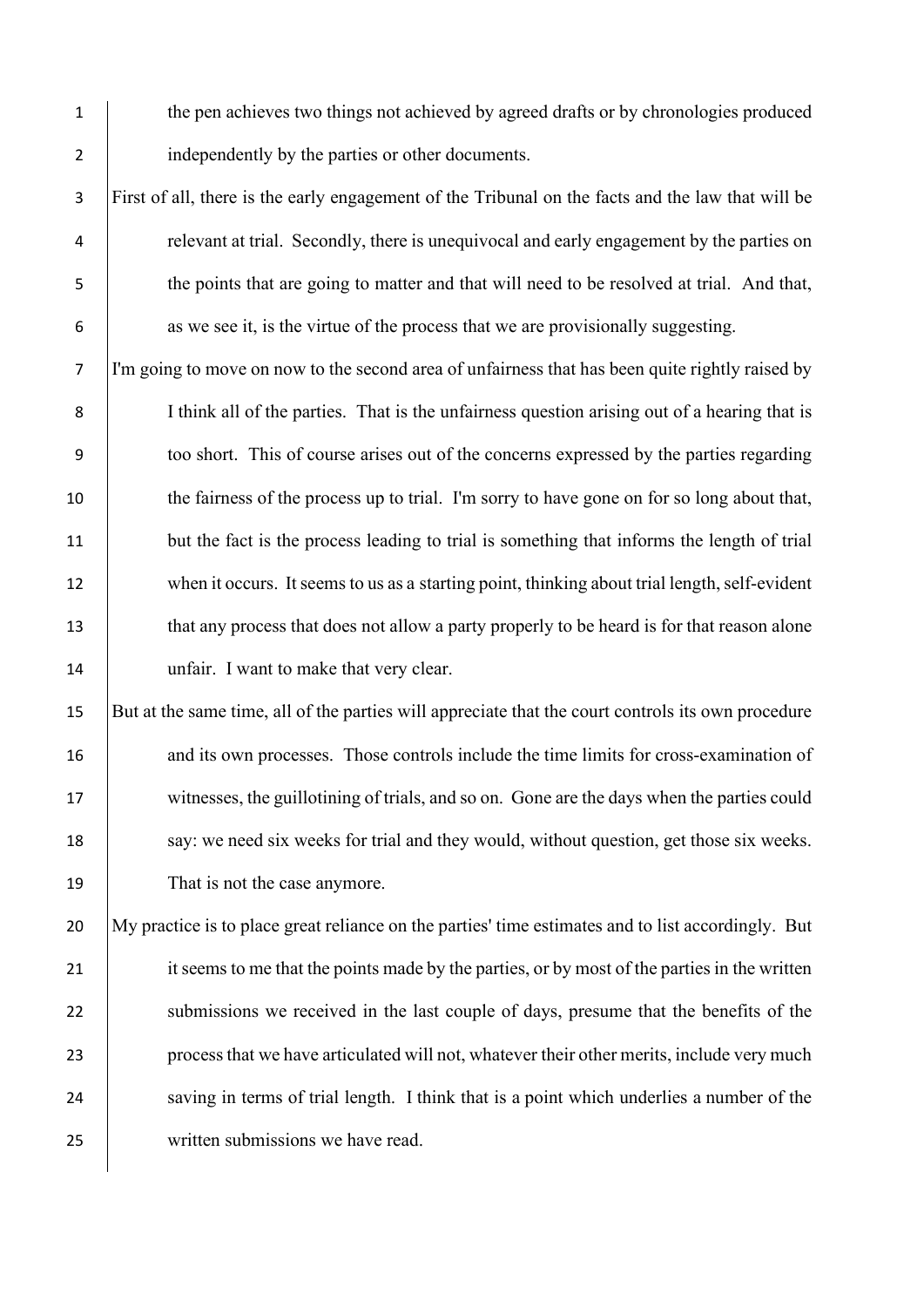1 This is a novel process, we all agree that, and we cannot be sure that it will be working. Indeed, 2 to put my cards on the table, the three Commercial Court weeks referenced in the draft 3 is inevitably an impressionistic estimate, done without the advanced ambulatory draft 4 that might serve to validate it. The whole point is that the last ambulatory draft will 5 come shortly before November and not sooner. So it seems to us pointless to get into 6 a debate about whether this process will or whether it will not work. The fact is there 7 is a risk of failure. You don't need to quantify the risk, but what we do need to do is to 8 manage it because we do consider that the parties make entirely proper points about the 9 risks of the process that we articulate.

10 Ambulatory draft 1 states at paragraph 30 that the Tribunal would be minded to allocate three 11 Commercial Court weeks. I want to stress that that is not a reflection of the Tribunal's 12 capacity in 2022. It was rather a reflection of the Tribunal's admittedly impressionistic 13 sense of how long the appeals would take if its process operated as intended. It's the 14 risk of the process not working as intended that we need to manage, and in this regard 15 we have two proposals.

16 First of all - and we are entirely neutral between these and other proposals, but I articulate them 17 so that the parties can take them away and consider -them - first of all, we split the 18 appeals now. We hear the liothyronine appeals in the conventional way in June 2022, 19 time estimate of three weeks. The hydrocortisone appeals would be managed in the 20 manner described in ambulatory draft 1, with a three week trial in November 2022, but 21 with the Tribunal keeping two weeks in reserve in case of need. That's- option one. 22 Option two, we proceed as planned, with both appeals managed together, using ambulatory 23 drafts, with a three week trial, plus two weeks in reserve in November/December this 24 year. However, rather like Houston's mission control, we have a go/no go CMC at the

25 end of July 2022 at which the decision is made either to go, to hear both appeals as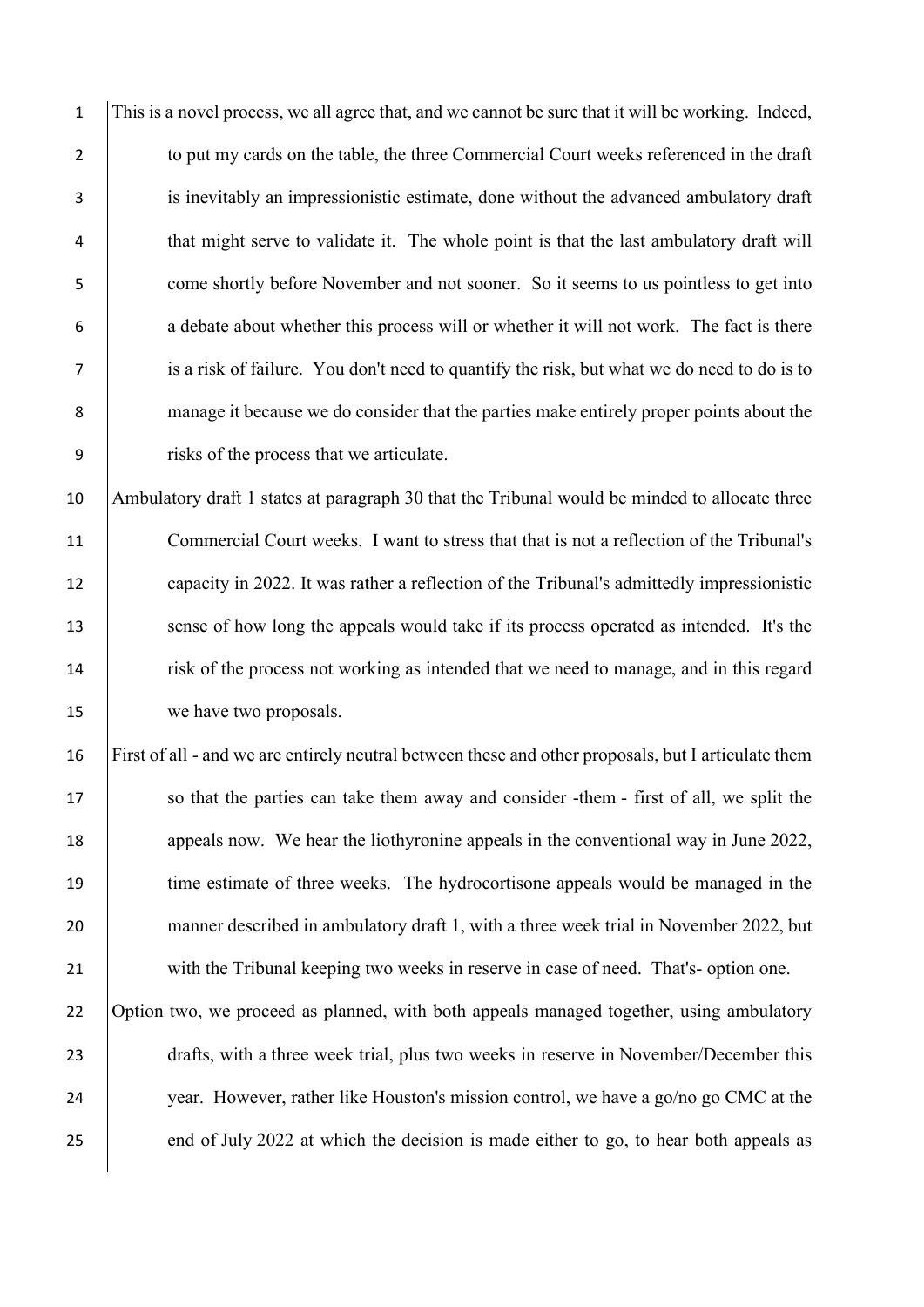1 envisaged, or if things clearly are not working, and I think by the end of July we will 2 know that, to either hear hydrocortisone only, or to hear liothyronine only.

3 In the case of the latter two options, the appeals not heard would be allocated as early a date as possible in 2023. We would be, until July 2022, entirely neutral as to what would be done in 2023 and that's because the hope and expectation would be that the process we have described would work. But that, as it seems to us, would, without undue prejudice to anyone, ensure that we have a get out of jail free card that could be played if the process clearly doesn't work.

9 I'm nearly at the end, the parties will be relieved to hear. I want to say a final point about costs. 10 Ambulatory draft 1 at paragraph 26 stated that our objective was not to devise a procedure that 11 costs less money. I would not want that statement to be misunderstood. The points we 12 wanted to make was that we wanted to devise a better process not to save costs, but to 13 do the job we are doing better. It would be pleasing if, assuming this process is adopted 14 and works, costs were in the long run to be saved. We consider that that is the likely 15 vulcome of a more efficient process: the costs will be less and we suspect that will be 16 the case. But this is a novel process and we can't of course predict how it will run. But 17 we certainly do not expect the parties' costs to be increased because we see this process 18 as one of redirecting the parties' efforts and not adding to them.

19 We have no problem in ordering replies, for example, to take place, and indeed all the 20 paraphernalia of a conventional trial process. If the parties want that, they absolutely 21 can have it, and it's probably a good idea to do so. But we would expect these 22 documents to be far shorter and to engage with the ambulatory draft process that we 23 would, assuming we go forward, be having.

24 So we do see that there will be a synthesis between the conventional processes and the novel 25 elements of this process. It goes of course without saying that things like agreed 26 statements of fact and chronologies and lists of issues, all of these things will be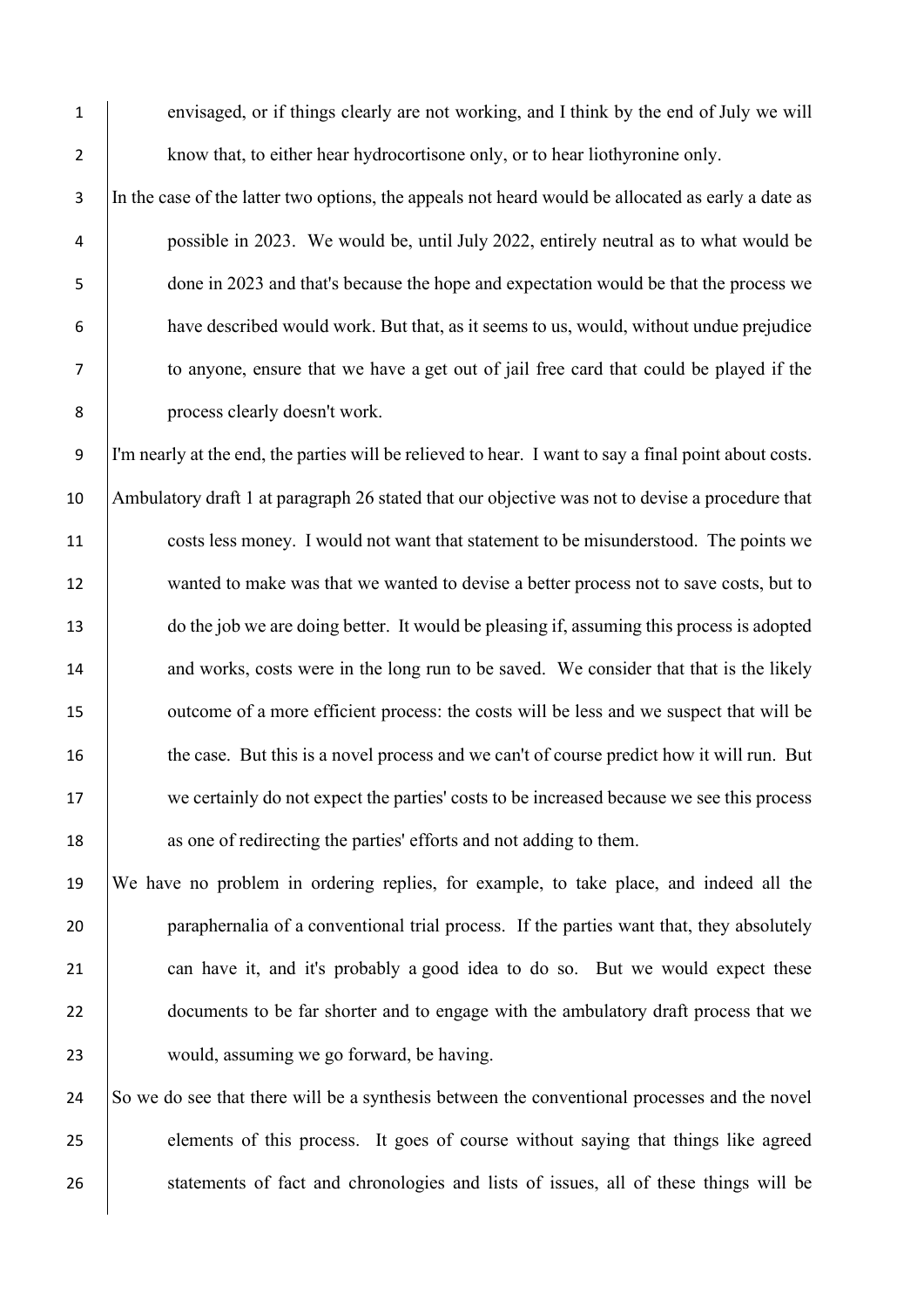1 embedded as part of the ambulatory draft process that we have been discussing. So we 2 may be wrong about the costs burden on the parties, but we don't think so and in any 3 event, time will tell.

 What we are satisfied with is that there will be additional burdens on the Tribunal. We are prepared to accept those because we think that, in the long run, it will be worthwhile. What we want to avoid is what I think happens far too often in heavy litigation, which is that the Tribunal does its serious thinking after the trial has finished.

8 Now, obviously serious thinking after the trial has finished is the essence of what should 9 happen after judgment, but it should be based upon a very clear understanding of what 10 the parties' genuine beef, genuine dispute is, and all too often, one is only framing 11 actually what the dispute is after the hearing. And that, to my mind, is fundamentally 12 unsatisfactory and actually quite unfair to the parties.

13 What one should have is a process where the battle lines are drawn with absolute clarity, where 14 the evidence that all of the parties want to adduce is articulated and put into boxes of 15 "controversial" or "not controversial". The controversial boxes are then further 16 specified so that one knows right from day one what is and what is not on the agenda. 17 That, we think, will enable a very structured trial process, which is why, to conclude, 18 we consider that a shorter timeframe is possible, but we are very willing to accept that 19 **that may fail.** The question really is do we try.

20 I'm very sorry that we have gone on for so long, not helped by the technical issues. I indicated 21 that we would rise. I think we will rise in any event for the transcriber's benefit, but 22 how long do we rise for is the question. Mr Holmes, I see you have your hand up.

23 **MR JOSH HOLMES:** Sir, for our part, I think it would be useful to have at least 15 minutes 24 to discuss. Other parties can bid higher if they think more time is needed.

25 Can I ask one clarificatory question just for the purposes of taking instruction on the second of 26 the two options you outlined as proposals for going forward. As I understand it, that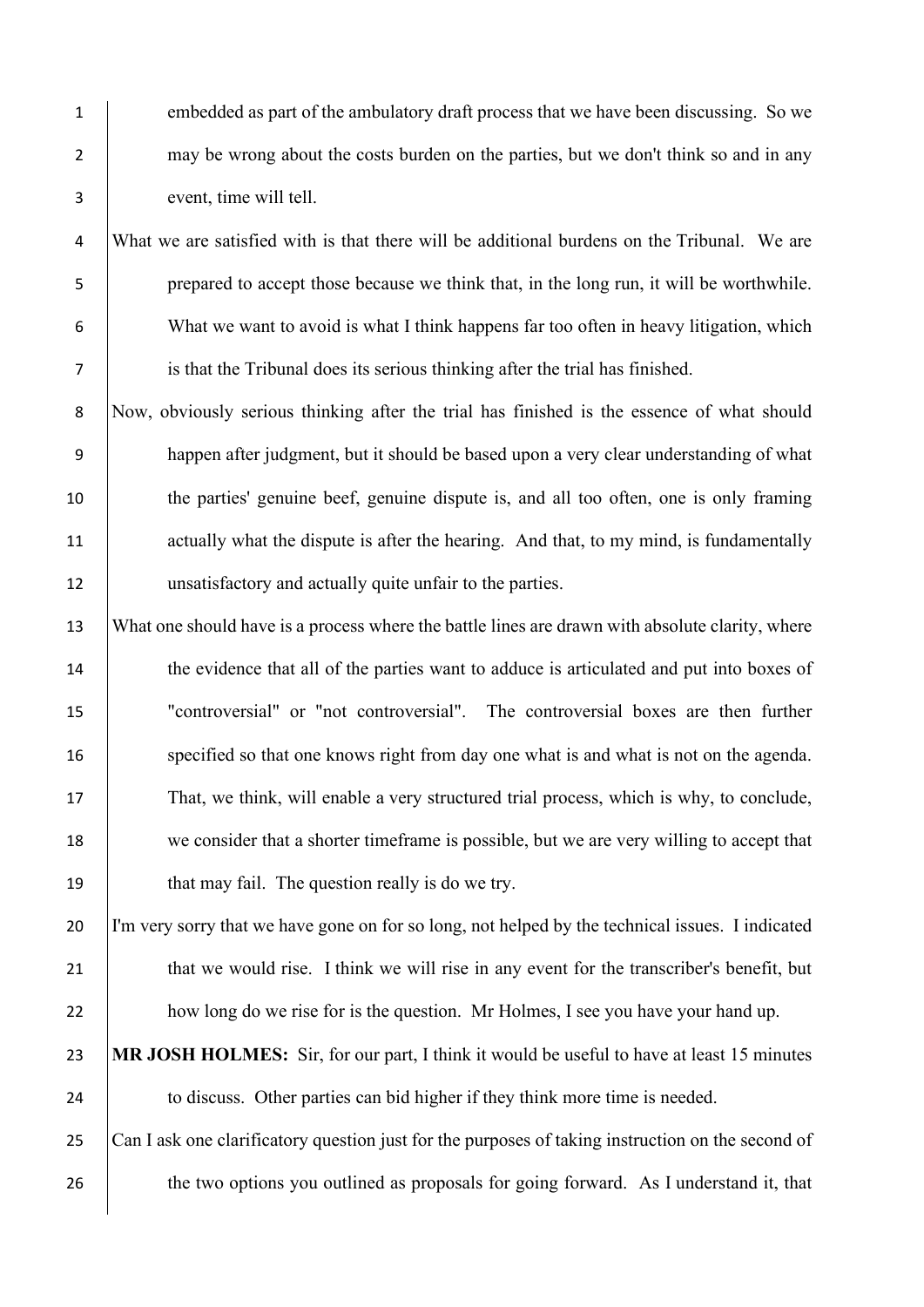proposal would be to keep to the three weeks with two weeks in reserve in November 2 for both trials and then to have a go/no go CMC to decide how to proceed in July. Am I to take it that the Tribunal would be prepared to keep open the question of how the 4 trials were structured during that window with the possibility, if this proved to be more efficient, of hearing them sequentially and back-to-back within the time allocated?

 **THE PRESIDENT:** Well, let me say this: we would consider that all options would be open for discussion at the end of July 2022. I think the real question would be, assuming we 8 | go down this route, is this route going to work or are we going to have a car crash in November? If we are going to have a car crash in November, then the question is 10 what do we do about it, and there may be very many ways in which one can slice that **particular issue and we would be open to using those five weeks however the parties**  felt would work. We would obviously have our own views, but what I am assuming 13 I think is a process that goes so badly wrong that actually the parties were saying that you can only do hydrocortisone in five weeks and liothyronine in three weeks proved to be right so that one has to do one appeal or the other properly in November with the result that the other has to be kicked over to 2023.

 Now as it were, that's the worst-case scenario, I hope. I mean, I would like to think that however we run this process, it won't go worse than that. But with that worst case in 19 mind, we would be minded to do that.

 But if one could do the two back-to-back, then we would be open to that. I just feel that that 21 might be an unlikely scenario. Quite a pleasing one, actually, but an unlikely scenario 22 given the basic hypothesis that this isn't going to work. So I hope that answers your 23 question, Mr Holmes.

**MR JOSH HOLMES:** It does.

 **THE PRESIDENT:** I certainly didn't intend to be prescriptive about what we will do at this 26 go/no go CMC if we have it.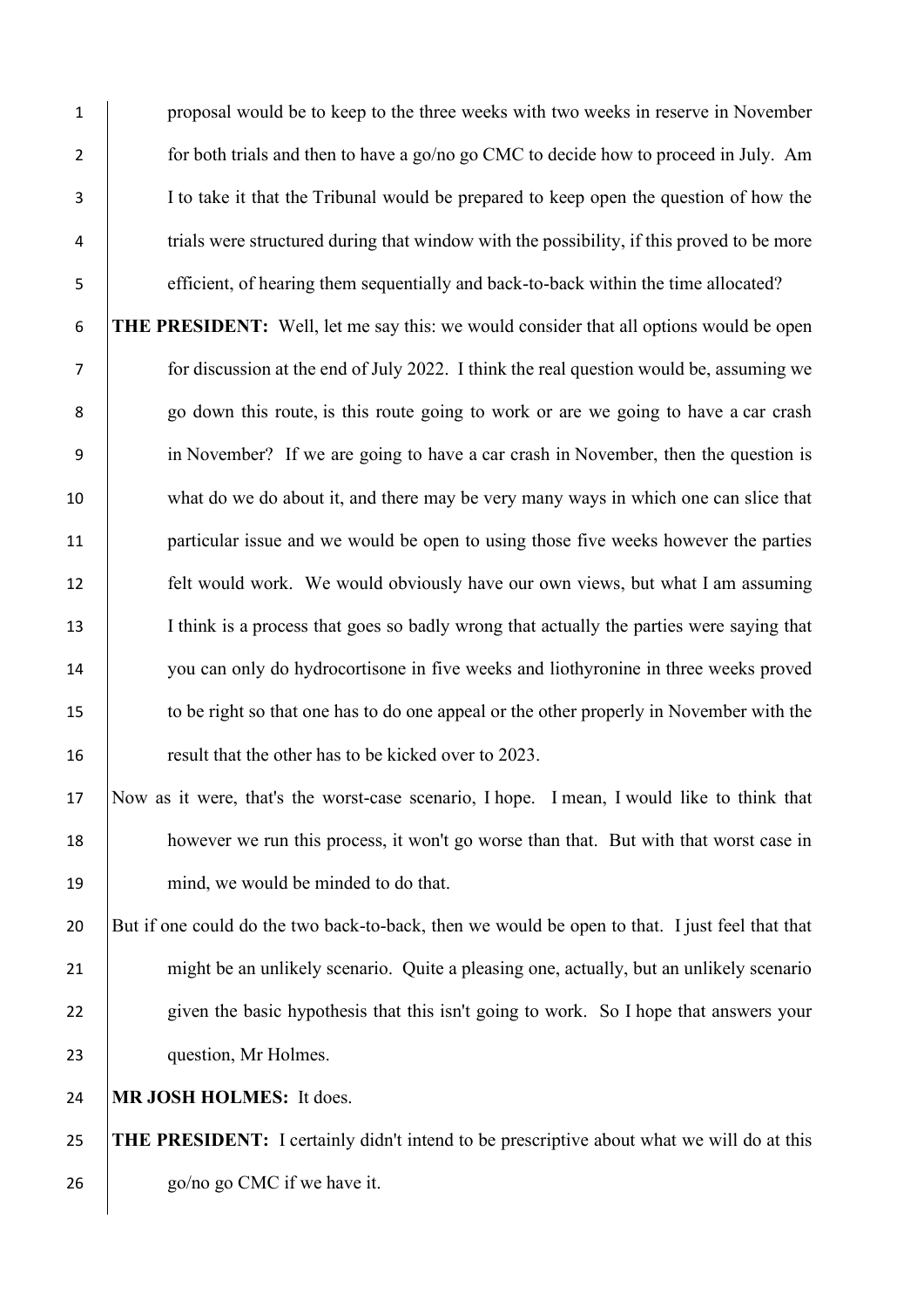| $\mathbf{1}$     | 15 minutes seems to me too little. I will say half an hour, unless anyone violently objects |
|------------------|---------------------------------------------------------------------------------------------|
| $\overline{2}$   | because these are difficult questions and I wouldn't want anyone to feel that they were     |
| 3                | being rushed into a response. So if you need longer, do say so, but we will say             |
| 4                | provisionally we will resume at 12.05 and do let the registry know if you want longer.      |
| 5                | MR JOSH HOLMES: Thank you, sir.                                                             |
| 6                | <b>THE PRESIDENT:</b> Thank you very much. We will leave the courtroom and see you at       |
| $\overline{7}$   | 12.05. Thank you all very much.                                                             |
| 8                | $(11.36 \text{ am})$                                                                        |
| $\boldsymbol{9}$ | (A short break)                                                                             |
| 10               |                                                                                             |
| 11               | $(12.05 \text{ pm})$                                                                        |
| 12               |                                                                                             |
| 13               | (Proceedings delayed)                                                                       |
|                  |                                                                                             |
| 14               | $(12.20 \text{ pm})$                                                                        |
| 15               | THE PRESIDENT: Good afternoon, everybody. I will just wait for live stream to engage        |
| 16               | and to make sure that that's okay.                                                          |
| 17               | We are live. What I am minded to do is call upon the hydrocortisone appellants first, with  |
| 18               | Mr O'Donoghue first, followed by Ms Ford, and then Mr Palmer, and then we will see          |
| 19               | where we go from there. But, Mr O'Donoghue, if you wouldn't mind kicking the ball           |
| 20               | first.                                                                                      |
| 21               | MR BREALEY: Sorry, sir, in the hydrocortisone appeal, clearly Advanz is probably the lead   |
| 22               | appellant.                                                                                  |
| 23               | <b>THE PRESIDENT:</b> If you have your own running order, that's absolutely fine.           |
| 24               | MR BREALEY: It's not, we just didn't want to be left out because we're the company that is  |
| 25               | adducing most of the evidence.                                                              |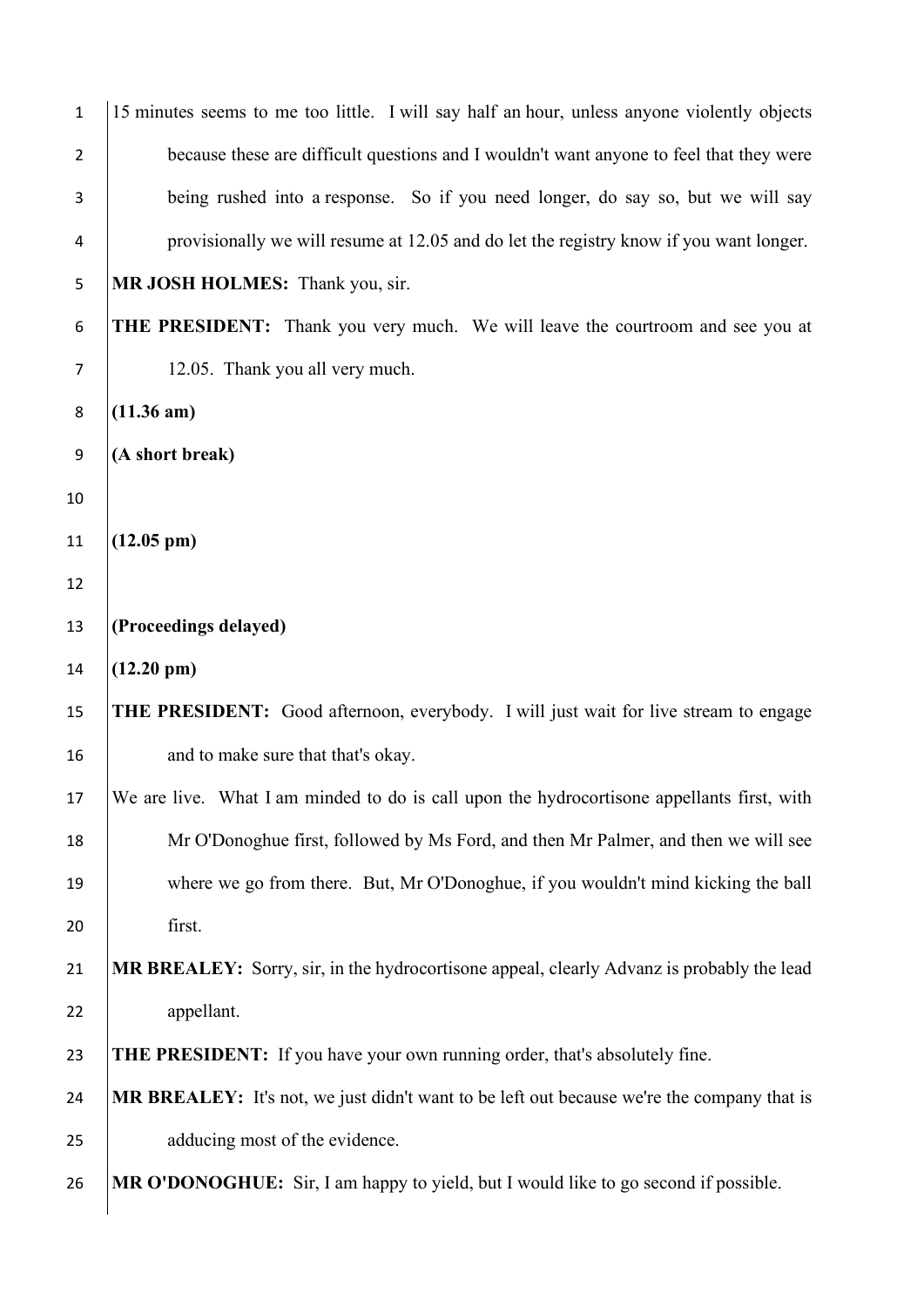| $\mathbf 1$    | THE PRESIDENT: I was picking by order of strength of opposition to our proposals judging          |
|----------------|---------------------------------------------------------------------------------------------------|
| $\overline{2}$ | from the skeletons. In that case, Ms Ford, if you don't mind, you will go first, then             |
| 3              | Mr O'Donoghue, then Mr Palmer, then Mr Brealey, then Mr Johnston and then                         |
| 4              | Mr Kennelly for Hg Capital, concluding with Mr Holmes for the CMA.                                |
| 5              | If I have left anyone out, do please shout.                                                       |
| 6              | MR JOWELL: It's Mr Jowell, not Mr Johnston.                                                       |
| $\overline{7}$ | THE PRESIDENT: I'm so sorry.                                                                      |
| 8              | MR JOWELL: Not at all.                                                                            |
| 9              | THE PRESIDENT: I made a note of that but didn't read it. My apologies, Mr Jowell.                 |
| 10             | Very good, Ms Ford.                                                                               |
| 11             | MS FORD: Sir, we are very grateful to the Tribunal for having taken the time to address the       |
| 12             | various concerns that have been expressed so carefully.                                           |
| 13             | To cut to the chase in terms of the two options the Tribunal has identified, for our part we have |
| 14             | a strong preference for option one. We think that it will be of great assistance to the           |
| 15             | parties to have clarity now as to the way in which these matters are going to go forward,         |
| 16             | rather than leave it until July and only know at that point the way in which matters are          |
| 17             | going to proceed. We have, as we indicated in our skeleton, given careful thought to              |
| 18             | whether we think that the Lio and Hydro appeals should be heard together, and our                 |
| 19             | view is that it is not necessary for them to be heard together. So on that basis, option          |
| 20             | one seems preferable from that perspective, as well.                                              |
| 21             | We do have a minor suggestion in the context of option one, which is that it might still be       |
| 22             | necessary to have a CMC at some point in order to take stock as to how the ambulatory             |
| 23             | process is working and how that might then impact on the trial of the Hydro matters.              |
| 24             | So we would suggest that -- obviously option two expressly contemplated the CMC                   |
| 25             | in July and we would suggest it would make sense at a suitable moment to have a CMC               |
|                |                                                                                                   |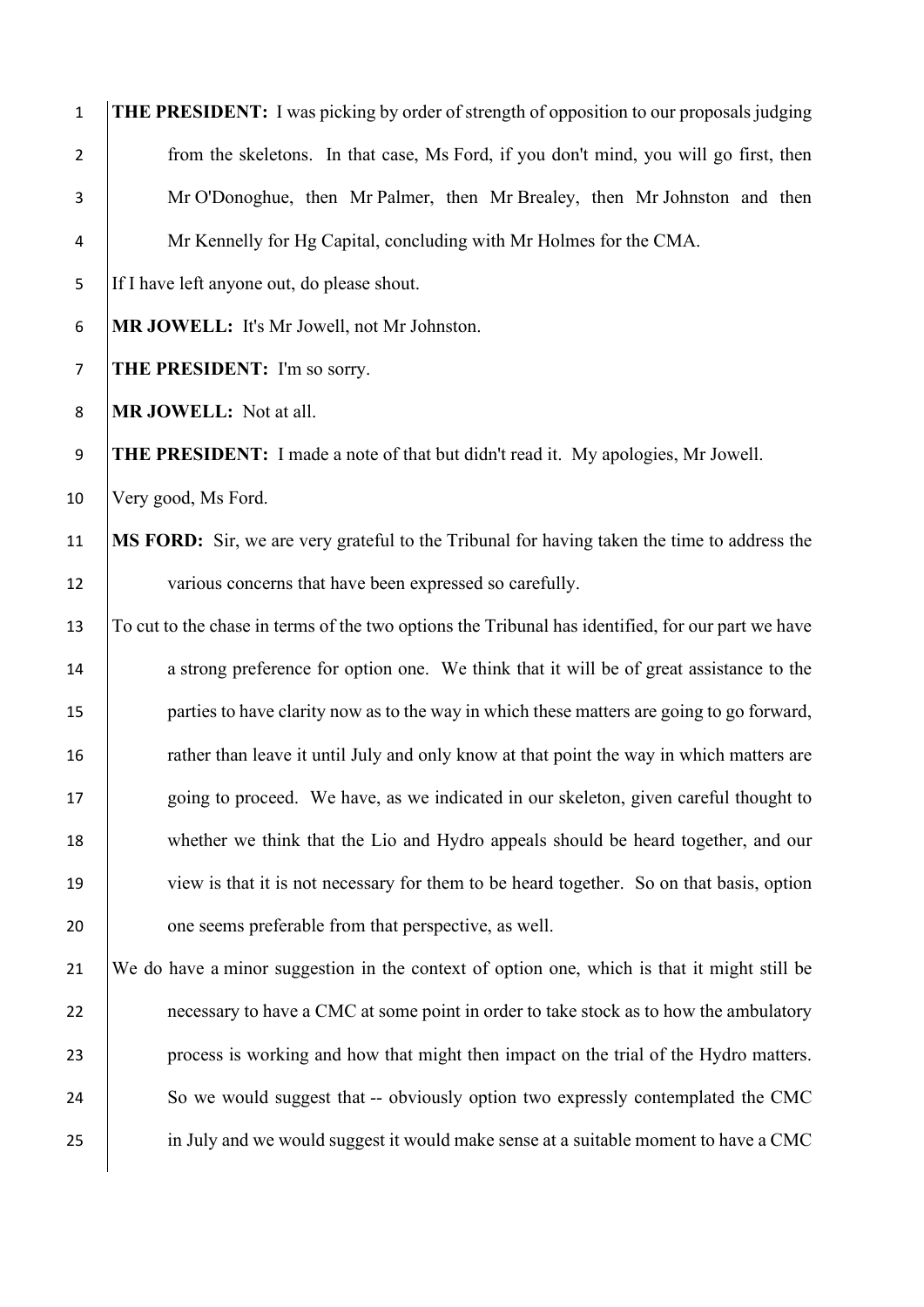1 for the purposes of option one as well just to take stock of the success of the ambulatory 2 process.

 Turning to the ambulatory process, one of the concerns that the parties had articulated was the way in which the process might encompass a degree of review of drafts and we are grateful to the Tribunal for having heard and sought to address those concerns. We understand that what's now being envisaged is that there might well be -- I understand the Tribunal said seven, eight or nine ambulatory drafts and that that process will therefore build into it an opportunity for the parties to review what has been produced 9 and to respond critically to it if necessary. We anticipate that in the course of that process, the Tribunal will have very well in mind that the drafts it is receiving will 11 necessarily reflect the perspective of one party until they have been reviewed, and so in incorporating those into an ambulatory draft, we anticipate the Tribunal will bear in 13 mind that it is, at that stage, an unreviewed and unagreed draft.

14 We also endorse the indication the Tribunal gave about the importance of identifying the topics 15 on which drafts will be sought. And in terms of the Tribunal's reference to low hanging 16 fruit, it seemed to us that there might be certain topics that will assist the Tribunal in 17 understanding later versions of the ambulatory drafts if they could be dealt with at 18 an earlier stage.

19 To offer two examples of those, perhaps we envisage they might be building blocks to the later 20 ambulatory drafts: background on how the generic industry works, it seemed to us, 21 might be something that would assist the Tribunal in understanding some of the more 22 complex later subject matter, and also background on the regulatory framework, in 23 particular with a view to those matters that affect the issue of countervailing buyer 24 power which appears in one or two of the appeals.

25 We would suggest that the appellants might well be best placed to contribute initial drafts of 26 those subject matters. Obviously the Tribunal does have the benefit already of the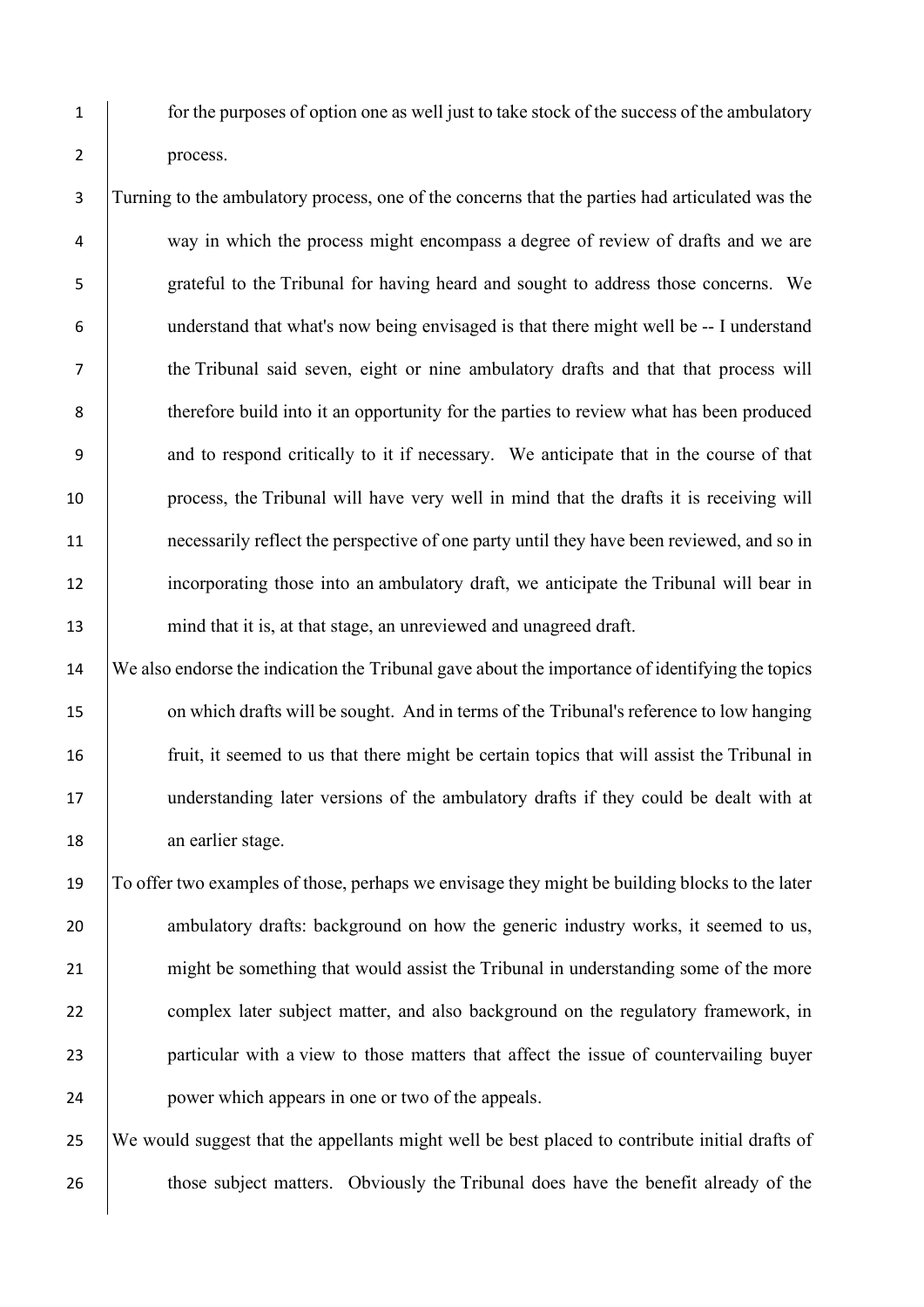1 CMA's perspective on those things in the context of a Decision, and so it seemed to us 2 sensible that the appellants could now contribute their perspective on those matters and 3 that would then build in an opportunity for the Tribunal to come up to speed on these 4 issues and then building blocks for subsequent drafts.

5 A second point that the Tribunal has addressed is the way in which the draft might be 6 publicised. We understand that the Tribunal's concern is to ensure that the public are 7 kept appraised of the process and have the ability to understand what is going on and 8 what is in issue, and we certainly see the force of that as a concern. We would suggest 9 that it might make sense for the Tribunal to direct that insofar as the draft is published, 10 it may only be used for the purposes of the proceedings until a final judgment is 11 produced by the Tribunal. That seemed to us both to enable the draft to perform its 12 function of enabling members of the public to understand what is going on, but it does 13 then further address the residual concerns that might arise about the publication of 14 a document which, at least at certain stages, will contain the perspectives of one party 15 and not yet have been the subject of review.

16 Sir, those were the suggestions that we had.

17 **THE PRESIDENT:** Ms Ford, thank you very much. Just to pick up on a couple of points 18 which are made by clarification rather than anticipation of what others may say, we 19 fully anticipate that whichever process is adopted in terms of splitting or not splitting 20 cases, if there is to be any kind of process involving ambulatory drafts, we would 21 anticipate the need for quite possibly several, maybe short, but several case 22 management conferences, and although we don't want to get the diaries out now 23 because it's probably too complicated, we would want to budget for a number, not 24 necessarily day long, but maybe hour long CMCs commensurate with the active role 25 that the Tribunal envisages it's taking. So certainly there would be a July CMC, but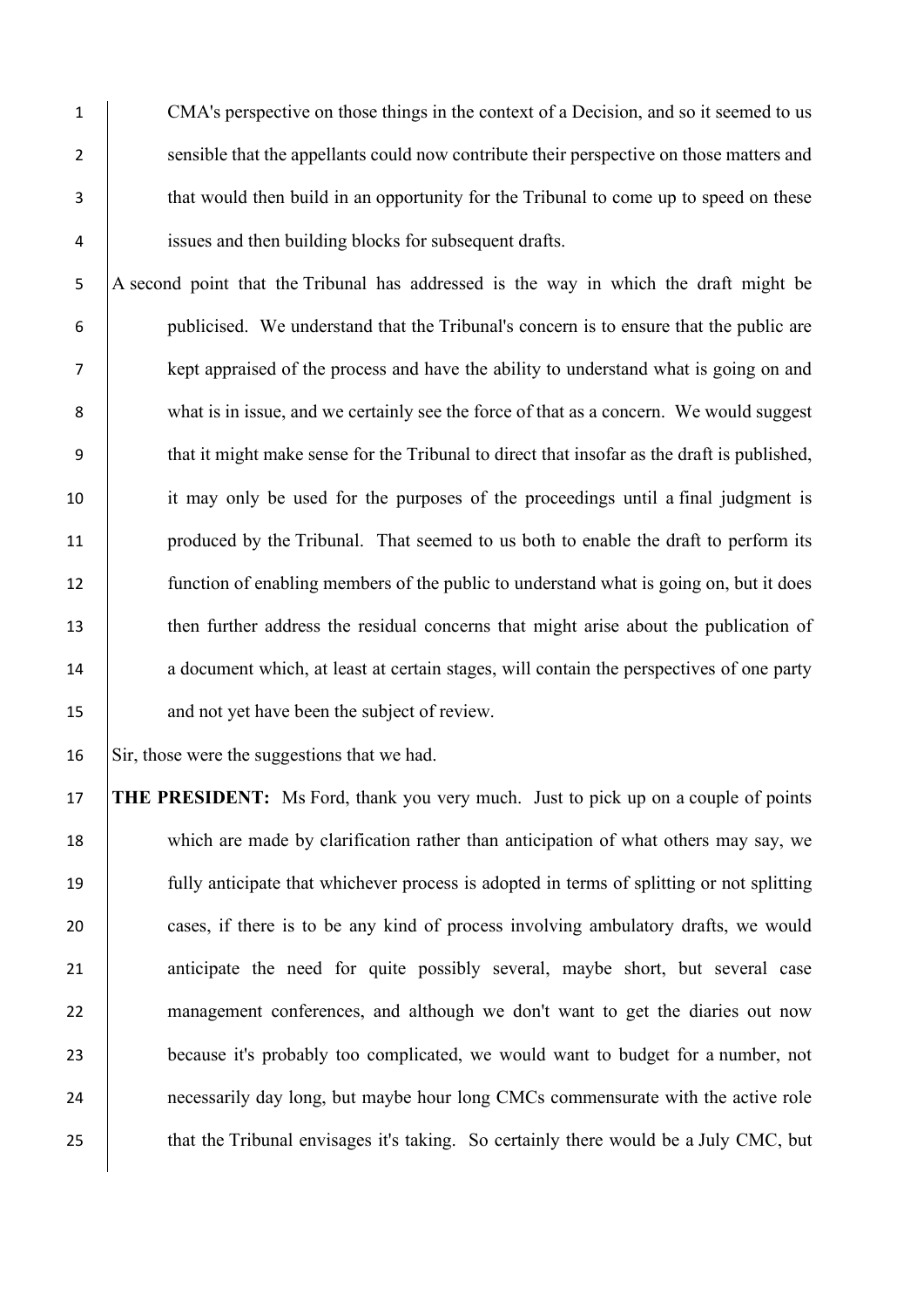1 there would be multiple CMCs before that according to need. If there is no need, then 2 we can cancel them, but I think there would be considerable need.

3 If I can just make clear that we entirely agree with what you said about the generic drug industry 4 and the regulatory framework. It's precisely that sort of material which I suspect the 5 parties regard as common knowledge, as something which is just assumed to be known. 6 It's exactly that sort of material that we think we know, maybe we do know, but it needs 7 to be there in black and white so that our understanding corresponds with that of the 8 parties.

9 Speaking for myself, I know a reasonable amount about generic drugs because of the patents 10 work I have done, but that's a completely different angle and isn't knowledge that 11 I should be deploying here. I should be deploying what the parties are putting in 12 evidence but sooner rather than later. So those are points which we see as absolutely 13 early in the queue as being the boring foothills which constitute the sort of foundation 14 on which the contentious disputes would run. I say that by way of an indication that 15 we're on the same page.

16 We hear what you say about publicity and some form of health warning at the top of the 17 ambulatory draft I think would be in order. Restriction on use I can see might have 18 difficulties, but certainly we wouldn't be averse to something along those lines. I sort 19 of say that by way of indication to assist those who come after you. But thank you very 20 much, Ms Ford.

21 | Mr O'Donoghue.

22 **MR O'DONOGHUE:** Sir, a handful of points, if I may, first of all on the question of 23 inter partes review before the ambulatory judgment stage. It might sound like 24 an incredibly pernickety point but in my submission, it is important that there is 25 a process of inter parties review before something is fed into the sausage machine of 26 the Tribunal because with the best will in the world, if there is essentially a unilateral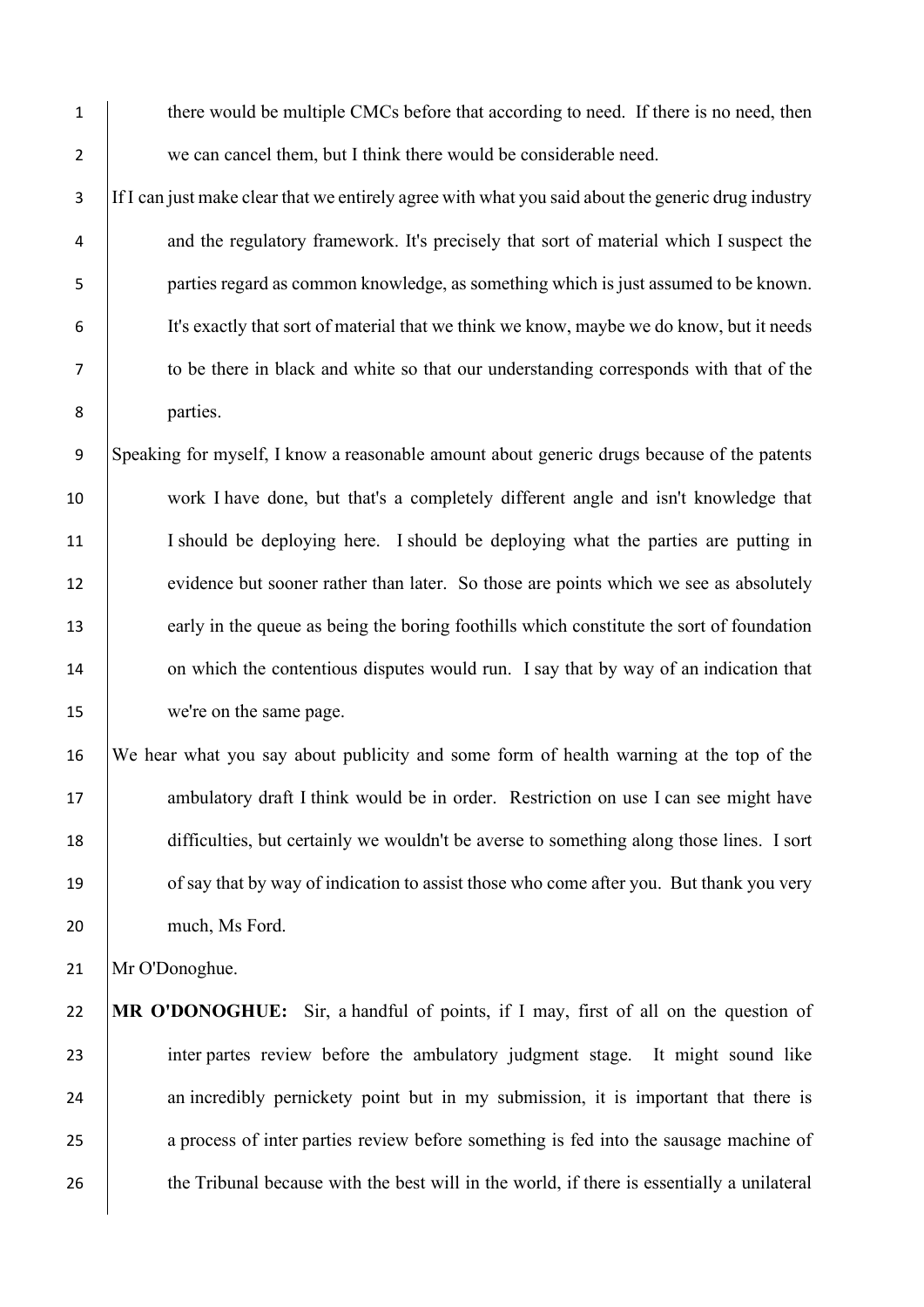1 process whereby one party puts forward its document, there is a risk that that has 2 an anchoring effect if they're incorporated into what is a draft ambulatory judgment, 3 even if there is then some subsequent amendment of the ambulatory judgment in 4 a subsequent draft. It may be hard to avoid the impression --

5 **THE PRESIDENT:** Mr O'Donoghue, you've suddenly gone mute.

6 You're back now.

- 7 **MR O'DONOGHUE:** So we would say as a matter of sequencing, there needs to be both and 8 for what it is worth, in paragraph 12.5 of the CMA's skeleton, they did accept that in 9 principle there should be an inter parties review before the Tribunal stage.
- 10 Second, we understand and we think it's entirely laudable that the areas of discussion pre-trial 11 should to the extent possible either focus on uncontroversial matters or in relation to 12 matters of controversy, at least sketch out the terrain or put the cards on the table. But 13 we do have a practical concern, sir, which is what I call a risk of mission creep, and if 14 I can just give you, sir, an example.
- 15 As we set out in our skeleton at paragraph 30, one can easily imagine how in relation to the 16 legislation and public policy guidance on orphan designation, that must be capable of 17 either incomplete or substantial agreement, and we can see how that can and should be 18 done. But the difficulty, sir, or the potential difficulty we see is that trying to 19 hermetically seal these banal matters from things which are likely to prove much more 20 **controversial may be easier said than done.**
- 21 If I can just give you an example. I think, sir, in bundle 4, you received copies of Advanz's 22 witness evidence on hydrocortisone, Mr Beighton, Mr Sully, and so on. I think it was 23 Submitted yesterday, I hope it reached the Tribunal.

24 **THE PRESIDENT:** Yes, we have it. Which page of that bundle?

25 **MR O'DONOGHUE:** So starting with Mr Beighton, it's page 26, paragraph 39.

26 **THE PRESIDENT:** One moment. Yes, thank you.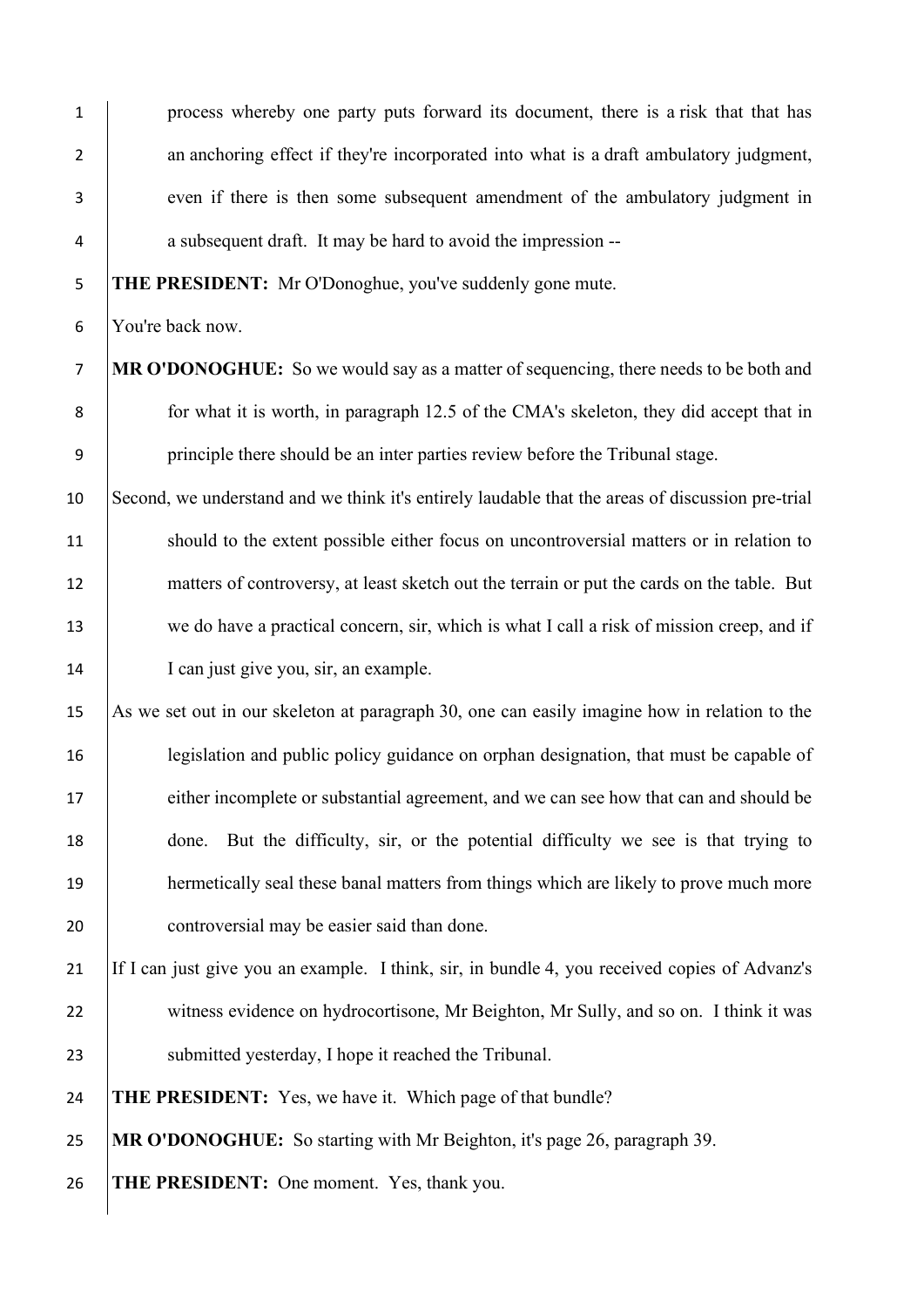| $\mathbf{1}$   | <b>MR O'DONOGHUE:</b> It starts:                                                                 |
|----------------|--------------------------------------------------------------------------------------------------|
| $\overline{2}$ | "I knew from experience "                                                                        |
| 3              | So he said:                                                                                      |
| 4              | "I knew from experience "                                                                        |
| 5              | THE PRESIDENT: I don't think that's the right -- so bundle 4, page 26.                           |
| 6              | MR O'DONOGHUE: Paragraph 39 of Beighton.                                                         |
| $\overline{7}$ | <b>THE PRESIDENT:</b> Yes, I have paragraph 39. It starts:                                       |
| 8              | "In its communications, the HRA "                                                                |
| 9              | So it doesn't start the way you read it.                                                         |
| 10             | MR O'DONOGHUE: Just a second, sir, that may be a bad reference.                                  |
| 11             | It's near the bottom, sir.                                                                       |
| 12             | <b>PROFESSOR MASON:</b> I think your reference is eight sentences down in paragraph 39.          |
| 13             | MR O'DONOGHUE: I am grateful, yes. So "I knew from experience", and so on.                       |
| 14             | <b>THE PRESIDENT:</b> Yes, I have it.                                                            |
| 15             | MR O'DONOGHUE: There he's talking about the impact of the orphan designation. I will             |
| 16             | just invite you to read it over the page, sir, at 40 and 41. So for example, he says at 41:      |
| 17             | "The implications of the orphan designation issue for AMCo evolved over time."                   |
| 18             | And so on. And likewise, just to complete the references, in section E2 of Mr Sully's witness    |
| 19             | statement, which is on page 60, he has an entire section on the orphan designation               |
| 20             | issues, and then of course we have the report from Dr Newton who talks about the                 |
| 21             | regulatory constraints in terms of marketing these kinds of orphan designation products,         |
| 22             | and so on.                                                                                       |
| 23             | So, sir, the practical concern we foresee is that in many ways, the real issue of controversy in |
| 24             | terms of the orphan designation is not so much what the legislation in black letter terms        |
| 25             | does or doesn't say; it is really in terms of what practically it entailed in terms of the       |
| 26             | ability to promote and market and effectively sell these products.<br>We do have                 |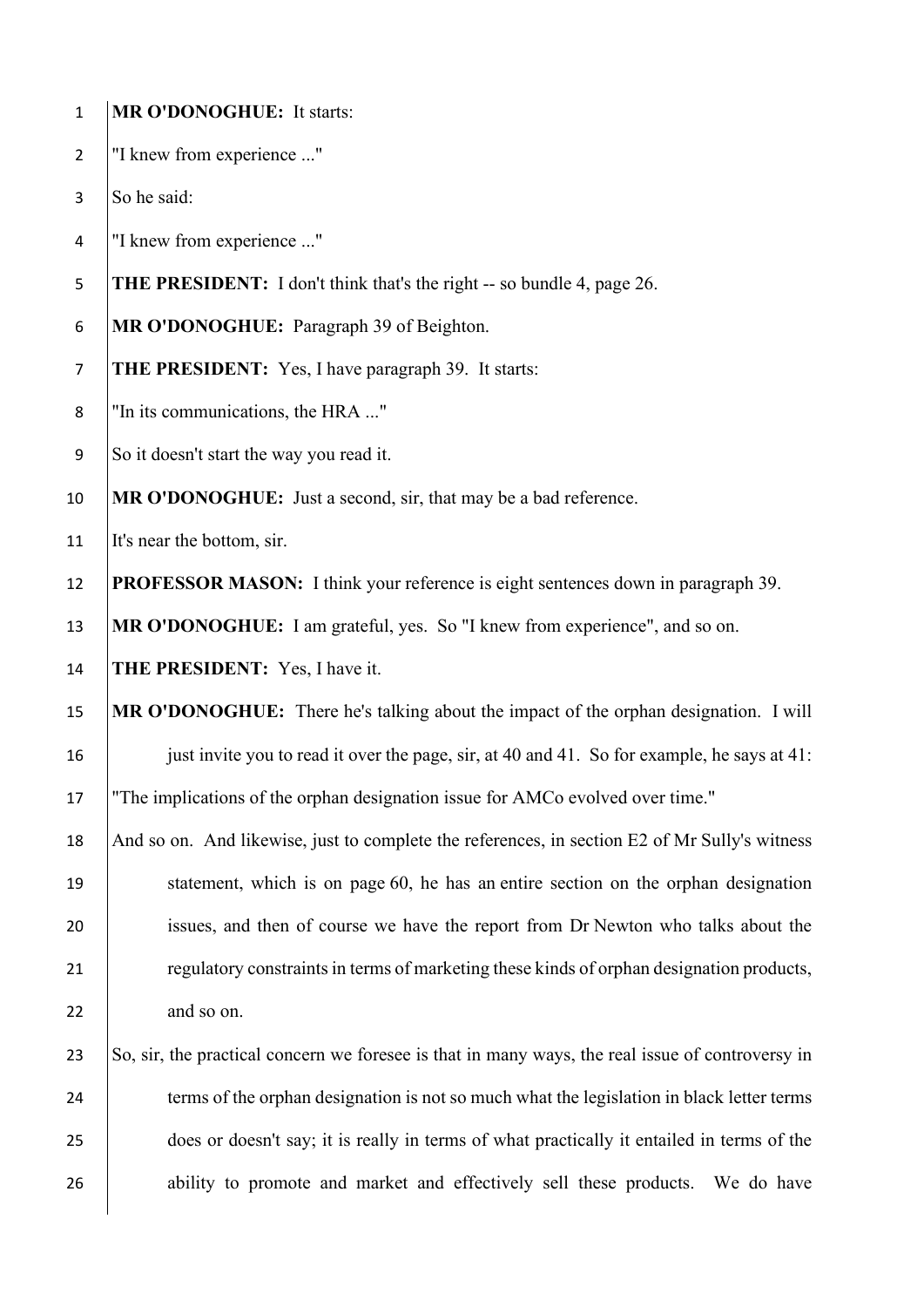1 a concern, given that this has been teed up in some detail in witness evidence which has 2 vet to be heard and tested, that having a pre-trial process which involves potentially 3 a degree of second guessing where the ultimate areas of controversy may lie, it does 4 **risk, in our respectful submission, potentially cutting across some of the evidence yet** 5 to be heard. So that's why we say, sir, there is a risk of mission creep in terms of even 6 a process whereby cards are put on the table because we have yet to hear from these 7 people.

8 **THE PRESIDENT:** Yes. Sorry, excuse my interrupting, but let me try to explain how we 9 see this working so that we have absolute clarity.

 First of all, I think as a matter of nomenclature, we are not going to use the word "ambulatory judgment" because I think that gives very much the wrong impression. We have used 12 the term "ambulatory draft", and I think we're saying that because this is emphatically 13 not a judgment; it is a subject to revision text where the words in the document are not in any way, shape or form adopted by the Tribunal; they are simply shaped by the Tribunal in the hope that they will assist the crafting of a final judgment post **hearing.** So that's a minor point, but I think an important one from a perspective point 17 of view.

18 To go to your point, I'm not going to talk about orphan drugs because my ignorance would 19 become too rapidly clear, but let me give a nice example about contractual 20 interpretation, where one has in the first instance the written contract and one may say 21 that one has to review that in the light of a number of documents, and let's assume 22 a violent disagreement about what the contract means.

23 First thing one can do uncontroversially is set out the documents that each party says form part 24 of the documentary matrix for the contract. Now, there may be huge disagreement as 25 to what documents fall in and what documents fall out of the documentary matrix but 26 one can at least articulate the list of documents and the parties' position on each of them.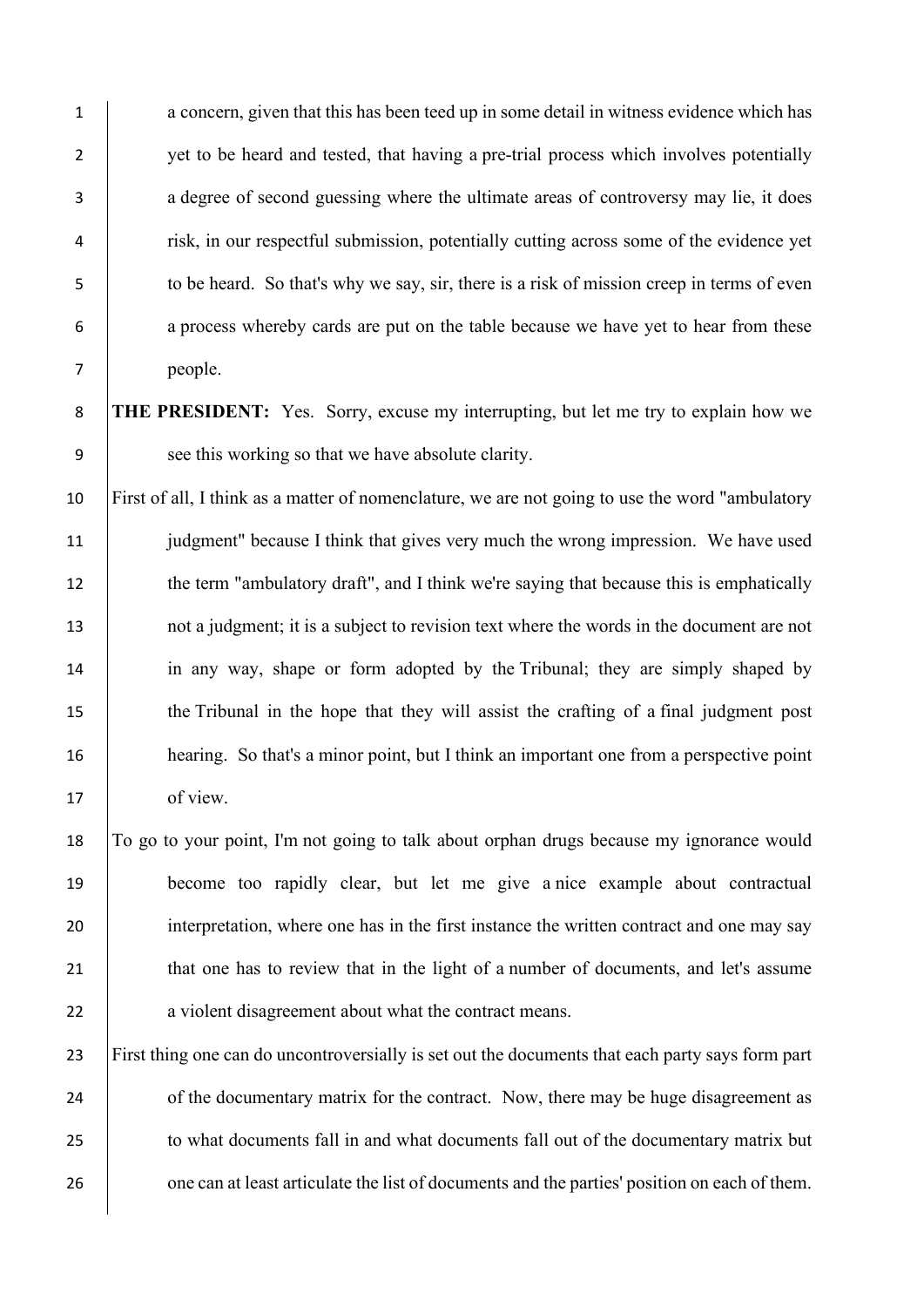1 So it may be, for instance, said that a particular letter which is relevant to construction 2 didn't cross the line and therefore can't be used in a constructive process.

3 Then one has on top of that the Lord Wilberforce factual matrix more generally, and hereto no <sup>4</sup> one disputes that the factual matrix is relevant. There may be huge dispute as to how 5 relevant, and there will always be dispute as to what forms part of the factual matrix, 6 and in that sense it's a bit like market definition.

7 We would not anticipate deciding what was and what was not part of the factual matrix in the 8 course of this process. What we would envisage deciding or dealing with is listing what 9 the parties say is part of the factual matrix with a view to identifying, to the extent they 10 exist, points of controversy so that after hearing all of the evidence, we can say, going 11 through the list, "We have decided that this was part of the factual matrix and now we 12 decide what its significance is."

13 So we get to a position where the deckchairs on what is hopefully not the Titanic are there on 14 deck and we can rearrange them after the event in a manner that enables a swift 15 resolution of the points that are in issue. And equally, we would hope this would be of 16 assistance to counsel so you can say: well, look, the positioning of this particular 17 deckchair, actually it belongs here rather than there, but at least we know what 18 deckchair we're talking about and whether it is an agreed deckchair or an unagreed 19 deckchair. These things are how we see it working and I think your point about orphan 20 drugs ought to be susceptible of parsing in the same kind of way. To be clear, I know 21 the convention is that one doesn't regard as evidence the witness statements until the 22 witness is called. I think it is explicit -- no, it is implicit, but I'm going to make it 23 explicit -- in this process that the parties would be entirely at liberty to reference what 24 the witness statements say.

25 That would always be subject to the witness being called and if the witness isn't called, then a 26 ine will have to go through that stuff and of course the witness standing up when they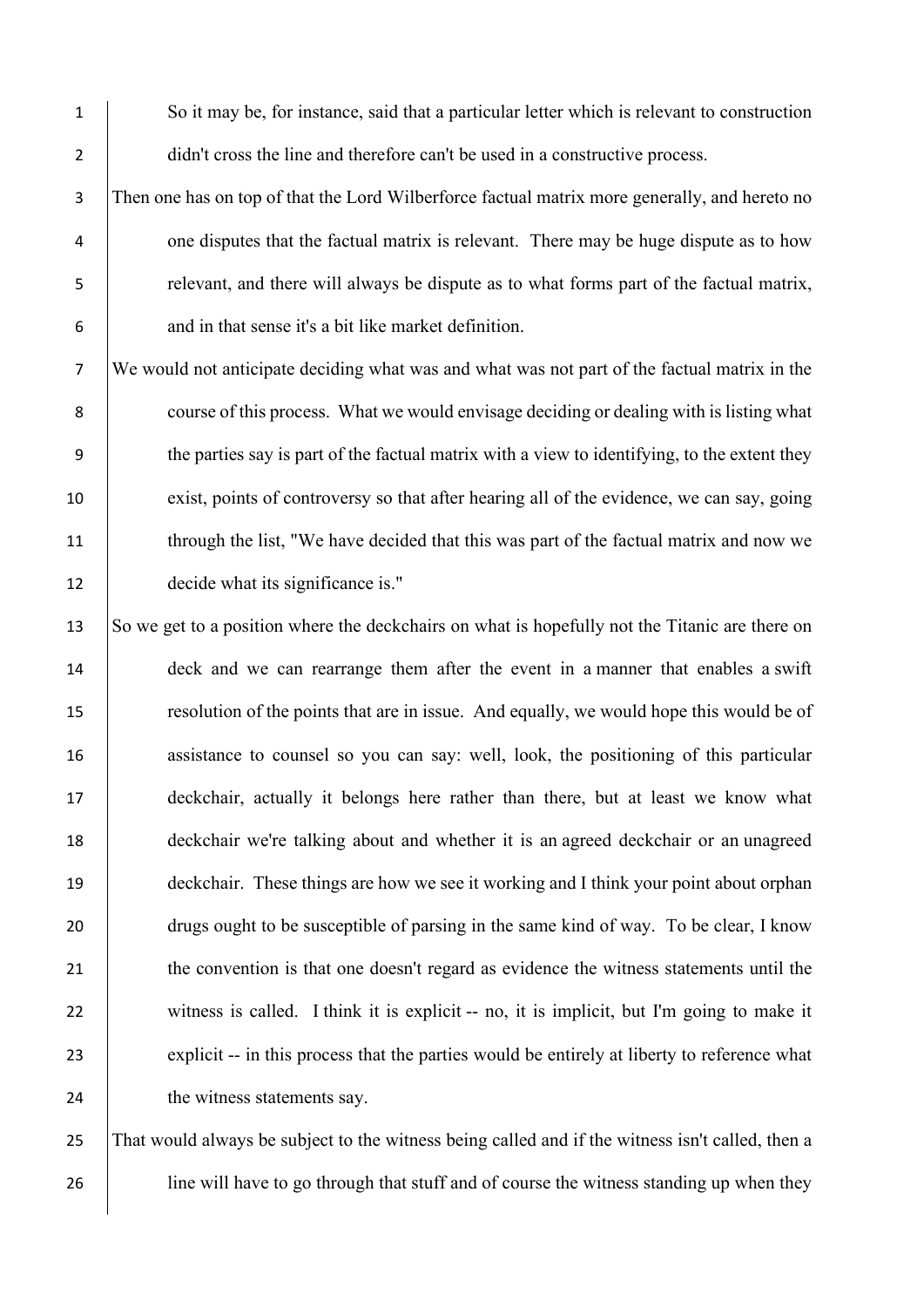give evidence. These things are all givens, but we read the witness statements before 2 trial anyway, we take them into account. We naturally know it isn't evidence until the witness comes into the box and is cross-examined. But it's madness to think that we don't look at these things before the trial starts, so we would expect, to the extent that there is a controversy, for that to be articulated by reference to these documents.

6 I don't know if that assists or multiplies your concerns, but I thought it would be helpful to just 7 interject as to how we see the process working on these different areas.

8 **MR O'DONOGHUE:** Well, sir, that is very helpful and in particular, if it can be clarified that 9 one or more witnesses dispute this in fact, that is helpful. But, sir, in a sense, it 10 highlights my concern because unless and until cross-examination is completed, more 11 or less on a line by line basis in a witness statement, we don't actually know what's 12 disputed and where it takes us. The point I make is twofold. One, where there are 13 matters of evidence, there are tangible limits as to what extent the areas of controversy 14 can be safely delineated pretrial, and second because of that, there is some inevitable 15 risk of mission creep.

 I make that point in particular in the context of evidence, but my third point of the five is that there is a fundamental dispute arising in Mr Brealey's appeal, my appeal and by implication Ms Ford's appeal as to whether in fact there was any agreement, any relevant agreement at all, and if we're right on that then it's the end of the agreement 20 side of the case for those parties.

21 We have set out over 60 pages in our Notice of Appeal -- Mr Brealey has done something 22 similar, he has a 61 page factual chronology in annex 1 of his -Notice of Appeal -- we 23 have put in 105 pages of witness and expert evidence, Mr Beighton, Mr Sully, 24 Ms Lifton and Dr Newton, and fundamentally there is a head- on- denial that in fact 25 there was any agreement at any stage over the course of what is termed periods 2 and  $26$  3.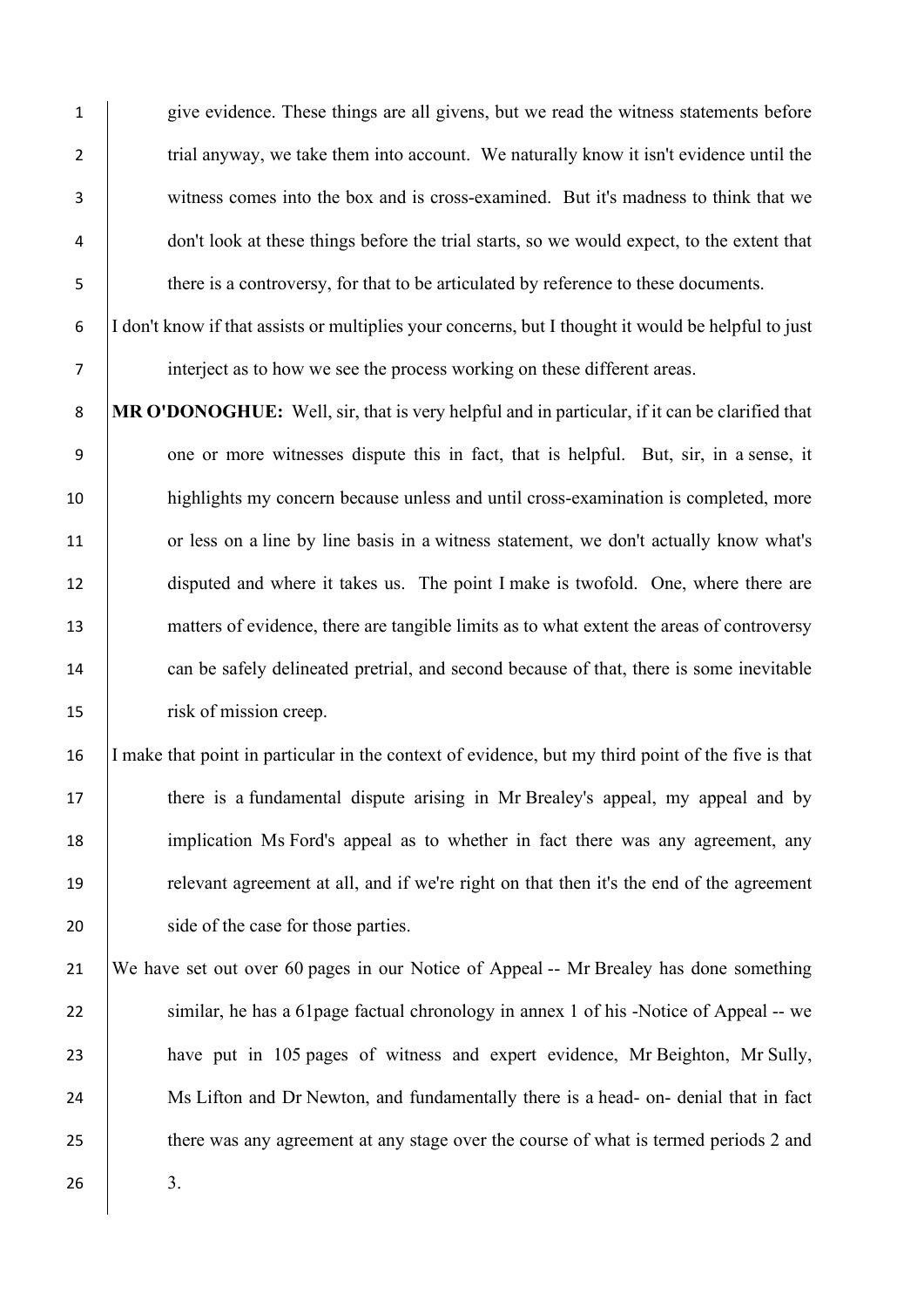That is an old-fashioned "he said she said" commercial trial. We have put all of our cards on 2 the table at some length. Mr Holmes, whoever it is, will have to make an election as to what exactly he cross-examines on, and given that that is an old-fashioned disputed fact in a Commercial Court sense, we do have significant concerns of principle and practicality as to what extent at this stage we can or indeed should be required to short circuit or trim down that overarching dispute pretrial.

7 We say as a matter of principle, we have put our cards on the table. As a matter of fairness and 8 process the way that that issue in particular must be resolved, and we say can only be 9 resolved, is through hearing the witnesses. We think in particular that the risk of 10 mission creep on that, given the issue is purely factual and is writ large in ground 1 of 11 our appeal, is very, very substantial. That may well be an outlier, sir, in the process you 12 have mentioned, but it is something potentially very important.

13 **THE PRESIDENT:** No, let's unpack this a little bit because I think it is very important and 14 I think we need to consider these points because they matter and they matter because 15 I want, if we go forward with this, all of the parties to be satisfied that they're going to 16 get a fair hearing. What you're saying is that you are concerned that there is going to 17 be a movement into deciding things from purely articulating where the dispute exists. 18 But let's be realistic here. You've described documents of considerable length.

19 **MR O'DONOGHUE:** Yes.

20 **THE PRESIDENT:** At some point in time, the Tribunal is going to have to synthesise what 21 each party's case is -- going to have to do that, there is no escaping it.

22 **MR O'DONOGHUE:** Yes.

23 **THE PRESIDENT:** You're saying do it all after judgment. The problem with that is that 24 actually the questions which the Tribunal might really want to probe only become 25 apparent in the process of synthesis.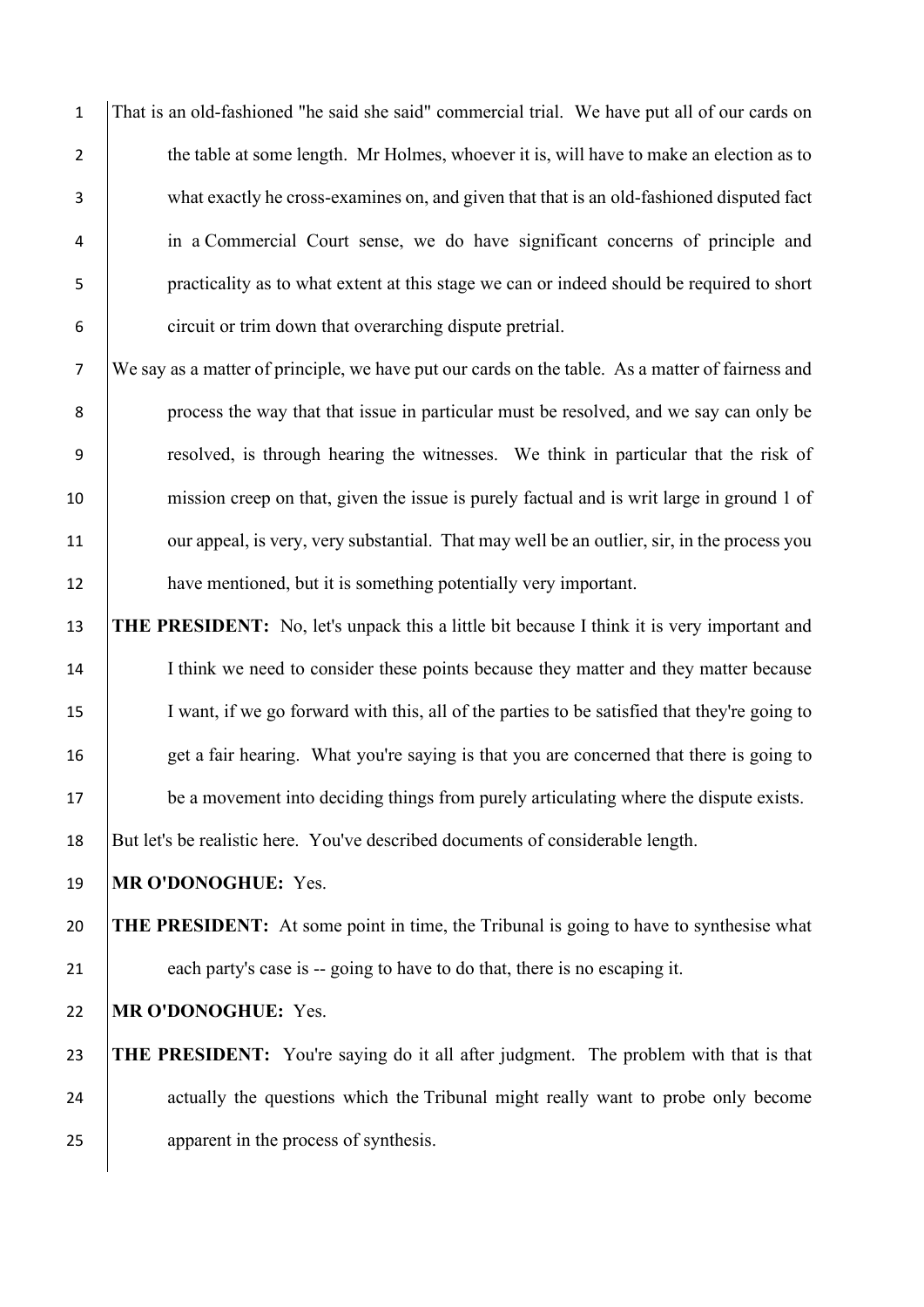Now, what I am suggesting is not that you be closed out from making any argument you like. 2 What we want though, is we want a sense of where the battle lines are drawn. That would involve not a cutting and pasting and inserting into the judgment of all 106 pages of Mr Bloggins's statement. What we want is an articulation of -- if it's a chronological run, what each person is saying about each particular document. Not in great length, but in sufficient length so that my interested observer can understand what the battle lines are drawn.

8 Now, of course given that this would be a synthesis of what your witnesses are saying, if they 9 come up to proof, then the writing of what the outcome is, likely to be relatively 10 straightforward and there would perhaps not be very much violence having to be done 11 to the articulation of the history in deciding the point.

12 If, on the other hand, your witness crashes and burns and hypothetically speaking sobs in the 13 witness box saying, "It's all a pack of lies", well, then no doubt the draft will no doubt 14 have to be comprehensively rewritten, of course. But that's the nature of the process, 15 but all of that is I think going to the fact that all we're trying to do is actually to give the 16 **parties a perspective of where the fault lines of dispute lie so they can focus their fire** 17 on the points that matter, because we're not going to want to have enormous amounts 18 of either submission or cross-examination on points which are violently agreed by both 19 | sides.

20 What we want to enable everyone to do is to say: this is a point where, for instance, there may 21 have been a meeting at some point where there is divergent recollection and inadequate 22 documentary evidence. That would not be resolved in the draft, it would be articulated 23 as a problem.

24 **MR O'DONOGHUE:** Sir, I understand. To be clear, what I am saying is that in Mr Brealey's 25 Notice of Appeal and my Notice of Appeal and in his annex 1, we have done this exact 26 exercise covering a period of many years. Now, it is necessarily detailed, that's not our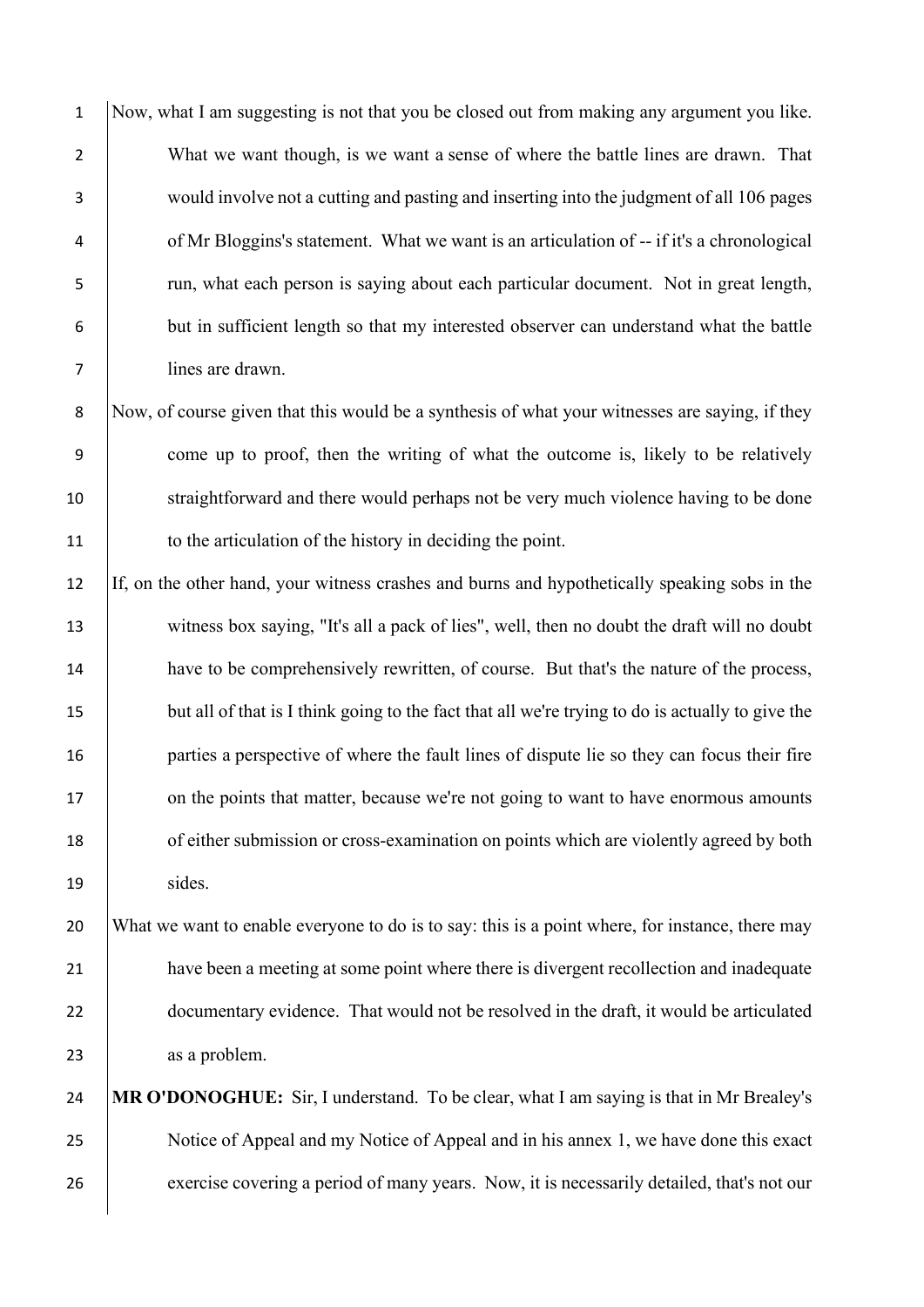fault. We essentially dispute each and every factual finding in the decision, there was 2 an agreement straddling so called periods 2 and 3. We say we have done that exercise through the pleadings and the evidence-in-chief. For our purposes, the battle lines are drawn and our cards are on the table. Now, it is a matter for Mr Holmes or whoever to decide which parts of that account they dispute 6 and in my submission, the way the adversarial process works for pure questions of fact is that that dispute, once articulated through pleadings and evidence, takes place at trial. What we don't do is have a sort of a bit of a go pre-trial at seeing which parts of the dispute we can take off the table. We dispute the entirety of the agreement for all the 10 relevant period.

11 **THE PRESIDENT:** Yes, I understand that. I confess I fail to see the problem because the 12 judgment is going to have to say what each party says about the point. That's the point 13 about the cards on table approach. You put your case, Mr Holmes has the position in 14 the decision, we need to synthesise both those points without articulating what the 15 answer is because the answer only becomes apparent after the evidence.

16 So you can take it as read that all we are trying to do is to understand not who's right or who's 17 wrong but what the question is. I mean, you may of course, Mr O'Donoghue, be right 18 that it's not possible pre-trial to articulate what each party's position is without getting 19 into what the outcome is.

20 If that is right, I think you can take it that we have enough self knowledge to see that happening 21 and then we will have a no go in July rather than a go. But I hear your concern. 22 I confess I think it is overstated, but I can't dismiss it out of hand. All I can say is we 23 will keep it very much in mind as a concern that you have articulated.

24 **MR O'DONOGHUE:** Sir, I'm grateful and it is no more than a concern at this stage. But if 25 one thinks of this in terms of conventional Commercial Court trial, one would of course 26 in most cases have a neutral chronology, but it would be wrong in principle to have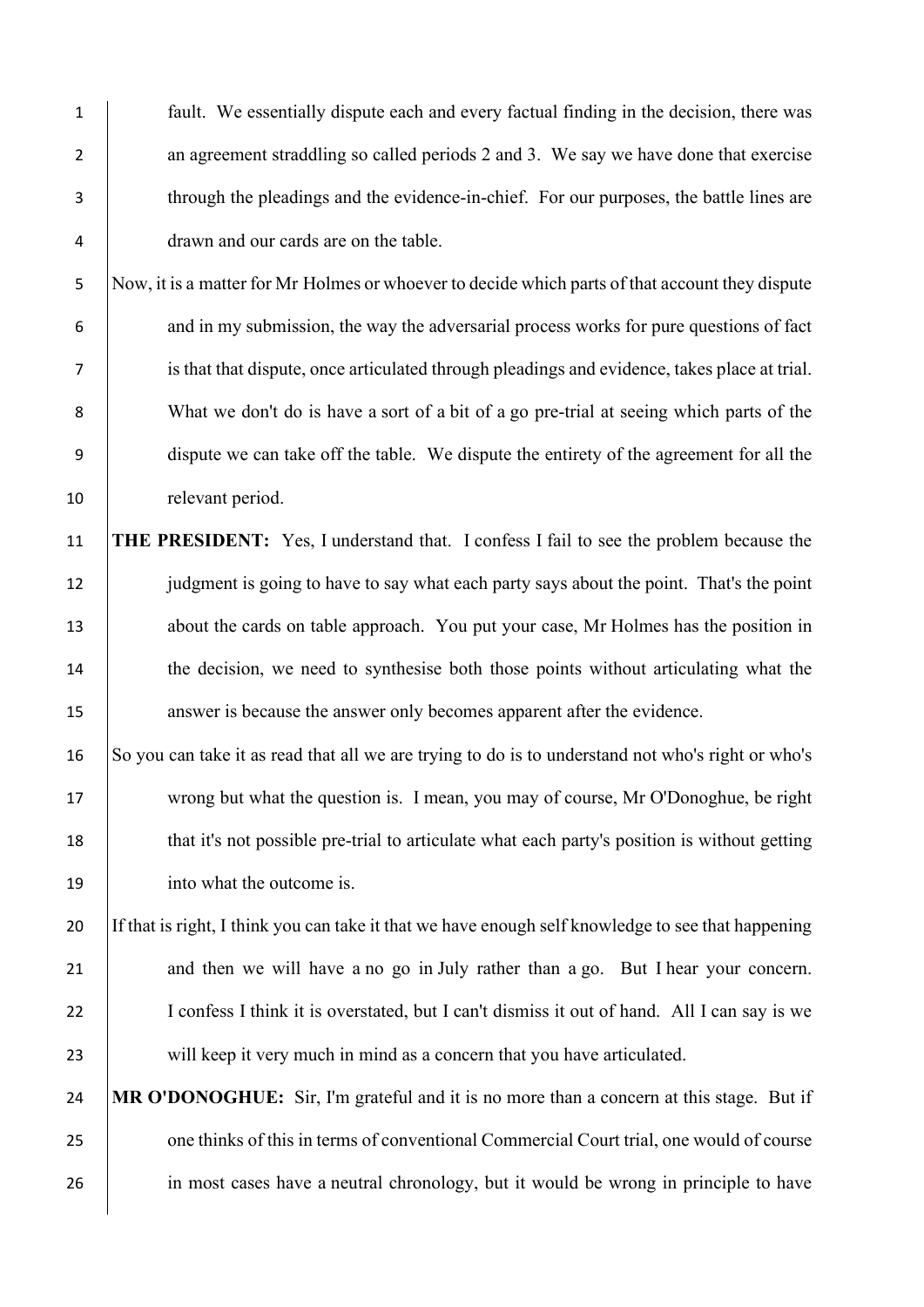| $\mathbf{1}$   | a pretrial document on a contested question of fact where the witnesses of fact have put                  |
|----------------|-----------------------------------------------------------------------------------------------------------|
| $\overline{2}$ | forward admissible evidence-in-chief and have yet to be heard essentially outlining,                      |
| 3              | perhaps in some detail, what exactly is the nature of the dispute between the claimant                    |
| 4              | and the defendant. That would be an inversion of the normal adversarial process for                       |
| 5              | dealing with factual evidence.                                                                            |
| 6              | As I said, sir, that may well be an outlier. I can see our questions that are mixed law, fact and         |
| 7              | policy and assessment that it may well be different. But on a hard edged question of                      |
| 8              | fact, primary fact, we do have concerns about an intensive pretrial process intended to,                  |
| 9              | for want of a better phrase, get a preliminary handle on the potential outcomes of factual                |
| 10             | disputes.                                                                                                 |
| 11             | There are two final points very quickly. In terms of options 1 and 2, in principle we favour              |
| 12             | cutting the Gordian knot and separating out liothyronine at this stage for all the reasons                |
| 13             | that have been canvassed in writing.                                                                      |
| 14             | There is one practical issue I wish to raise, sir: a table of availability was handed up yesterday.       |
| 15             | THE PRESIDENT: Yes.                                                                                       |
| 16             | MR O'DONOGHUE: As you will see, half of the parties in liothyronine, the CMA and                          |
| 17             | Cinven would not be available in June and July.                                                           |
| 18             | THE PRESIDENT: Yes.                                                                                       |
| 19             | <b>O'DONOGHUE:</b><br><b>MR</b><br>would<br>contrast,<br>have<br>full<br>availability<br>By<br>sir,<br>we |
| 20             | for September, October, November and December so, subject to that potentially                             |
| 21             | important caveat, we favour getting on with liothyronine.                                                 |
| 22             | A couple of final points --                                                                               |
| 23             | <b>THE PRESIDENT:</b> Just to test you on that: one of the reasons why we went for July or June           |
| 24             | for liothyronine was because, first of all, it seems to be doable to do the hearing as early              |
| 25             | as that and that intrinsically is a good thing, simply by reference to the end-to-end time                |
| 26             | that these appeals ought to run.                                                                          |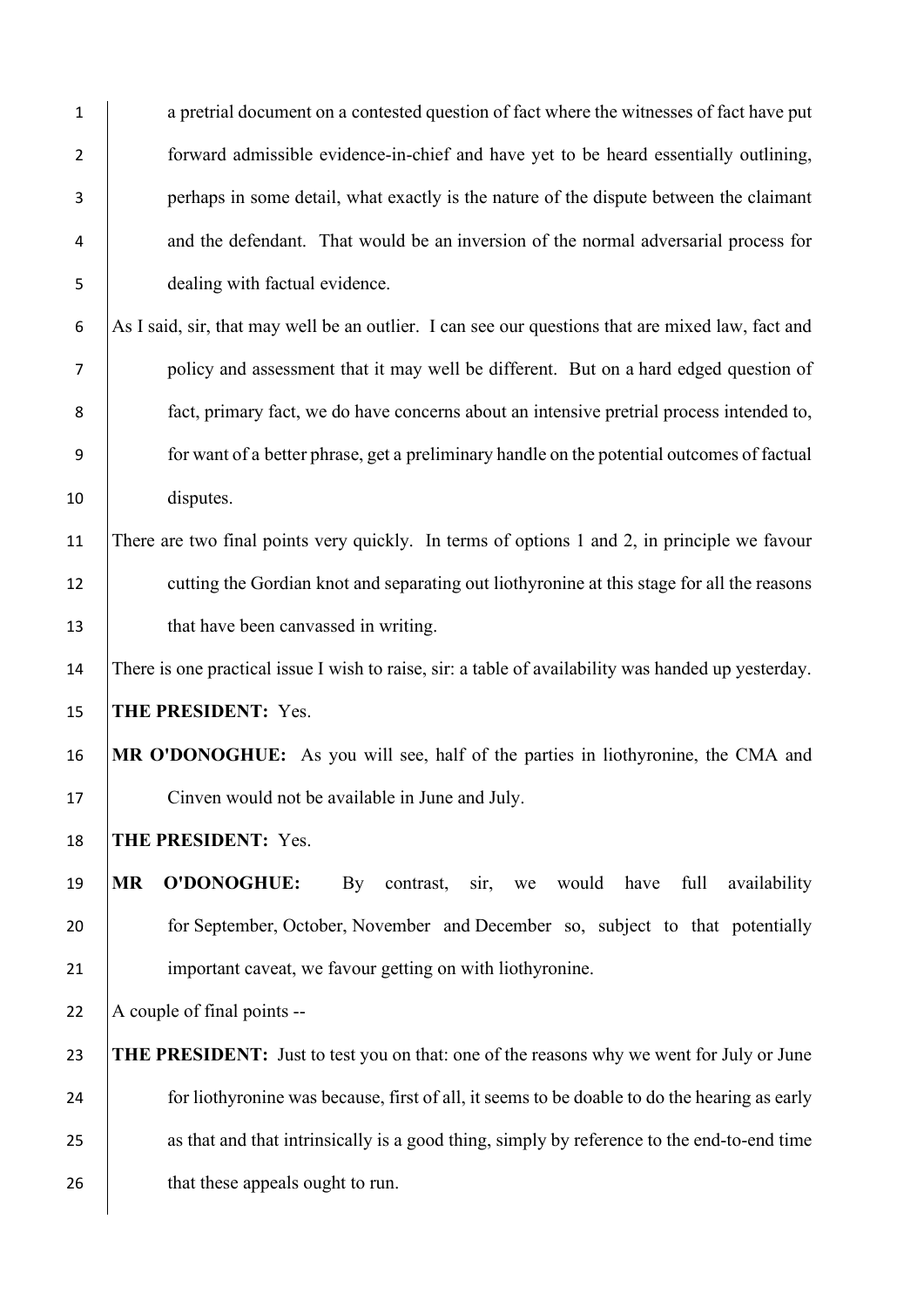Secondly, we felt that having these two appeals in close proximity to one another would be 2 quite dangerous because of the burdens it would impose on counsel if they were being run separately.

 Now, if they were being run together as one process then obviously the presence of 5 an overlapping counsel team for both appeals is a positive advantage, but if you are running two separate appeals where actually the overlap between appellant representation is quite considerable where, in effect, the only non-overlapping party is 8 | Hg, that, it seems to us, would constitute a bit of a problem and rather tilt in favour of our option 2.

 So I think there was reason in which we articulated a date for option 1 before the summer and 11 that was the reason, and I put that on the table again so that we can hear your response 12 to that.

 **MR O'DONOGHUE:** Sir, as I said, the problem really is a practical one but a significant one. 14 I have been involved in these proceedings before the CMA for many, many years. If possible my client would wish that they can continue with the team they have had for many, many years.

**THE PRESIDENT:** Sure.

 **MR O'DONOGHUE:** Obviously the CMA's position is that that is a serious difficulty. So, sir, if I am shunted towards option 2 purely for that pragmatic reason, so be it. I mean, 20 Mr Brealey and I are the ones who are most involved in terms of both sets of proceedings. The CMA has a slightly different team for both proceedings, and if he 22 and I are willing to roll up our sleeves and get on with things, if there is some degree **of proximity, then on our heads be it; that's a risk we take on board.** 

 So, sir, I realise that may not be very helpful. We want to get on with liothyronine. For practical reasons June and July would not work for half of the parties. To the extent it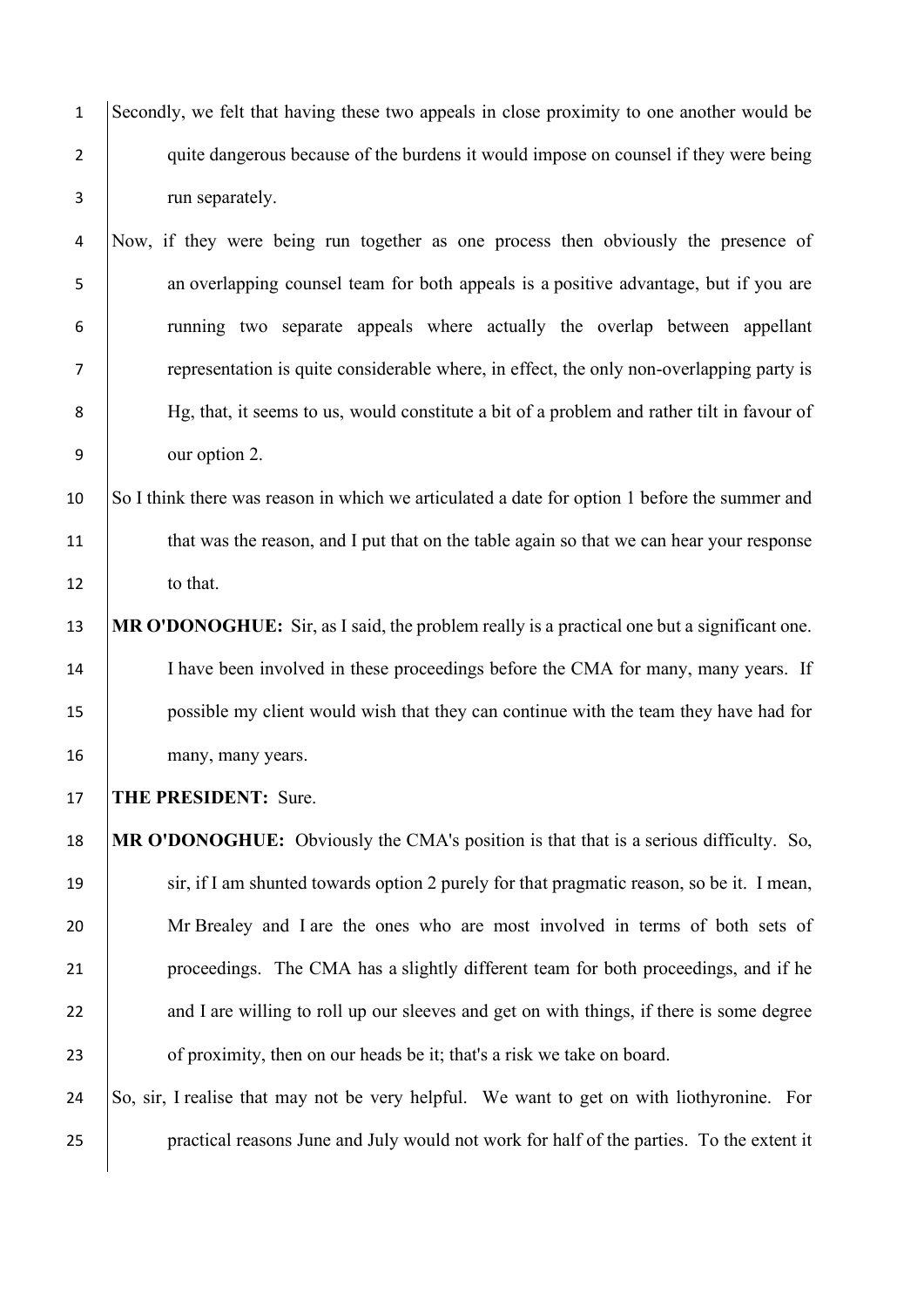1 helps -- and it may not help -- we can do it at any stage in September, October, 2 November, December.

 Sir, finally before I wrap up on costs, we do have a concern that, first of all, as things stand the 4 CMA takes the view that even if we succeed we will not recover a penny of our costs. Mr Brealey is trying his utmost to undo that unsatisfactory state of affairs in the Supreme Court in February but, as things stand, they will argue we can't get a penny back even if we win.

8 On a sort of "back of a fag packet basis", today's CMC is probably likely to cost a total of 9 a million pounds. If we have a number of CMCs, one can see that multiplying. If there 10 is some risk that we get to a go/no go in July and the whole thing get abandoned then 11 those costs, which would be substantial, will be wasted and, finally, we do firmly take 12 the view that a substantial frontloading of iterative documents, seven, eight, nine drafts 13 of the ambulatory judgment on which we will comment, it is bound to lead to 14 a significant spike in costs and we just see no way in which that would be cost neutral 15 for all sort of reasons, and the very reason the Commercial Court has avoided anything 16 which looks like a detailed list of issues is precisely because experience in probably 17 thousands of cases has shown that this tends to wrap up costs on a very, very significant 18 scale.

19 We have a very large number of parties, many issues are hotly contested, there will be 20 an instinctive reaction of many people not to give ground unless they have to, and it's 21 not that any of us are particularly disagreeable, I think; it's just the nature of the process. 22 The stakes are high and with the best will in the world there is no doubt that costs will 23 be, in my submission, materially greater. Many may be abandoned and they may not be 24 recoverable depending on the legal position at the time of judgment, so we say that 25 costs are not a neutral factor or a trivial factor; they're actually quite fundamental in 26 terms of the entire process.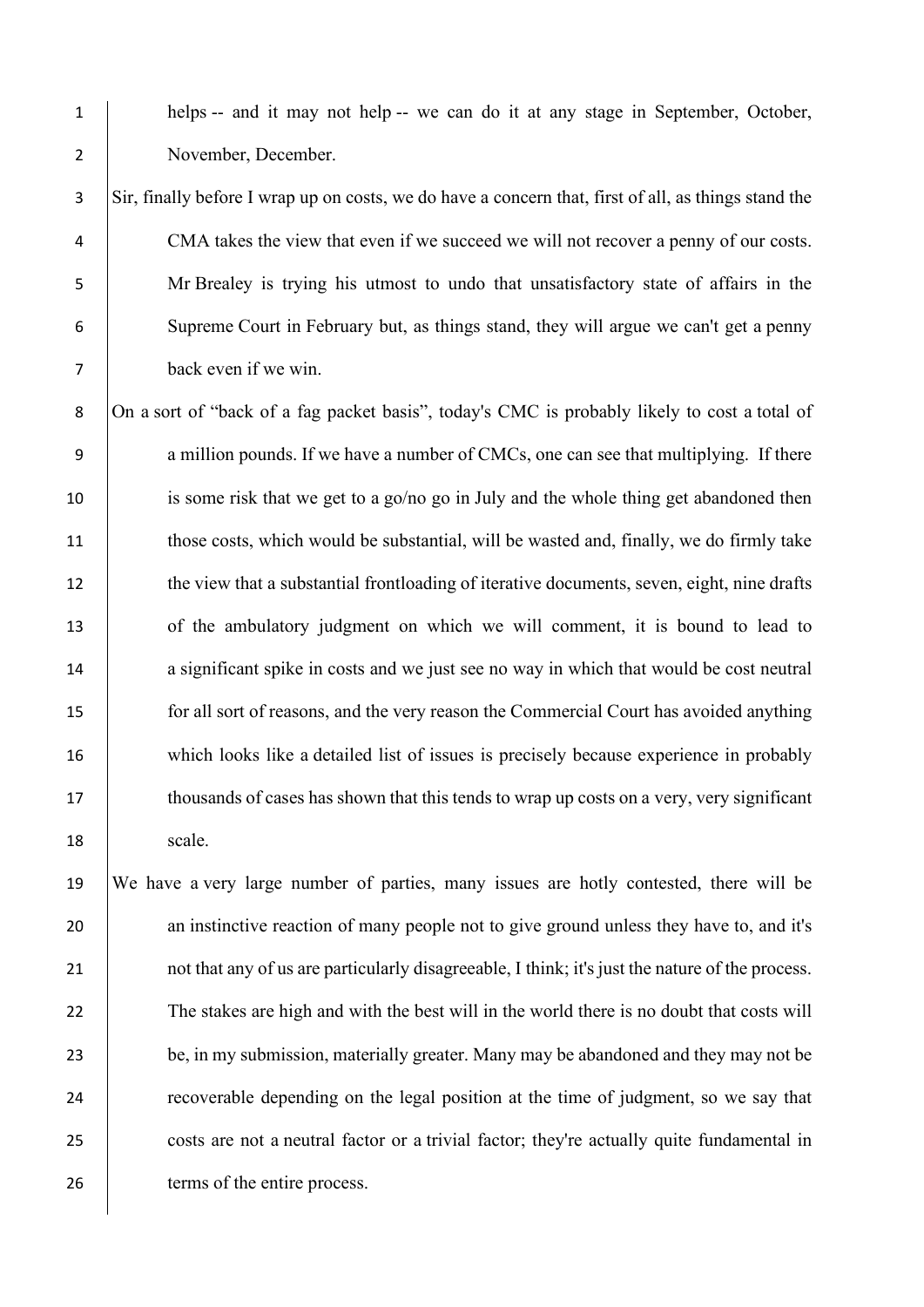1 Thank you, sir.

 **THE PRESIDENT:** Thank you, Mr O'Donoghue. Again, just to flag up a point in response 3 to those helpful submissions: we are very conscious about the question of costs and we appreciate the asymmetry that exists in terms of costs recovery, but the reason I articulated the costs sanction point was partly to act as an incentive on parties playing nicely but, more to the point, as a device for sending a message.

7 The parties quite rightly are alive to the danger of the ambulatory draft being seen by the outside 8 world as more than it is, and we will seek to deal with that by way of health warnings 9 and things like that, but it seems to us that the costs sanction, where one says: look, you 10 have incurred these costs but frankly we're going to cut them down and render them 11 irrecoverable will be an effective threat so far as the CMA is concerned. It may be less 12 of an effective threat so far as the appellants are concerned because they don't get their 13 costs anyway, as matters stand.

14 But, as a signal, it seems to us to be helpful so that we can say, and in a fairly graphic way 15 illustrate, our disapproval of the way in which the drafting process has been done by 16 saying: well, this particular section you say cost you £200,000 to put together. You're 17 | going to get 10. That, I think, sends something of a signal.

18 We would only use it in cases where that was justified, but I think it would mean that the extent 19 to which third parties could read greater significance into the ambulatory drafts than 20 they might otherwise do is assisted in that way, but that does lead me to the final point 21 about costs incurred that are irrecoverable.

22 The reason why we would want a light touch process on the drafting process and not 23 a formalisation of unanimity is precisely because of costs. If you start getting into 24 a process where there is a cottage industry growing up whereby each section has to be 25 agreed down to the last semicolon and full stop then you have a problem, and that's why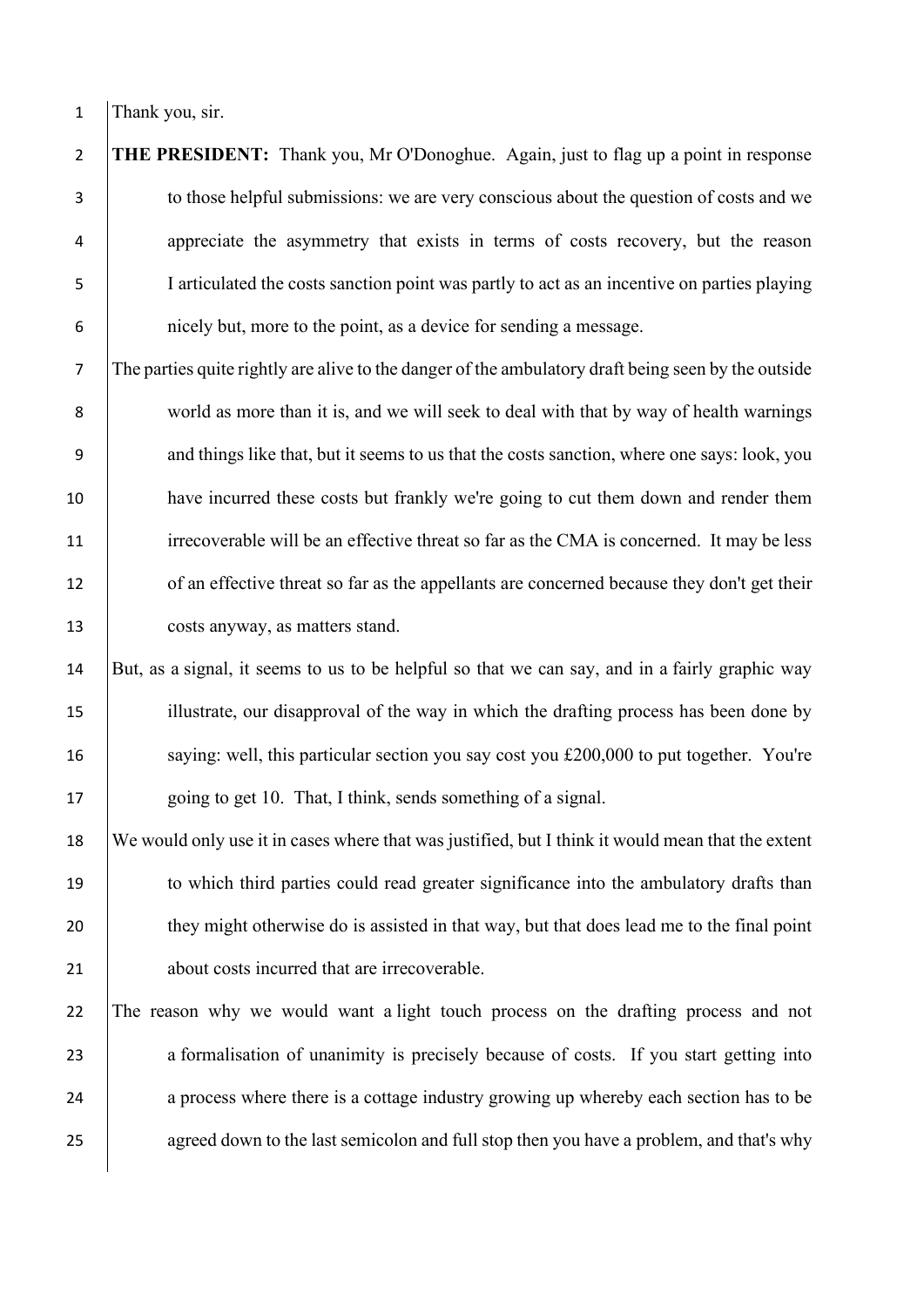1 we see this as something which one party has to be given the pen to, but it is a pen that 2 is ultimately subject to two controls:

3 One is the need to take into account what other people say, and we would expect the parties to 4 engage, but not in a formal way; we don't want a process of: here's my draft, please 5 send your comments by two weeks hence. We would want an informal engagement: 6 one party submitting or set of parties submitting a section which would then be subject 7 to a pretty intensive review of the Tribunal's own part to turn it into something which 8 the Tribunal regards as provisionally acceptable.

9 And, if I can be absolutely clear, we would be stipulating that any draft would be tied back to 10 the documents in the case, be it witness statements, be it pleadings, and would contain, 11 to the extent that the document is in the database, a database reference, so we would 12 expect there to be an audit process, as well, so that when the section says: as the letter 13 of 15 September says, and it says something which is slightly surprising, we would go 14 back, we would have a look at it and think: hmm, I'm not sure that's actually what the 15 etter does say, so we expect there to be pretty tight controls, even aside from the fact 16 that these are ambulatory drafts that will be revisited on a number of occasions, to 17 ensure that parties don't go off-piste.

18 So that was in answer to your question of costs. We don't see this as the sort of hugely 19 expensive process that an all embracing list of issues that is agreed by the parties 20 involves; we see it as far more constructive and lighter touch than that, so I say that to 21 assist those who come after you, but if you have anything to say in response, 22 Mr O'Donoghue, of course we would want to hear you.

23 **MR O'DONOGHUE:** Well, sir, no. I mean, in a sense we will be the guinea pigs and time 24 | will tell.

25 **THE PRESIDENT:** Time will tell. I fear that is right.

26 Mr Palmer.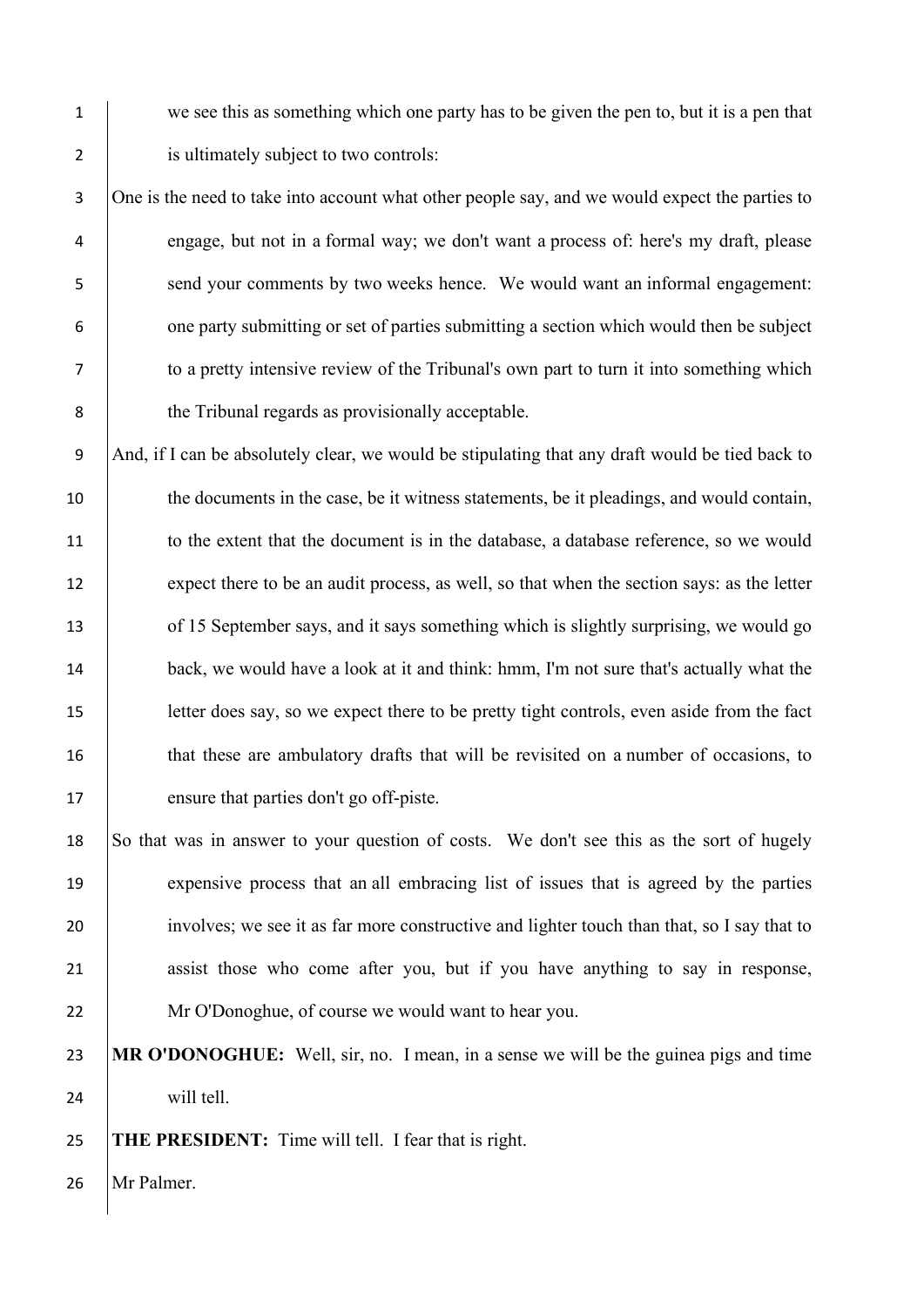| $\mathbf{1}$   | MR O'DONOGHUE: I see the time.                                                                    |
|----------------|---------------------------------------------------------------------------------------------------|
| $\overline{2}$ | <b>THE PRESIDENT:</b> I'm very grateful. Should we rise now, but I'm very conscious that we       |
| 3              | have a lot to get through and I don't want anyone to feel under any pressure. Should              |
| 4              | we resume at 1.45?                                                                                |
| 5              | Mr Palmer, in that case you have been given a break by Mr O'Donoghue's careful looking at         |
| 6              | the clock, so we will start with you at 1.45 and we will leave the courtroom now. Thank           |
| $\overline{7}$ | you all very much.                                                                                |
| $\bf 8$        | $(1.02 \text{ pm})$                                                                               |
| 9              | (The luncheon adjournment)                                                                        |
| 10             | $(1.45 \text{ pm})$                                                                               |
| 11             | THE PRESIDENT: Good afternoon, everyone and welcome back.                                         |
| 12             | Mr Palmer, over to you.                                                                           |
| 13             | MR PALMER: Thank you, sir. We endorse option 1 of the two options that you outlined,              |
| 14             | sir. In short, in view of the prospect of the immediate split between Hydro and Lio,              |
| 15             | which we say has much more to recommend it than would suggest keeping them                        |
| 16             | together, you have already all the written submissions about how little there is in               |
| 17             | common, in fact, between those two appeals and how marginal the overlap is.                       |
| 18             | There are substantial concerns that we have about having the two hearings together in any sense   |
| 19             | intertwined, at least, or heard concurrently. That would inevitably mean that we all,             |
| 20             | whether or not we were in Lio or Hydro or both, we all have to be across both appeals             |
| 21             | to understand the significance of submissions which were being made by parties who                |
| 22             | are common in both appeals and what significance they have for us in our own appeal.              |
| 23             | It would add substantially to the amount of work and complexity for no real gain.                 |
| 24             | Further, option 2 as you described it, sir, would leave the matter unresolved until July with the |
| 25             | dates for the trial in November/December still potentially at risk with potentially only          |
| 26             | Lio going ahead, and presumably some other dates having to be kept available as well.             |
|                |                                                                                                   |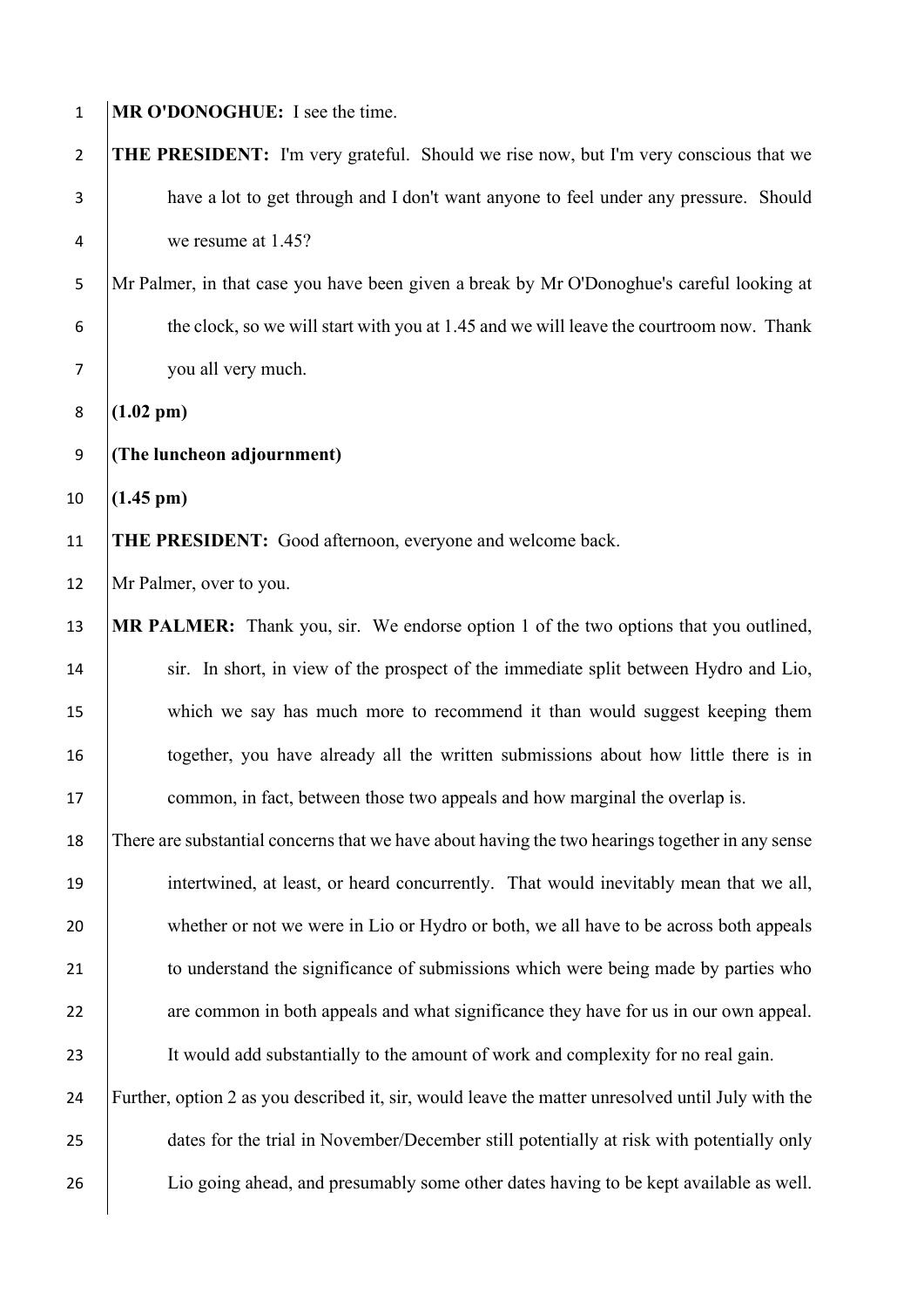1 It all leads to additional costs and inconvenience to the parties to no real substantial 2 gain. As we all submit, Lio can be heard separately from Hydro with no real loss.

 So option 1 commends itself to us for that reason, sir. Indeed, to the extent that the Tribunal does adopt a procedure which may be viewed as in any sense experimental, this 5 complication of having two being heard together may be an experiment too far, and the experiment may best be tested in a simpler environment.

7 The second main submission we make to you, sir, is as to the role of the ambulatory draft and 8 in particular as to the Tribunal's role in it. So there is a tension, as we see it, between 9 the various purposes which such a draft could serve and the Tribunal's role in fulfilling 10 those purposes.

11 To take the positive side, as we hope we constructively suggested in our skeleton arguments 12 and you were kind enough to refer to our suggestions earlier as being so constructive, 13 we saw a number of precedents in which parties have collaborated together and in 14 particular in the (audio distortion) view by the court of the production of what in those 15 proceedings was referred to as a statement of common ground, but with a draft 16 statement being provided to the court and then going through further iterations in light 17 **of the court's reaction to it before a final version was produced.** 

18 Now, sir, we heard you say, and I certainly accept that what you have in mind in this case is 19 something more ambitious than simply a statement of common ground, and we endorse 20 that as well. We see the value in having the battle lines, as you have put it, drawn and 21 spelt out in full by reference to the non-contentious facts and the contentious facts and 22 where matters are contentious, the essential position lying behind the issue being drawn 23 out further from the parties, so an understanding of what it is that divides the party on 24 that issue, whether that's an issue of disputed fact or an issue of law as the case may be. 25 It might be that that could be referred to, such a statement could be referred to, in terms similar 26 as appear in Mr Holmes' skeleton argument, as an expanded statement of facts and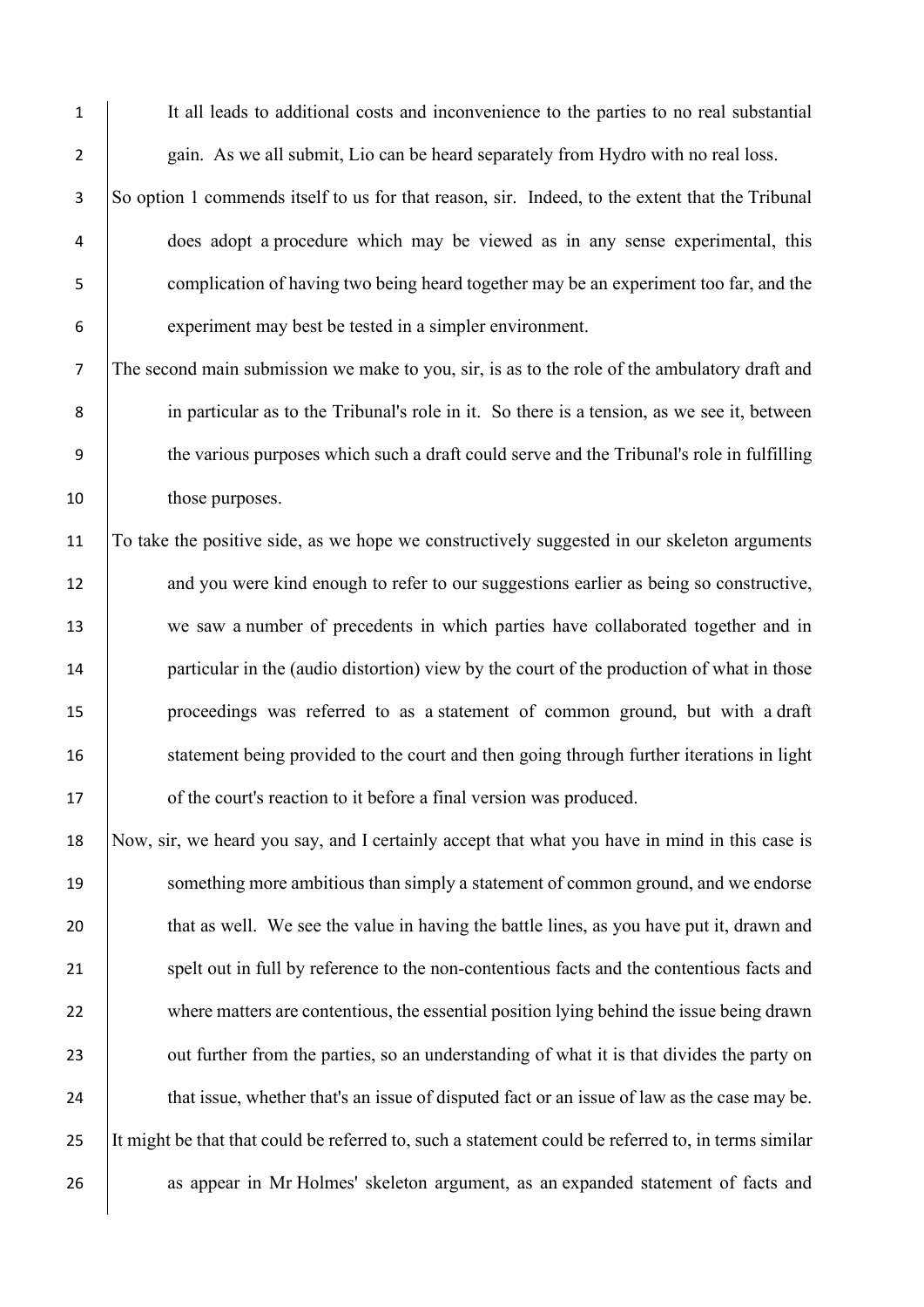issues which fulfils all those purposes which you have outlined, sir, and which you 2 would like to see fulfilled in advance of the trial actually beginning. To that extent, we fully support the Tribunal's proposals, but where we have more difficulty is the role which the Tribunal plays within that in producing that draft and in reacting to drafts which have been in the first instance produced by one party or the other with whatever level of informal cooperation behind the scenes as may have been provided by the 7 parties.

8 And this is where the tension comes in, sir, because you have been crystal clear this morning, 9 and we are grateful for it, that the purpose of the Tribunal's role in this production will 10 not be to decide any issue which is disputed; it will not be a draft judgment in that sense. 11 But we did note, sir, in ambulatory draft 1, it was nonetheless referred to as a draft 12 judgment at paragraph 34, and you contemplated at 37(6) that the drafts can and would 13 change over time and you said including quite possibly substantial changes of mind on 14 the part of the Tribunal. We were concerned to see that because to us that suggests, 15 despite what appears in paragraph 38 as you pointed out earlier, sir, that issues would 16 be demarcated rather than resolved. We are concerned as to what substantial changes 17 of mind the Tribunal might have and in particular in response to competing reactions 18 from various parties as to what is being produced in this ambulatory draft.

19 That is where we see the tension, sir, with on the one hand the Tribunal's entirely correct 20 **recognition that it wouldn't be right to decide any issue in advance of the trial, but at** 21 the same time to be reviewing what the parties have produced and expressing a view 22 upon that in circumstances where the parties are simultaneously being invited to make 23 representations as to whether something should or shouldn't be included, or if it is 24 included in what terms, because it's in those sorts of representations that one finds that 25 genuine contentious issues can manifest themselves. And of course it can always be 26 possible to resolve that to a degree by saying: well, there is an issue between the parties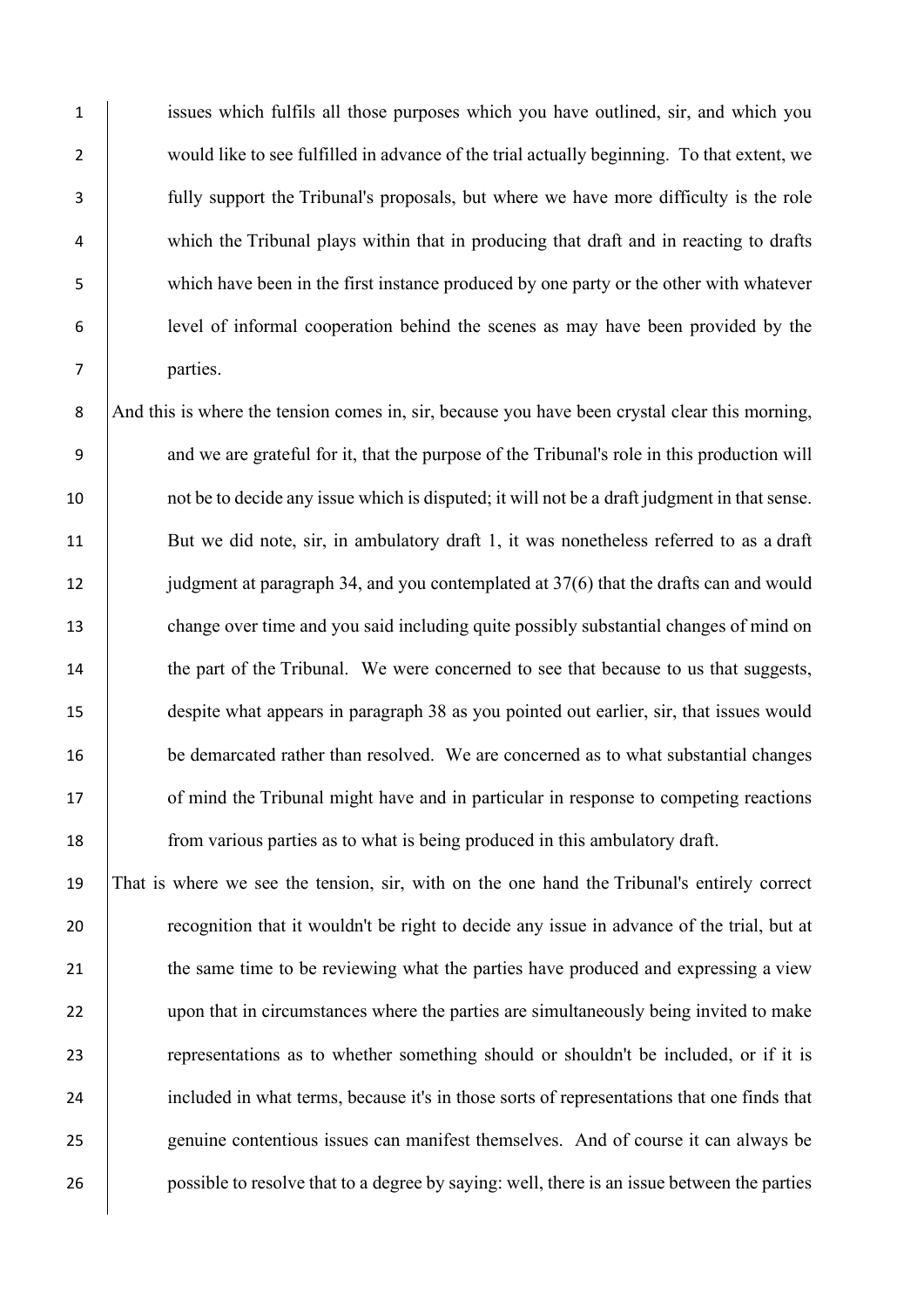1 to the following effect and the CMA says X and appellant Y says Z and just to expand 2 the level of disagreement and explanation for that.

3 But even that's not so easily done when the real issue between the parties as to the relevance or 4 significance of what may be otherwise entirely uncontentious facts, but whether those 5 facts are at all relevant to market definition or to dominance or to the existence of an 6 abuse as the case may be and the relationship between the parties as to whether 7 something should be referred to at all. If the Tribunal were to be forming a view about 8 that sort of matter: is this matter relevant, is it significant, then the Tribunal is being 9 sucked into quite dangerous territory, I would say, which would be at least in friction 10 or in tension with the avowed attempt not to decide anything until after all the evidence 11 has been heard and submissions have been heard at trial.

12 So our solution to that, sir, would be a sort of hybrid between what I would call the Heathrow 13 Hub approach and the approach you have outlined, which is essentially for this 14 document certainly not to be an ambulatory draft judgment but to be an ambulatory 15 draft expanded statement of facts and issues, which is ultimately in the hands of the 16 parties but at all times subject to the Tribunal's review so that, for example, the Tribunal 17 could quite properly say, "I want a draft by this date", the draft is provided as at that 18 date and the Tribunal looks at it and says: well, this draft conflates what appears to us 19 to be two different issues here, can you draw those out, or it appears to us that an issue 20 has been swept under the carpet here, can you put it out please and explain your position 21 on this, CMA, or your position on this, Intas, because it's not clear at the moment. This 22 draft has not yet dealt with something which we were expecting to be dealt with by this 23 Stage and to identify what it is and send it back to the parties.

24 Now, we fully accept that it would be unrealistic to say all parties, six different parties, different 25 appellants, you know, different appellants' cases are often in tension with each other 26 appellants' cases, Intas' appeal raises very different issues to any of the other appeals.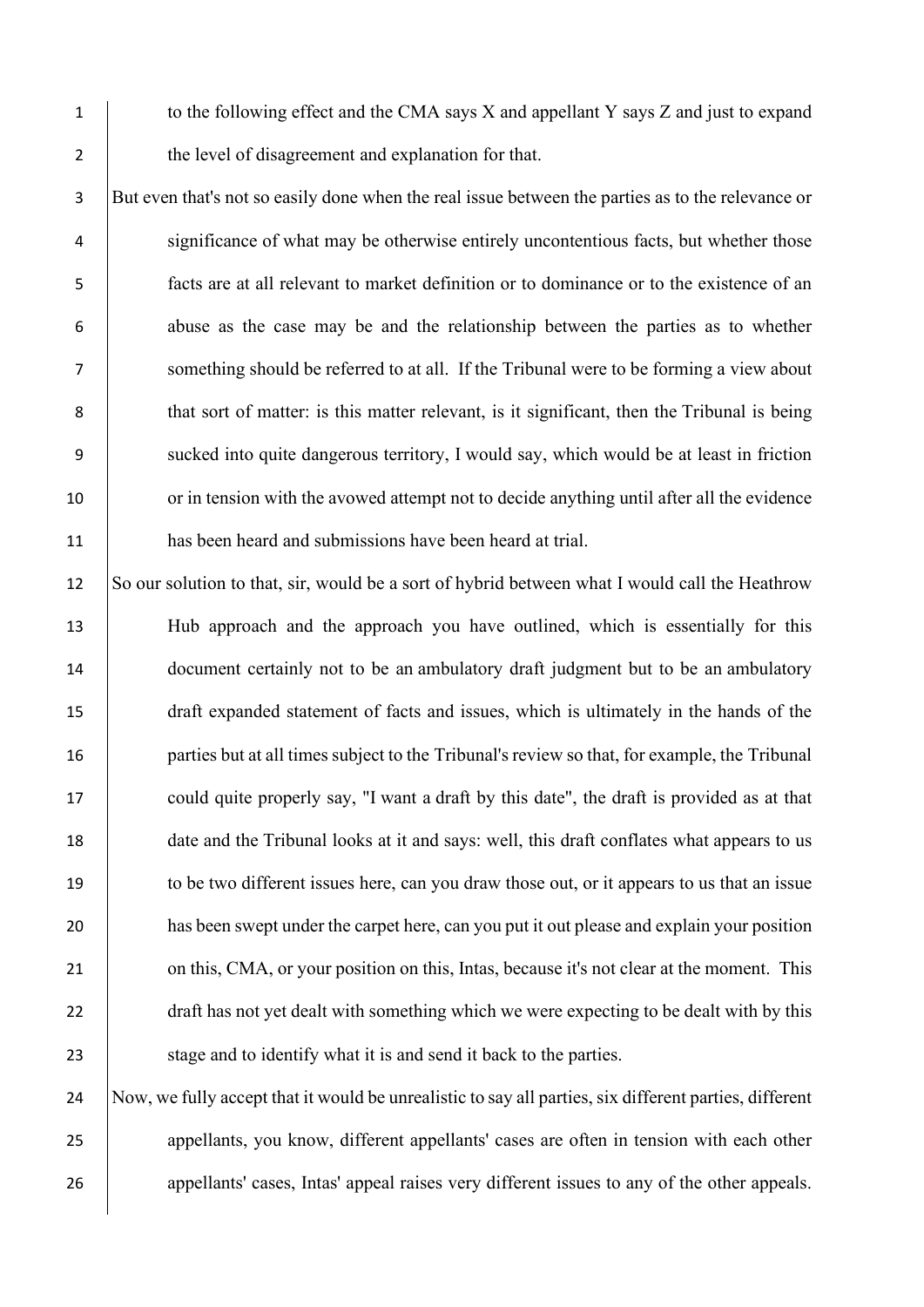1 It's quite reasonable for you to anticipate, sir, that there is never going to be a point 2 where everyone has agreed every dot, every comma, every semicolon.

 But all the more reason, I would say, for this to therefore remain in the hands of the parties than the Tribunal ultimately at this stage. The parties who perhaps by means of colour-coded highlights where there are disputed sections indicate that okay, these facts are uncontentious or are agreed, but yellow highlight shows that Intas doesn't accept that those are at all relevant to the issue which the CMA wants them to be included here in respect of, for example, things which would sit oddly in an ambulatory judgment of the Tribunal. But as a working document which the Tribunal would then be able to draw on, reach a view on, resolve those differences after hearing all the evidence, take 11 waway the highlighting, slash one paragraph and adopt another, something which will be 12 of real practical use to the Tribunal in producing its judgment, we entirely endorse.

13 What we are very fearful of and sceptical of is a world in which the Tribunal can take 14 ownership of this document and start saying what would make the cut, what wouldn't 15 make the cut in circumstances where one party is saying: well, no, this is relevant or 16 this is not relevant; this is significant or this is not significant; this needs to be done or 17 not done as the case may be.

18 Even if the Tribunal were able to reach a point where it simply is just a neutral statement of 19 what the areas of agreed and not agreed facts and issues are, again we see no real reason 20 why that isn't something which couldn't be ultimately left in the hands of the parties as 21 a document for the assistance of the Tribunal, rather than a Tribunal document for the 22 assistance of the parties, which almost seems to be what is suggested at some points in 23 **ambulatory draft 1.** 

24 So that's our practical suggestion. It's a way forward. What that would entail is it would not 25 be published, it would be a working statement, a working document akin to a pleading 26 in terms of its status or evidence which is not published at this stage. We would say,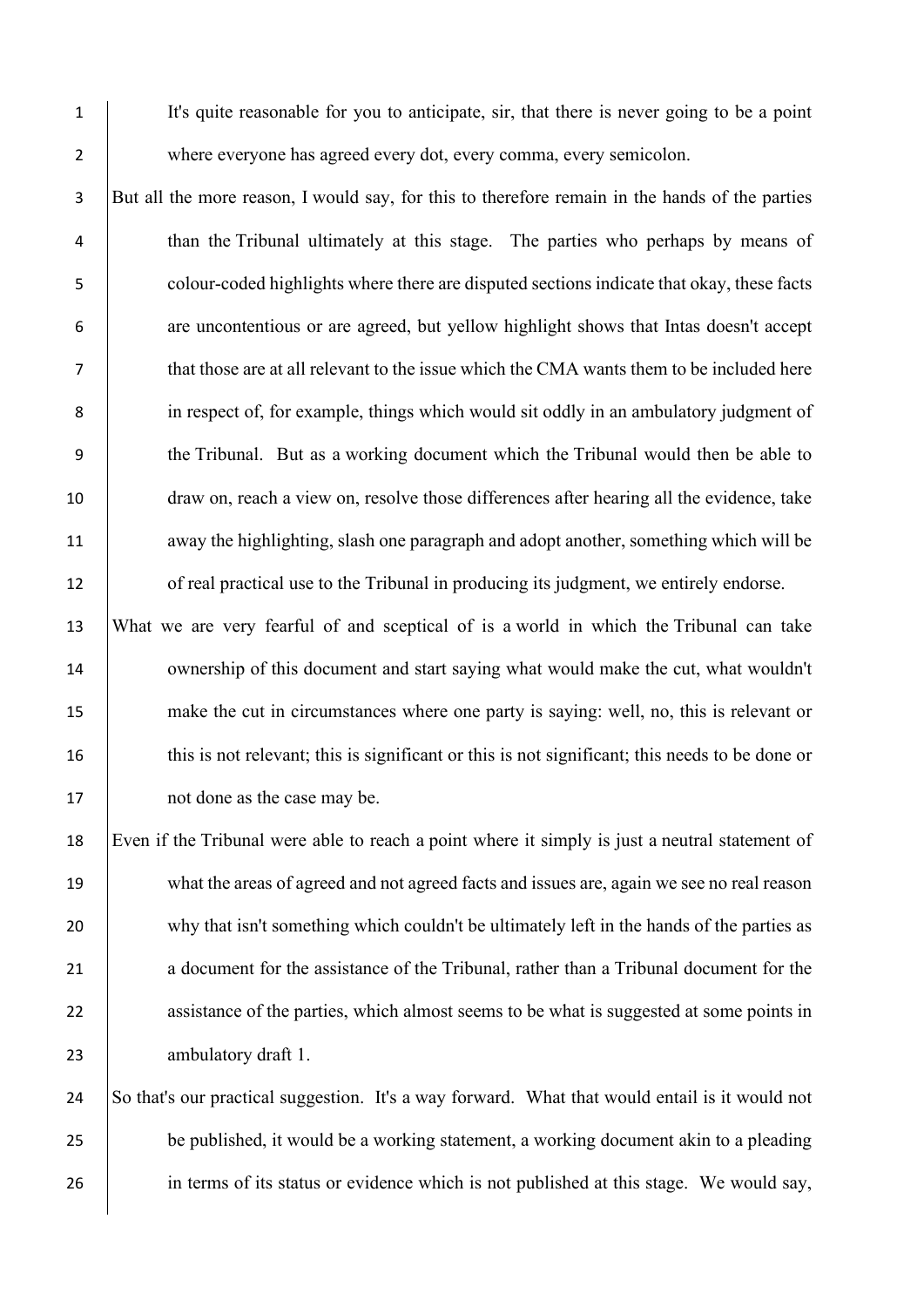1 sir, despite the interests and transparency of what the Tribunal is up to generally, we 2 would say there is real advantage in not seeking to have half-formed factual documents **put out in public on a working basis before the Tribunal produces its final judgments.**  There are a number of reasons for that. To the extent that something is contentious, it may well operate in the public arena to the prejudice of that party. Whatever, with respect, health warnings are put on the surface of that, it won't stop reporting by others, at least absent a direction preventing such reporting.

8 Secondly, it would mean that every single iteration of the ambulatory draft would have to go 9 through the confidentiality checking procedure to ensure that no confidential 10 information is put out and some of the data, or at least the significance of the data which 11 are most in issue is of a confidential nature, so it would avoid that problem at all.

12 We are also concerned to limit the number of iterations through which a document, whatever 13 its status, whatever its ultimate ownership, goes through. You mentioned the potential 14 for seven, eight, nine and insofar as there is the potential for review and iteration, we 15 welcome that. But seven, eight, nine seems to us a lot, particularly if it involved 16 requiring the parties to react in inevitably fairly short time periods -- if they were seven, 17 eight, nine it would be every few weeks, in essence, which requires a full team to be 18 working on this appeal throughout the year, fully manned and available and reserving 19 availability to do that. Although that may not be a direct concern to the Tribunal, it 20 certainly is a concern to our clients at least. The resourcing of this appeal is of 21 **fundamental concern to it- and it does appear to us that that is likely to put costs up, not** 22 come close to the Tribunal's ambition that it might even reduce costs.

23 On this basis, on this option 1, we still have a three to five week trial at the end of the process 24 and the costs associated with an up to five week trial will be incurred in any event. 25 Front-loading some of that work won't avoid any work, but this sort of review and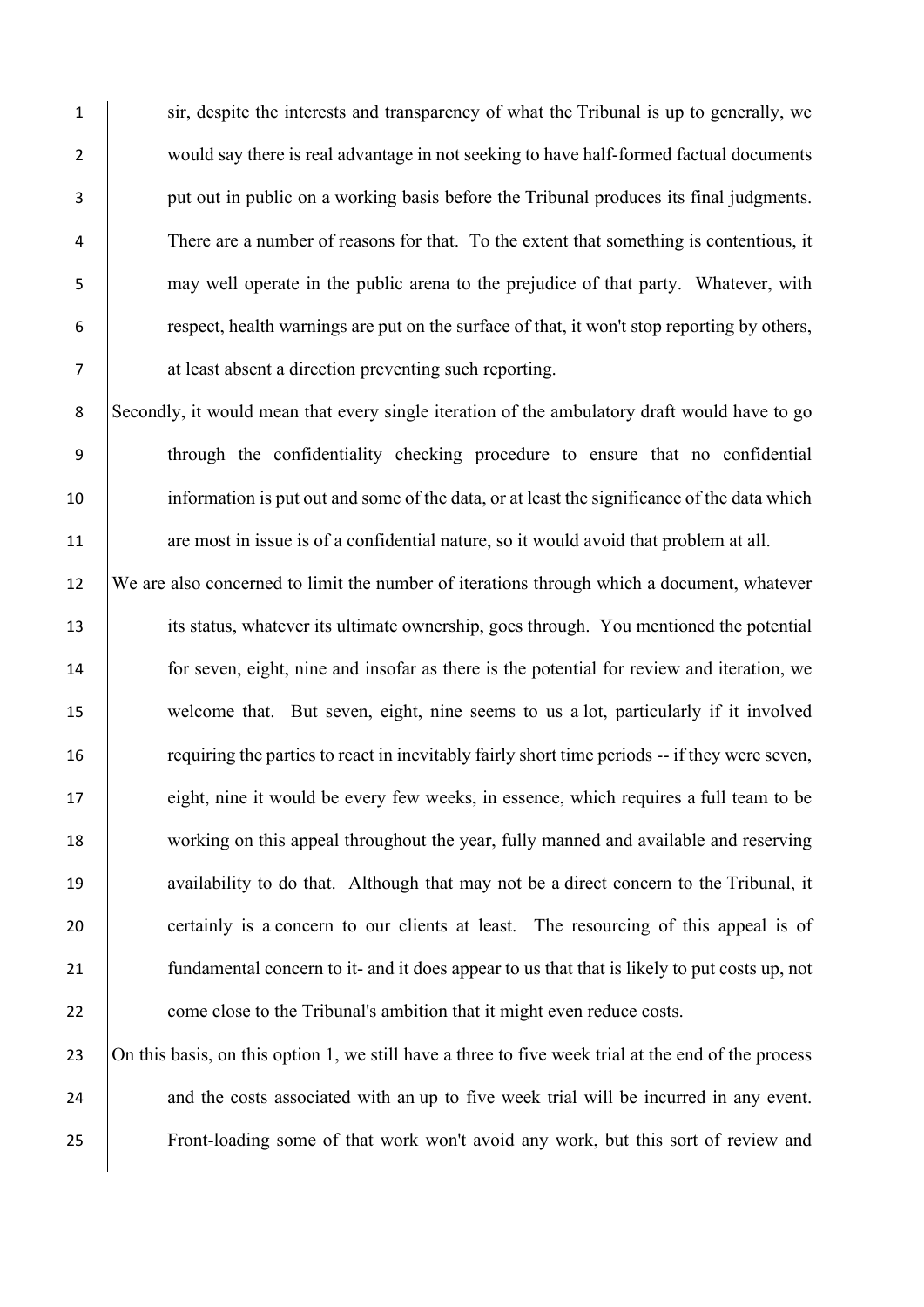1 ambulatory draft and early resolution of and bringing out of these issues is likely to add 2 cost rather than detract.

 Now, we don't see that as an objection to the Tribunal's overall ambition that you should end up with a working document which is of real utility to the Tribunal in resolving the many issues which arise in this case, but we do think it is a reason why there should be 6 some discipline over the number of drafts which are brought forward and a limit to that. Relatedly, we don't view the possibility of costs sanctions as being particularly meaningful or helpful in this stage. There are a number -- in the ordinary event, were the Tribunal to consider a costs order at the end of proceedings, it would take into account a number of factors and reach an overall judgment, and we would fear that it could be artificial to isolate costs in respect of this process and award costs sanctions based only on 12 a particular party's conduct in response to the production of that particular document. It ought to be seen, we would say, in the context of the whole appeal at the end of the process, otherwise we're going to have additional cost, producing cost statements in response to every iteration as well, and we don't welcome that.

 The last point I would raise at this stage is just as to the timing and the relationship with the **pleadings.** There is already an order for replies to be served next month. They are under production and will be served next month. We would suggest that whatever process the Tribunal does adopt, it kicks off following the close of pleadings. The pleadings do, despite the fact that they don't crystallise issues in the same way that 21 would happen in ordinary civil litigation with particular facts being admitted or denied 22 as the case may be, they do still serve a useful purpose of identifying the list of issues you asked to be produced and very close cross-reference to the pleadings, both the 24 Notice of Appeal and the CMA's Defence, and room in the table for cross-references to 25 reply as well. That would be a very useful first stage in producing the expanded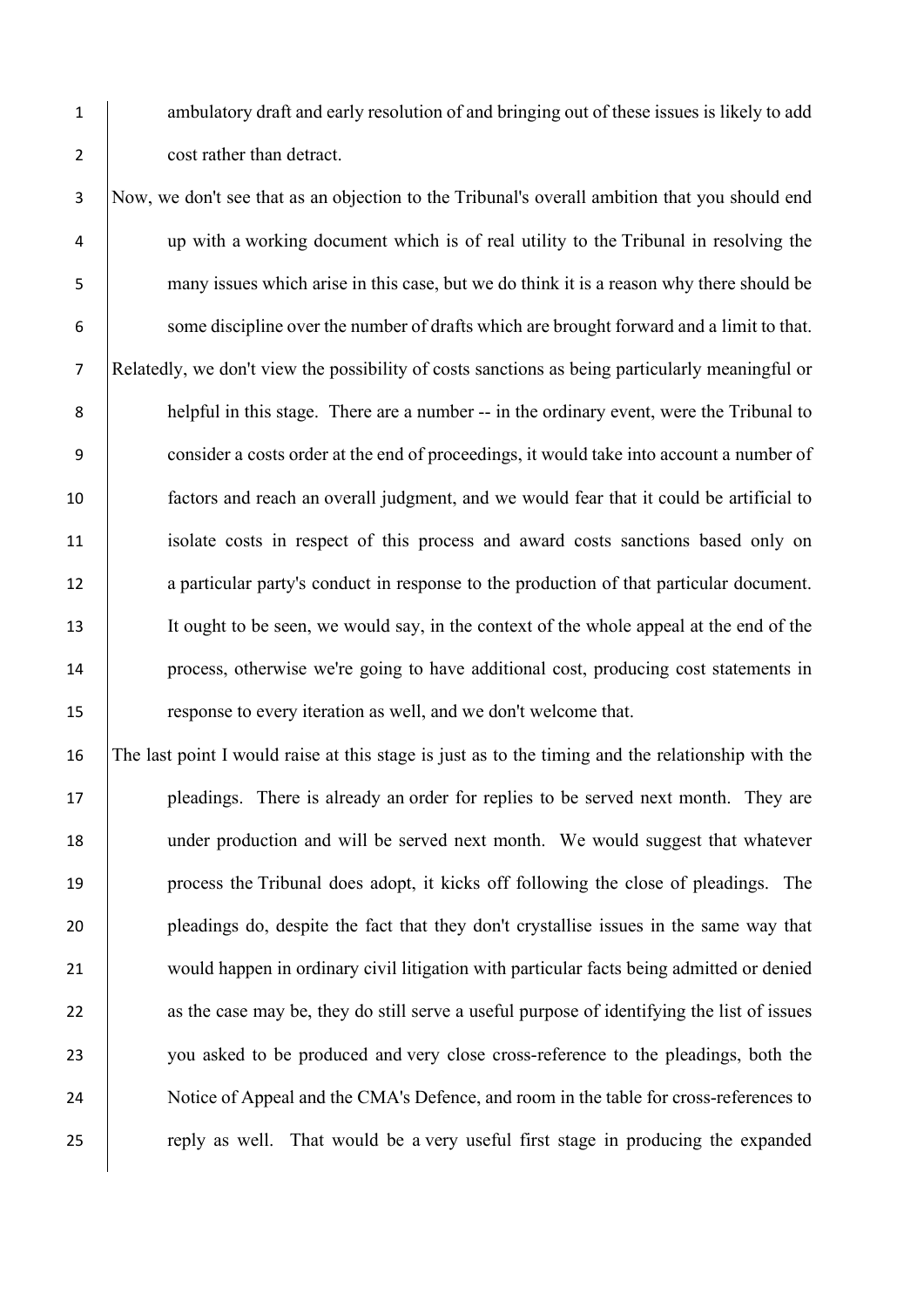1 statement of facts and issues in due course, so we would suggest that that process comes 2 to an end and that this new process picks up afterwards.

3 So I hope that's of some assistance for those other points which we would seek to make.

4 **THE PRESIDENT:** Thank you very much, Mr Palmer.

 Obviously you don't have a view about the timing of the split of liothyronine case because you're not in it, so you are making the perfectly valid point that from your point of view, if we are running an experiment, it should be confined as simply as possible so that the propensity of damage, if it goes wrong, is limited. I think that's your point.

9 **MR PALMER:** In part, sir. Not just the propensity of damage, it was just the complexity and 10 time it would take to run it. It seems to me to be complexity squared when you have 11 two appeals being run together and each party having to be aware of what's going on in 12 the other. If it's split off and managed entirely separately, that simply won't arise. So 13 it's not just a propensity for things to go wrong; it's the propensity for things to go right. 14 **THE PRESIDENT:** Yes. I mean, I suppose just so that everyone knows where we're coming 15 from, we accept that these two sets of appeals are not such that there is a powerful point 16 in favour of hearing them together. So I think that's common ground across all of the 17 | submissions we have seen.

18 The reason we addressed the two together was simply because of the broad factual synergy. 19 They're both pharmaceutical cases, to put it no higher than that, combined with the 20 verlap in legal teams which made us think that if one is going to do a radical new 21 process, it might actually assist to have both sets in. But the points you make are 22 entirely right; I think for our part we place a little bit more weight on things going 23 wrong rather than it being procedurally unnecessary to deal with it that way. But the 24 reason we think that is because we are maybe foolishly a little bit more optimistic that 25 this sort of process will actually assist in the dealing with two complicated, albeit only 26 **tangentially related, appeals together.** But I think you can take it that we see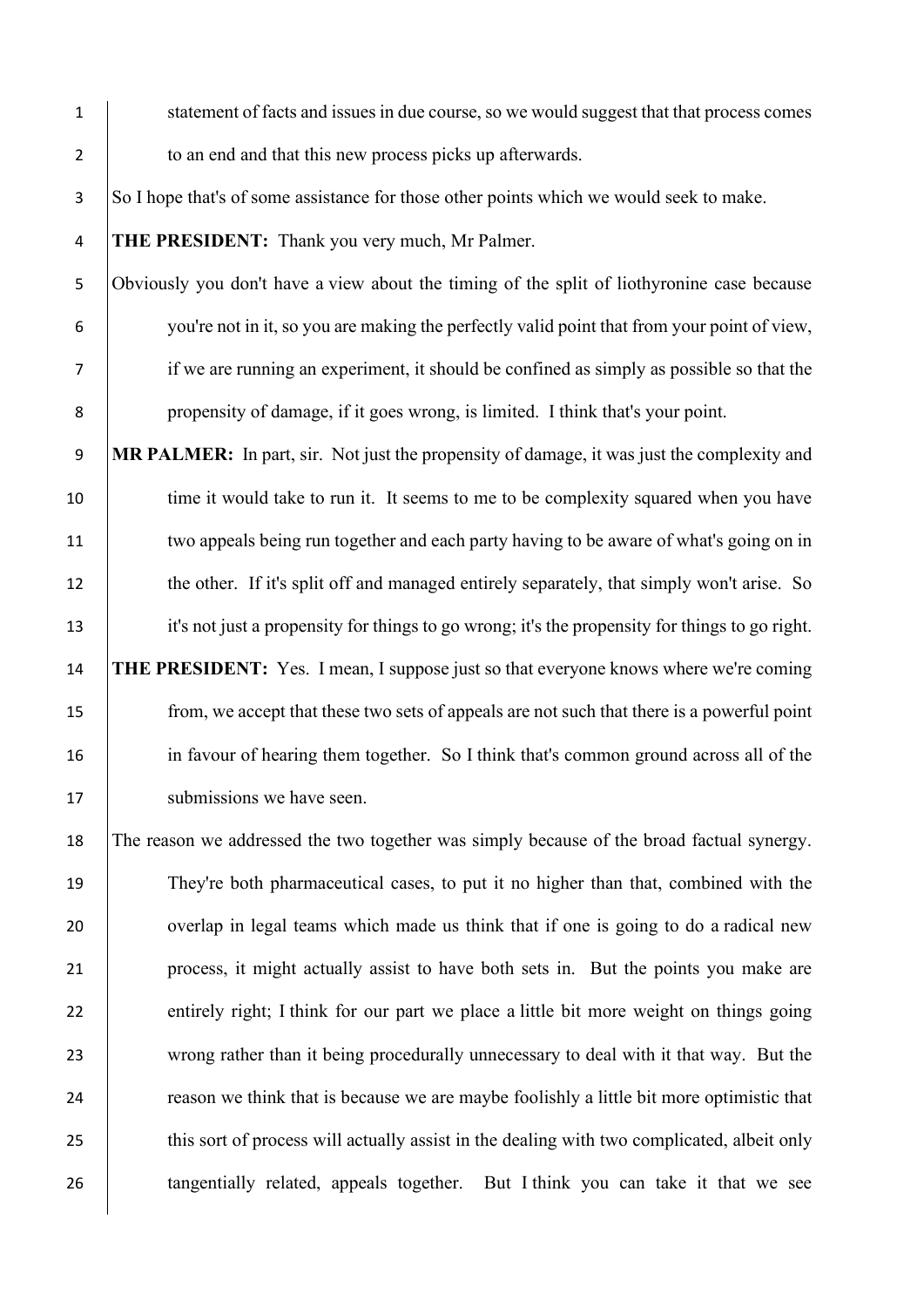considerable force in the point about if one is going to try something novel, one should 2 restrict the novelty, the consequences therefore of that novelty going badly wrong to a logically confined case.

**MR PALMER:** Yes.

**THE PRESIDENT:** Thank you very much, Mr Palmer.

 The only other point I would want to make clear: you said, and I quite understand why you said that, a three to five week trial. I want to be quite clear that this is a three week trial in November with two weeks in case things go wrong. I would want the parties very much to bear in mind that we don't want them, as it were, to regard this as an automatic flexibility to the period. It's going to be very hard to avoid that sort of thinking, but we do really want to stress that the reason we are articulating this sort of new process is 12 because we are very troubled by the length of time it's taking to hear these matters, and 13 therefore of course the length of time it takes to write a judgment thereafter.

 Now, you may very well say that's because these decisions are in relation to complex matters 15 and they're very long and that's I'm sure a fair point. But please do, we invite all parties 16 to think of three rather than five weeks. The two weeks are going to be there, but they're 17 a failsafe.

 **MR PALMER:** Sir, yes, that's understood. I haven't expanded on this. We have said it in 19 writing that three weeks is (audio distortion).

 **THE PRESIDENT:** We entirely understand that you are saying -- Mr Palmer, you are in and **July 21** out, I'm afraid, in terms of your connection.

**(Pause)**.

23 It sounds as if it's at our end. Am I coming through clearly now?

**MR BREALEY:** You are now but you weren't before.

**THE PRESIDENT:** I wasn't before, right.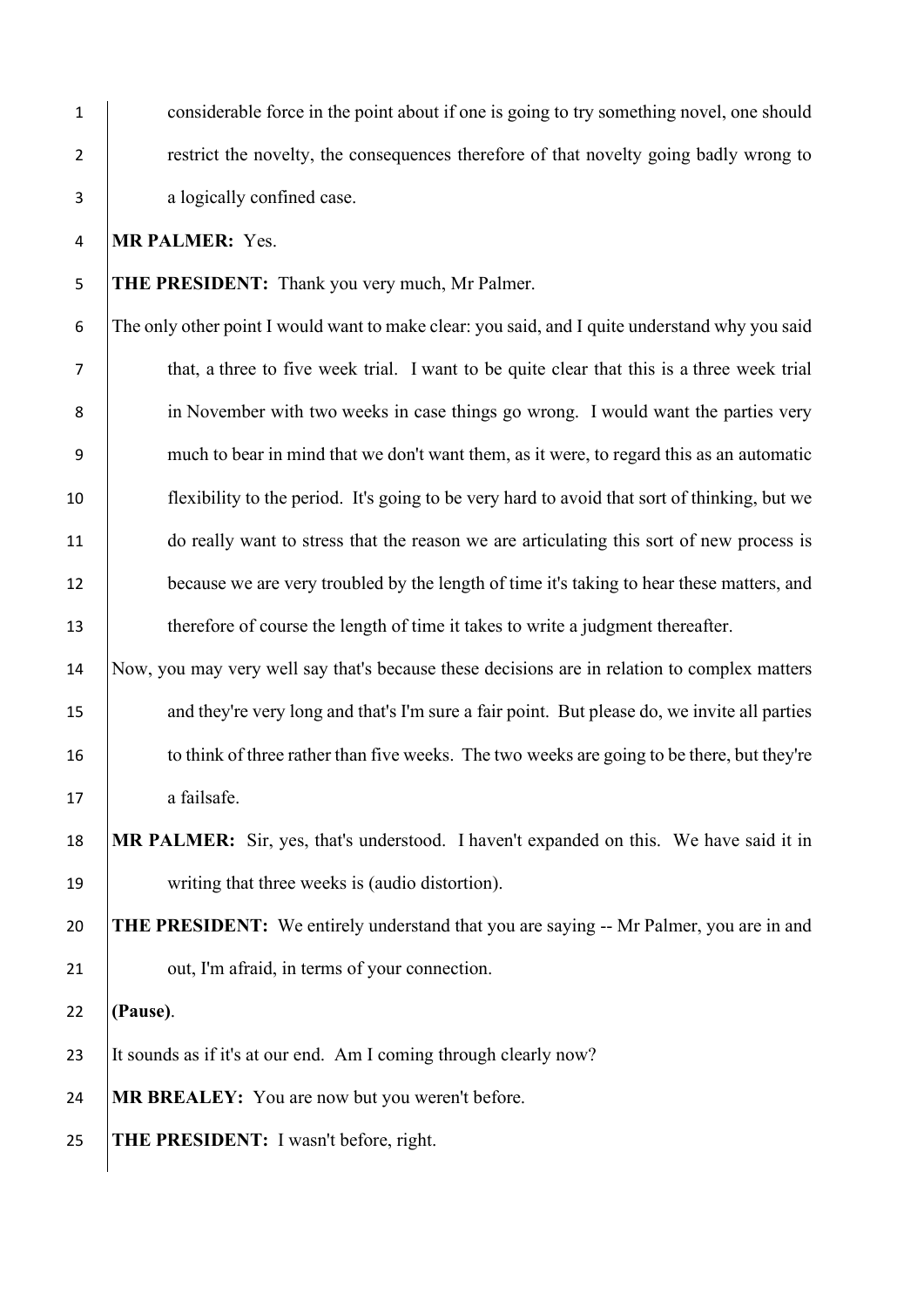1 Well, all I was saying was we fully acknowledge that looking only at the hydrocortisone 2 appeals, the consensus is five weeks is doable on, as it were, a conventional trial, but 3 no less; we hear that.

4 What we are saying is that if we go down the option 1 and split off liothyronine to be heard 5 separately, we would give three weeks, but we would very much want the matter to be 6 dealt with on the novel process, if we go down that way, in three weeks, and we're 7 adding two weeks after that hopefully as judgment writing time, but they're in case 8 things go badly wrong really in the way that the CMA suggested in their written 9 submissions; that because we have a new process, the risks of it going wrong need to 10 be catered for.

## 11 All I was saying I quite understand where you're coming from, Mr Palmer -all I was saying 12 was I would want the parties to see this as three weeks, question mark, plus two, not 13 three to five weeks. It's- a small point but I think an important one.

14 **MR PALMER:** Sir, that's quite understood. Our position remains that we think it unfeasible 15 to do it in less than five weeks, but your point has been entirely understood and heard. 16 The only thing I would add is the possibility at the PTR when whatever process is 17 adopted will be further developed, it may be we will have a more accurate sense of what 18 will and won't need to be dealt with at trial and therefore how long it might take.

19 **THE PRESIDENT:** Entirely agreed, Mr Palmer. What I said about go/no go earlier would 20 apply even if it was a go/no go in relation to hydrocortisone alone. In other words, end 21 of July we would say can we do it in three weeks, can we do it in five. Trial timetable 22 would obviously be front and centre.

23 **MR PALMER:** Thank you, sir.

24 **THE PRESIDENT:** Thank you very much.

25 Mr Brealey, I think you were next.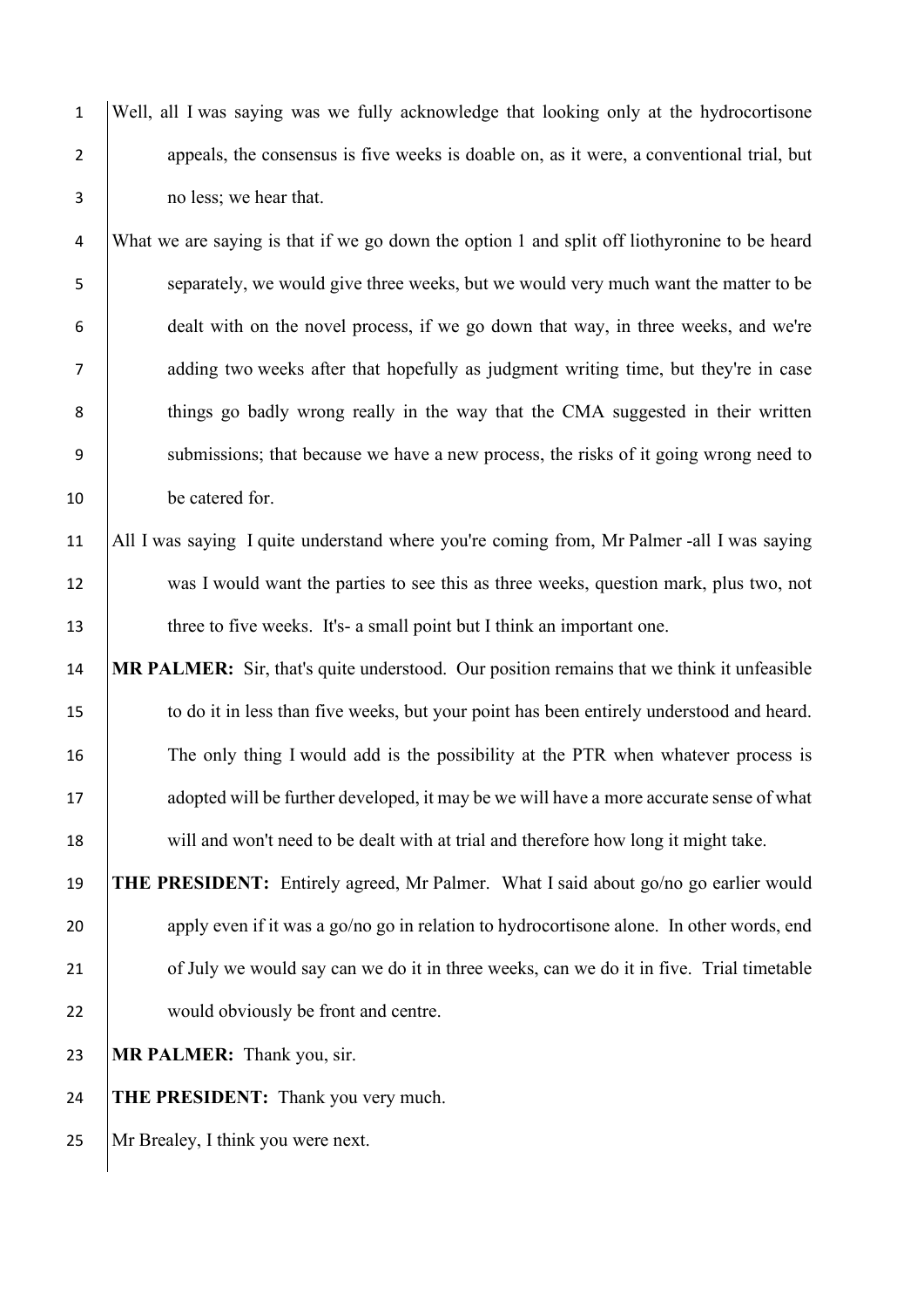| $\mathbf 1$      | MR BREALEY: Thank you, sir. Advanz endorses basically what Mr Palmer has just said             |
|------------------|------------------------------------------------------------------------------------------------|
| $\overline{2}$   | and endorses the concerns that Mr O'Donoghue raised. On the main point, I would like           |
| 3                | just to put some context and colour to the concerns, if I may.                                 |
| 4                | As you will know, Advanz is the appellant that has adduced three factual witnesses and several |
| 5                | annexes setting out in chronological form the facts.                                           |
| 6                | If I can go back to paragraph 18 of our skeleton, I just want to refer to a few documents,     |
| $\overline{7}$   | actually --                                                                                    |
| 8                | THE PRESIDENT: Yes, of course.                                                                 |
| $\boldsymbol{9}$ | <b>MR BREALEY:</b> -- which is the paragraph that you cited, sir --                            |
| 10               | THE PRESIDENT: Yes.                                                                            |
| 11               | <b>MR BREALEY:</b> - where we thought it would be enough (inaudible) to advance if there was   |
| 12               | a process which had at its starting point for inclusion in the draft judgment the CMA's        |
| 13               | statement of -fact - and I emphasise those words, "statement of fact" - in the                 |
| 14               | hydrocortisone decision which is said to support an unwritten<br>market                        |
| 15               | sharing-agreement.                                                                             |
| 16               | And you fairly said, sir, well, the pushback is there would be no agreement as such in the     |
| 17               | judgment. But what I want to emphasise is the reference to the CMA's statement of              |
| 18               | fact. So it's not whether there is an agreement, it is how, what is the factual foundation     |
| 19               | for that agreement.                                                                            |
| 20               | Could I just quickly take you -- I understand that Mr Palmer is the only one who doesn't have  |
| 21               | the annexes, everyone else has the annexes to our Notice of Appeal, but it's not going         |
| 22               | to prejudice him because I'm not going to refer to any -- in any detail.                       |
| 23               | If we have the annexes to hand --                                                              |
| 24               | <b>THE PRESIDENT:</b> Do you have a bundle reference, Mr Brealey?                              |
| 25               |                                                                                                |
| 26               |                                                                                                |
|                  |                                                                                                |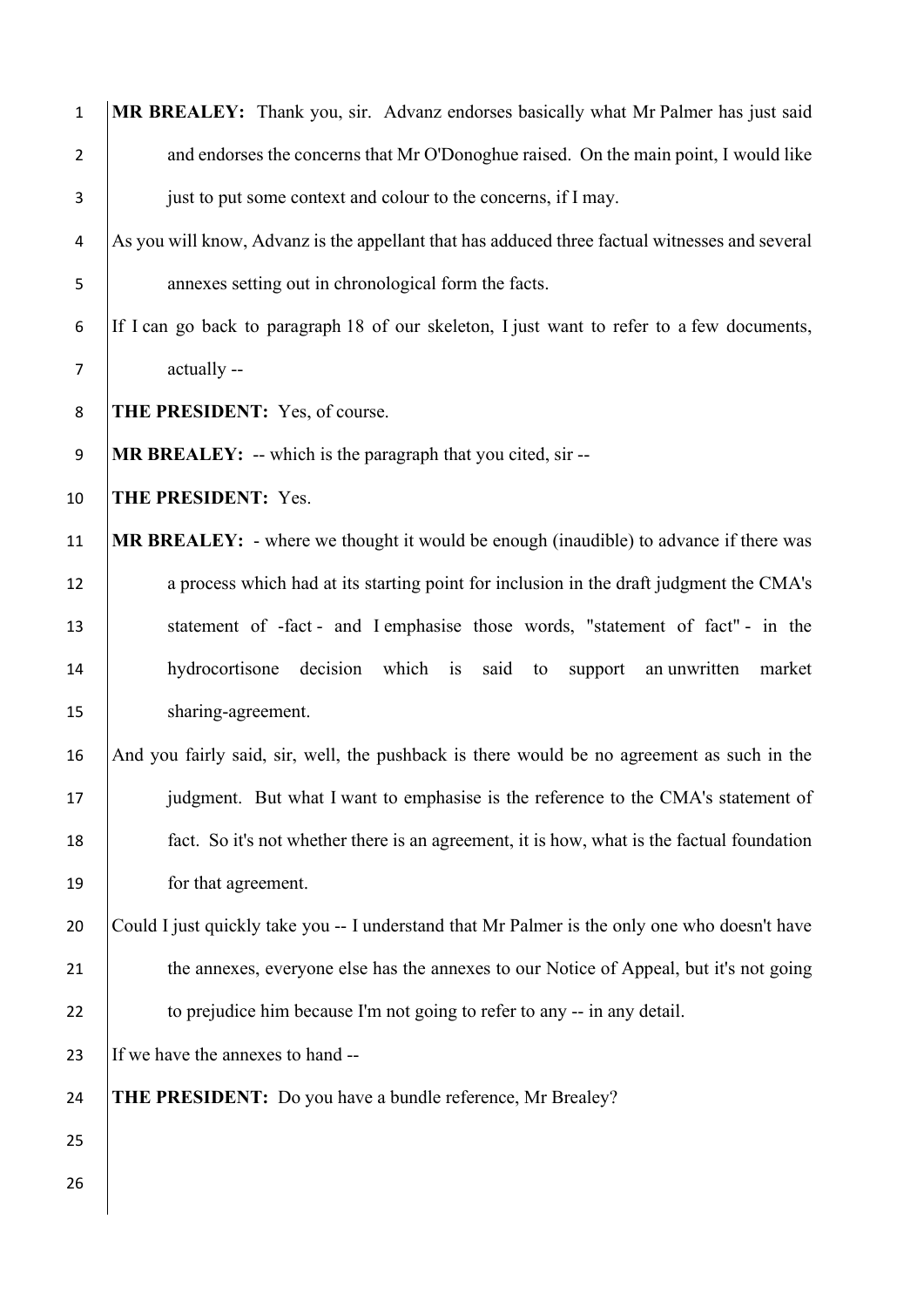| $\mathbf{1}$   | MR BREALEY: I don't, but the witnesses statements were sent -separately and are in               |
|----------------|--------------------------------------------------------------------------------------------------|
| $\overline{2}$ | bundle 4. The annexes were sent separately to the Tribunal and I don't- think they               |
| 3              | formed part of the bundle because Mr Palmer is not yet in the confidentiality ring.              |
| 4              | <b>THE PRESIDENT:</b> Right, in which case --                                                    |
| 5              | MR PALMER: I am fine, please don't stop on my account. I am in the confidentiality ring          |
| 6              | and I do have your annexes.                                                                      |
| $\overline{7}$ | MR BREALEY: You do now, okay.                                                                    |
| 8              | <b>THE PRESIDENT:</b> In that case, I think the only people who don't have them in court are the |
| 9              | members of the Tribunal because we have the papers before us electronically and unless           |
| 10             | these materials are in bundles 1 through 4, I don't think we have them to hand.                  |
| 11             | MR BREALEY: And they haven't been delivered to the Tribunal?                                     |
| 12             | <b>THE PRESIDENT:</b> They may well have been. That's something I'm afraid I'm not able to       |
| 13             | assist on at the moment.                                                                         |
| 14             | Right, so it's just me --                                                                        |
| 15             | <b>MR BREALEY:</b> It is quite important that we --                                              |
| 16             | <b>THE PRESIDENT:</b> No, we will -- if it's important, we will get them up.                     |
| 17             | <b>MR BREALEY:</b> Thank you.                                                                    |
| 18             | (Pause).                                                                                         |
| 19             | <b>THE PRESIDENT:</b> Right, okay. I'm going to have to rise because I'm afraid the email on     |
| 20             | this machine gets me through to Mr Justice Morris' inbox which I don't think will help           |
| 21             | anyone.                                                                                          |
| 22             | <b>MR BREALEY:</b> No. If you could, sir, I would be very grateful.                              |
| 23             | THE PRESIDENT: Of course. Give us five minutes. We will leave the courtroom now and              |
| 24             | we will sort this out so that you can carry on. So we will be back in five minutes. Thank        |
| 25             | you.                                                                                             |
| 26             | $(2.16 \text{ pm})$                                                                              |
|                |                                                                                                  |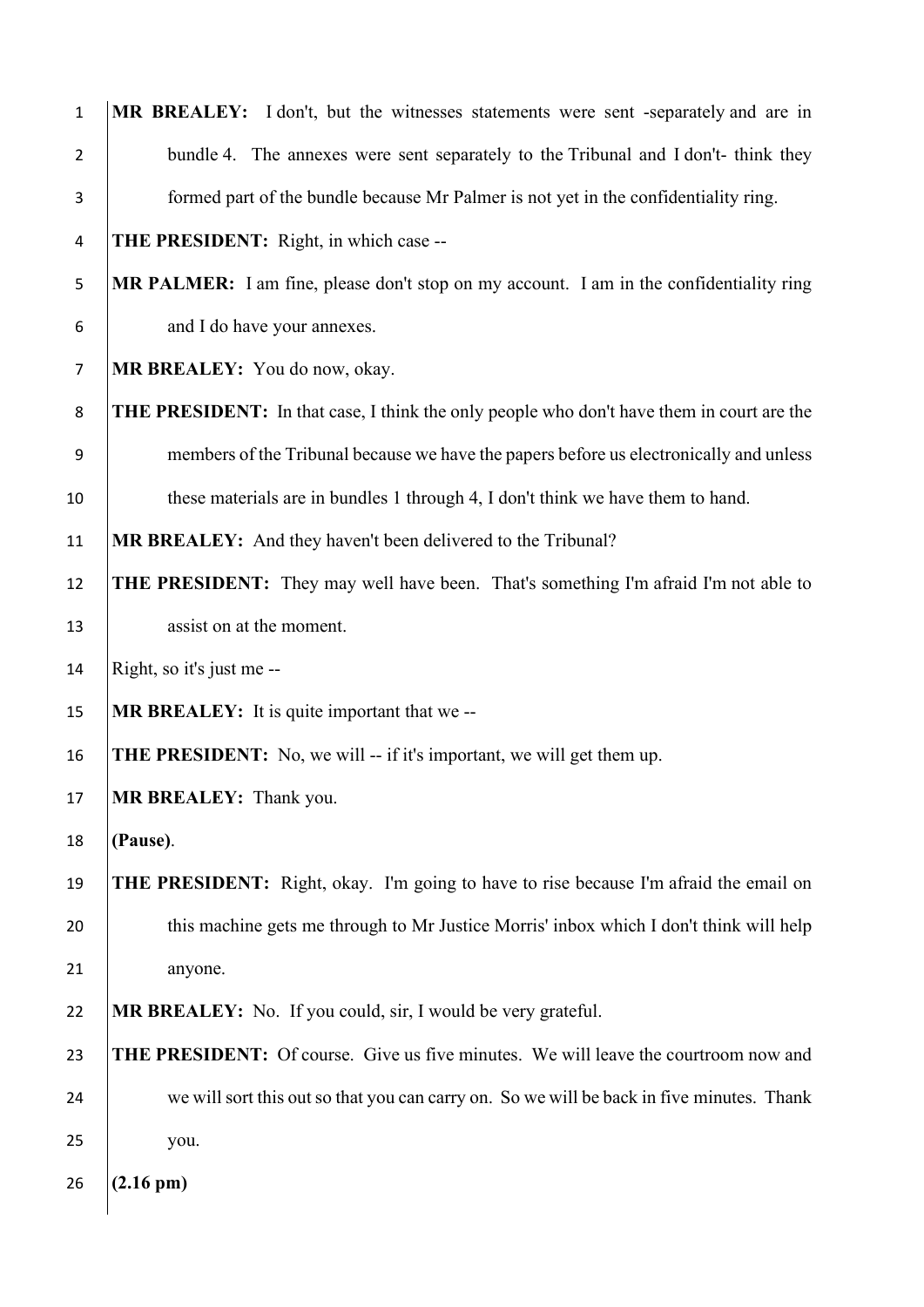| $\mathbf{1}$   | (A short break)                                                                              |
|----------------|----------------------------------------------------------------------------------------------|
| $\overline{2}$ | $(2.26 \text{ pm})$                                                                          |
| 3              | <b>THE PRESIDENT:</b> Mr Brealey, we have the documents now. It took a while for the system  |
| 4              | to let us in, but we have them.                                                              |
| 5              | MR BREALEY: I'm very, very grateful, thank you.                                              |
| 6              | So as you know, the Hydrocortisone appeals were about whether there was a market sharing     |
| $\overline{7}$ | agreement and in our Notice of Appeal, we have set out the facts in their true               |
| 8              | chronological order.                                                                         |
| 9              | If you can go to annex 1 first --                                                            |
| 10             | THE PRESIDENT: Yes.                                                                          |
| 11             | MR BREALEY: -- there are five annexes and four witness statements, and this is relevant to   |
| 12             | the submission I am making about paragraph 18 of our skeleton about the CMA's                |
| 13             | statement of fact.                                                                           |
| 14             | Annex 1 sets out in some considerable detail all the documents relating to AMCo's -- that is |
| 15             | Advanz's -- continued endeavour to enter the market. We have flagged in our skeleton,        |
| 16             | if one wants to go for example to paragraph 30 of annex 1, so remember that the key          |
| 17             | allegation is whether there was any sort of attempt to delay independent entry. As we        |
| 18             | set out in paragraph 30, and I don't want to make submissions, but it is extremely           |
| 19             | important --                                                                                 |
| 20             | <b>THE PRESIDENT:</b> No, please go on.                                                      |
| 21             | MR BREALEY: -- for the Tribunal to understand the context.                                   |
| 22             | So as noted above, this is paragraph 30:                                                     |
| 23             | "AMCo did not exist until March 2013. 20 December, post acquisition, Amdipharm confirmed     |
| 24             | to Aesica [Aesica is a developer, the manufacturer]: "It was agreed at last week's           |
| 25             | project support group meeting to manufacture a 10 mg hydrocortisone batch as quickly         |
| 26             | as possible."                                                                                |
|                |                                                                                              |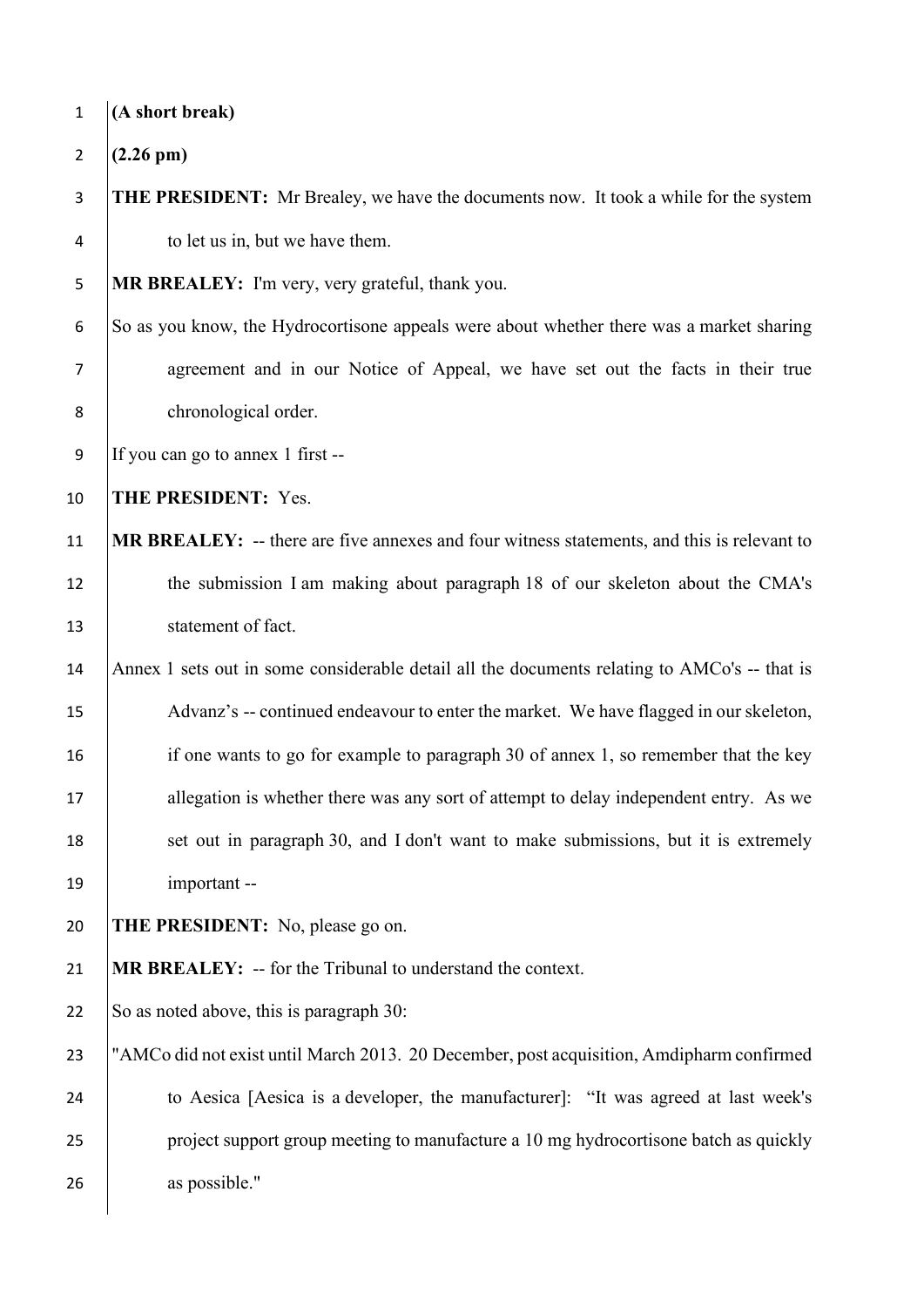| $\mathbf{1}$     | This is our submission: this document shows very early on the new owner's -- Cinven -- tablet  |
|------------------|------------------------------------------------------------------------------------------------|
| $\overline{2}$   | as a priority.                                                                                 |
| 3                | We go over, 31, the CMA makes no reference to this project support group meeting, nor to the   |
| 4                | reference "as quickly as possible". Remembering that this is an allegation we are              |
| 5                | delaying and we say this is appropriate given the allegation of delay.                         |
| 6                | I won't labour the point, but 32 and 33 is along a similar vein. On 17 January, just after     |
| 7                | Christmas, there is another contemporaneous document which refers to trying to get the         |
| 8                | hydrocortisone tablets and we see "ASAP", and again that is ignored in the decision.           |
| $\boldsymbol{9}$ | So this is annex 1 and it is in some detail and, as Mr O'Donoghue says, here Advanz is setting |
| 10               | its cards on the table, to adopt the Tribunal's phrase.                                        |
| 11               | We then have annex 2 --                                                                        |
| 12               | THE PRESIDENT: I'm so sorry, Mr Brealey, can I interrupt here because I just want to see       |
| 13               | if there isn't some huge misunderstanding about what we're envisaging here. Sorry if           |
| 14               | I'm interrupting unfairly, do go on.                                                           |
| 15               | MR BREALEY: Well, I won't labour the point, but what I would like to do is just three or       |
| 16               | four minutes, tease out our concern.                                                           |
| 17               | THE PRESIDENT: Okay.                                                                           |
| 18               | And then if possible the Tribunal can say we're under a complete<br><b>MR BREALEY:</b>         |
| 19               | misapprehension and all our fears are groundless.                                              |
| 20               | Annex 2 refers to a chronology about Advanz's, AMCo's, concerns as to the contestability of    |
| 21               | the market. So as the Tribunal will have appreciated, there is a difference between the        |
| 22               | adult's version and the child's version, and Advanz only had an MA for the child's             |
| 23               | version and the question is whether the market for the adult's version is contestable.         |
| 24               | Annex 3 is called Project Guardian and refers to the strategy to exclude Advanz from the       |
| 25               | market, from the adult's market, again going squarely to whether there was                     |
| 26               | an agreement. Annex 4 has the pharmacy and wholesaler responses, and annex 5 has               |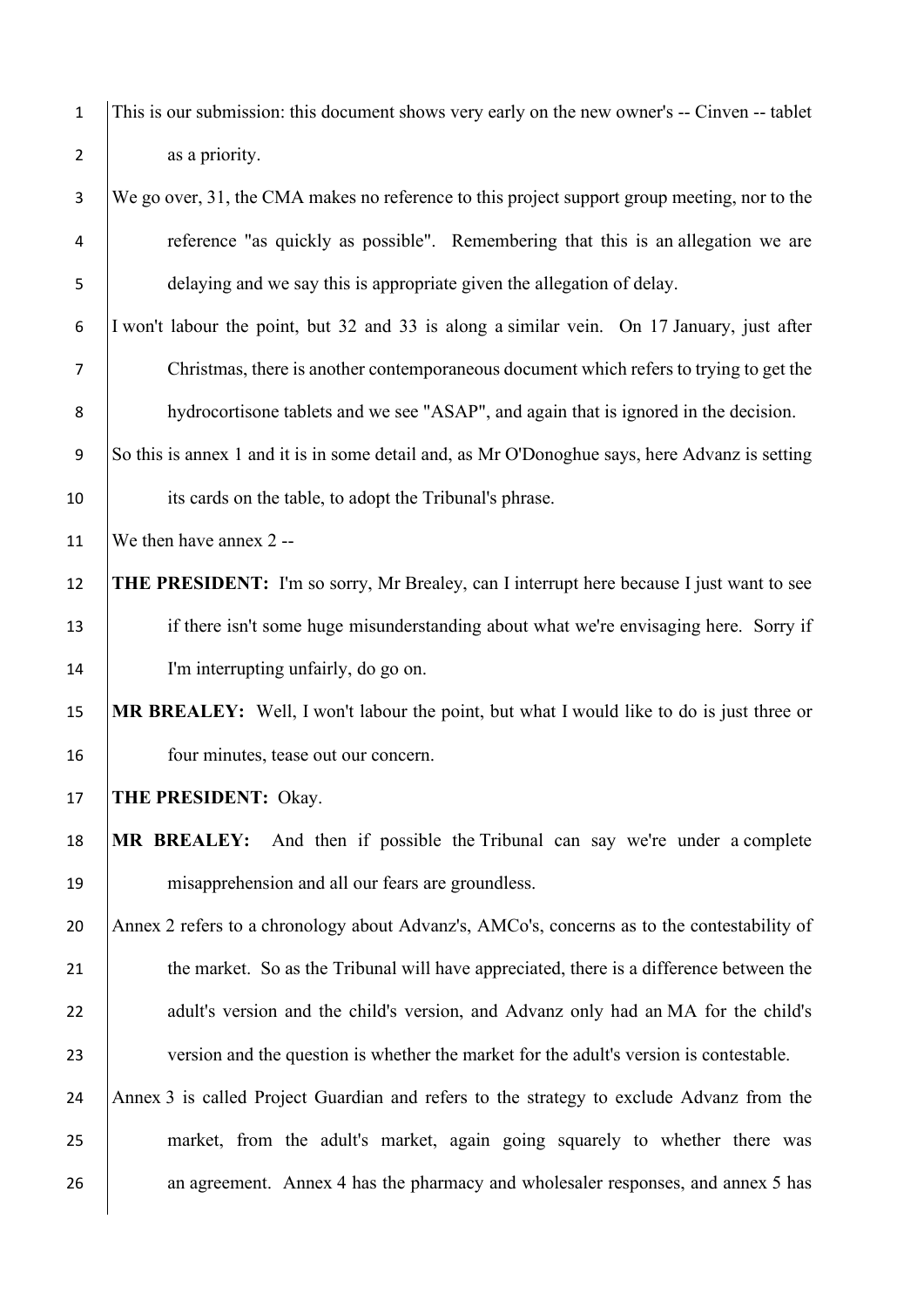| $\mathbf{1}$   | market contestability and suppliers, these are the third party suppliers. So there are five     |
|----------------|-------------------------------------------------------------------------------------------------|
| $\overline{2}$ | annexes here of -- essentially they are contemporaneous documents or evidence on the            |
| 3              | CMA's case file.                                                                                |
| 4              | Before I just go to the ambulatory judgment, can I just go to bundle 4 and the witness          |
| 5              | statements Mr O'Donoghue has referred to.                                                       |
| 6              | THE PRESIDENT: Yes.                                                                             |
| $\overline{7}$ | <b>MR BREALEY:</b> So this is bundle 4. In the first tab, there is a witness statement of Kelly |
| 8              | Lifton. Now, she was the person at Aesica, the developer, who was dealing with                  |
| 9              | Advanz, AMCo. Again, I don't need to labour the point, but look, for example, at her            |
| 10             | evidence at paragraph 38, page 11 of her statement.                                             |
| 11             | THE PRESIDENT: Yes.                                                                             |
| 12             | <b>MR BREALEY:</b> Where she says:                                                              |
| 13             | "My experience and my dealings with AMCo [that's Advanz] was that it was always trying to       |
| 14             | push the development and manufacture of its 10mg product along as quickly as possible           |
| 15             | and became very frustrated with our inability to provide a saleable product."                   |
| 16             | And that's going to be clearly an issue, and Mr Holmes or other may cross-examine on it, but    |
| 17             | that is her evidence.                                                                           |
| 18             | Then at tab 2, and I will take this as briefly as I can, we have the witness statement of John  |
| 19             | Beighton. He was the CEO of Advanz and he is named in the decision as being aware               |
| 20             | of this market sharing agreement. We then have the witness statement of Robert Sully,           |
| 21             | who is the General Counsel. So we have gone to great lengths to put forward what we             |
| 22             | say is the accurate and fair portrayal of the evidence and we say that section 3 of the         |
| 23             | decision which sets out the CMA's version of events is unfair. I can use other                  |
| 24             | adjectives, but unfair and inaccurate.                                                          |
|                |                                                                                                 |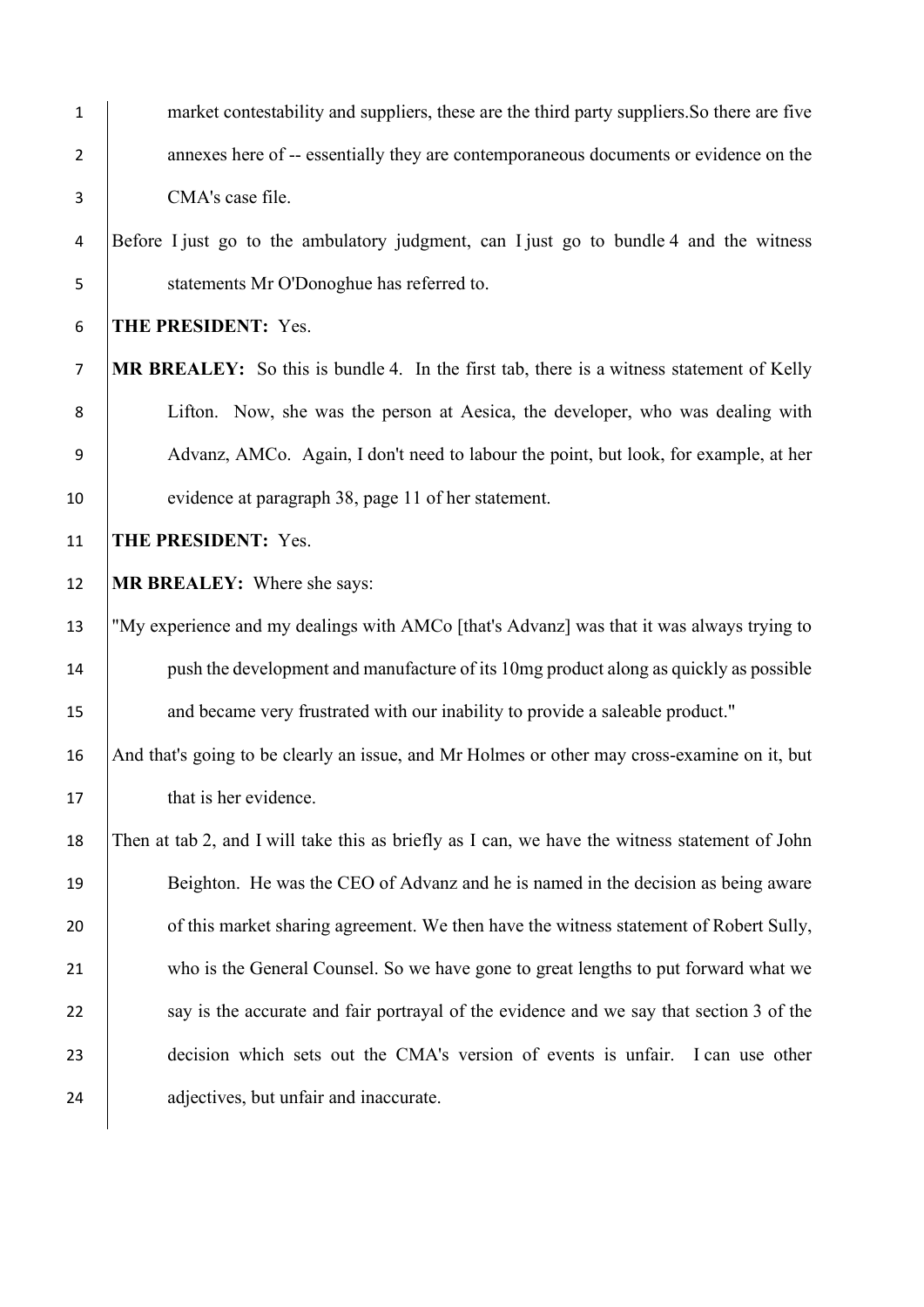| $\mathbf{1}$   | When it comes to the Defence -- so we have put all these documents before the Tribunal and       |
|----------------|--------------------------------------------------------------------------------------------------|
| $\overline{2}$ | when it comes to the Defence, and if the Tribunal would just pick up the Defence, this           |
| 3              | is the consolidated Defence in the hydrocortisone appeals --                                     |
| 4              | THE PRESIDENT: Yes.                                                                              |
| 5              | <b>MR BREALEY:</b> $-$ which is the second bundle, $2F$ , tab 2.                                 |
| 6              | THE PRESIDENT: Yes.                                                                              |
| $\overline{7}$ | MR BREALEY: From Advanz's perspective, from Cinven's perspective, the CMA simply                 |
| 8              | does not engage with what we have set out in those five annexes or those three witness           |
| 9              | statements. So, for example, if one goes to paragraph 93, which is at page 96 of                 |
| 10             | the Defence and consolidated Defence.                                                            |
| 11             | THE PRESIDENT: Tab 93, just one moment.                                                          |
| 12             | MR BREALEY: Paragraph 93.                                                                        |
| 13             | It unquestionably is a superficial, if almost non-existent treatment, of what we have set out in |
| 14             | these five annexes and three witness statements. So 93:                                          |
| 15             | "As summarised in paragraphs 57 to 60 "                                                          |
| 16             | So they have summarised what they regard as the contemporaneous evidence, essentially four       |
| 17             | paragraphs. They say:                                                                            |
| 18             | "The contemporaneous evidence demonstrates that AMCo did not seriously engage with the           |
| 19             | development of its own 10mg tablets."                                                            |
| 20             | Et cetera. Again, this is a submission, but my point is the chronology that we have set out for  |
| 21             | example in annex 1, where we have put our cards on the table, has not been dealt with            |
| 22             | in any serious fashion by the CMA.                                                               |
| 23             | So that then leads us to the Tribunal's judgment, and if I can then just articulate what the     |
| 24             | concerns are. I think some of the concerns have been slightly allayed, but I think in            |
| 25             | discussing this with a few of the parties over the luncheon adjournment, I'm afraid we           |
| 26             | still lack a little bit of clarity in what is envisaged in this process.                         |
|                |                                                                                                  |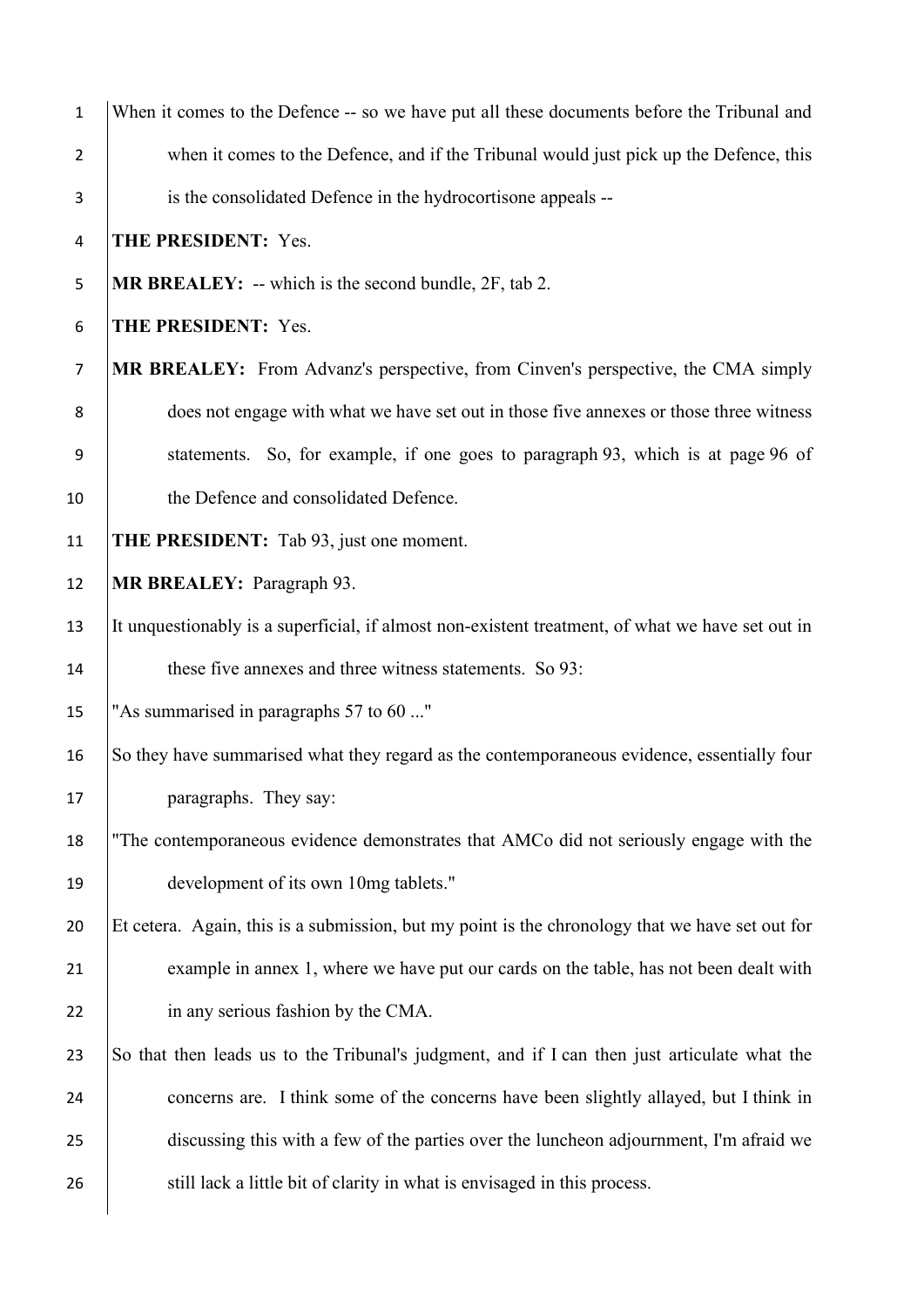| $\mathbf{1}$   | So if I can go back to the judgment, sir --                                                     |
|----------------|-------------------------------------------------------------------------------------------------|
| $\overline{2}$ | <b>THE PRESIDENT:</b> Yes, and please don't call it a judgment.                                 |
| 3              | MR BREALEY: Okay, I will call it --                                                             |
| 4              | THE PRESIDENT: It's a draft.                                                                    |
| 5              | MR BREALEY: -- the AD1.                                                                         |
| 6              | <b>THE PRESIDENT:</b> AD1, we'll call it that. Again, I know we are all on the same hymn sheet, |
| $\overline{7}$ | but this is open proceedings and I think the framing of labels is important. But yes, do        |
| 8              | go on.                                                                                          |
| 9              | MR BREALEY: So paragraph 34 of AD1 --                                                           |
| 10             | THE PRESIDENT: Yes.                                                                             |
| 11             | <b>MR BREALEY:</b> -- it is said:                                                               |
| 12             | "What is required about a week before the hearing begins [so a week before the hearing begins]  |
| 13             | is what is in effect a draft judgment that sets out "                                           |
| 14             | And the AD1 sets out what is expected.                                                          |
| 15             | Then we get to paragraph 37.                                                                    |
| 16             | THE PRESIDENT: Yes.                                                                             |
| 17             | MR BREALEY: And this is -- what I am about to submit is all with how is this process going      |
| 18             | to work and how is it going to achieve the Tribunal's aim of shortening the trial               |
| 19             | timetable and getting everything up to speed before the hearing begins, which is                |
| 20             | essentially the twin aims of this AD1, which is shortening the timetable and ensuring           |
| 21             | that everything as much as possible can be set out before.                                      |
| 22             | 37 of AD1 --                                                                                    |
| 23             | <b>THE PRESIDENT:</b> I think, though, Mr Brealey, you need to bear in mind the limits of       |
| 24             | paragraph 34. I mean, you've referred to the words what is in effect a draft judgment           |
| 25             | and those words are, I entirely accept ours, and unfortunate, but --                            |
| 26             | MR BREALEY: No, no --                                                                           |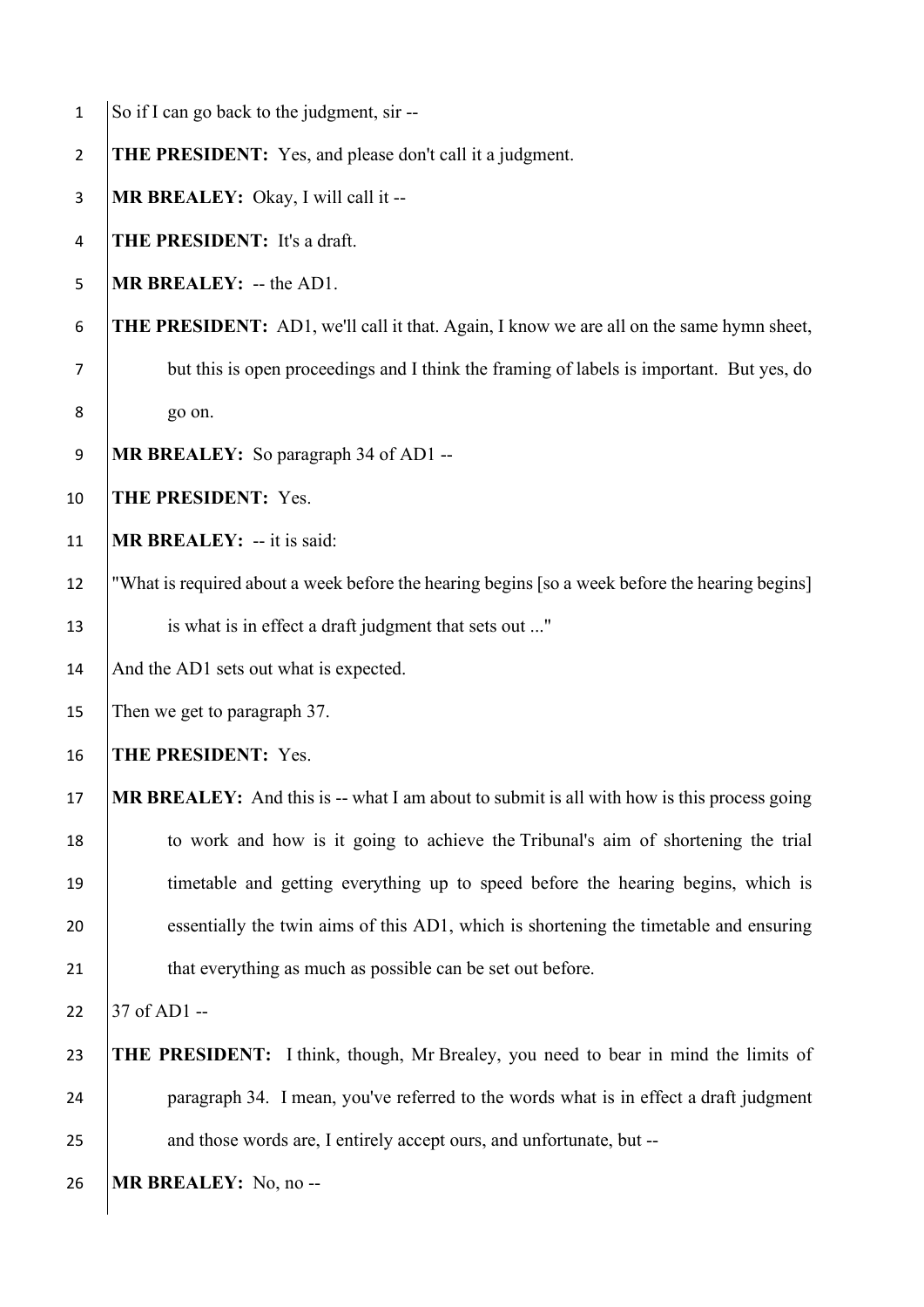| $\mathbf 1$    | <b>THE PRESIDENT:</b> What the limits of 34.1 are, are really quite tiny. I mean, if you look at   |
|----------------|----------------------------------------------------------------------------------------------------|
| $\overline{2}$ | what's articulated in 34(i) through (v), it's not even coming close to controversial               |
| 3              | matters, deliberately so.                                                                          |
| 4              | MR BREALEY: I skirted over 34 because you don't find much of that controversial.                   |
| 5              | THE PRESIDENT: No, indeed.                                                                         |
| 6              | <b>MR BREALEY:</b> What I do find, with the greatest respect, to be more controversial is 37.3 to  |
| 7              | 6, which is essentially the process which is proposed. So:                                         |
| 8              | "The parties should expect the Tribunal to take a critical approach to material submitted, to      |
| 9              | regard the ambulatory drafts as its work [that's fine] not merely the incorporation of the         |
| 10             | parties' efforts. The parties should approach their drafting in this way."                         |
| 11             | So the first point -- and this is something which all the appellants have raised essentially:      |
| 12             | "We do not envisage any formal process of inter partes review of the drafts."                      |
| 13             | So if anybody is holding the pen and when it comes to the facts, as we shall see, the CMA          |
| 14             | appears to be holding the pen, the Tribunal will look at it critically, but there is not           |
| 15             | envisaged to be any formal process of inter partes review.                                         |
| 16             | Could I then go to subparagraph 4?                                                                 |
| 17             | THE PRESIDENT: Yes.                                                                                |
| 18             | <b>MR BREALEY:</b> Where it is said in the second sentence:                                        |
| 19             | "We intend to proceed on the basis that statements of fact in the decision can and should be       |
| 20             | adopted by the Tribunal unless specifically challenged by a party, in which case                   |
| 21             | evidence will be required."                                                                        |
| 22             | Now as a statement, that's fine, but we submit in order for this process to have any value at all, |
| 23             | the CMA have to engage with the documents and the facts as set out in the Notice of                |
| 24             | Appeal because the AD1 goes on, of course:                                                         |
| 25             | "The price for being the finder of primary fact for the CMA."                                      |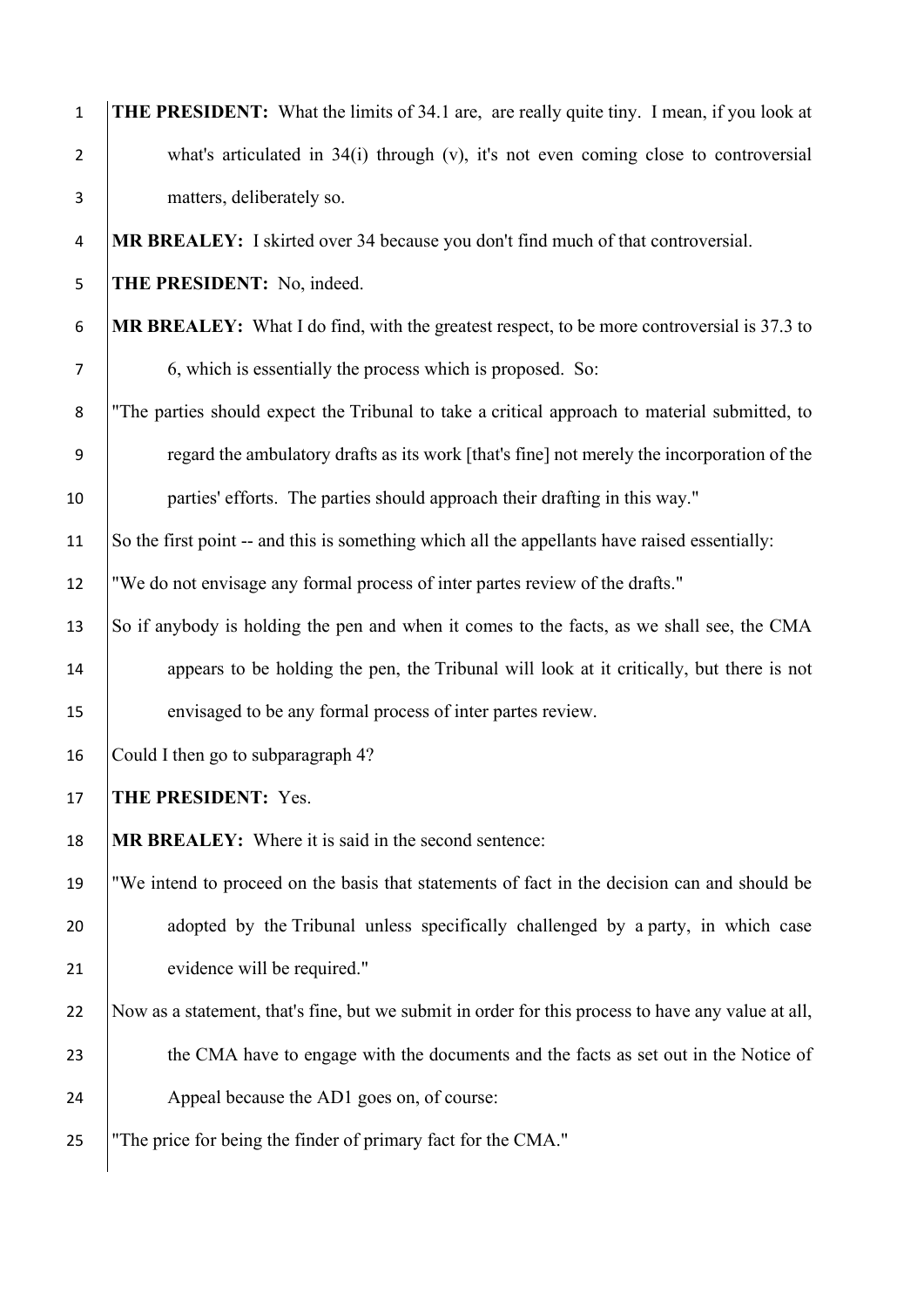Well, we say the CMA actually on appeal is not the finder of primary fact, it's the Tribunal. 2 I will come on to 6 in a moment, but the thrust of my submission, and I think the concerns that Cinven articulated, is that if this process is going to have any value at all, <sup>4</sup> the CMA has to engage with the points made in the Notice of Appeal. It cannot be the case that the CMA holds the pen on findings of fact and does a similar job to what it does in the Defence and in section 3 of the decision, which is essentially to concentrate 7 on its own documents that it says supports its unwritten agreement, is inaccurate and **has glaring omissions.** And in our submission, in order for this process to have any value, what the CMA should be doing is going to annex 1 and saying: yes, that document is in existence and it is a fair summary of what Advanz is saying.

11 Because that would be the only way, in my submission, for the Tribunal to be able to say: right, 12 we've got some groundwork before the hearing and it's not then necessary for 13 Mr Brealey in opening to take us through all these documents which do not appear in 14 the decision and in the correct order, because what the decision does, it kind of scatters 15 them around. What we have done is put businesses live in the real life and it is important 16 to see these documents in a chronological order. So that's the first main concern we 17 have as I think you have picked up from our skeleton.

18 The second then -- sir, you can say that my fears are unfounded -- the second is in subparagraph 19 6, where it says:

20 "The factual statements and expert reports will reference an ambulatory draft."

21 And I'm not sure how that is going to occur, because the final draft will be a week before the 22 hearing?

## 23 **THE PRESIDENT:** Well, yes, but there will be multiple previous drafts, which will be 24 published. I think perhaps, Mr Brealey, it's best if we articulate and seek to deal with 25 your concerns because I think that is going to colour the other points that, to be clear, 26 | I don't want to cut you off from making.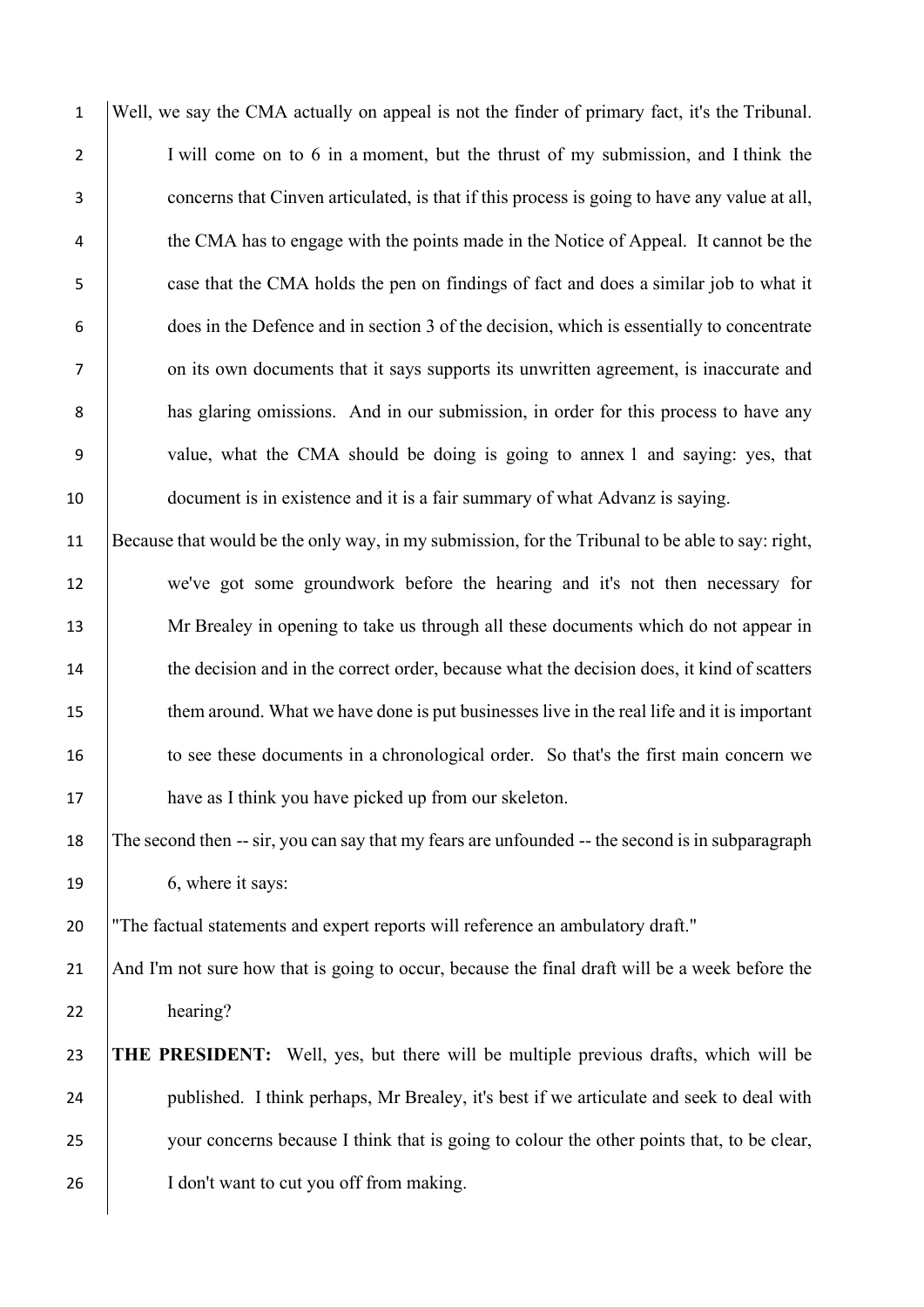1 **MR BREALEY:** No, but I think you have my point.

 **THE PRESIDENT:** I certainly have your first point, and there may be others which I will encourage you to make. But I think we need to address this concern head on because let me put it this way: if this is the way the parties think the process is going to work, 5 then it clearly can't work because it's absolutely not what we have in mind.

 Now, let's start with what we mean by background facts. I don't regard the nature of what agreement was made as a background fact. What I regard as background fact are the **points that Ms Ford identified early on, things like the generic drug industry, things like**  how orphan drugs operate, the regulatory environment, about which we know at the moment very little, but which we do need to know about simply to understand the 11 context in which the points are made. And it seems to us, but we are very happy to 12 hand the pen over to someone else, it seemed to us that the CMA was probably quite 13 a good place to start for those articulations, but we really don't mind.

14 Your point -- and I am going to back to your reference to annex 1, paragraph 30, let us take 15 that as an excellent example -- this would be, as we see it, part of an articulation of 16 a chronology that would probably occur after we have ambulatory draft 2 in place. So 17 ambulatory draft 2, which would aim to nail what we call the foothills of the -- and 18 I won't use the word because I vowed not to -- the foothills of the ambulatory draft, 19 what you have in 34.1 are things which are explicitly uncontroversial.

20 Now, later on when you've identified the issues in dispute, one of which I anticipate will be 21 what was the nature of the agreement that your client is said to have been party to, so 22 we will label that and we will have front and centre: this is a dispute, the CMA say this 23 and it's disputed by the appellant, so the issue will have to be identified as a matter in 24 dispute. One will then have as a separate section not articulated in this draft at all, one 25 will have a drop in, which someone is going to have to draft, and maybe it should be 26 you, saying "These are the documents you need to look at".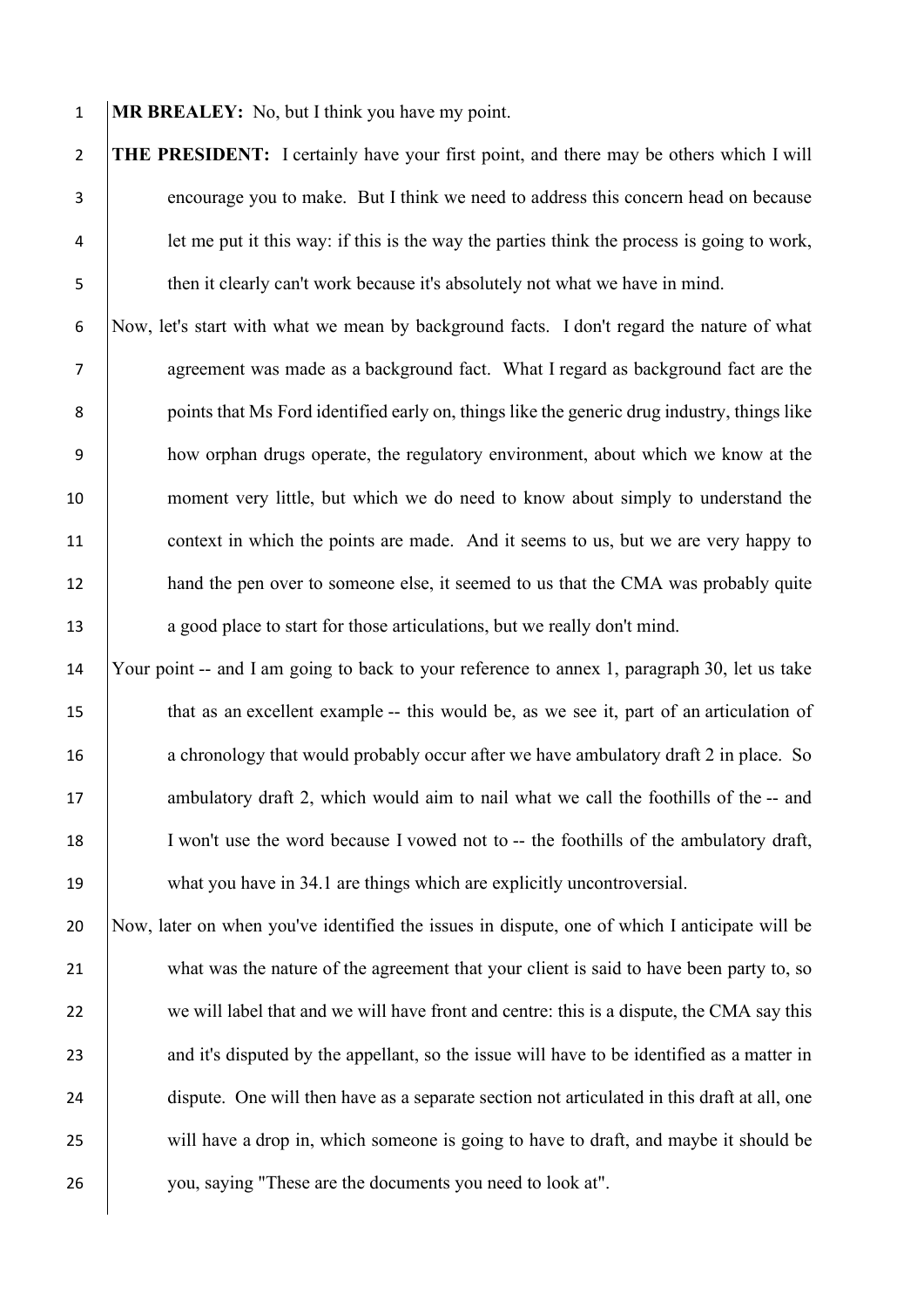If Mr Holmes -- and I think from the few shakes of the head I saw -- thinks he can get away 2 with, if he were wielding the pen, omitting the document referred to in paragraph 30 from the list, then he has another thing coming. It's obviously right that what is intended <sup>4</sup> to be a narrative of relevant documents are not just documents that the CMA think are relevant; nor, for that point, is it the documents which Advanz think are relevant; it has to be all the documents that the parties engaged in this particular dispute think are relevant. 8 So of course paragraph 30 would have to have the nature of the document put in there. It would not have the last sentence of paragraph 30 because that is exercising a degree of 10 judgment about which I want to hear submissions. So it may be that the last sentence of paragraph 30 makes its way into the final judgment written post hearing, but that will be after the cross-examination of the witnesses and the hearing of submissions. But it seems to me that the more you show documents of enormous length containing huge number of factual documents, the more important it is that we do a bit of chewing about these documents in a document that puts together what everyone is saying. At the moment, we have the huge difficulty that the CMA have put in a 1000-page decision, you've put in a series of documents which if you add them all up is probably also 1000 19 pages. We then have the CMA's Defence, we have your reply coming in, so we will be looking in, what, five, six different places to work out what is going on. It's 21 | unmanageable. **MR BREALEY:** That I understand, but just take it at another level: we say it is very important 23 that whether there was an agreement has to be looked at all the documents, whether the 24 CMA wants to refer to it, it has to be all the documents, but on a chronological basis. 25 One cannot just take a document two years after the start of the alleged infringement 26 and say "Aha". Somehow it has to be done on a logical and chronological basis.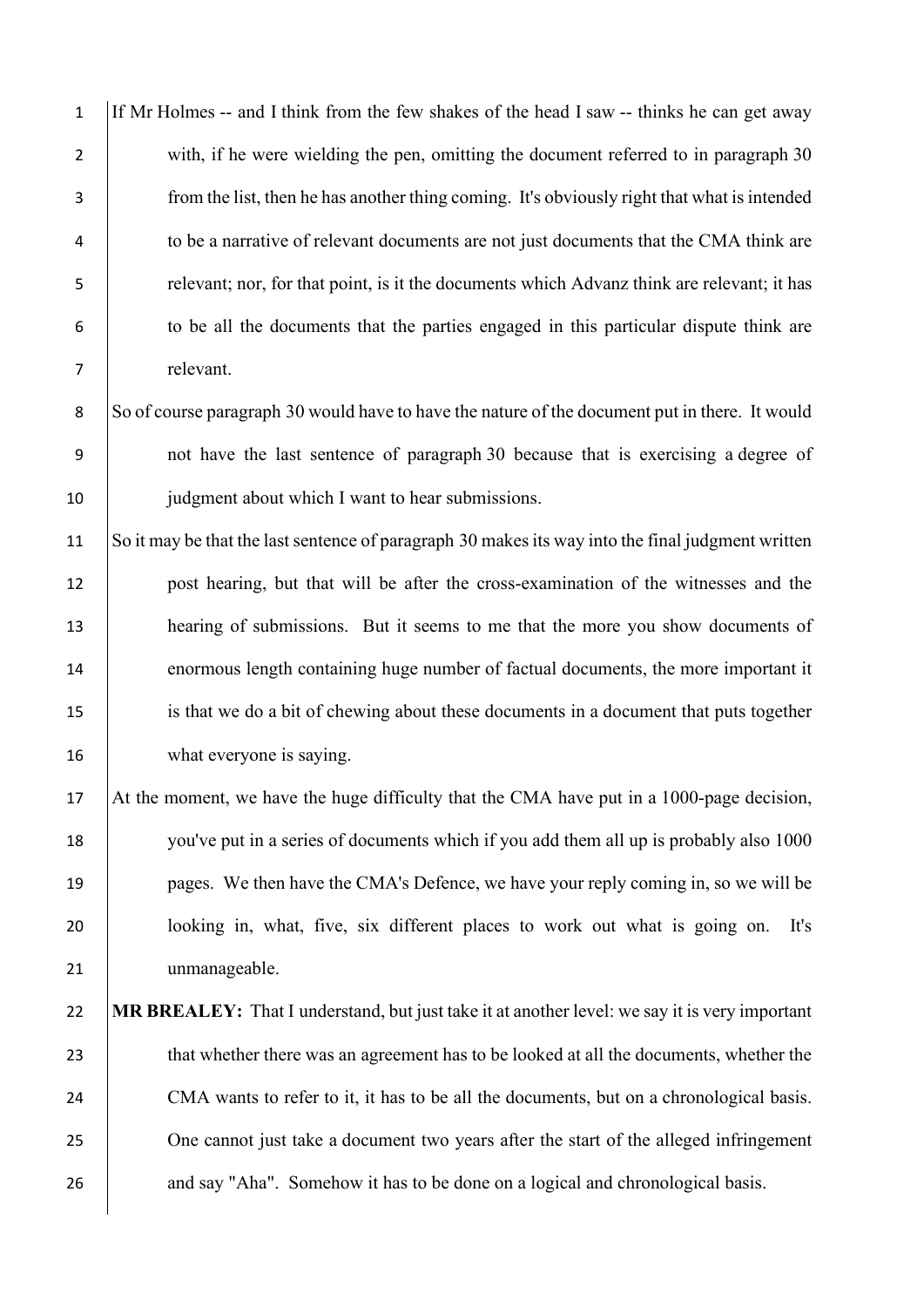Now, if the CMA are prepared to deal with, add any documents they want, we think that annex 2 1 is about as (audio distortion) add one or two documents, so be it. But we believe that the only way this process is going to have any value is if the CMA engage with the documents on a contemporaneous basis because they actually say in their decision that is the contemporaneous documents that support this market sharing agreement. We disagree, but it has to be done on a chronological basis. And that is why - and it's not really done that way in the decision.

 **THE PRESIDENT:** Mr Brealey, I am hesitant at going into the answer to the granular points you have quite rightly raised, but it does seem to me to be litigation 101, The Ocean Frost, you look at the contemporary documents because they matter. And simply to ensure that one's brain doesn't explode, you look at them in a chronological order.

12 Well, yes. I'm in violent agreement. Where I am troubled, and I don't think we're going to 13 insist this, you say the CMA has to engage. Now that, with great respect, is a matter 14 for the CMA by reference to the documents they have already put in place. We all 15 know that regulators have got quite rightly one arm tied behind their back in that they 16 are defending their decision and they cannot originate new evidence, of course I accept 17 and I think Mr Holmes -- I will hear from you in a second, Mr Holmes, because I do 18 want to see how far we have a meeting of minds and how far we haven't. But for my 19 part on this point, I can see every sense in having a section. Now, whether that will be 20 a separate chronology that will be annexed to the AD or whether it is in the body of the 21 AD, who knows, that's a drafting question which I think I will have to resolve. But 22 clearly we need to get a grip of the documents.

23 **MR BREALEY:** Yes.

24 **THE PRESIDENT:** But it's how we do that, and it seems to me that all of the parties, win, 25 Supersity 25 lose or draw, will be benefitted by the Tribunal having a grip of what the parties say are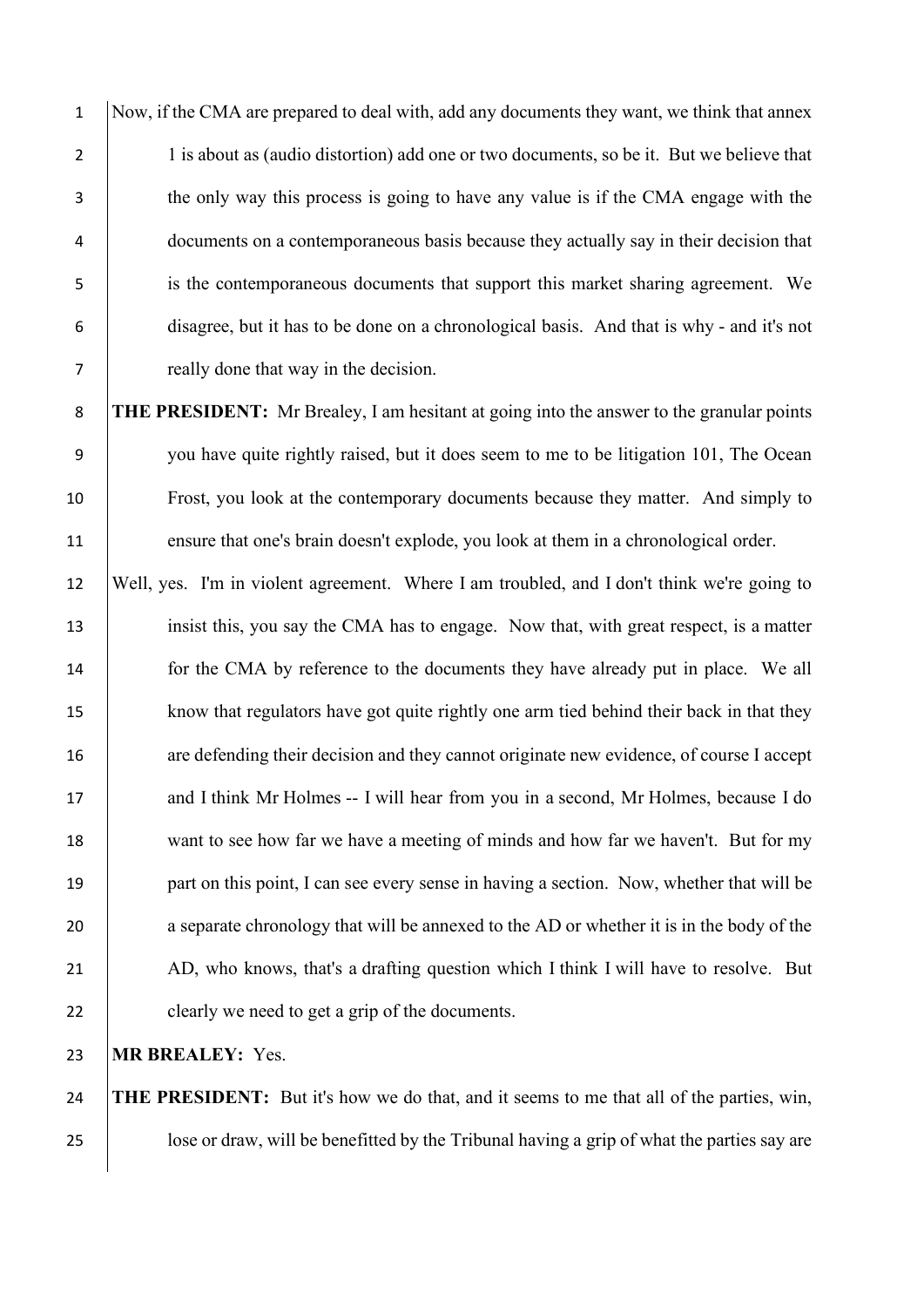| $\mathbf{1}$   | the relevant documents so they can get down to the nuts and bolts of matters and work        |
|----------------|----------------------------------------------------------------------------------------------|
| $\overline{2}$ | out whether there was indeed an agreement or not.                                            |
| 3              | MR BREALEY: I think we are totally in agreement, sir.                                        |
| 4              | <b>THE PRESIDENT:</b> The CMA has to engage. Well, yes, but if the CMA's position is that    |
| 5              | these documents, which obviously we have to read, actually say nothing; in other words       |
| 6              | they don't say what you say in paragraph 30 and elsewhere, well, that's their position.      |
| 7              | Mr Holmes, I have no idea what your position is, and frankly I don't want to know at         |
| 8              | this stage, but have I got the CMA's position so wrong that effectively today's been         |
| 9              | fruitless, or you're accepting presumably that these things are materials that we have to    |
| 10             | read.                                                                                        |
| 11             | MR BREALEY: These documents in annex 1 are all on the CMA's case file.                       |
| 12             | <b>THE PRESIDENT:</b> No, no --                                                              |
| 13             | <b>MR BREALEY:</b> They're not new evidence, it's not new evidence from us.                  |
| 14             | <b>THE PRESIDENT:</b> What I was suggesting on the CMA's got to engage point, Mr Brealey,    |
| 15             | is I think if Mr Holmes was to say: yes, we're going to engage with what your clients        |
| 16             | have said and here are the following additional points that do not appear in our decision,   |
| 17             | then you might well have something to say. That's why I am giving you a cherry about         |
| 18             | the question of engagement. But obviously we have to hear what the CMA say in                |
| 19             | response to your case. That is right, but we're rushing our fences. The first point is to    |
| 20             | work out what the materials are.                                                             |
| 21             | MR BREALEY: Yes, and that's what we want to ensure: that if there is to be a draft document, |
| 22             | we want to ensure that all the documents that we have produced are dealt with and then       |
| 23             | the CMA can in submission, in their skeleton, say: well, that document at paragraph 30       |
| 24             | doesn't amount to a row of beans, but at least it will be there in the draft document.       |
| 25             | THE PRESIDENT: Yes.                                                                          |
| 26             | MR BREALEY: And it should be done on a chronological basis. One cannot --                    |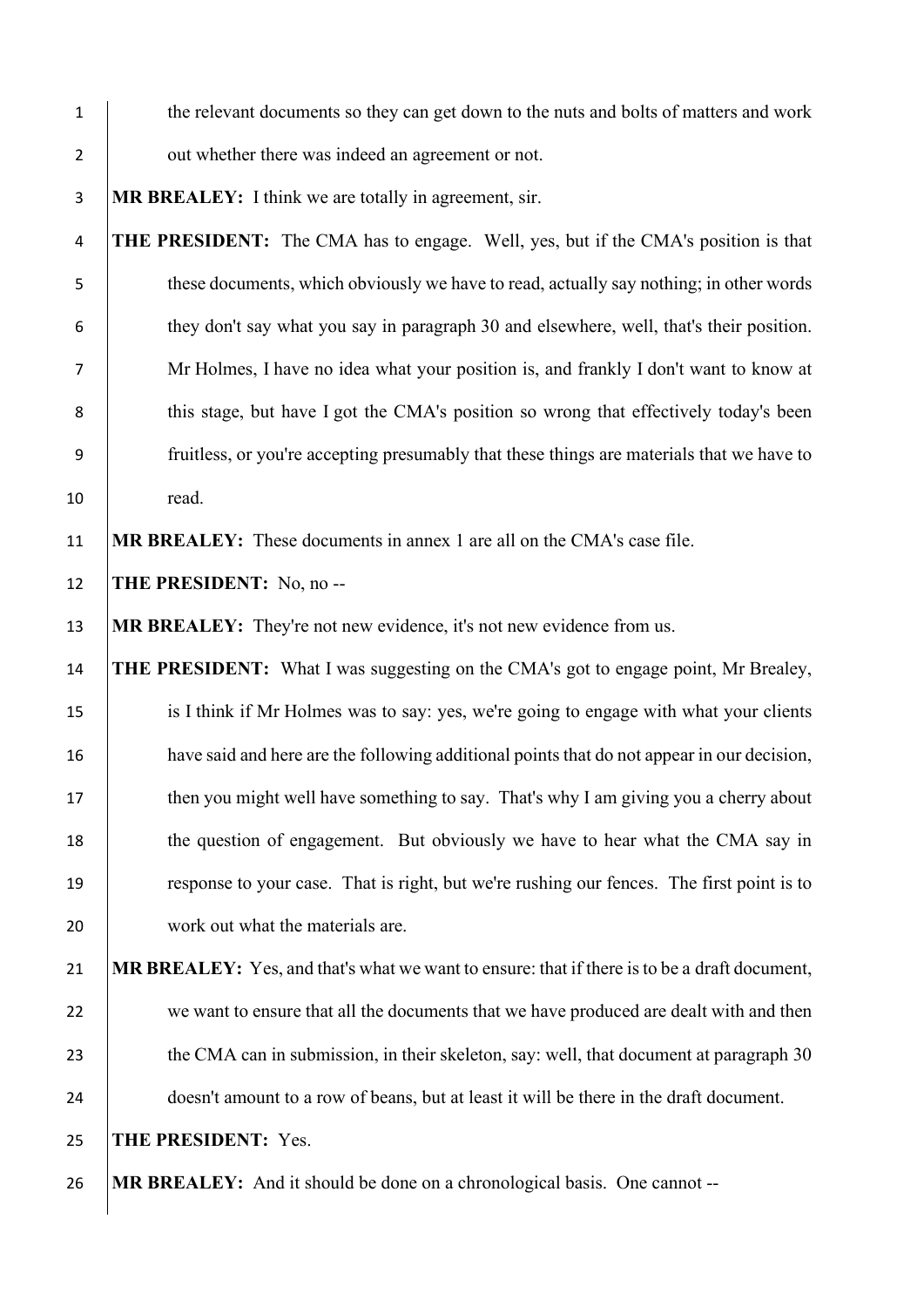| $\mathbf{1}$   | THE PRESIDENT: Well, as I say, Mr Brealey, I --                                                |
|----------------|------------------------------------------------------------------------------------------------|
| $\overline{2}$ | MR BREALEY: And that's Ocean Frost, that's the start --                                        |
| 3              | THE PRESIDENT: I have no issues with that as a starting point, but I'm not going to make       |
| 4              | any direction as to how something which actually is in the future is to be done. What          |
| 5              | we are trying to work out is that we have a process that is fair and it seems to me that       |
| 6              | if you ended up with a process where in a factual narrative your documents were not            |
| 7              | included, then I would be on toast in the Court of Appeal before you could say Jack            |
| 8              | Robinson. It's obviously right.                                                                |
| 9              | MR BREALEY: As long as that's understood and it's a draft document --                          |
| 10             | <b>THE PRESIDENT:</b> Let's see what Mr Holmes says because I think we're going to be in       |
| 11             | violent agreement on this. But if we're not, then I think we need to know now.                 |
| 12             | Mr Holmes, I'm sorry to interpose you, but I think that will be helpful to hear from you.      |
| 13             | MR JOSH HOLMES: Not at all, sir, and I think I can set Mr Brealey's mind at rest. Listening    |
| 14             | to this exchange (audio distortion) the Tribunal is (audio distortion) precisely the           |
| 15             | process that is described that will (audio distortion) the documents.                          |
| 16             | (Pause).                                                                                       |
| 17             | Sir, can you hear me?                                                                          |
| 18             | THE PRESIDENT: I'm afraid we're hearing you intermittently. I think I'm getting violent        |
| 19             | agreement, but only every other yes is coming through.                                         |
| 20             | MR JOSH HOLMES: Very good. It was simply (audio distortion) accepting that the                 |
| 21             | documents that the parties regard as relevant should be reflected in the ambulatory            |
| 22             | drafts and that will provide a good basis for the Tribunal then to consider the matters        |
| 23             | that are contentious and are in issue at the hearing. So I don't think there is any dispute    |
| 24             | between myself and Mr Brealey.                                                                 |
| 25             | I hope now that I am clear, if not it may be that I should speak to the IT people here. Is the |
| 26             | signal reasonably reliable?                                                                    |
|                |                                                                                                |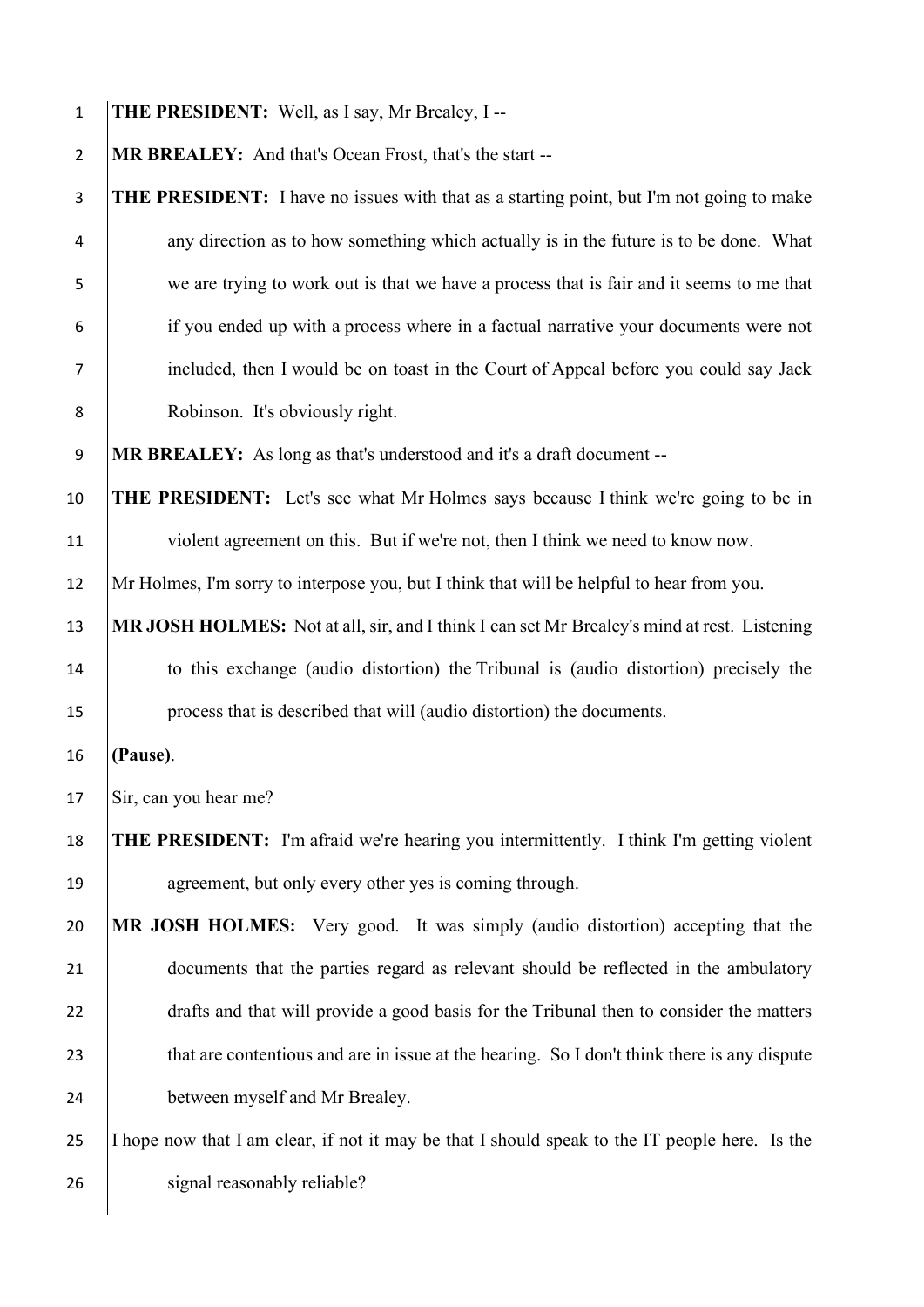1 **THE PRESIDENT:** You're now back so that we can hear every word, so thank you very 2 much, Mr Holmes. I'm very grateful to you.

## 3 So, Mr Brealey, I think we are singing from the same hymn sheet, and from that point of view 4 that has been a helpful exchange.

5 **MR BREALEY:** Incredibly helpful, sir, because that's not the way one would have read 6 paragraph 37.4 of AD1, and that's not the way one would read what happened in 7 the Defence. So I think it is important for us to get this groundwork, and obviously the 8 exchange has been fruitful. But that is why I have made the points because it is 9 important that it's not just a statement of fact in the decision that should be adopted. 10 This ambulatory draft has to include all the documents that we say are relevant to this 11 alleged agreement.

12 **THE PRESIDENT:** Yes, I quite accept that. I mean, let me be clear about what we meant 13 about disagreements in relation to decisions: the problem I have encountered with 14 regulatory appeals of this sort is that the CMA can't be expected and can't adduce 15 evidence to support each and every factual assertion that appears in a decision. It just 16 can't happen in that way. What you have to do is you have to work out those factual 17 Statements that are hot and those which are actually agreed.

18 Now, to the extent that you have identified a disagreement in relation to a point, and this is 19 obviously one where we know there is a disagreement, there is not a problem. What 20 I find is a problem is that one gets innocent little statements in decisions which seem 21 on the face of it to be right, but when you start unpacking them, they assume 22 a significance which is sometimes disproportionate to their length. And what I don't 23 want is I don't want that sort of unpacking to occur at the appeal or the hearing of the 24 appeal; it needs to occur beforehand.

25 Now, I'm not going to go to examples from past cases where everyone has been taken by 26 surprise at where something goes, that wouldn't be productive. But it does happen and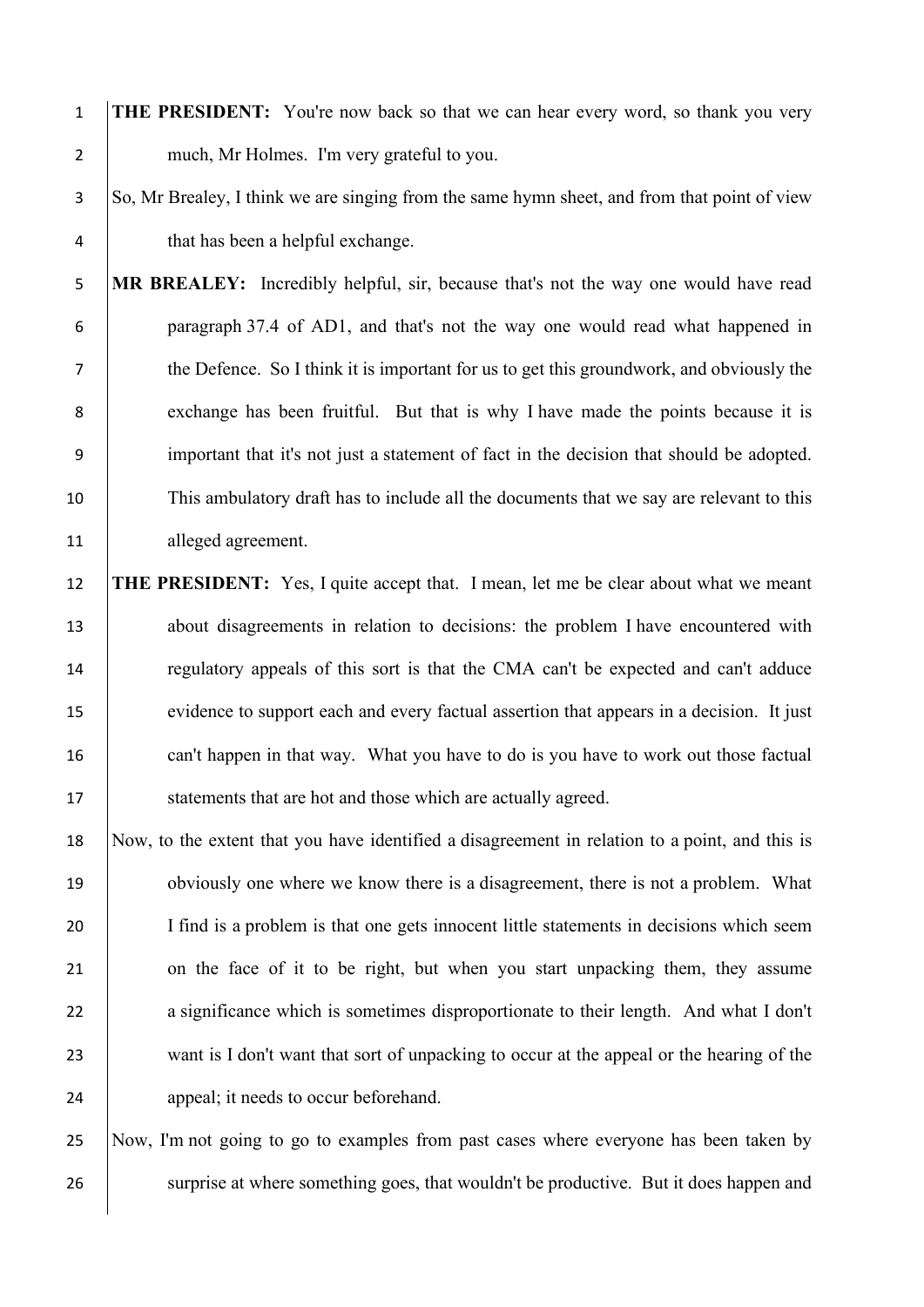1 the reason it happens is because there hasn't been enough unpacking before the hearing 2 and what you get is you get a situation where one person is saying: well, this sentence 3 clearly means X and another person saying: this sentence clearly means Y, and you 4 don't have the means of resolving it at the hearing because everyone has thought it 5 meant something which it may well mean. 6 So it's these hidden disputes that are so important to identify. I'm not really worried about the 7 areas where with the cards on the table, the parties are saying this is all wrong. It will 8 be more likely some point about how the market operates, some regulatory question 9 which is stated correctly in either the pleadings or the decision or somewhere, but which 10 assumes a significance later on. And I don't want that happening on week three of the 11 **hearing**; I want it happening in the course of July and that's my point. 12 **MR BREALEY:** I fully understand it. So if I can give the Tribunal another example: if one 13 goes back to bundle 4, there is an expert regulatory report of Dr Rina Newton. Now, 14 the thrust of her evidence is that it is unlawful to market a child's version of

15 hydrocortisone for use in adults.

16 That is quite an important fact when it comes to what the CMA should have happened. So this 17 is a prime example of whether there could be common ground and --

18 **MR JOSH HOLMES:** Sir, I hesitate to interrupt Mr Brealey, but really this is not the occasion 19 to be traversing matters that are disputed. These matters are covered in the CMA's 20 Defence and we're really here considering case management. So I'd wonder about --

21 **MR BREALEY:** That's the whole point **(Overspeaking )**.

 I'm sorry, Mr Holmes, I was speaking and I was trying to articulate how this ambulatory process was going to develop and actually the intervention does show that there is going 24 to be a dispute about that. That will have to be dealt with at trial and that will take time. **THE PRESIDENT:** Yes, well thank you very much.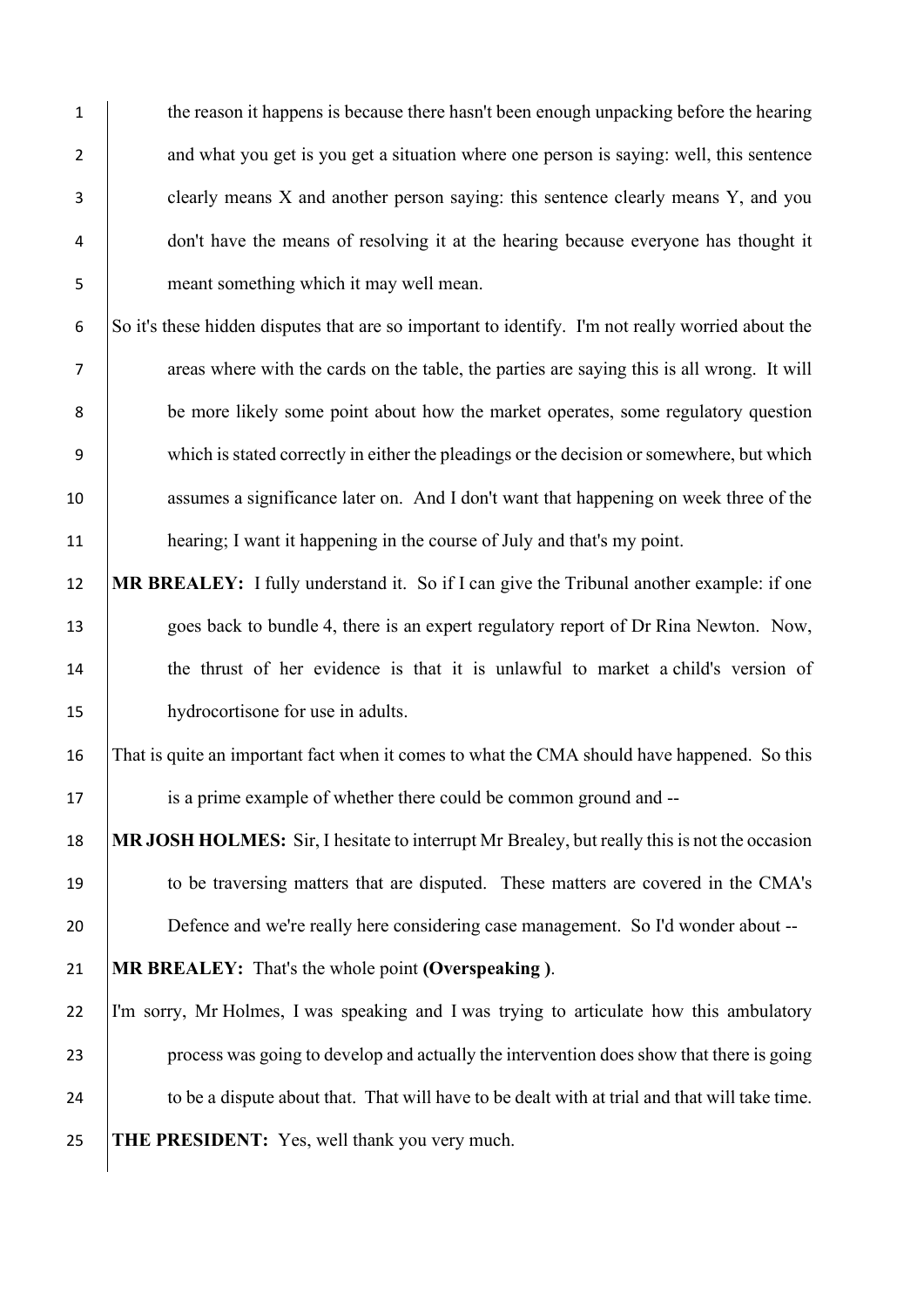1 Mr Brealey, you -- just double-checking -- yes, you are in both appeals. What's your position 2 on option 1 and option 2?

 **MR BREALEY:** Could I just clarify one thing on option 1, which was: was the Tribunal 4 advocating only the ambulatory process for the hydrocortisone in November, or was it advocating the process for both but just that the liothyronine hearing was going to be heard several weeks before, separately?

7 **THE PRESIDENT:** That's a very good question and the answer is that if we bifurcated now, 8 then the liothyronine case would go to a different Tribunal. The reason it would go to 9 a different Tribunal is partly because bifurcation would entail an acceptance that there 10 is no need for the same Tribunal to hear both, which I think is the position of everybody; 11 and secondly, it seems to me in principle wrong to overburden for no good reason 12 a single group of members with two heavy appeals; and thirdly, if one were to say for 13 no good reason the same Tribunal should hear both, then the flexibility in terms of when 14 it can be listed is hugely diminished simply by virtue of the diaries of the three members 15 here.

16 So the only reason for applying the same membership is if one applies novel approach in the 17 same hearing to both. If one doesn't do that, then it seems to me that for the reasons 18 I have given, liothyronine goes elsewhere, and it seems to me that we would make, on 19 that basis, vanilla case management directions for liothyronine and then hand the case 20 ver in good order to whoever would take over the matter whenever it was listed, and 21 I floated as option 1 a hearing in June/July. I heard what Mr O'Donoghue has said 22 about September/October. That, I suspect, is also doable. The reason we didn't suggest 23 that as option 1 was because I was concerned that there would be an overburdening of 24 counsel, given the proximity of two heavy appeals and given what has been said about 25 the weight of material that's going in there.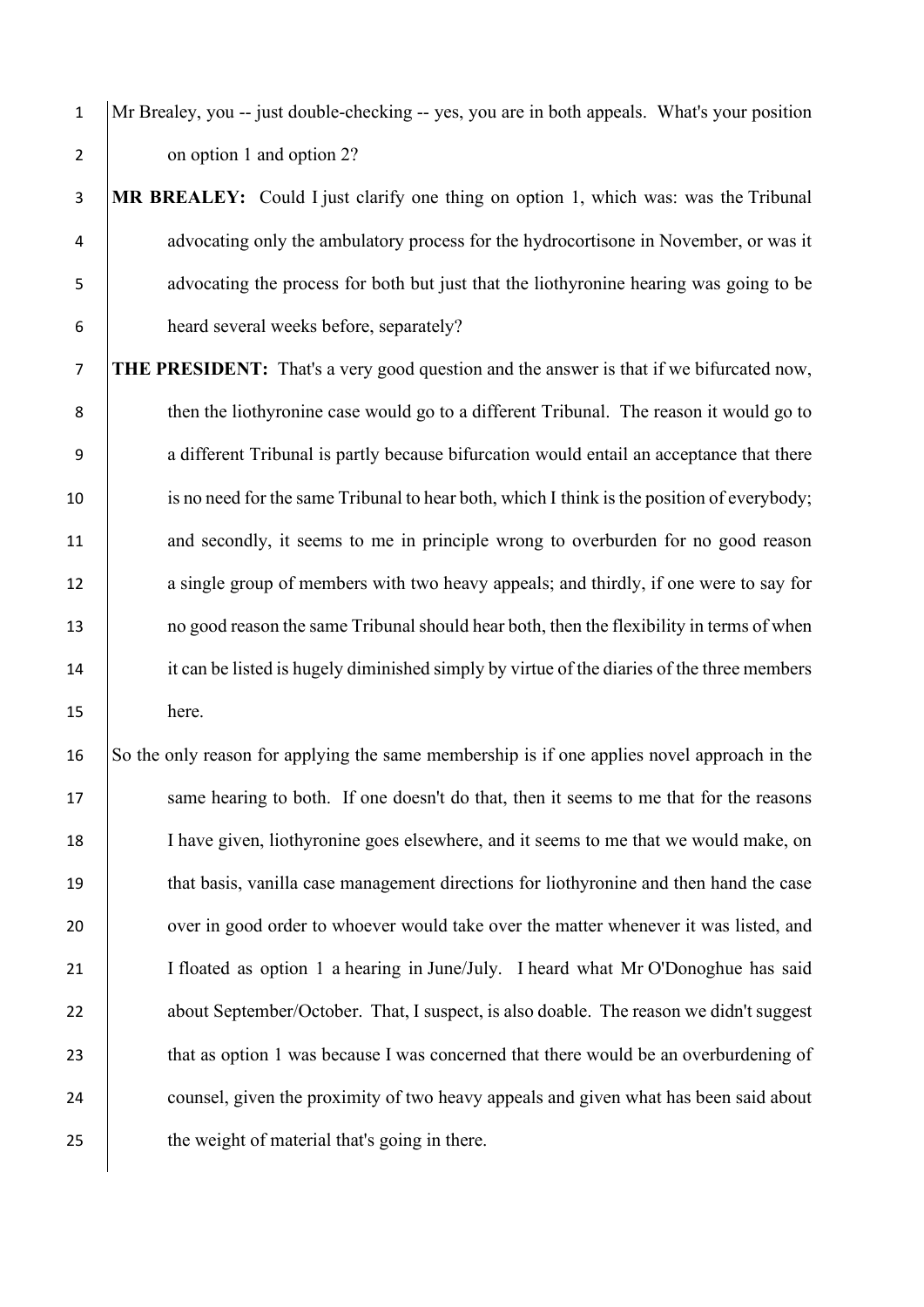| $\mathbf{1}$   | But it does seem to me that option 1A, if I can call it that, which is splitting and hearing    |
|----------------|-------------------------------------------------------------------------------------------------|
| $\overline{2}$ | liothyronine after the summer, is a variant on a theme on which I've heard                      |
| 3              | Mr O'Donoghue, and I would want to hear other parties as well, which is why I've raised         |
| 4              | it now.                                                                                         |
| 5              | MR BREALEY: Then can I answer. So we are clearly in favour of option 1 in the sense that        |
| 6              | it is separated from hydrocortisone. As we said in our skeleton, we are sympathetic to          |
| $\overline{7}$ | being heard in September and October to accommodate Mr O'Donoghue, who is                       |
| 8              | obviously the lead counsel for Cinven. So it's either option 1A or option 1 is our very         |
| 9              | strong preference.                                                                              |
| 10             | <b>THE PRESIDENT:</b> Just to press you a little bit on that, you don't see any particular time |
| 11             | advantage in dealing with the matter more quickly in June/July than in, let us                  |
| 12             | say, September/October.                                                                         |
| 13             | MR BREALEY: Actually, I mean, obviously everybody wants these to be determined as               |
| 14             | quickly as possible. We certainly don't want it to go into 2023, no one wants that. So          |
| 15             | the sooner the better, so clearly June/July is a good date for us, but we are sympathetic       |
| 16             | to Cinven who has clearly put a lot of work into their Notice of Appeal and so if it            |
| 17             | was September, that would be fine.                                                              |
| 18             | The difference between July and September, it just means you don't go away necessarily for      |
| 19             | the whole of August. But we are sympathetic to Cinven and if it was September, that             |
| 20             | would be largely better than October.                                                           |
| 21             | <b>THE PRESIDENT:</b> Well, I understand. I mean, I can't say anything about more precision     |
| 22             | than that. September is not a traditional time but then the Tribunal is not a traditional       |
| 23             | tribunal in terms of court terms. All I can say is the reason we haven't been looking at        |
| 24             | dates earlier than November has been a combination of my commitments and counsel's              |
| 25             | commitments and of course shifting liothyronine out of my diary removes certain                 |
| 26             | commitments and makes September/October possible when previously it was not. So                 |
|                |                                                                                                 |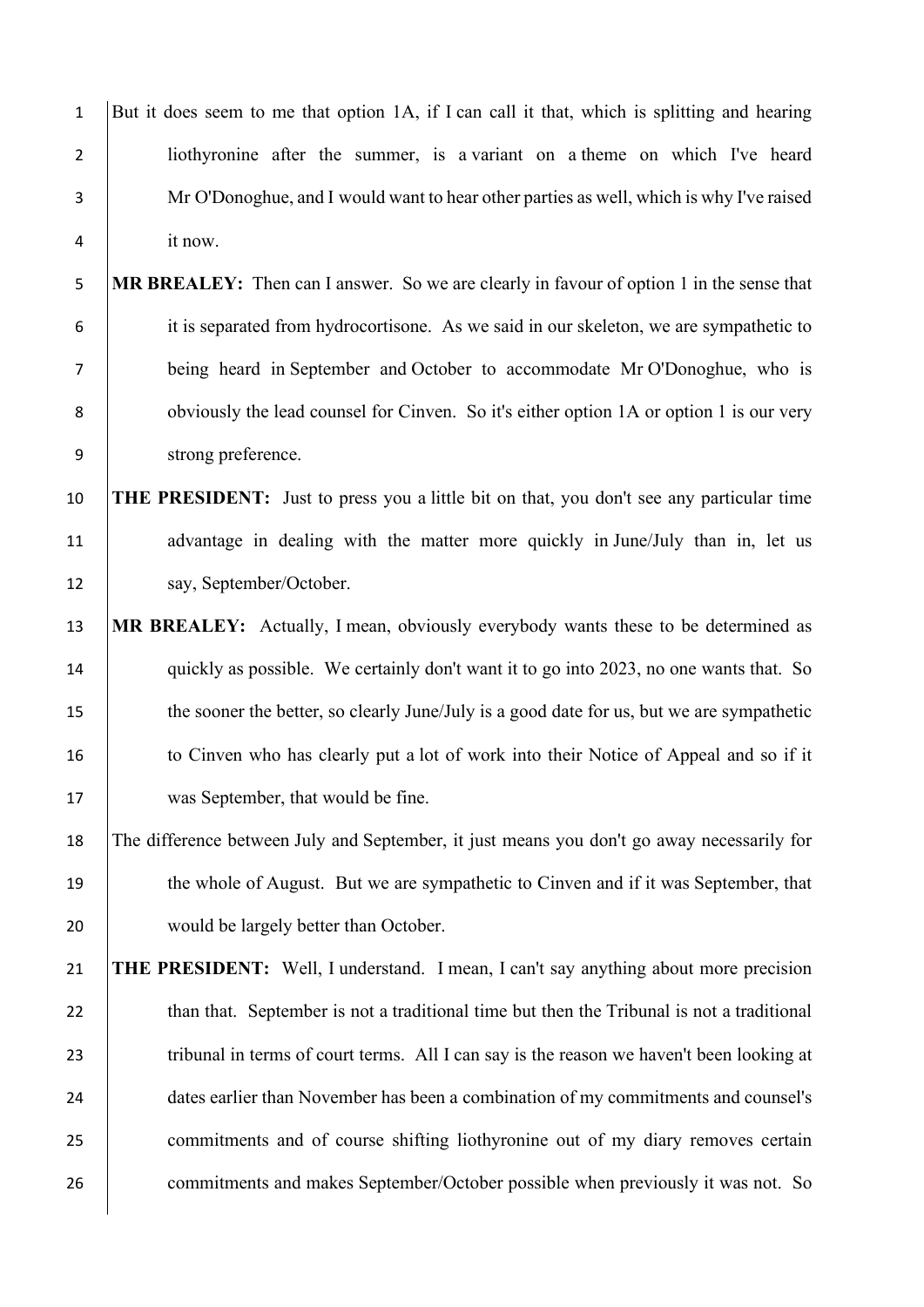- 1 hydrocortisone, which on any view will be retained by this constituted tribunal has to 2 start at some time in November.
- 3 **MR BREALEY:** You cut off a little bit, but I understand from that that the present panel will 4 deal with hydrocortisone in November, but there may be a two week extension 5 in December, depending on how we got on. Clearly we would like Lio to be dealt with 6 as quickly as possible. If it's June/July, and those are the only dates we can give, then 7 we would have to go for that. But we are sympathetic to Mr O'Donoghue, so if it 8 was September/early October/late September. It's doable but clearly it's tough, but it's 9 doable.

10 **THE PRESIDENT:** Well, thank you very much, Mr Brealey.

- 11 Now, I am conscious that in order to clarify your concerns, I may have cut you off. If I have, 12 then now is your chance.
- 13 **MR BREALEY:** No, no. There is an issue about how witness statements will deal with the 14 draft but as long as the CMA know that it's very important for us for this alleged market 15 sharing agreement to be viewed in a chronological, proper way, then we don't really 16 mind whether it's called a draft whatever or a common list of issues. There was maybe 17 not much difference between the two at the end of the day, but we need to put that 18 marker down because we can't have a situation where we get a summary of the facts as 19 in the Defence or indeed in the decision.

20 **THE PRESIDENT:** Well, thank you very much, Mr Brealey. I'm very grateful.

26

21 **MR JOWELL:** Mr Chairman, members of the Tribunal, starting with the two options, if 22 I may, we, like I think the clear majority of appellants, strongly favour option 1, which 23 we believe will lead to the least uncertainty and the most expeditious resolution of 24 certainly our appeal in the hydrocortisone proceedings and indeed both appeals. So 25 **that's our clear preference**, as well.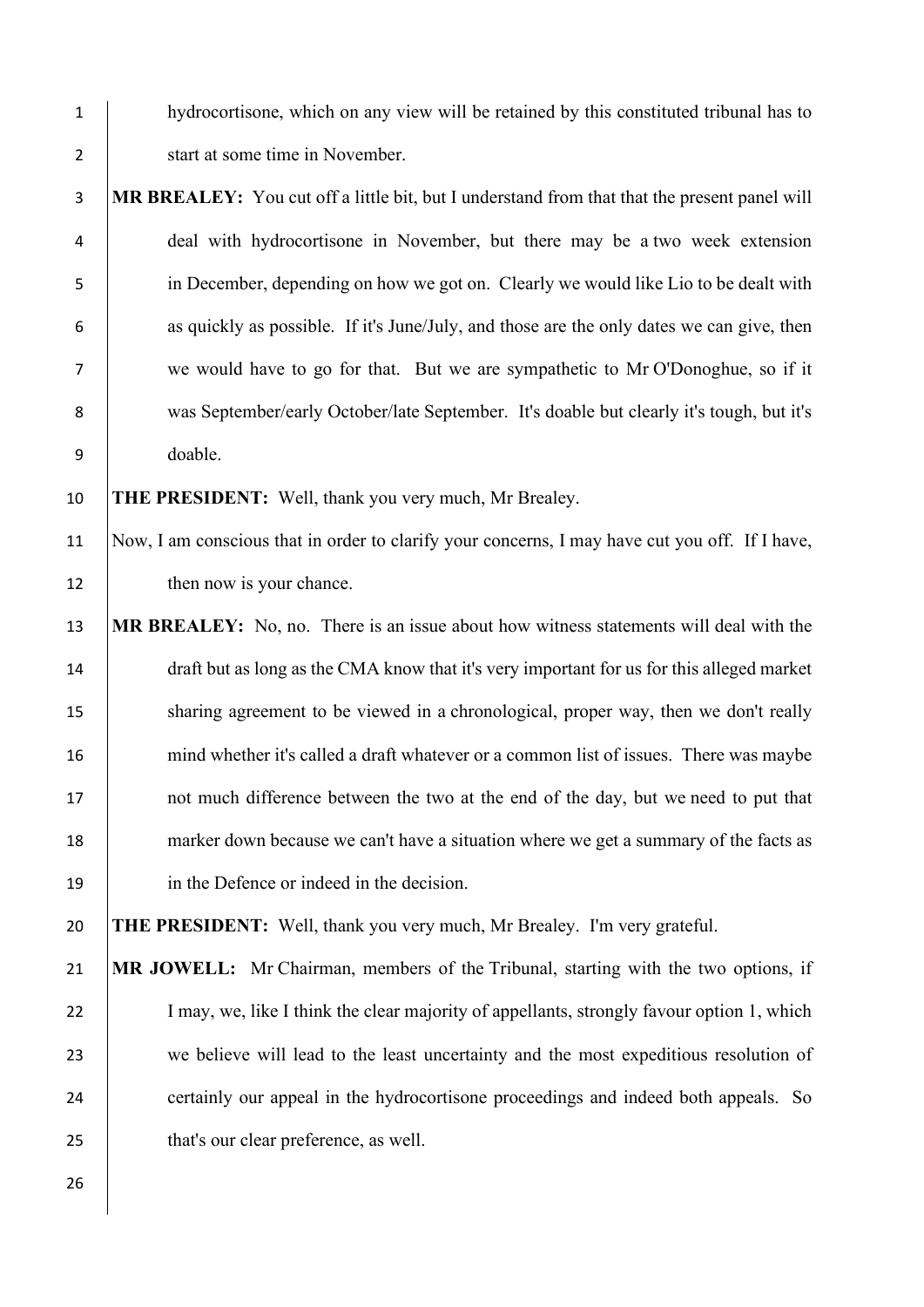We are very grateful, of course, for the care and engagement that the Tribunal has shown to 2 the case management of these appeals and we wholeheartedly and with respect agree with the desirability of defining the fact and issues in advance of the trial and of exposing, or unearthing as you have said, Mr Chairman, the real issues and to enable the Tribunal to fully prepare and be able to engage meaningfully and in detail from the 6 outset of the hearing. So we are fully sympathetic to all of that.

7 We have had some concerns about the details of the draft and those have been partially allayed, 8 but not entirely allayed by the explanations and clarifications provided by the Tribunal 9 and, if I may, I will just elaborate on that briefly.

10 First of all, we are grateful for the change in nomenclature which we think is important. It 11 shouldn't, in our submission, be called a draft judgment and that is clearly appropriate 12 in light of the very helpful clarification that you have given: that the Tribunal is not 13 intending in this document to rule even provisionally on disputed matters in advance of 14 trial, and we gratefully adopt Mr Palmer's suggestion it should be called an expanded 15 statement of facts and issues, or a draft or ambulatory expanded statement of facts and 16 issues.

17 We also do continue to share the concerns that Mr Palmer has articulated about the role of 18 the Tribunal in these drafts and the possible absence of formal consultation between the 19 parties in advance of them being provided. If I may, I would just like to put slightly 20 differently what I think is essentially the same point that he was making.

21 If one stands back, there will, of course, be certain facts or alleged facts that are clearly in 22 dispute and are clearly centrally relevant to the resolution of the appeals. There is no 23 doubt that those disputed, central facts are going to be pretty easy to identify and 24 the Tribunal will be astute not to rule on them in any shape or form in this draft 25 document, and they will be identified as issues.

26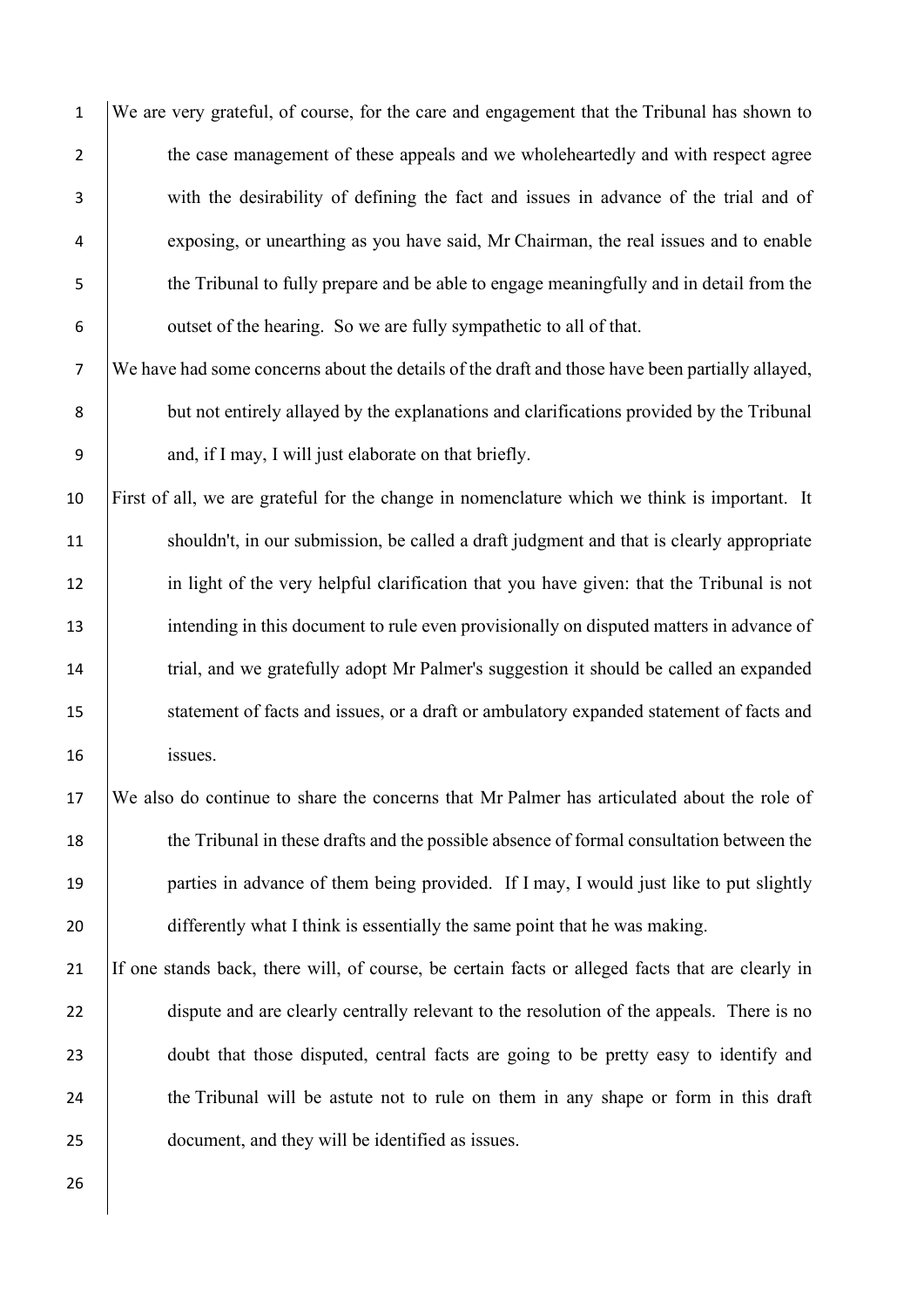But then there are what one might also call collateral facts which, Mr Chairman, you've referred 2 to as background facts. Those are facts that are relevant or potentially relevant to the resolution of what are the main issues and those collateral facts can unfortunately be controversial. They can be controversial not only as to their precise content but it can also be controversial, as the exchange we have just seen between Mr Brealey and Mr Holmes has demonstrated, as to their selection. It can be controversial as to which facts are selected as relevant and, indeed, it can also be controversial as to the order in which they are presented and the emphasis and detail with which they are expanded 9 upon.

 The slight concern that we have is that those collateral facts will be included in the ostensibly 11 uncontroversial section of this draft and the proposal, as we understand it, is that those will be provided by one party without a formal consultation with any of the other **parties, without inter-parties consultation, and then they will be provisionally approved** 14 by the Tribunal. And it's really that step of provisional approval that does, it seems to us, give rise to at least a possibility or the potential of the Tribunal straying into controversial matters prior to the hearing, even if it's simply the selection, the **formulation**, the order of those potentially relevant collateral facts.

18 And so we think it would -- now, we agree that it's desirable that the Tribunal needs to get to 19 grips with these collateral facts and they need to be expounded, and we absolutely agree 20 that the Tribunal shouldn't just sit back, as it were, passively, but it should engage with 21 the drafts in an iterative manner. But what we would propose, like Mr Palmer, is that 22 the parties really take the lead in producing drafts of these documents, seeking to 23 identify the formulation of agreed facts and agreed issues or points on which they 24 disagree, and to then present those to the Tribunal iteratively for the Tribunal to engage 25 with those drafts actively; not just accept them, but seek elucidation, an explanation of 26 them potentially, as it were, effectively you could knock heads together. So it could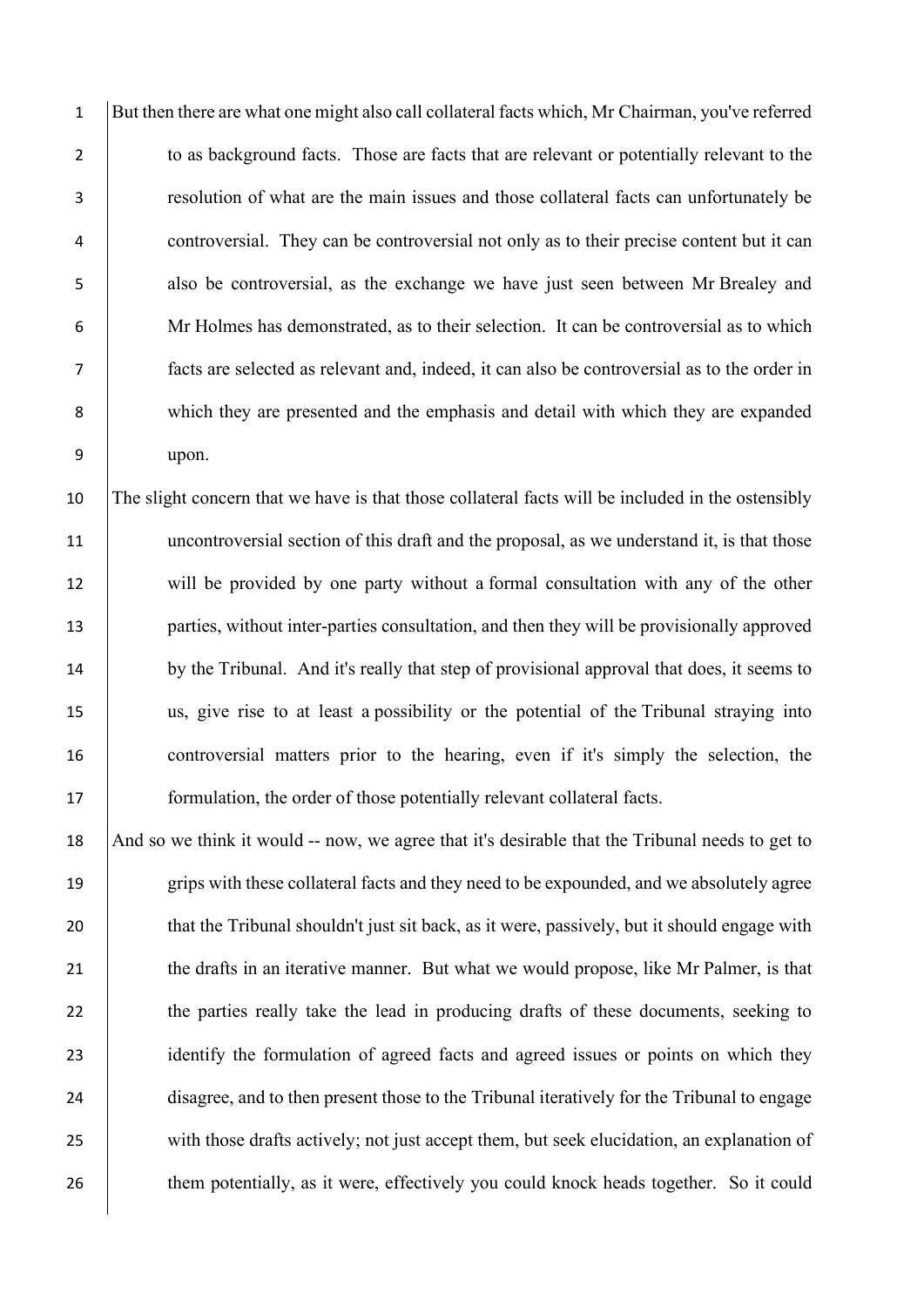say: come on, that's not very helpful, what does that really mean, could you 2 identify -- surely there are further issues underlying that issue or that fact that you have identified, and could then encourage the parties to reframe the issues or the facts, or identify further issues.

5 But at the end of the day, we say that the document would still be the parties' document and we 6 say that that will produce a process that is just as useful, we think, but will be ultimately 7 more robust and will not have the dangers of unfairness and of the Tribunal straying 8 into ruling on controversial matters.

 Now, we do appreciate that there are dangers of any process that requires the parties to agree 10 things and, Mr Chairman, you rightly identified two which experience teaches one is absolutely correct. The first danger you identified was the possibility that it could give rise to an anodyne document that is effectively an unhelpful fudge, and the other is that it can lead to an overly lengthy and extensive process that's just an immensely 14 expensive process.

15 We agree that both of those are dangers of a process of agreeing facts and issues and experience 16 teaches one that that's correct. But we think there is an answer to that which will at 17 least seriously mitigate that. That is for the Tribunal to make clear that it is not seeking 18 agreement at all costs, that it has a preference for clear delineation of disagreement 19 rather than for a fudge, and that the parties, if they can't agree, shouldn't go on endlessly 20 trying to thrash out agreement, but they should just agree to disagree and do so at 21 a relatively early stage so as not to string things out in endless iterations. But we think 22 that provided that that is clarified, that is a preferable procedure.

23 It may or may not be necessary for the Tribunal to rule on effectively quite the degree of party 24 involvement and quite the degree of the Tribunal involvement, but we would certainly 25 encourage it to do so at this juncture and to adopt that solution, Mr Palmer's solution 26 **really, which I hope I have articulated as well.**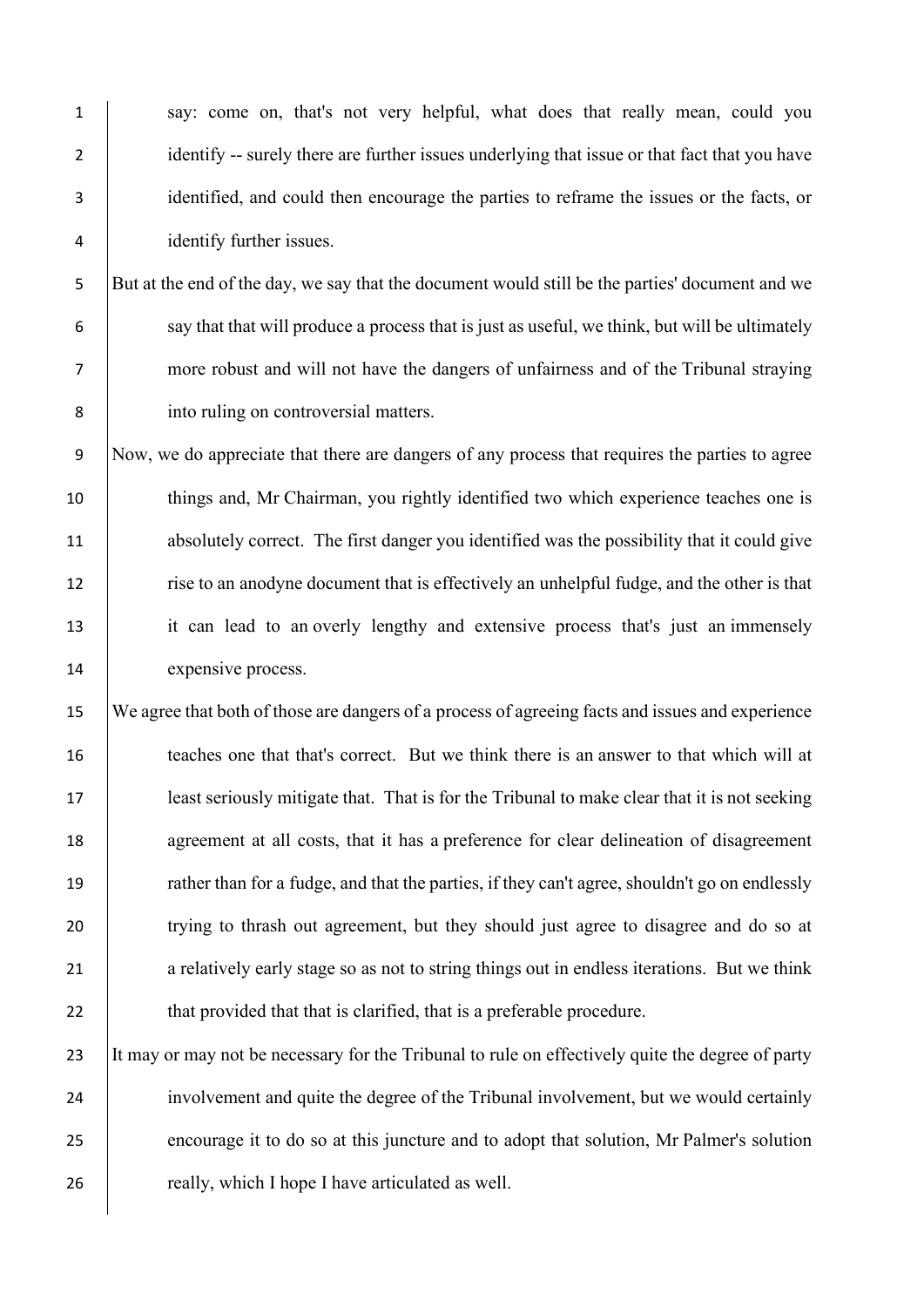Unless I can be of further assistance, those are our submissions. **THE PRESIDENT:** No, Mr Jowell, I'm very grateful. Thank you very much. 3 I think, that brings me, Mr Kennelly, to you and we now transit to someone who is solely interested in the liothyronine appeal. So over to you, Mr Kennelly, and then we will finish with Mr Holmes. **MR KENNELLY:** Thank you, sir. Our straightforward point on behalf of Hg, not least having heard all the submissions and 8 exchanges between counsel and the Tribunal, is that the process envisaged by the Tribunal is much more likely to succeed if liothyronine is not in it. That's because there will be fewer contributors to the drafting process and fewer issues that need to be 11 addressed. And so for that reason, in common with all of the appellants, we prefer option 1. There is no doubt that the process the Tribunal is envisaging is complex, it's front-loading 14 a great deal of work, but also it's novel, and I think it's a point Mr Palmer also made: 15 the more novel the process, the greater the risk that difficulties will arise, and in our 16 view, in our submission, the risk of difficulty arising reduces and the chance of success 17 | improves if liothyronine is taken out. In removing liothyronine, the benefits of the Tribunal's envisaged process will not be materially different, because there are no efficiencies in including liothyronine. The Tribunal has 20 seen the consensus view across all the parties, including the CMA, that there is no material overlap between the two cases. And it was very useful, sir, to hear your

22 intervention on why the Tribunal envisaged having liothyronine and hydrocortisone 23 **heard together in part to assist the legal teams involved.** The Tribunal has now heard 24 from all of those legal teams and you have the clear submission from everyone, 25 including the CMA, as to the lack of an overlap.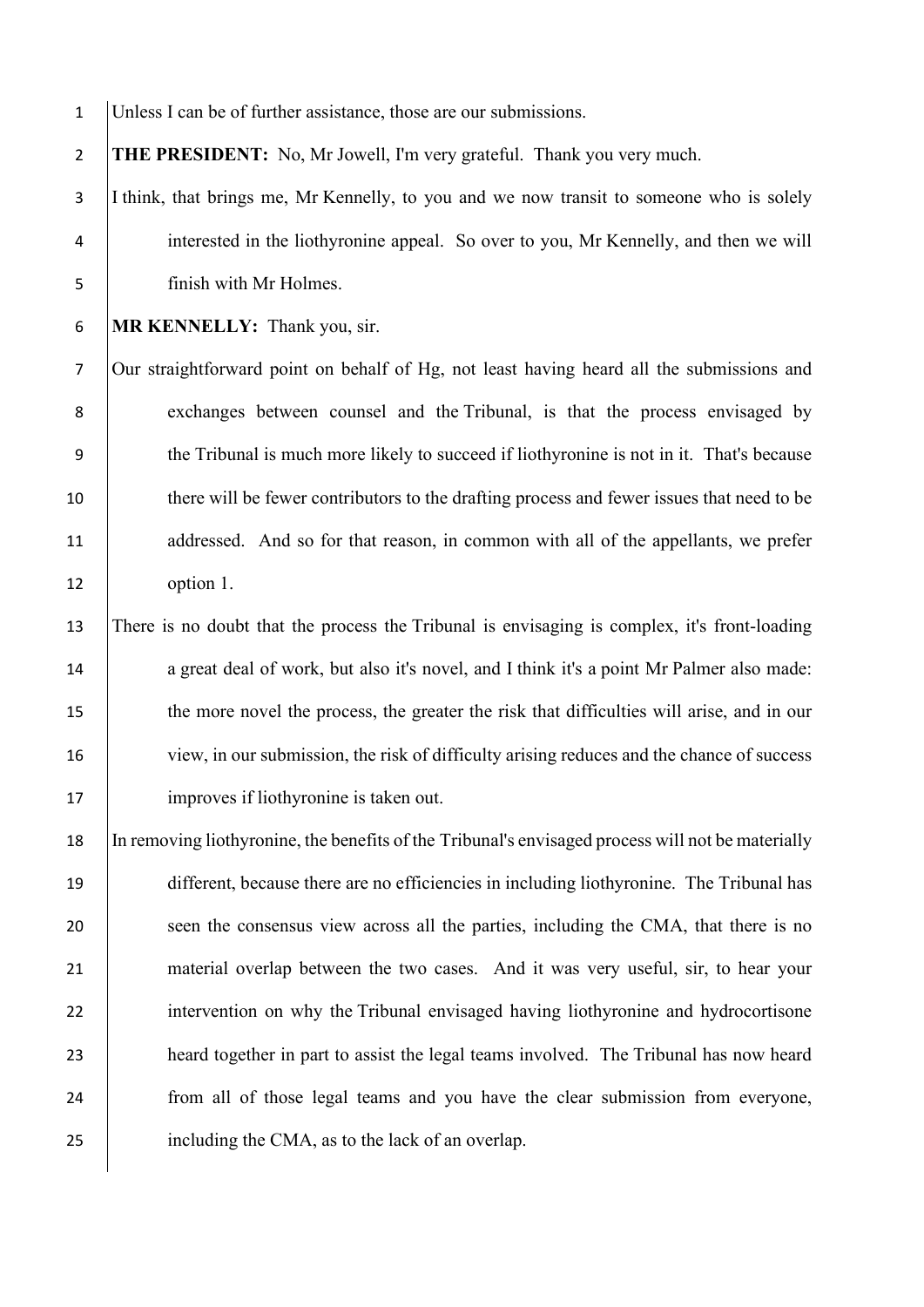1 There was a further point, sir, about problems that arise at the go/no go, the hearing in July, 2 and there is a further problem that has not yet been raised. It's to do with the availability 3 of legal teams because it's possible that the legal teams currently instructed may not be 4 able to block out both those slots in November and periods in 2023, and the Tribunal 5 could find itself at the July hearing realising that it's not possible to proceed with both 6 cases at the same time, then seek to list one of them in late 2023. You have seen the 7 table showing the lack of availability in the first half of 2023 but by then of course, the 8 | legal teams' counsel may not be available. There could be a real problem then in 9 counsel availability and at that point, it may be necessary to instruct new lawyers to 10 take over the cases for a hearing in late 2023 with inevitable inefficiency, waste and the 11 **potential for delay.** 

 So it's much better, in our submission, to lock it down now, to separate liothyronine and let it go down a different track. I ought to say also that because there is no overlap in the issues, any material overlap, there is no problem having a different panel as you, sir, envisage if liothyronine is separated now.

16 As regards timing, it won't surprise you to know that Hg is happy with the hearing in June. As 17 the Tribunal said, it is possible to do it by then, but like Mr Brealey, we have also heard 18 the submissions from Mr O'Donoghue for Cinven and we could also do the liothyronine 19 hearing/trial in September. It's in the Tribunal's reason --

20 **THE PRESIDENT:** And October, just to be clear. The reason I say that is not because I have 21 any views against September, but because I cannot speak to the diary issues of the 22 hypothetical new Tribunal. That is obviously something I would take up with the 23 extending a registrar in due course, but am I right then that I can proceed on the basis that you have 24 no difficulty with June/July, September/October?

25 **MR KENNELLY:** And November, indeed.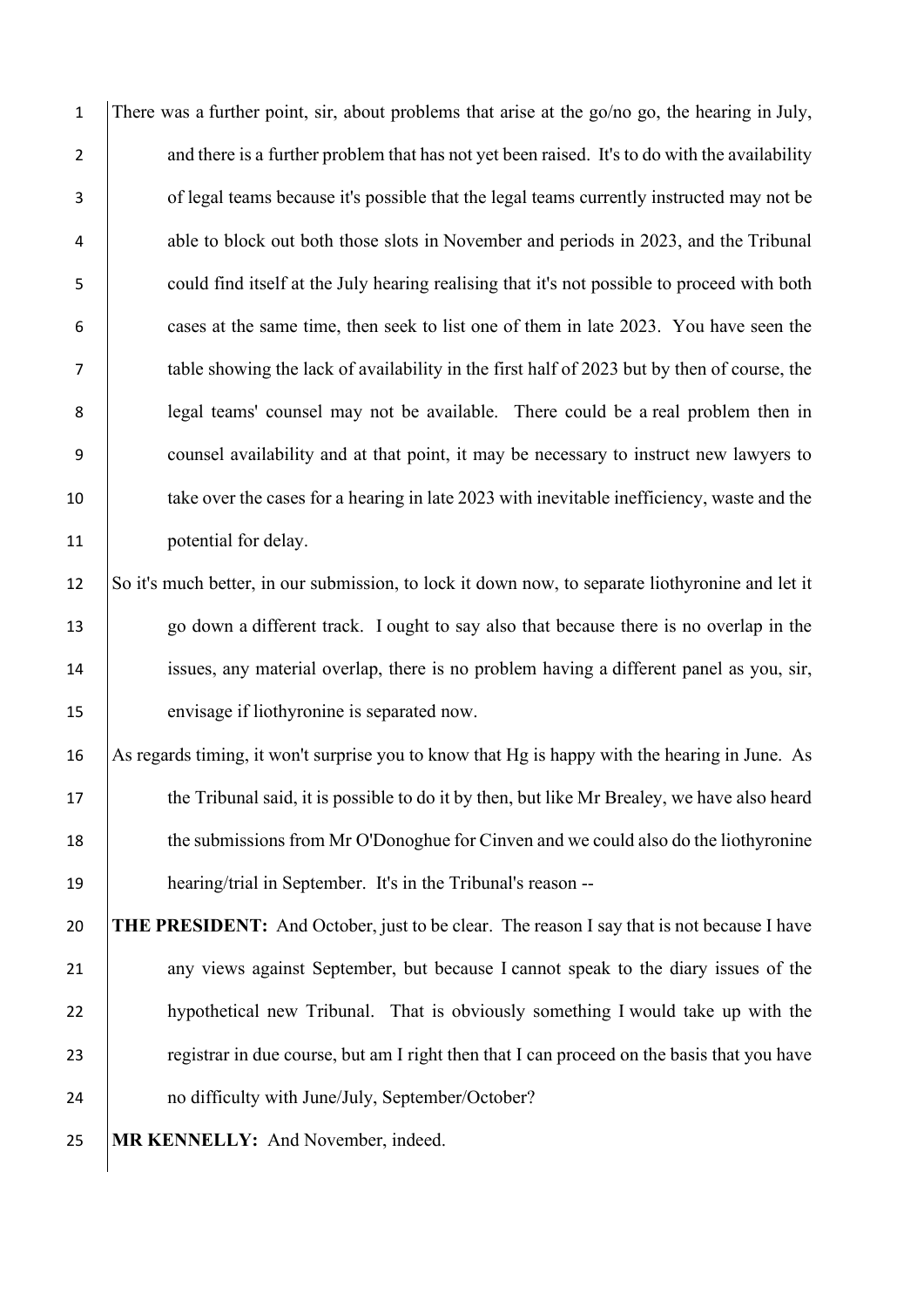| $\mathbf 1$    | THE PRESIDENT: And November, indeed. For obvious reasons, November is a non-starter            |
|----------------|------------------------------------------------------------------------------------------------|
| $\overline{2}$ | given the need, and for equally the same reason, September is quite an attractive date.        |
| 3              | Am I right -- I should have asked this of others -- but three weeks is, viewing matters        |
| 4              | conventionally, what you would say is the timeframe need for the liothyronine appeal?          |
| 5              | MR KENNELLY: Yes, sir. And we understood the Tribunal's concern, the reason (audio             |
| 6              | distortion) suggested what it did was again to facilitate counsel. But you have heard          |
| 7              | the submission from Mr O'Donoghue and Mr Brealey, they're happy to have it                     |
| 8              | in September and Hydro in November. So for that reason, we would be content with               |
| 9              | the trial in September, or indeed October, if that's what had to be arranged.                  |
| 10             | Sir, I have a point to make -- very short point on the ambulatory draft. If you are against me |
| 11             | and we have to (inaudible) the ambulatory draft process, I have a single point to make,        |
| 12             | which is to echo the point made by Mr Palmer: that publicising or giving publicity to          |
| 13             | the earlier iterations of the ambulatory draft in our submission would greatly complicate      |
| 14             | the process and lead to greater intransigence potentially on the part of the parties. It       |
| 15             | would move more smoothly if it were not publicised, but I am hoping that that will not         |
| 16             | involve Hg.                                                                                    |
| 17             | Those are my submissions.                                                                      |
| 18             | <b>THE PRESIDENT:</b> Mr Kennelly, I'm very grateful. Thank you very much.                     |
| 19             | Mr Holmes, you have maybe not quite the last word, I will probably have a bidding contest for  |
| 20             | anyone who wants to have something more to say. But Mr Holmes, over to you.                    |
| 21             | MR JOSH HOLMES: Thank you, sir. I should say immediately that I have seen that I have          |
| 22             | bad network quality so if you have any difficulty hearing me, please do let me know            |
| 23             | and perhaps I will dial in in order to make my submissions so as to be sure that they          |
| 24             | come across loud and clear.                                                                    |
| 25             | THE PRESIDENT: We will certainly do that.                                                      |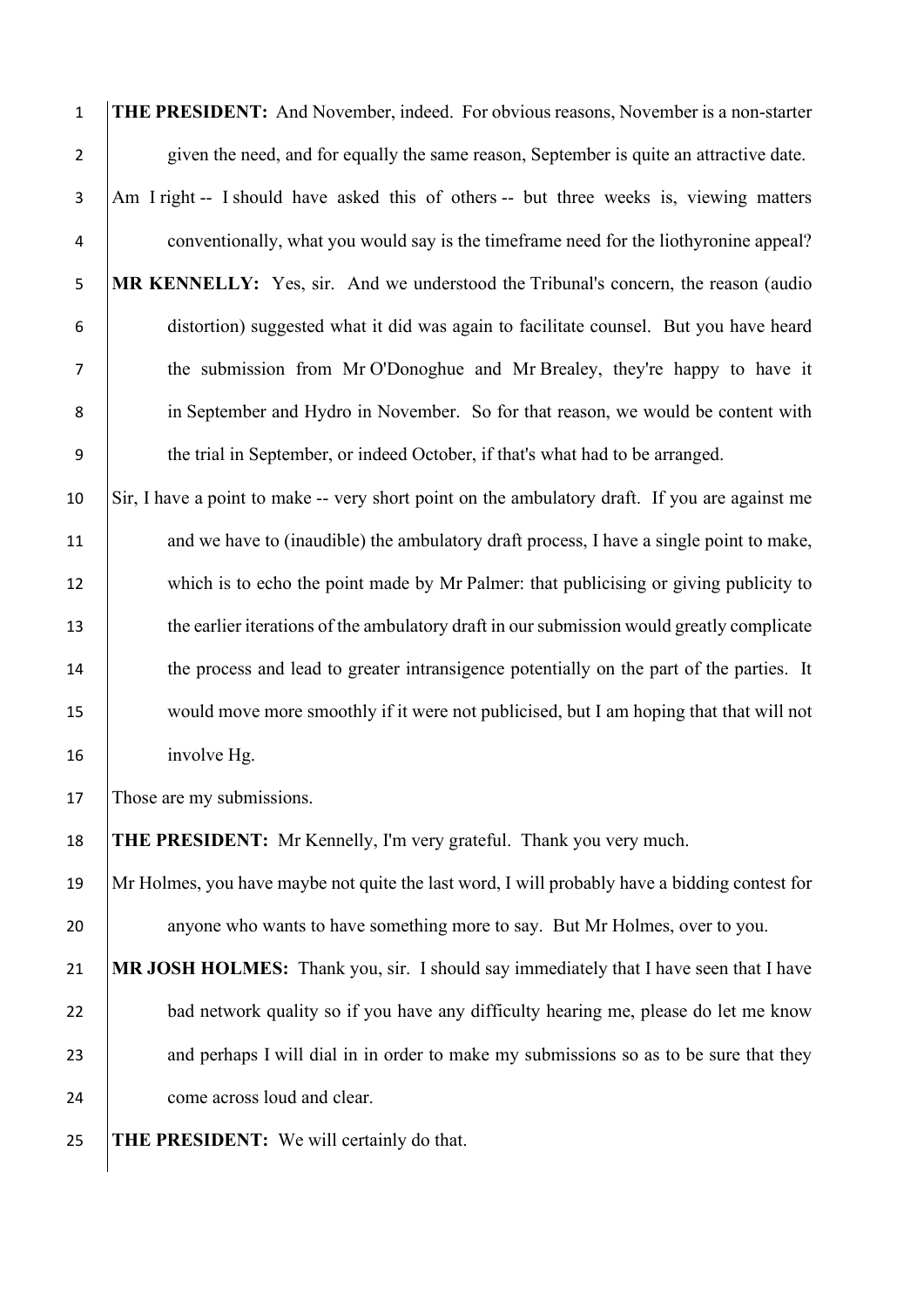1 **MR JOSH HOLMES:** Thank you. So the first point is that we strongly support the Tribunal's 2 proposals for active case management and the ambulatory draft process as it's 3 described.

4 We had understood from the document which was circulated before today's hearing that the Tribunal always had in mind that this would set out and explain the background, it would identify the parties' positions on the points of controversy, and it would clearly demarcate the battle lines but not resolve them as set out at paragraph 38. That was 8 always our understanding and we think that that is the correct approach, with respect, so we would support it.

10 We are more sanguine about Tribunal involvement in the process of preparing that document 11  $\parallel$  than some of the other counsel. We are mindful that in Commercial Court proceedings, 12 it's often the case at the first CMC that there will be disputes about list of issues or about 13 the case summary, which will be addressed and the court will hear argument about 14 them. It will look at the parties' cases as they're pleaded and it will resolve them in 15 order to determine what, based on the relevant pleadings, are the issues in the case.

16 We don't see a problem with the Tribunal playing a similar role, and we think it will be useful 17 to have the Tribunal in the background for this process, because it will make sure that 18 the parties do approach this in a suitably collaborative way and that they won't use this 19 as an exercise for forensic advantage.

 We agree that this process is (audio distortion) and really will need to avoid anyone trying to present the facts in a partial way. We will all need to approach this cooperatively and 22 without seeking to be partial in our presentation of the material. So that's just as a first **b** observation on the ambulatory process.

24 Turning to the practical question raised and the options that were presented by the Tribunal, 25 sir, we favour option 2 and I will explain the reasons why.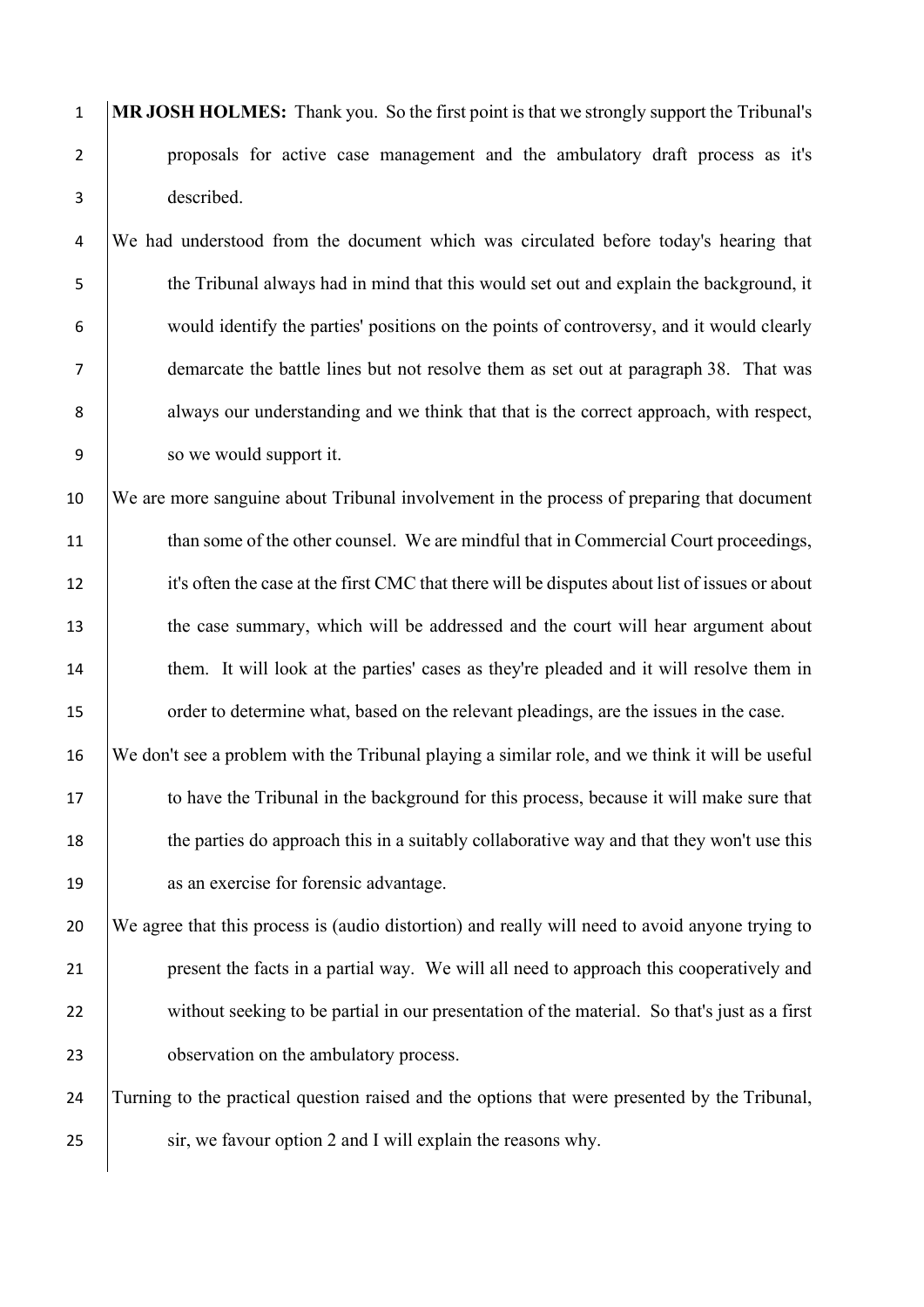First, we consider that the Lio appeals, if I can call them that, like the Hydro appeals, will 2 benefit from the disciplines of a process to refine and focus the matters in issue along the lines that are proposed by the Tribunal. Although this has been presented as 4 extremely novel, and there is some novelty to it, it is an incremental development and it goes with the grain of the Tribunal's guide to proceedings which emphasises the need for active case management, and we think that that will be equally useful in the context of liothyronine.

8 Now, of course that process will take some time to play out and it tends to suggest that a June 9 hearing would not be practical, however the two cases are heard. We wouldn't, for our 10 part, favour proceeding on the basis of a conventional approach in liothyronine.

11 The second point, sir, is about the hearing length. With the safety valve of two additional 12 weeks, we anticipate that five weeks should be sufficient to hear both sets of appeals. 13 We endorse the Tribunal's desire to proceed on the basis of shorter hearings. That 14 matches, again, with the approach set out in the Tribunal's guide to proceedings, it 15 should come as no surprise. We have in particular in mind paragraphs 7.103 and 7.104 16 of the guide which state that since the parties will already have set out their case in full 17 in the pleadings and skeleton arguments, oral submissions before the Tribunal can 18 normally be kept short, within time limits set by the Tribunal, and structured so as to 19 focus on the main points of the written argument. Main hearings will generally be 20 conducted in accordance with a timetable. Rule 19.2A and rule 53.2A, the Tribunal 21 will usually invite the parties to agree a timetable and a running order for submissions 22 in advance of the hearing. All hearings are fixed lengths. They may not run on beyond 23 the final fixed date.

24 We say that, bearing that in mind and with careful timetabling, we think a maximum of five 25 weeks will be sufficient, and we suspect it can be done quicker than that.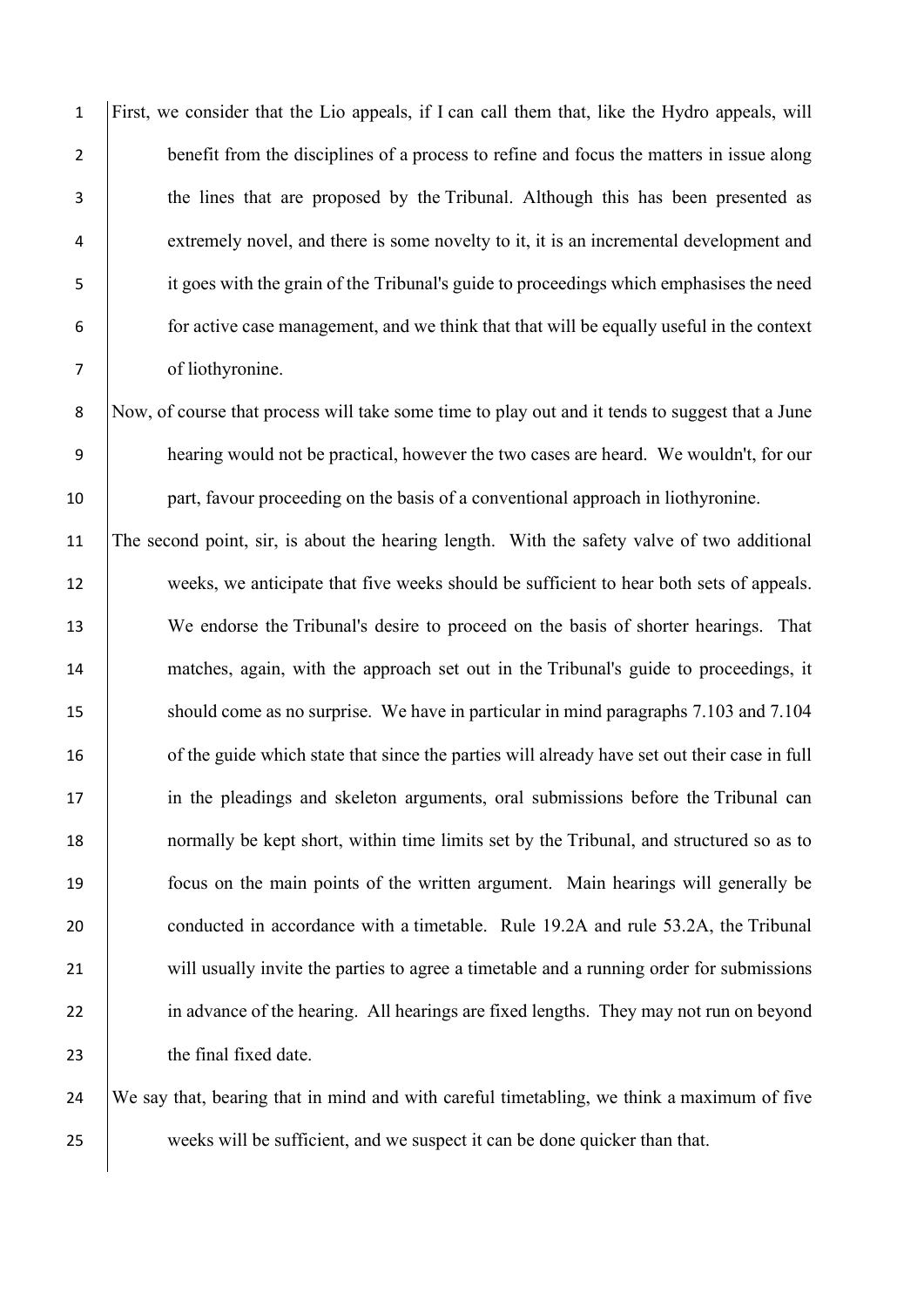1 Some of the appellants' protestations that longer will be needed are somewhat ethereal. They 2 are not really focused by reference to any specifics about how timings at the hearing 3 might be broken down. We appreciate it's hard to do it at this distance in time but with <sup>4</sup> the ambulatory draft process, it should be possible to focus matters so as to dispense 5 with opening submissions entirely or at least to keep them extremely short.

6 The factual and expert evidence can be circumscribed, in particular the expert evidence can be 7 dealt with efficiently by means of hot tubbing. That is a great way for the Tribunal to 8 engage directly with the experts and to avoid hearing repetitious cross-examination. 9 With those devices in play, we think that the timetable proposed by the Tribunal, three 10 weeks with two in reserve, that safety valve would allow option 2 to be robust.

11 The third point is we do think that there are some efficiencies in the same Tribunal hearing 12 both appeals. Although the overlaps are relatively modest, they do nonetheless exist, 13 and this is the same sector of economic activity and there are clearly some 14 commonalities where the Tribunal would benefit from experience gained across the two 15 appeals.

16 Fourthly, we would endorse the Tribunal's suggestion of a decision point in July to decide upon 17 the shape of the trials and if necessary a decision could be made then to move to 18 a different track, but we hope and think that that is unlikely to eventuate.

19 Fifthly and as a practical matter, we do have difficulties of availability for the CMA's current 20 counsel team to attend a trial of the Lio appeals in July and our fallback would therefore 21 be if you preferred - if the Tribunal preferred option 1, to have the hearing in September 22 or October rather than in the course of June and for our part, we would have good 23 availability for that.

24 Subject to any questions the Tribunal may have, those are the CMA's submissions.

25 **THE PRESIDENT:** Mr Holmes, I'm very grateful.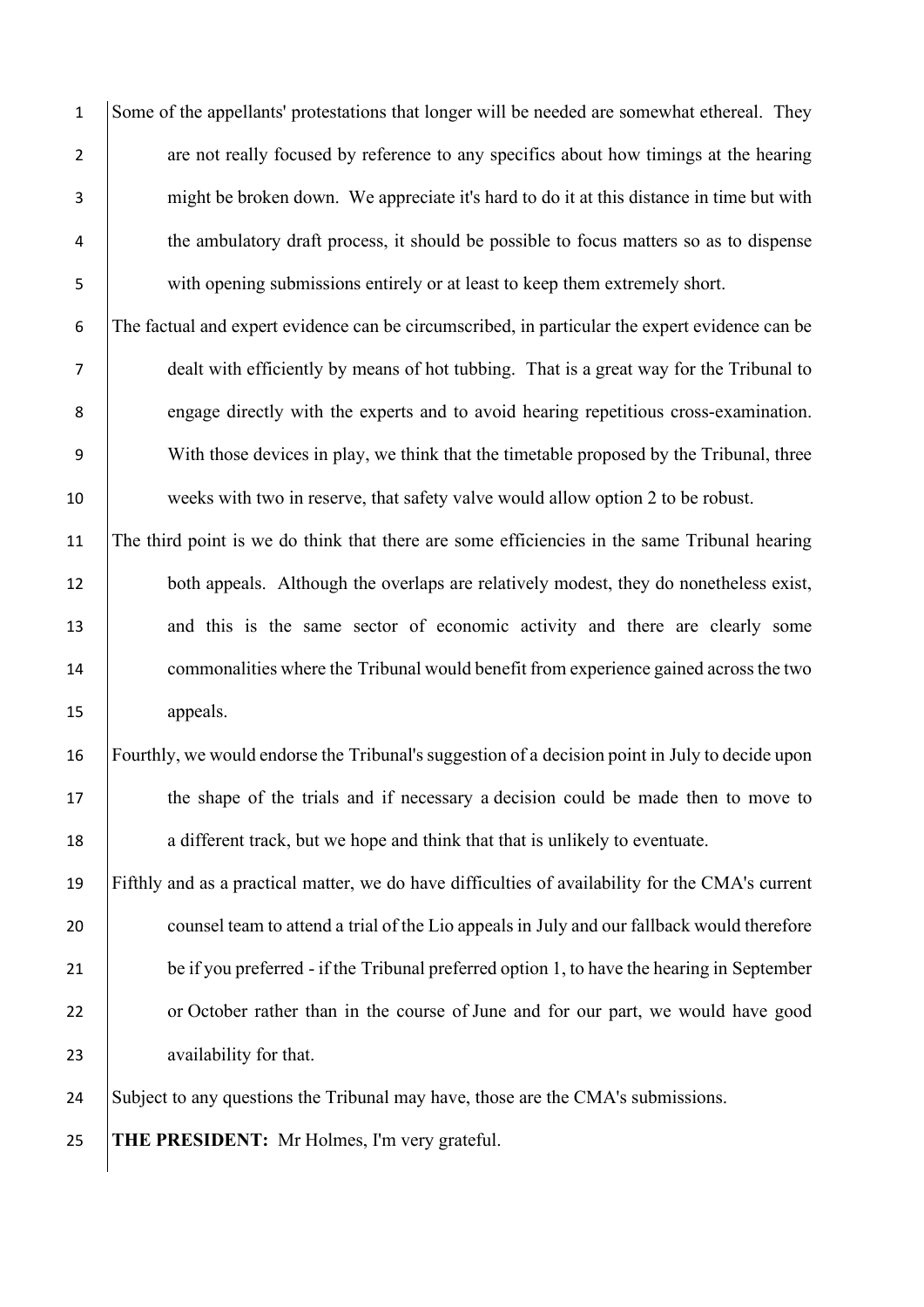I can take as read the other parties' opposition to the CMA's endorsement of option 2, but if 2 there are points that require fresh articulation or new points, then I will hear from 3 anyone. But you can obviously take on board that we have heard what all of you have 4 said and unless there is anything that anyone on the appellants' side wants to say, we will rise to consider where we go from here.

**MR O'DONOGHUE:** Sir, can I just make one point.

 The current theme of today, sir, has been an element of ships in the night and wrong ends of various sticks. One of the difficulties of course is that these questions have been approached in a largely abstract manner to date and I do wonder, sir, as a suggestion where the discipline of reducing this to something which looks like a draft order then for presentation to the parties with very, very quick turnaround might be a way of 12 cutting through a lot of the clutter and concretising things which, to some extent today, 13 have been dealt with on a largely abstract basis.

 I was struck, sir, by the number of times in which there was simply a misunderstanding as to 15 what the Tribunal actually meant compared to the way multiple people in the same way **read the ambulatory draft, and that is one practical suggestion of wrapping all this up** 17 quickly and nailing down any final disputes.

**THE PRESIDENT:** Well, thank you very much, Mr O'Donoghue, that was very helpful.

Anyone else before we rise?

**MR KENNELLY:** May I make two very short points.

**THE PRESIDENT:** Of course, Mr Kennelly, please do and then Mr Jowell.

 **MR KENNELLY:** First of all, Mr Holmes' anxiety to have procedural efficiency in Lio can 23 be addressed separately in Lio. There is no need for us to be joined to Hydro for that. 24 The tools and techniques that might make Lio more efficient can be done in the Lio-only 25 trial and hot tubbing, and so forth, can be done there. There is no need to join Hydro **for that purpose.**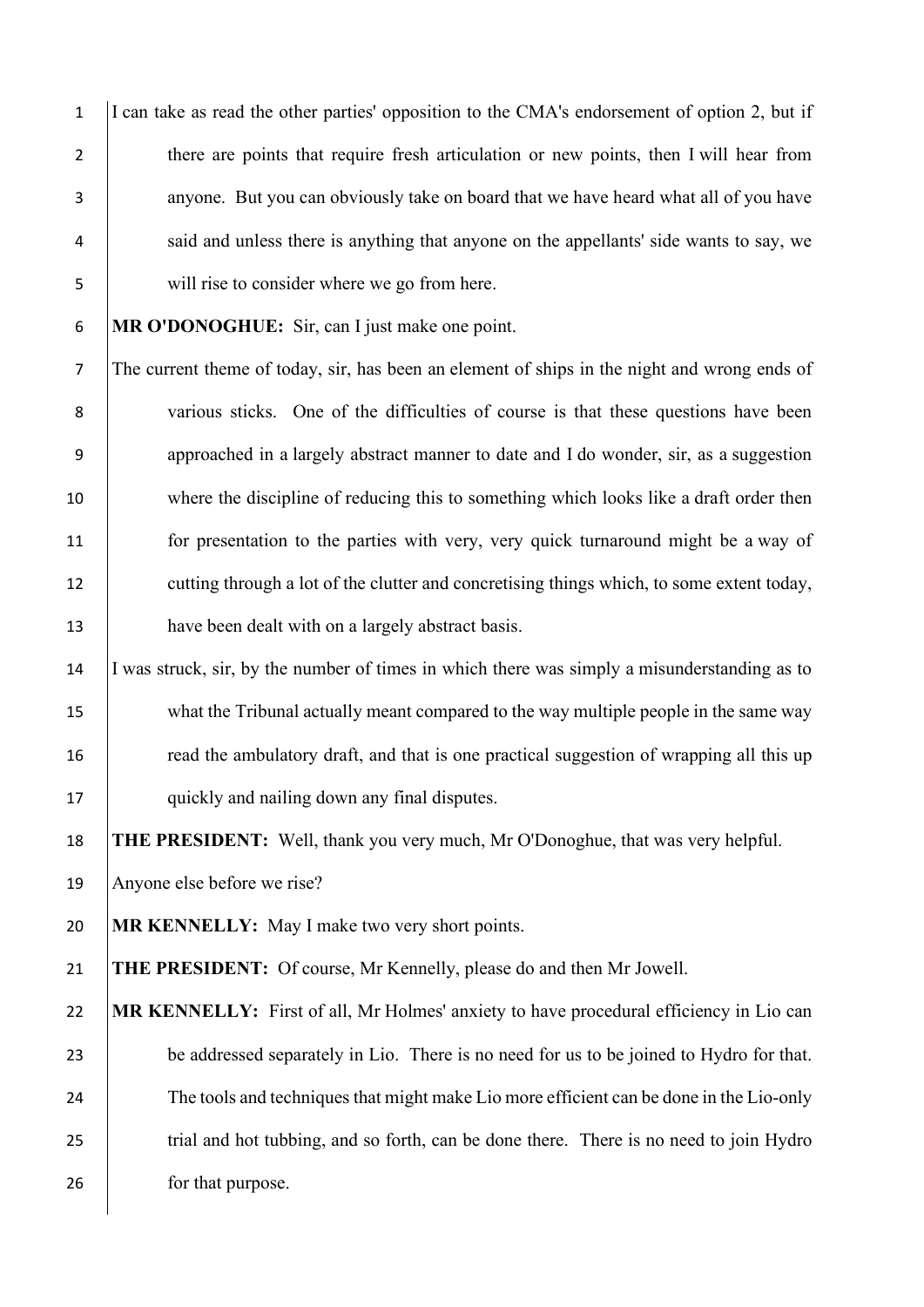1 Secondly, the CMA's position of this has been very clear. Their skeleton explains with 2 admirable clarity how little overlap there is between liothyronine and hydrocortisone, 3 and may I refer the Tribunal back to that.

 **THE PRESIDENT:** Mr Kennelly, I don't think you need do so. Mr Holmes I think put it very fairly. This is a situation where at most, the background facts and the legal team overlap make this a runner. But you can take it that it is very marginally so and Mr Holmes' submissions were I think precisely calibrated to that and you don't need to stress that 8 this is not a case where absent the overlap in counsel team and our desire to explore new ways of resolving matters would in any way push this into the field of hearing together. So it's - the overlap, counsel's position and our ambition and the question is: 11 is it an overweening ambition to deal with matters by way of a novel process. Those 12 are what make it a hearing together.

13 So I don't need to hear you on the separateness, not because I disagree, but because I entirely 14 understand where everyone is coming from on this point. That has been one of the 15 points of unanimity amongst the parties and all I see between you and Mr Holmes is 16 a difference in stress, which is entirely understandable and helpful.

17 **MR KENNELLY:** I'm grateful.

18 **THE PRESIDENT:** Mr Jowell.

19 **MR JOWELL:** Yes. I just wanted to remind the Tribunal that my understanding is that on 20 the last occasion, the CMA's estimate for the hydrocortisone appeal was six weeks. It's 21 now moving to three to five weeks for both appeals on the basis entirely, as we 22 understand it, of what it concedes is a novel process. And that is, in our respectful 23 Submission, rather heroically overoptimistic.

24 **MR JOSH HOLMES:** We said three weeks or less on the last occasion and I think a number 25 of parties' estimates have shifted --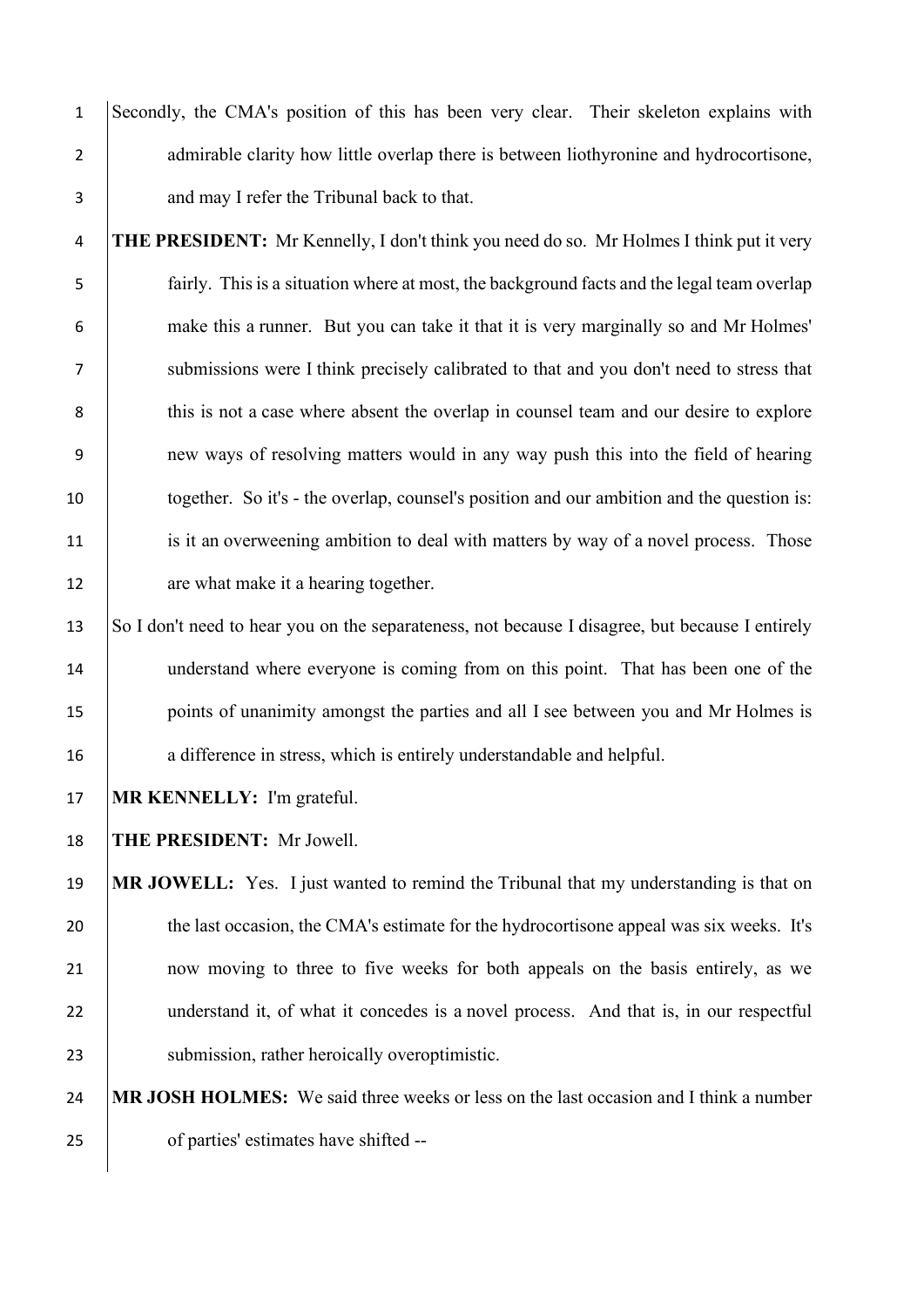**THE PRESIDENT:** They have. Mr Holmes, you don't need to -- Mr Jowell is right, it's 2 a question of (a) how optimistic do we feel, but (b) more importantly, even an optimist has to recognise that the glass may be half empty rather than half full and one needs to game the risks because we are probably in the more optimistic camp than most of the persons before us. But the last thing we want is for this process to fall flat on its backside some time around July, so that is something we have well in mind, Mr Jowell. Unless there is anything more, thank you very much. We will rise until 3.50 when we will **come back with what we are going to say.** 

 Just before we rise, though, and really following on from Mr O'Donoghue's helpful intervention 10 about ships passing in the night and the need for clarity, if really more by way of experiment of the process we were to say we want some easy low hanging sections drafted and we want it done fast, see just how it works, how quickly do you think 13 a number of parties could do a particular piece of low hanging fruit?

**MR O'DONOGHUE:** Sir, it rather depends on the topic.

**THE PRESIDENT:** It does.

 **MR O'DONOGHUE:** If it's essentially a black-letter issue of what is the legislative framework for orphan designation, or what is the law on object or what are the core 18 principles of unfair pricing, that can be done very rapidly indeed, I suspect. But once 19 one gets beyond something which is to some extent banal or easily tractable, it may well depend.

 **THE PRESIDENT:** If we were to stick to the banal for the moment, when you say very **hadded** approach value of the rapidly indeed, what do you mean?

 **MR O'DONOGHUE:** It may depend how many you are feeling simultaneously. But on 24 a discrete topic like the legislative framework for orphan designation and market 25 authorisation, I think two or three weeks seems to me achievable. But I do stress it very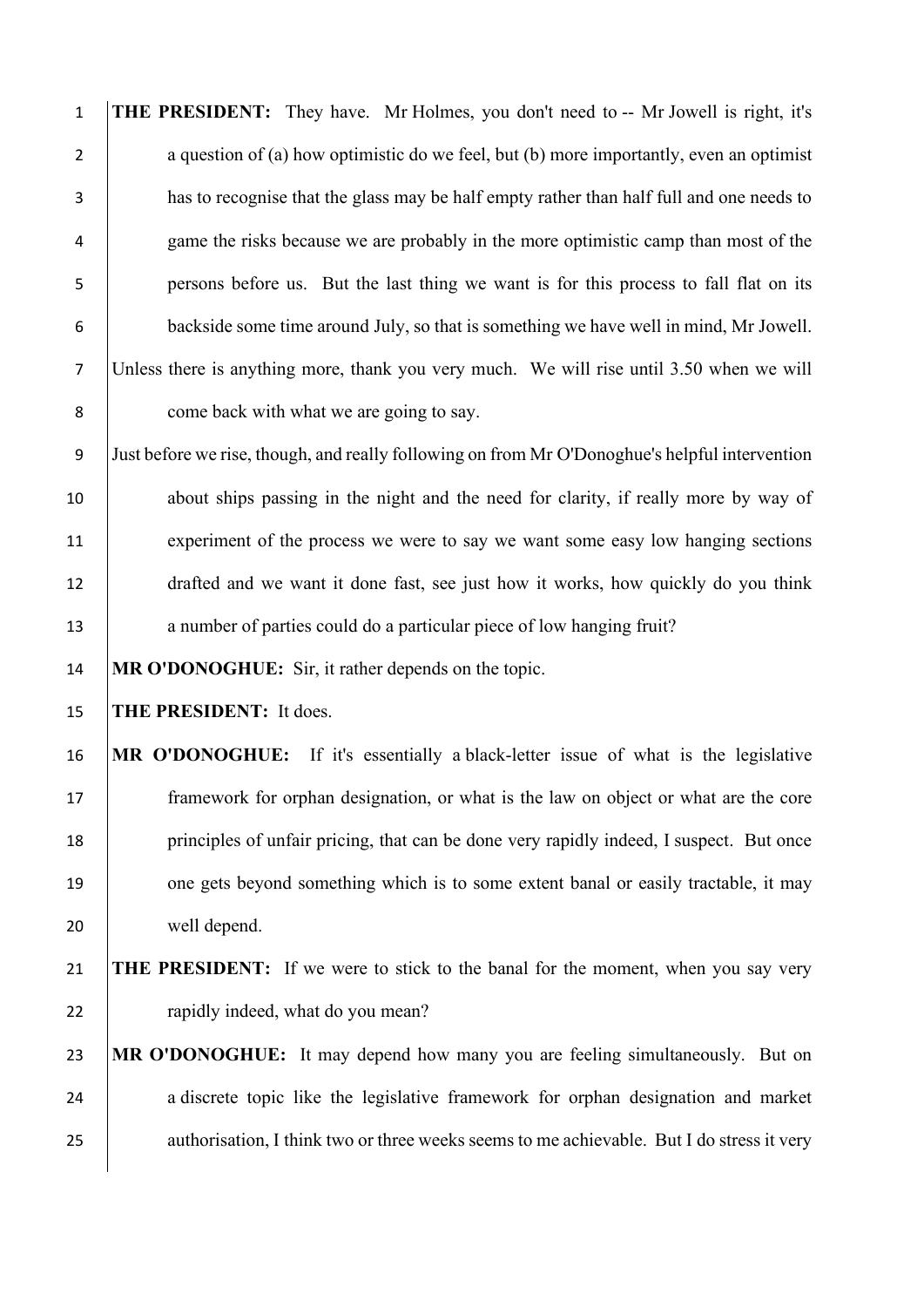| $\mathbf 1$      | much depends on the subject matter. I wouldn't put that in a template or an opening            |  |  |
|------------------|------------------------------------------------------------------------------------------------|--|--|
| $\overline{2}$   | $bid -$                                                                                        |  |  |
| $\mathsf 3$      | <b>THE PRESIDENT:</b> Mr O'Donoghue, don't worry, we're not going to say we would like the     |  |  |
| 4                | entire background facts done in two or three weeks, tempting though that is.                   |  |  |
| 5                | Does anyone, accepting the reservations or the health warnings that Mr O'Donoghue made         |  |  |
| 6                | about complexity and time, dissent from the two or three weeks notion for a banal              |  |  |
| $\overline{7}$   | section? Ms Ford, I see you have your hand raised.                                             |  |  |
| $\,8\,$          | MS FORD: Sir, the only point I wanted to draw the Tribunal's attention back to is there is     |  |  |
| $\boldsymbol{9}$ | currently a deadline for replies in mid-February and the parties will need to be focusing      |  |  |
| 10               | on that in the first instance. So while it may be that two to three weeks is a reasonable      |  |  |
| 11               | estimate post replies once the pleadings are finalised, it might well be something of          |  |  |
| 12               | a difficulty if we have to do them both at once.                                               |  |  |
| 13               | <b>THE PRESIDENT:</b> Fair enough, and do I take it that all of the parties take the view, and |  |  |
| 14               | I confess I am on the sceptical side of this, that if one were to go down this new process,    |  |  |
| 15               | this novel route, that replies are as helpful as they are elsewhere?                           |  |  |
| 16               | MR O'DONOGHUE: Sir, clearly on the evidence we will need replies.                              |  |  |
| 17               | THE PRESIDENT: Absolutely, absolutely. Okay, that's very helpful.                              |  |  |
| 18               | Well, thank you all very much. I see it's now 3.45. We will resume at 3.55. Thank you very     |  |  |
| 19               | much.                                                                                          |  |  |
| 20               | $(3.42 \text{ pm})$                                                                            |  |  |
| 21               | (A short break)                                                                                |  |  |
| 22               | $(4.03 \text{ pm})$                                                                            |  |  |
| 23               |                                                                                                |  |  |
| 24               | (For Ruling - see [2022] CAT 2)                                                                |  |  |
| 25               |                                                                                                |  |  |
| 26               | Post ruling discussion                                                                         |  |  |
|                  |                                                                                                |  |  |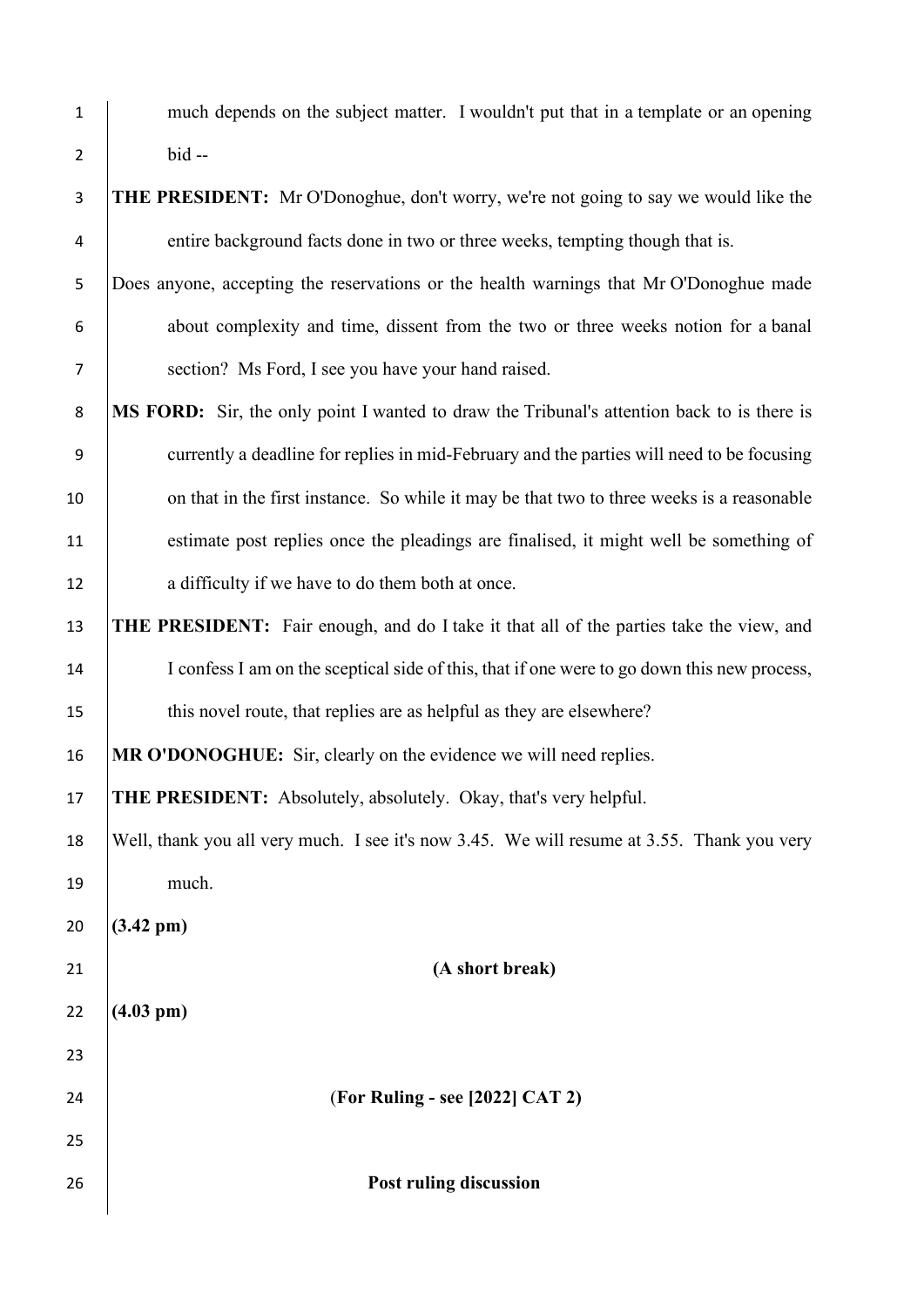**THE PRESIDENT:** If there is anything important that I have missed, I hope the parties will 2 draw the matter to my attention. Otherwise I would like to record my very great gratitude to all of the parties for their most helpful submissions on what has not been a straightforward case management conference.

**MR BREALEY:** Thank you, sir.

 **MR O'DONOGHUE:** Sir, just to clarify, did we understand that -- sir, you will recall that on 7 the replies for liothyronine there is a dispute of dates. Did I understand from your ruling 8 that you would prefer to deal with that in one go once you've circulated the draft order? **THE PRESIDENT:** What we will do is we will resolve, on paper, by way of our draft, the dispute. But we will not finally resolve it, so if any party thinks the order doesn't work we will hear from them. If necessary we can schedule a very brief remote hearing or 12 we can deal with it on the papers. I do want to get these orders put to bed by close of play Friday next week to include, to be clear, the sections of low hanging fruit that we 14 will be drafting, so we will need something from the parties by, let us say, close of play 15 Wednesday on that front. But we will, in the course of that week, seek to resolve any difficulties about dates and we will obviously hear from the parties if there are 17 | problems.

Mr Jowell, I see you have your hand up.

 **MR JOWELL:** Yes, I apprehended from the time and from your comments that you might 20 be about to conclude the case management conference and I wonder if there just might 21 be a possibility of the Tribunal dealing with our application to amend which is --

**THE PRESIDENT:** Uncontroversial.

**MR JOWELL:** -- at least as between the parties.

 **THE PRESIDENT:** Yes, we should have said that at the outset. We see no problem in 25 granting that application. It seems to me as close to a no brainer as today has got.

**MR JOWELL:** I'm very grateful, thank you very much.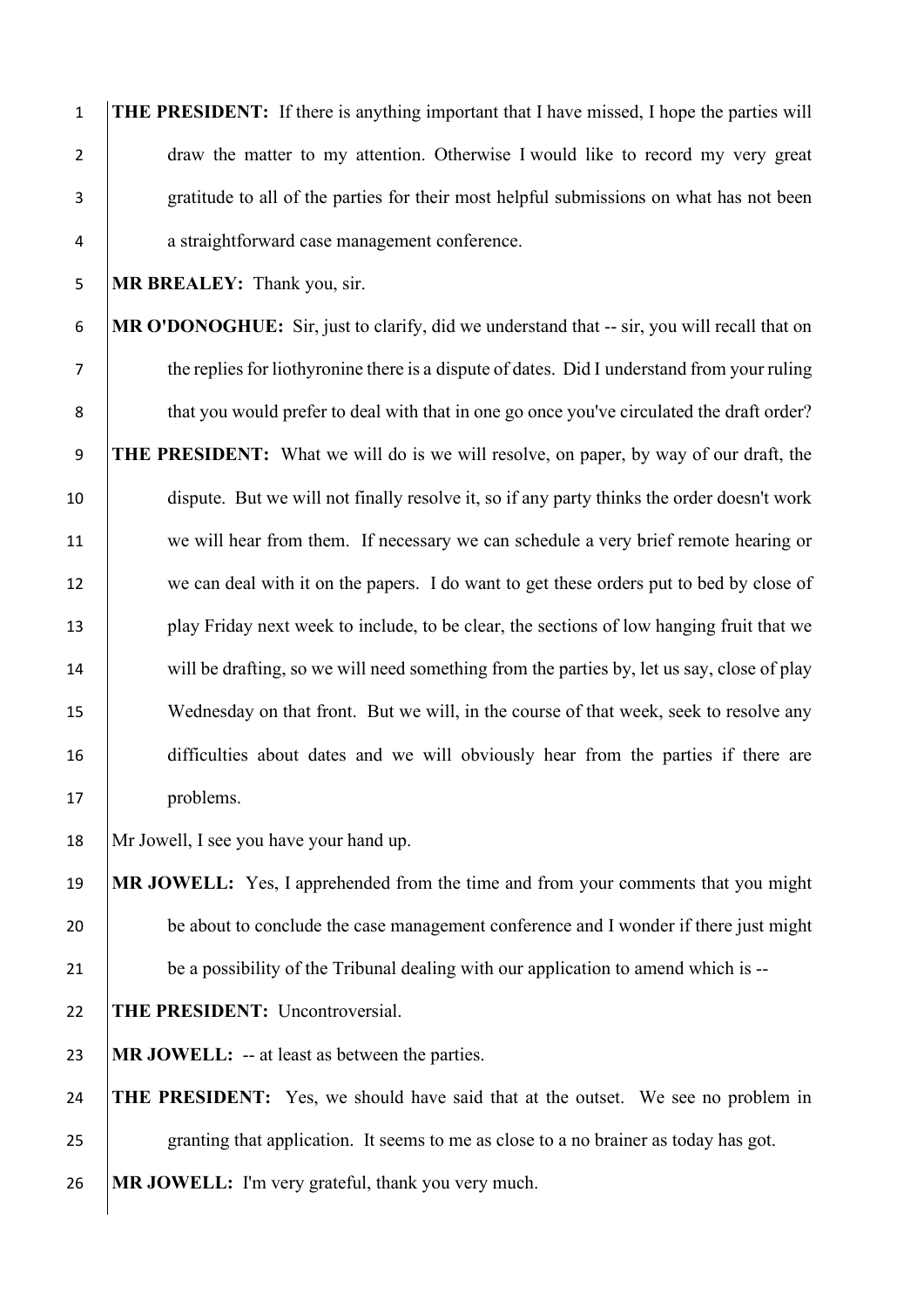| $\mathbf 1$      | MR O'DONOGHUE: Sir, on a valedictory note, I am pleased to inform the Tribunal that the      |
|------------------|----------------------------------------------------------------------------------------------|
| $\overline{2}$   | Opus database I think is up and running. We will give the Tribunal an ongoing update         |
| 3                | on its status.                                                                               |
| 4                | <b>THE PRESIDENT:</b> Mr O'Donoghue, that's very helpful, thank you very much. We do         |
| 5                | regard -- although we haven't mentioned the database -- we do regard the database as         |
| 6                | quite central to ensuring that everyone is literally on the same page, albeit electronic     |
| $\overline{7}$   | rather than physical, so thank you very much; I'm very grateful to you for that              |
| 8                | information.                                                                                 |
| $\boldsymbol{9}$ | MR JOSH HOLMES: If I could add one further point of information, sir: I understand that      |
| 10               | the confidentiality order in liothyronine has now been agreed, so the parties will provide   |
| 11               | that in final agreed form for the Tribunal's approval.                                       |
| 12               | <b>THE PRESIDENT:</b> Thank you very much. That, again, is very helpful, Mr Holmes. We       |
| 13               | will make that order when we get it, so thank you very much.                                 |
| 14               | It's very hard to see if anyone has something to say but I'm taking silence very good.       |
| 15               | Thank you all very much. We are really very grateful. I will end the hearing now. Thank you. |
| 16               | $(4.44 \text{ pm})$                                                                          |
| 17               | (The hearing concluded)                                                                      |
| 18               |                                                                                              |
| 19               |                                                                                              |
| 20               |                                                                                              |
| 21               |                                                                                              |
| 22               |                                                                                              |
| 23               |                                                                                              |
| 24               |                                                                                              |
| 25               |                                                                                              |
| 26               |                                                                                              |